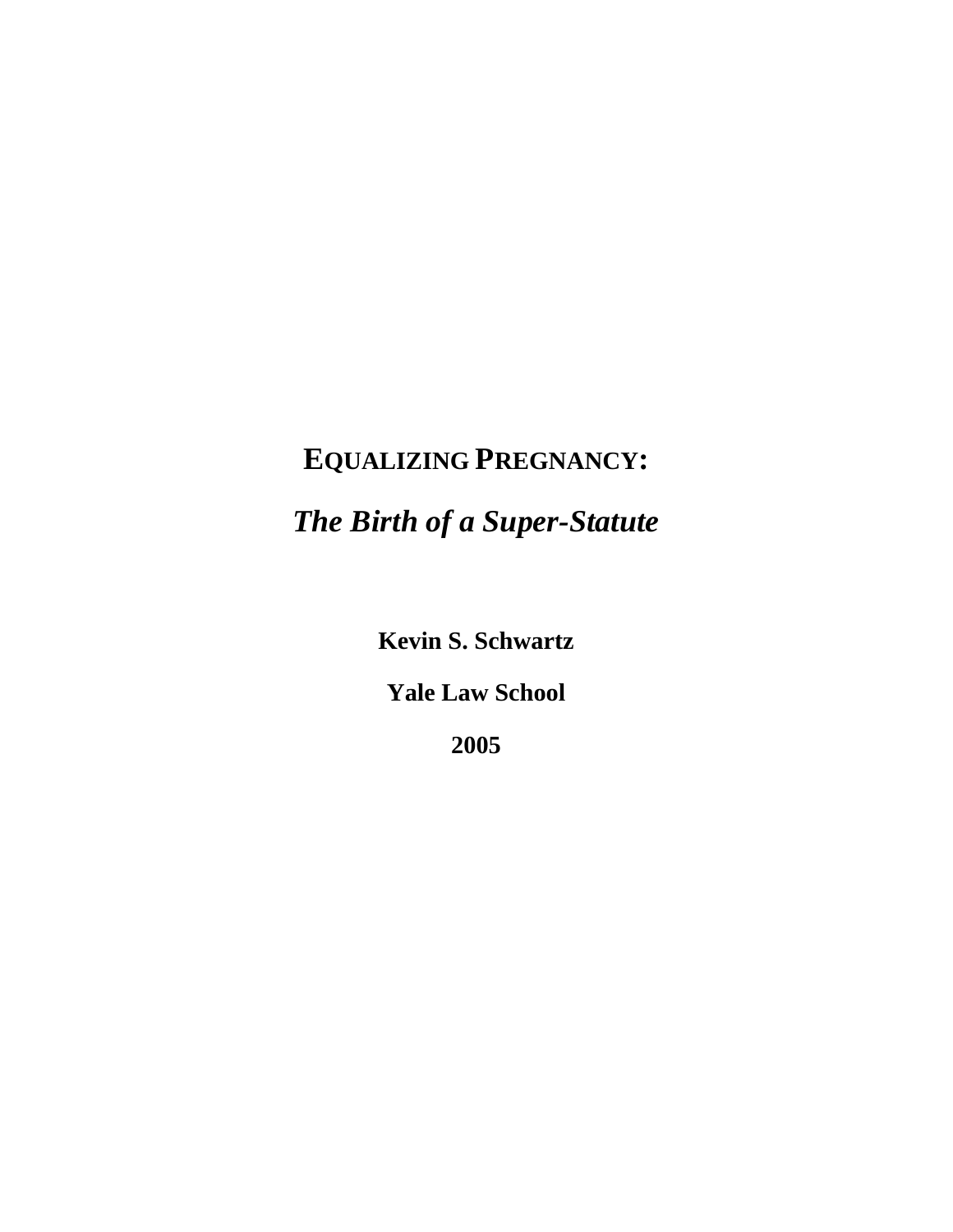## **Contents**

| $\mathbf{I}$ . |
|----------------|
| A.             |
| 1.             |
| 2.             |
| <b>B.</b>      |
| C.             |
| II.            |
| А.             |
| <b>B.</b>      |
| 1.             |
| 2.             |
| III.           |
| А.             |
| 1.             |
| 2.             |
| .69<br>3.      |
| <b>B.</b>      |
| 1.             |
| 2.             |
|                |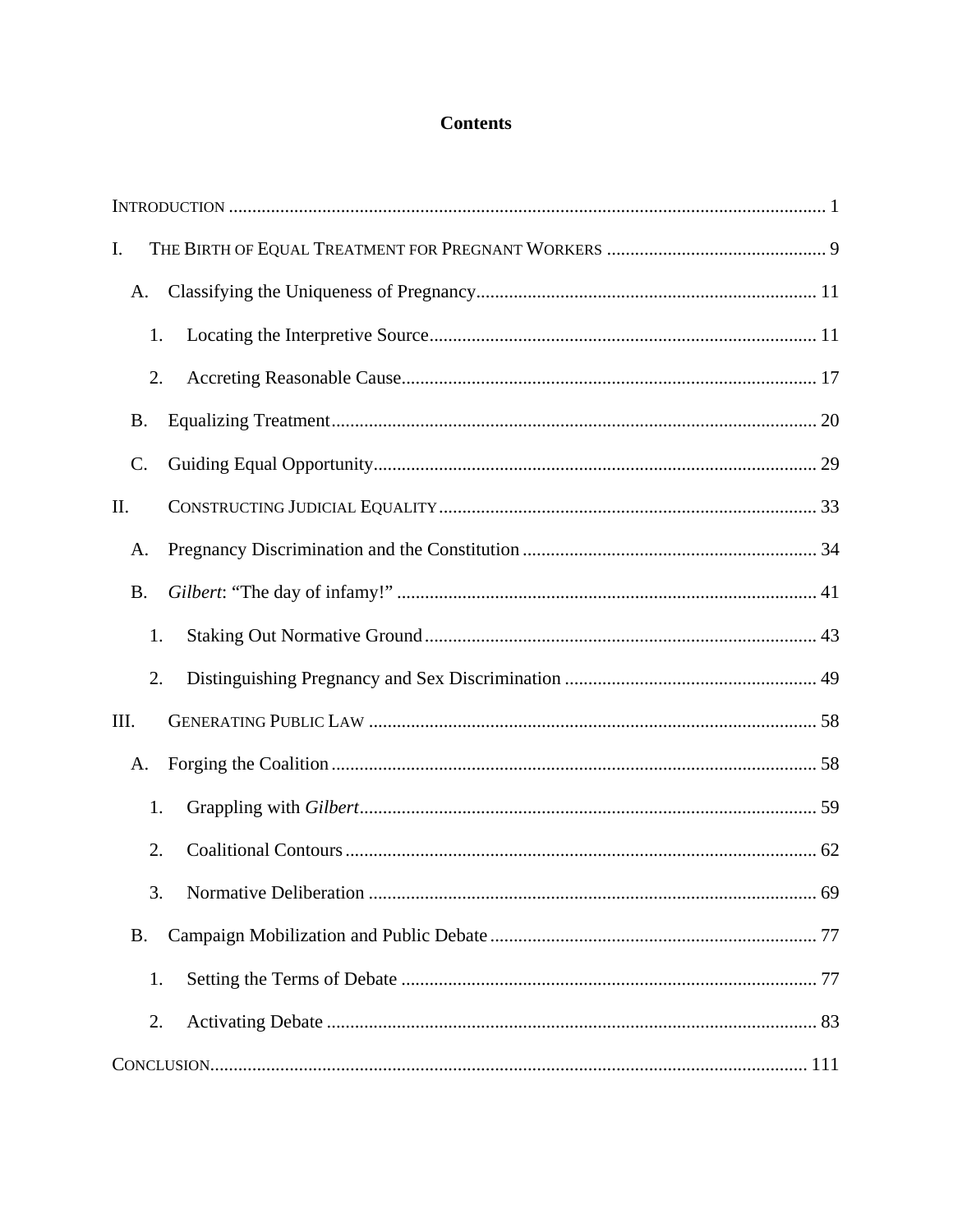#### **INTRODUCTION**

*The Supreme Court has today legalized sex discrimination . . . The Court's decision denied millions of working women fair and equal treatment. Employers can treat pregnant women as harshly as they like, firing them, refusing to hire them, and forcing them to take long unpaid leaves of absence.1*

> Susan Deller Ross (Director of the Women's Rights Project of the American Civil Liberties Union), December 7, 1976

Sherry O'Steen was caught in a constitutional transition. Abandoned by her husband during her unexpected pregnancy, O'Steen depended on her income from work on an assembly line at the local General Electric (G.E.) factory. But her livelihood was cut off when she was forced by G.E. into unpaid sick leave for the remainder of her pregnancy. "I didn't tell nobody at work until I started showing," O'Steen recalls, "but one day my boss came and told me 'You're too big now, you're going to have go."<sup>2</sup> Stripped of her wages and denied temporary disability benefits from G.E., O'Steen could not afford electricity, oil for heating, or sufficient food during her pregnancy as she cared for her two-year-old daughter alone.<sup>3</sup> G.E. had guaranteed employees insurance and leave benefits for temporary disabilities arising for any reason—from vasectomies to hair transplants—but the sole exception was pregnancy.

According to the Supreme Court, pregnancy discrimination remains constitutional today.<sup>4</sup> In a 1974 decision never revisited by the Court, the majority validated pregnancy discrimination as constitutional under the Equal Protection Clause: "While it is true that only women can become pregnant it does not follow that every legislative classification concerning pregnancy is a sex-based classification. . . . Lawmakers are constitutionally free to include or exclude pregnancy from the

<sup>&</sup>lt;sup>1</sup> Quoted in Lesley Oelsner, *Supreme Court Rules Employers May Refuse Pregnancy Sick Pay*, THE N.Y. TIMES, Dec. 8, 1976, at p. 1.

<sup>&</sup>lt;sup>2</sup> Sherry O'Steen, Interview with author, April 8, 2005.<sup>3</sup> *Id.* 

<sup>4</sup> Geduldig v. Aeillo, 417 U.S. 484 (1974); *see also* Bray v. Alexandria Women's Health Clinic, 506 U.S. 263, 271 (1993) (citing favorably *Geduldig*'s holding that pregnancy discrimination is not sex-based discrimination under the Equal Protection Clause).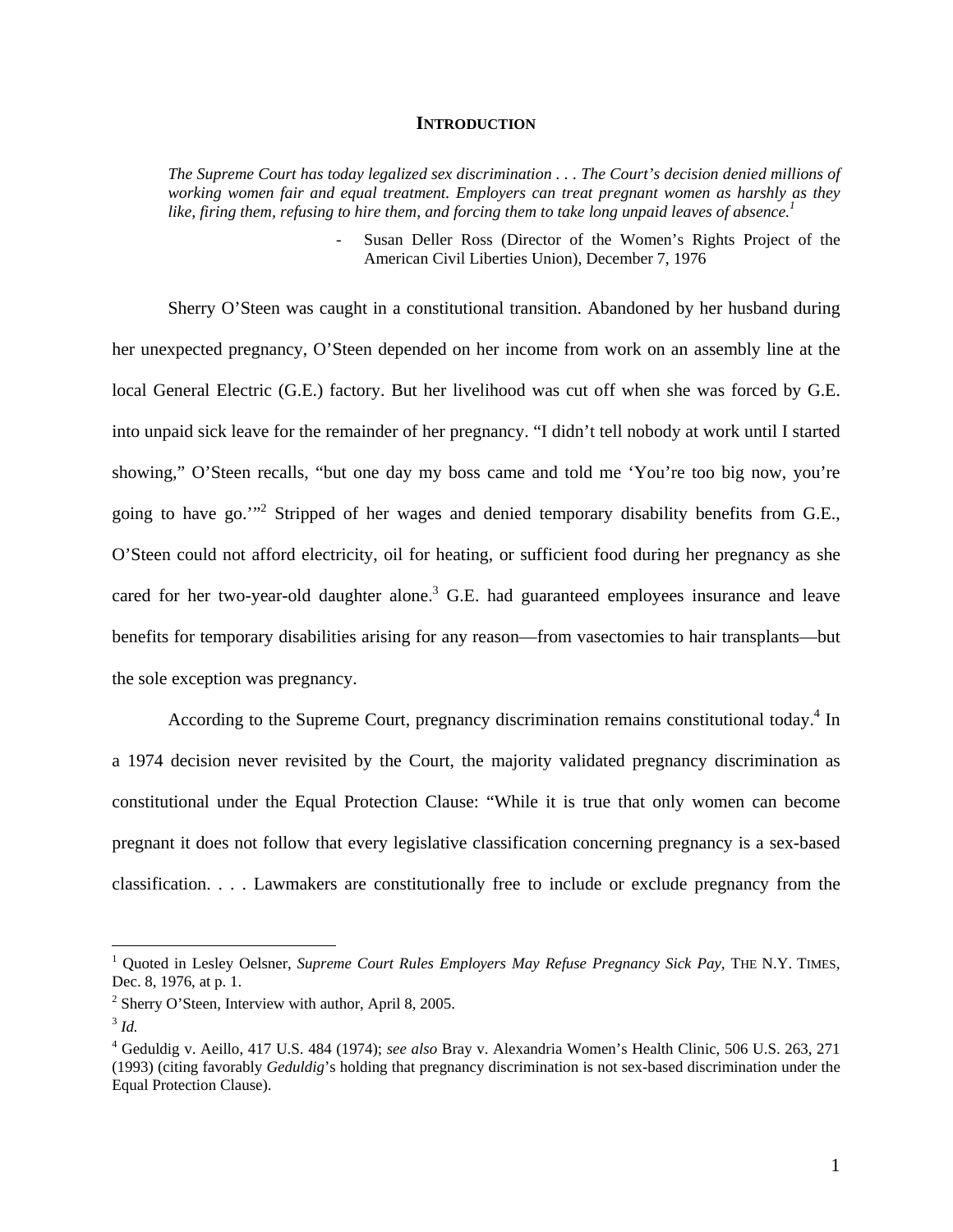coverage of legislation."5 The Court applied precisely this narrow conception of sex discrimination to the private sector as well, rejecting O'Steen's claim that pregnancy discrimination was sex-based in violation of Title VII of the Civil Rights Act.<sup>6</sup> Yet today, the right of women to be free from sex discrimination on the basis of pregnancy is foundational in American society, binding private actors, legislatures, agencies, and courts alike. We can locate such a foundational right not in the judiciallyarticulated Constitution, but instead in the constitutional norms of what William Eskridge and John Ferejohn have called a "super-statute."<sup>7</sup>

This Paper explicates the penetration into American public law of a new equality norm that redefined the meaning of sex discrimination in two critical ways in the face of stereotypes attached to real biological differences. First, setting aside their different views about the best way to secure workplace equality, previously divided legal feminists united to condemn as facial sex discrimination the "whipsaw effect"<sup>8</sup> of pregnancy-based exclusions: On the one hand, women like Sherry O'Steen were forced into unpaid leave or fired based on a presumption of disability due to pregnancy, regardless of their capacity to work; on the other hand, women were unequally penalized for this absence by loss of the seniority, sick leave, and medical insurance that all other temporarily disabled workers received. This essential premise unified legal feminists in opposition to the Supreme Court insistence that "*pregnancy . . . is not a gender-based discrimination at all.*"9 Additionally, on the foundation of this feminist consensus that pregnancy discrimination is sex discrimination, an intensive normative debate took place *within* the legal feminist community and other organizations about the proper conceptual framework for targeting the discrimination. This second question in

<sup>5</sup> *Geduldig*, 417 U.S. at 497 n.20.

<sup>6</sup> General Electric v. Gilbert, 429 U.S. 125 (1976).

<sup>&</sup>lt;sup>7</sup> William Eskridge and John Ferejohn, *Super-Statutes*, 50 DUKE L.J. 1215 (2001). <sup>8</sup> Heavings, *Patons, the Syphermy on Labor of the Senate Comm*, on Human *P* 

*Hearings Before the Subcomm. on Labor of the Senate Comm. on Human Resources*, 95th Cong. 118 (1977) (statement of Susan Deller Ross, Co-Chair, Campaign to End Discrimination Against Pregnant Workers).

<sup>9</sup> *Gilbert*, 429 U.S. at 144 (emphasis added).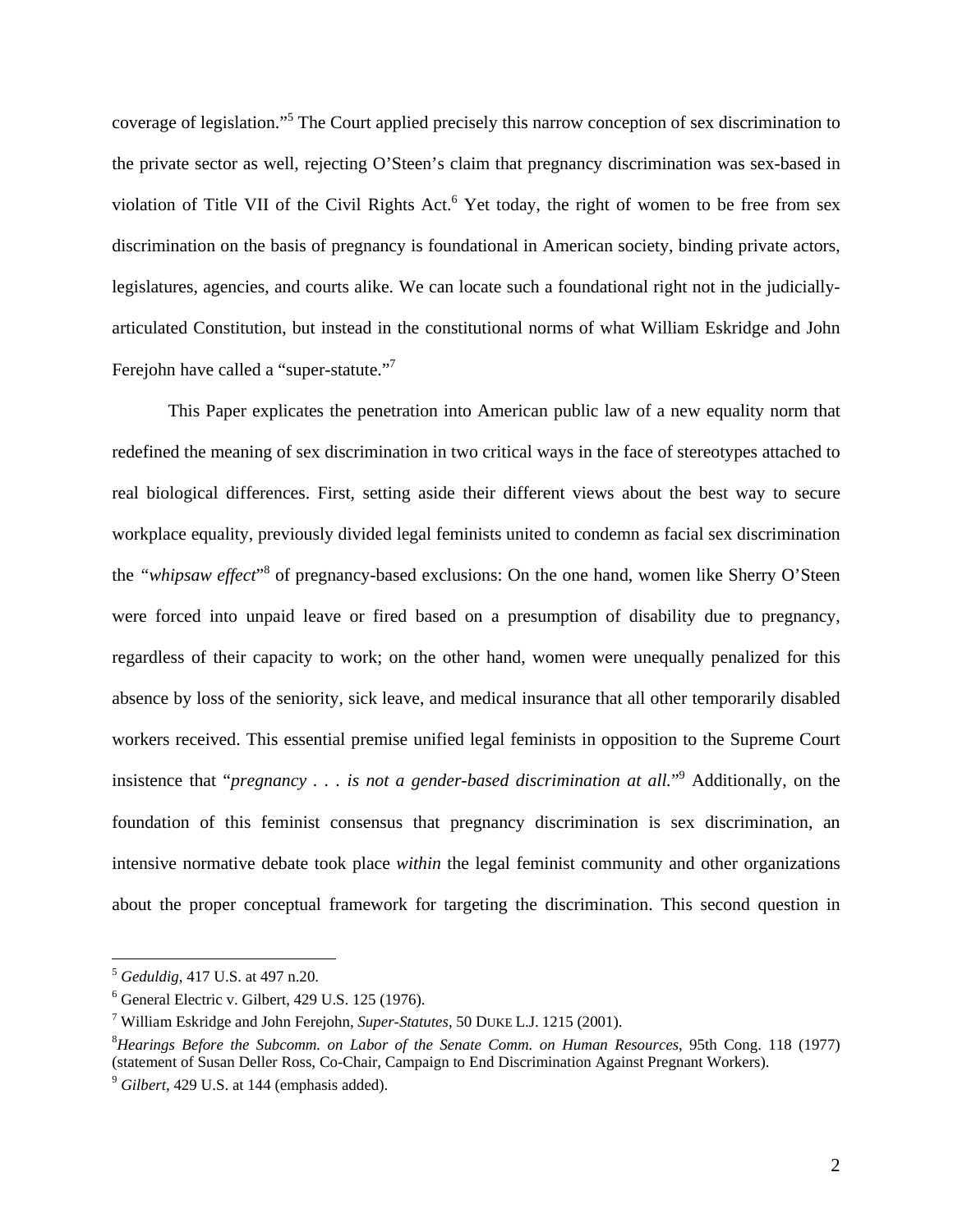defining the modern equality norm was whether sex equality in the workplace should be delivered through *special treatment* for pregnant workers or through *equal treatment* for all workers experiencing temporary disabilities for any reason. While a six-man majority on the Supreme Court refused even to view this classification as sex discrimination at all, this Paper shows how liberal and labor feminists, unions, pro-choice and pro-life organizations united to repudiate the Supreme Court by generating a new normative baseline for modern equality jurisprudence that declares unlawful the whipsaw of pregnancy discrimination and that extinguishes facial exclusionary policies through an equal-treatment framework.<sup>10</sup>

Before Sherry O'Steen's case reached the Supreme Court, the Equal Employment Opportunity Commission (EEOC) had been the primary site of generative norm elaboration under Title VII of the Civil Rights Act. In the absence of any legislative history concerning pregnancy and only scarce discussion of sex discrimination, $11$  the administrative agency spent years confronting individual cases in which women's pregnancy, childbirth, and related medical conditions were exploited as grounds of sex discrimination in the workplace.<sup>12</sup> Based on this experience and a robust debate within the agency, the EEOC targeted the whipsaw of employer's overt exclusionary policies by constructing an equal-treatment framework in its formal 1972 Guidelines. In *General Electric v. Gilbert* the Supreme Court rejected this administrative norm elaboration and applied to Title VII the

 $10$  It bears emphasizing that while this Paper explicates the generation of a new pregnancy equality baseline to prohibit the overt exclusionary policies deployed by employers and sanctioned by the Supreme Court, this principle also exerts a broader normative impact over time in its application as part of Title VII, which incorporates a disparate-impact measure of discrimination in facially neutral policies as well. Consequently, my future study of the interpretation and implementation of this normative baseline will evaluate employers' potential accommodation duties in structuring the workplace under Title VII's disparate impact standard and through further affirmative employer obligations imposed at the state and federal levels. *See infra* notes 337-338 and accompanying text. For this Paper, my focus remains the normative debate and education process driven by legal feminists in the different state arenas that gave rise to the foundational principle that facial pregnancy discrimination does constitute unlawful sex discrimination.

<sup>&</sup>lt;sup>11</sup> *See U.S. EQUAL EMPLOYMENT OPPORTUNITY COMMISSION, LEGISLATIVE HISTORY OF TITLES VII AND XI OF CIVIL*<br>RIGHTS ACT OF 1964 (1968).

<sup>&</sup>lt;sup>12</sup> See infra Section I.A.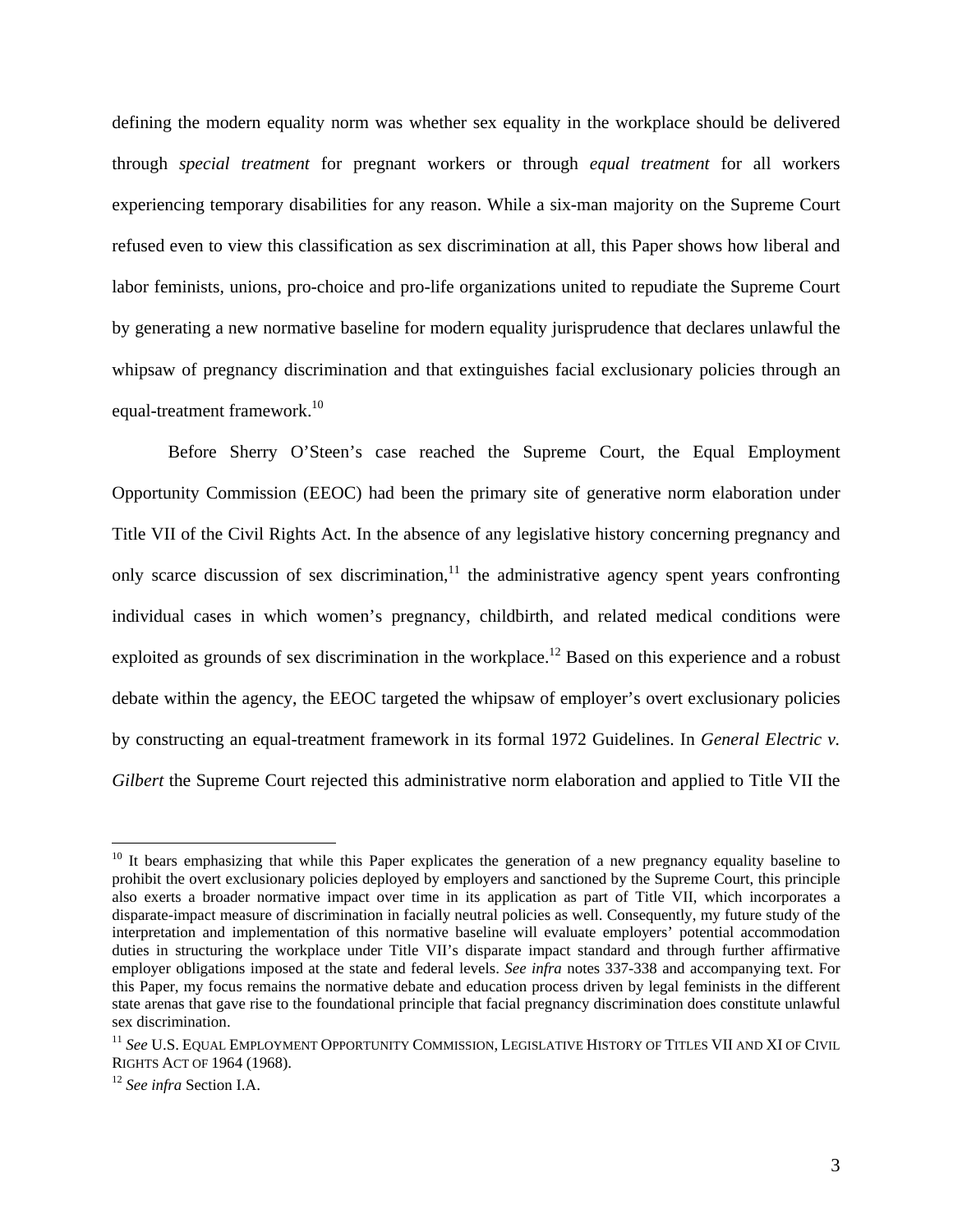Court's narrow constitutional conception of sex discrimination, which sanctioned pregnancy classifications as based not on gender but rather the difference between "pregnant women and nonpregnant persons."13 Twenty-two months later, Congress repudiated the Court's sex discrimination vision and instead vindicated a fundamental principle of equal treatment that explicitly prohibited pregnancy-based exclusions as unlawful sex discrimination. This Paper examines the morphogenesis of a super-statutory principle by exploring the conceptual and institutional forces that produced this equality norm and led to the passage of the transformational Pregnancy Discrimination Act of 1978.<sup>14</sup>

The Paper contributes to three recent theoretical projects by examining the interaction between the women's movement and the legislative-administrative-judicial trialogue that shaped the pregnancy equality norm. First, this Paper responds to the call to bridge the scholarship gap between social movements and the law.<sup>15</sup> In the constitutional arena, scholars have directed greater attention to the influence that social movements wield on the content and development of fundamental law.<sup>16</sup> In examining race and gender campaigns for constitutional equality, for instance, commentators have shown that the Supreme Court channels the way social groups present their goals in constitutional

<sup>13</sup> General Electric v. Gilbert, 429 U.S 125, 135 (1976).

 $14$  42 U.S.C. § 2000e(k) (2000).

<sup>15</sup> Edward Rubin, *Passing Through the Door: Social Movement Literature and Legal Scholarship*, 150 U. PA. L. REV. 1 (2001). As one scholar has observed, "[l]aw professors have a lot to learn from sociologists and political scientists who have studied social movements" and, conversely, "law professors ought to be able to make some contribution to these theories." William N. Eskridge, Jr., *Channeling: Identity-Based Social Movements and Public Law*, 150 U. PA. L. REV. 1 (2001). For a seminal work identifying the overlap between scholarship on movements and the law, see JOEL F. HANDLER, SOCIAL MOVEMENTS AND THE LEGAL SYSTEM (1978).

<sup>16</sup> *See, e.g.*, Cary Coglianese, *Social Movements, Law, and Society: The Institutionalization of the Environmental Movement*, 150 U. PA. L. REV. 85 (2001); Eskridge, *supra* note 15; Reva B. Siegel, *Text in Contest: Gender and the Constitution From A Social Movement Perspective*, 150 U. PA. L. REV. 297 (2001); see also Robert C. Post, *The Supreme Court, 2002 Term—Foreword: Fashioning the Legal Constitution: Culture, Courts, and Law*, 117 HARV. L. REV. 4 (2003) (identifying the interaction between constitutional law and constitutional culture mediated by the Court). For an alternative framework articulating the importance of interpretive communities like social movements within a jurispathic vision of the law, see Robert M. Cover, *The Supreme Court, 1982 Term—Nomos and Narrative*, 97 HARV. L. REV. 4 (1983) (observing that "[w]hen groups generate their own articulate normative orders concerning the world as they would transform it, as well as the mode of transformation and their own place within the world, the situation is different—a new nomos…is created").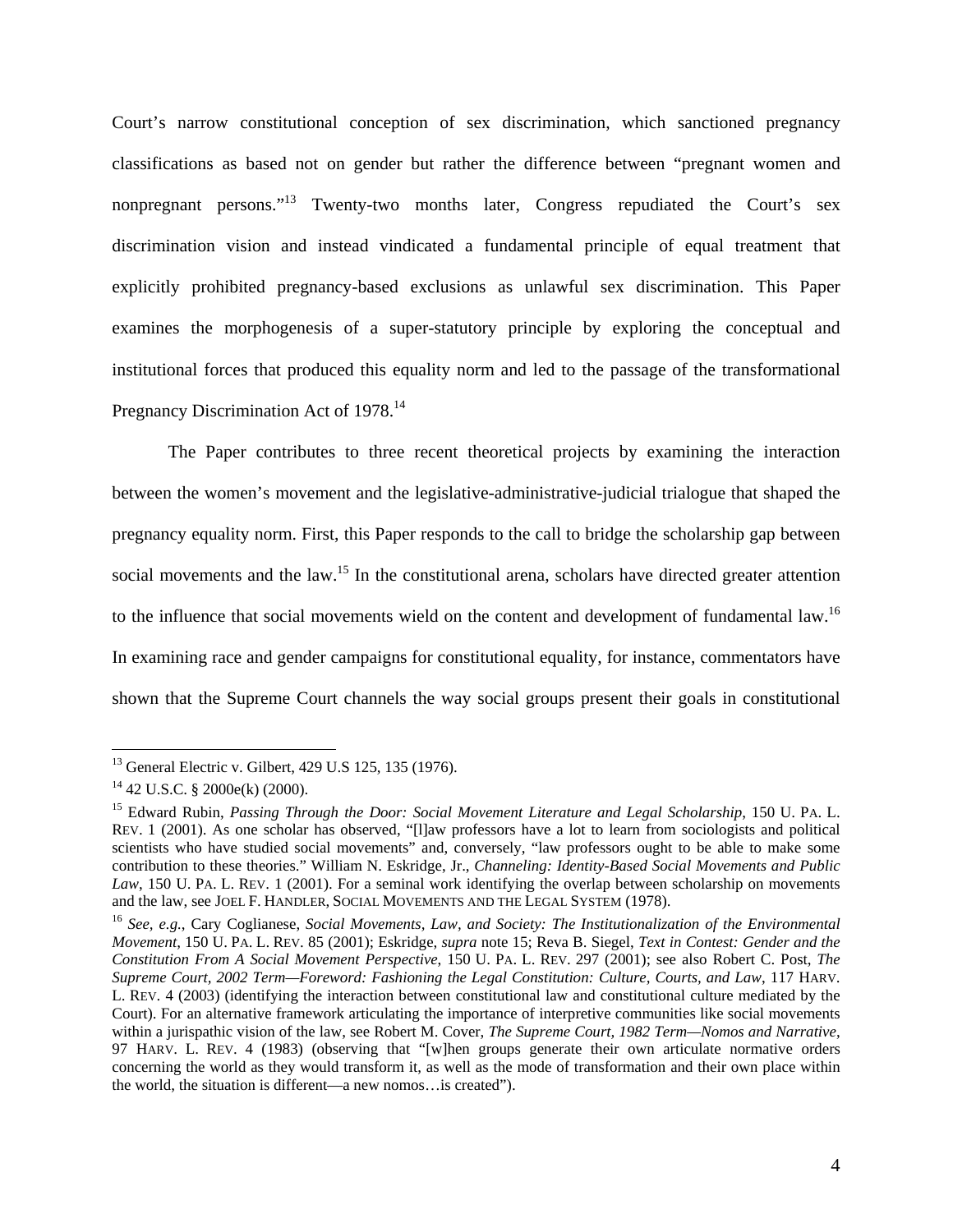terms and that these claims reshape the movements themselves. Recent scholarship has also revealed the need for greater judicial attention to the shape of constitutional norms according to democratically legitimate expressions by social movements through structural vehicles like Congress's Section 5 power.<sup>17</sup> Reva Siegel has underscored the essential role of movements in shaping constitutional meaning, as well as the reciprocal importance of constitutional text in authorizing and driving claims by nonjuridicial actors. As Siegel argues, "if the social movement activities . . . did not satisfy Article V criteria for constitutional lawmaking, these activities set up pathways of communication between the citizenry and judiciary that drew upon understandings and practices that are an entrenched feature of our constitutional culture."18 In this spirit, I explore movements' mobilization and debate in the generation of a legally-enforceable equality norm that sex discrimination on the basis of pregnancy is wrong. The Paper considers how the internal dynamics of a movement shape – and are reshaped by – the development of public law through dialogue across different state forums. The role of legal feminists and other movement activists both inside and outside the state arena provide critical insights into the hotly debated shape of equality for pregnancy discrimination.

This highlights a second, related theoretical project. Some legal scholars have begun to look beyond the court-centered – or "juricentric"<sup>19</sup> – indicia of the development of public law to consider the social construction and institutional affirmation of transformative legal norms outside the courts, even despite judicial hostility. Specifically, the Paper directs new attention to the largely ignored administrative agency forum for legal norm elaboration as an essential part of the inter-institutional

<sup>&</sup>lt;sup>17</sup> Robert C. Post and Reva B. Siegel, *Legislative Constitutionalism and Section Five Power: Policentric Interpretation of the Family and Medical Leave Act*, 112 YALE L.J. 1943 (2003). For a fine illustration in the context

 $^{18}$  Siegel, *supra* note 16, at 319. For an alternative model of how constitutional norms are generated outside the courts and beyond the four corners of Article V, see BRUCE ACKERMAN, WE THE PEOPLE: FOUNDATIONS (1991).

<sup>19</sup> Robert C. Post & Reva B. Siegel, *Protecting the Constitution from the People: Juricentric Restrictions on Section Five Power*, 78 IND. L.J. 1, 2 (2003).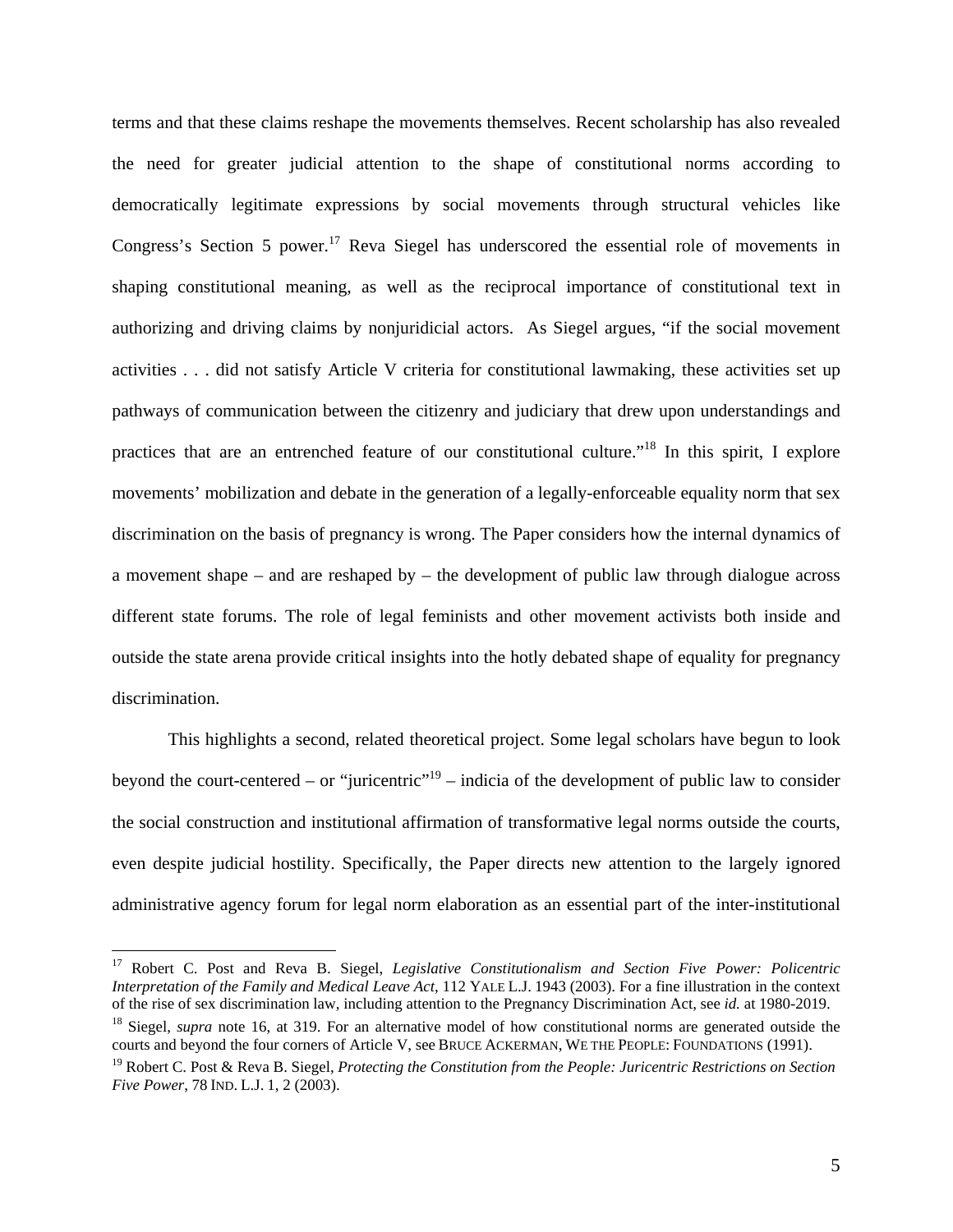dialogue that produced the robust pregnancy equality principle. By drawing attention to the dialogic process of norm generation and elaboration by democratically legitimate legislatures and agencies, the Paper locates the force of fundamental change outside the formal rules of recognition for movements' reinterpretation claims under the Fourteenth Amendment or amendatory claims under Article V. Six Justices of the Supreme Court rejected feminist claims that pregnancy discrimination was gender-based and directly marginalized women in the workplace. But the administrative and legislative arenas vindicated this consensus about the whipsaw of pregnancy discrimination and established an equal-treatment principle as the groundwork for further norm elaboration to secure equal opportunity in the workplace. Thus, expanding upon insights from court-centered examinations into the link between constitutional culture and the meaning of the Constitution, this study considers how legal debates in the administrative and legislative arenas interacted with the Court's restrictive vision of sex discrimination to define the shape of a super-statutory equality principle.

Finally, the Paper sheds new light on the earliest debates among legal feminists over the generation of the equality principle that ultimately formed the core of the Pregnancy Discrimination Act. Most legal scholarship on the 1970s women's movement has focused on how constitutional litigation strategies succeeded<sup>20</sup> and why the campaign for the Equal Rights Amendment ultimately failed.<sup>21</sup> Even where commentators have stepped beyond the arena of interpretive or amendatory constitutional claims by the women's movement, the focus has remained largely on the courts as the institutional motor force of normative change.<sup>22</sup> Limited historical and legal portraits of the passage of the Pregnancy Discrimination Act have grappled with either the institutional significance of

<sup>20</sup> *See, e.g.*, STUART A. SCHEINGOLD, THE POLITICS OF RIGHTS: LAWYERS, PUBLIC POLICY, AND POLITICAL CHANGE (1974); KAREN J. MASCHKE, LITIGATION, COURTS, AND WOMEN WORKERS (1989); LESLIE FRIEDMAN GOLDSTEIN, THE CONSTITUTIONAL RIGHTS OF WOMEN (1988).<br><sup>21</sup> *See, e.g.*, JANE MANSBRIDGE, WHY WE LOST THE ERA (1986).

<sup>22</sup> *See, e.g.*, MICHAEL MCCANN, RIGHTS AT WORK: PAY EQUITY REFORM AND THE POLITICS OF LEGAL MOBILIZATION (Chicago: University of Chicago Press, 1994); LAWRENCE MOREHOUSE, JUDICIAL PROCESS AND TITLE SEVEN LITIGATION (1990) (unpublished dissertation).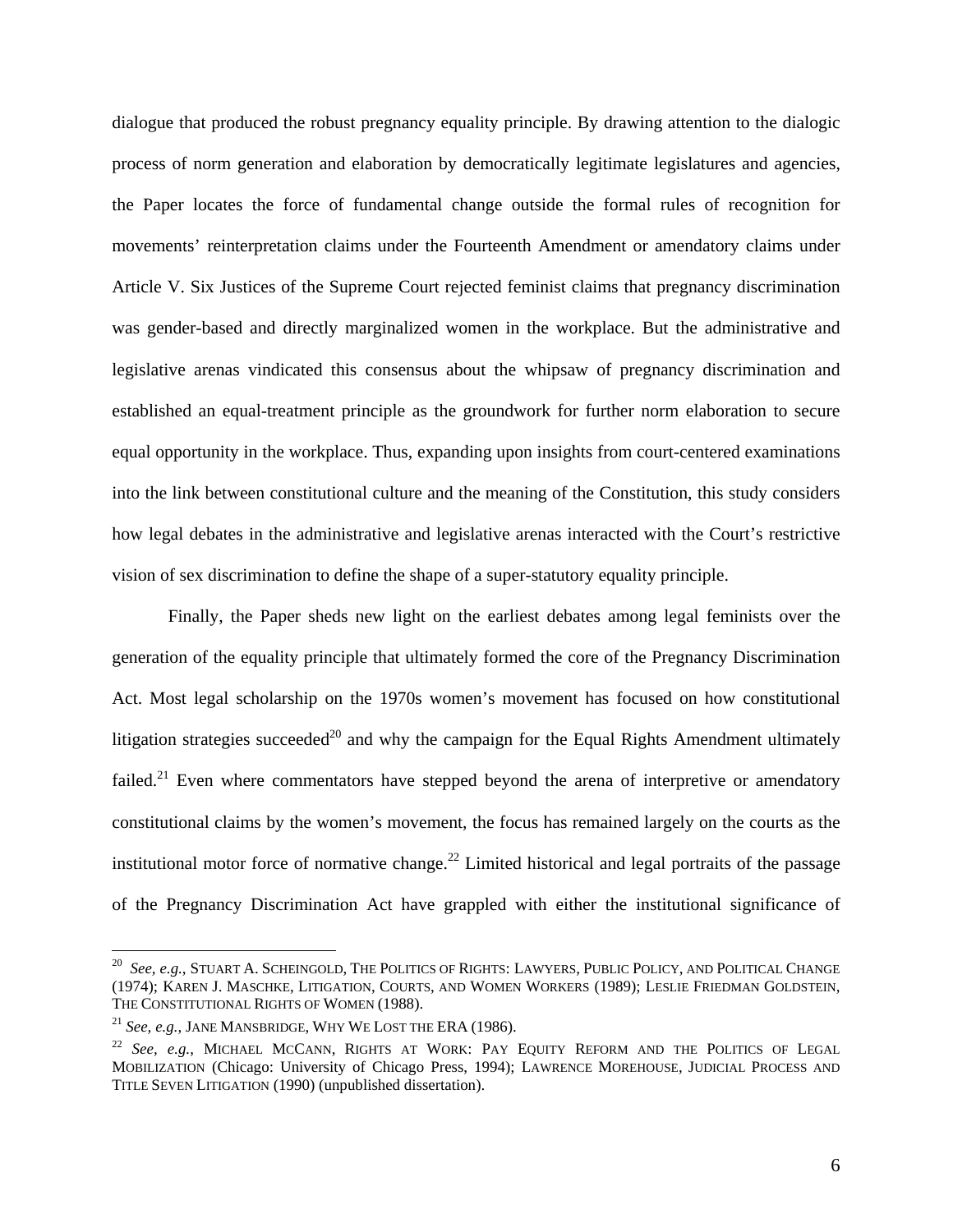Congress's rejection of the *Gilbert* decision or especially the subsequent judicial interpretations of the Pregnancy Discrimination Act (PDA). Yet this Paper reveals the importance of scrutinizing the historical roots of the concepts at stake in *Gilbert* and the PDA campaign in order to understand their transformative meaning. I identify critical shortcomings in the limited historical portrait relied upon by the Court in its decision to sanction pregnancy-based exclusions as gender-neutral.

Within the arena of constitutional change, the internal dynamics among legal feminists in their strategies and normative debates for change have critically informed the shape of modern sex equality.<sup>23</sup> As Serena Mayeri has shown, the women's movement had to overcome years of bitter division about the proper way to secure constitutional equality, and ultimately legal feminists succeeded by pursuing a dual strategy of formal amendment and judicial reinterpretation.<sup>24</sup> This study of the movement campaign provides an important backdrop for my examination. As Mayeri revealed, divisions among legal feminists over constitutional strategies in the 1960s reflected a deep division between "equalitarians" and "protectionists."25 This Paper looks outside the formal constitutional arena to show how these historical normative differences were overcome by legal feminists in critical new ways in the context of pregnancy discrimination.

Shortly after the decision in *Roe v. Wade*, a report from the ACLU Women's Rights Project soon wondered: "But what about women who want to have children?"<sup>26</sup> As the number of women entering the labor market grew exponentially in the late 1960s and 1970s, the choice of whether to have babies was fraught with peril, particularly for those households in which women provided the sole or primary income. The lack of Title VII congressional findings on pregnancy-based exclusions

<sup>&</sup>lt;sup>23</sup> Serena Mayeri, *Constitutional Choices Legal Feminism and the Historical Dynamics of Change*, 92 CAL. L. REV. 755, 770 (2004).

<sup>24</sup> *Id.* at 770. 25 *Id.* at 762. *See infra* note 68 and accompanying text.

<sup>&</sup>lt;sup>26</sup> Trudy Hayden, *Punishing Pregnancy: Discrimination in Education, Employment, and Credit*, American Civil Liberties Union, Women's Rights Project (October 1973), at 1.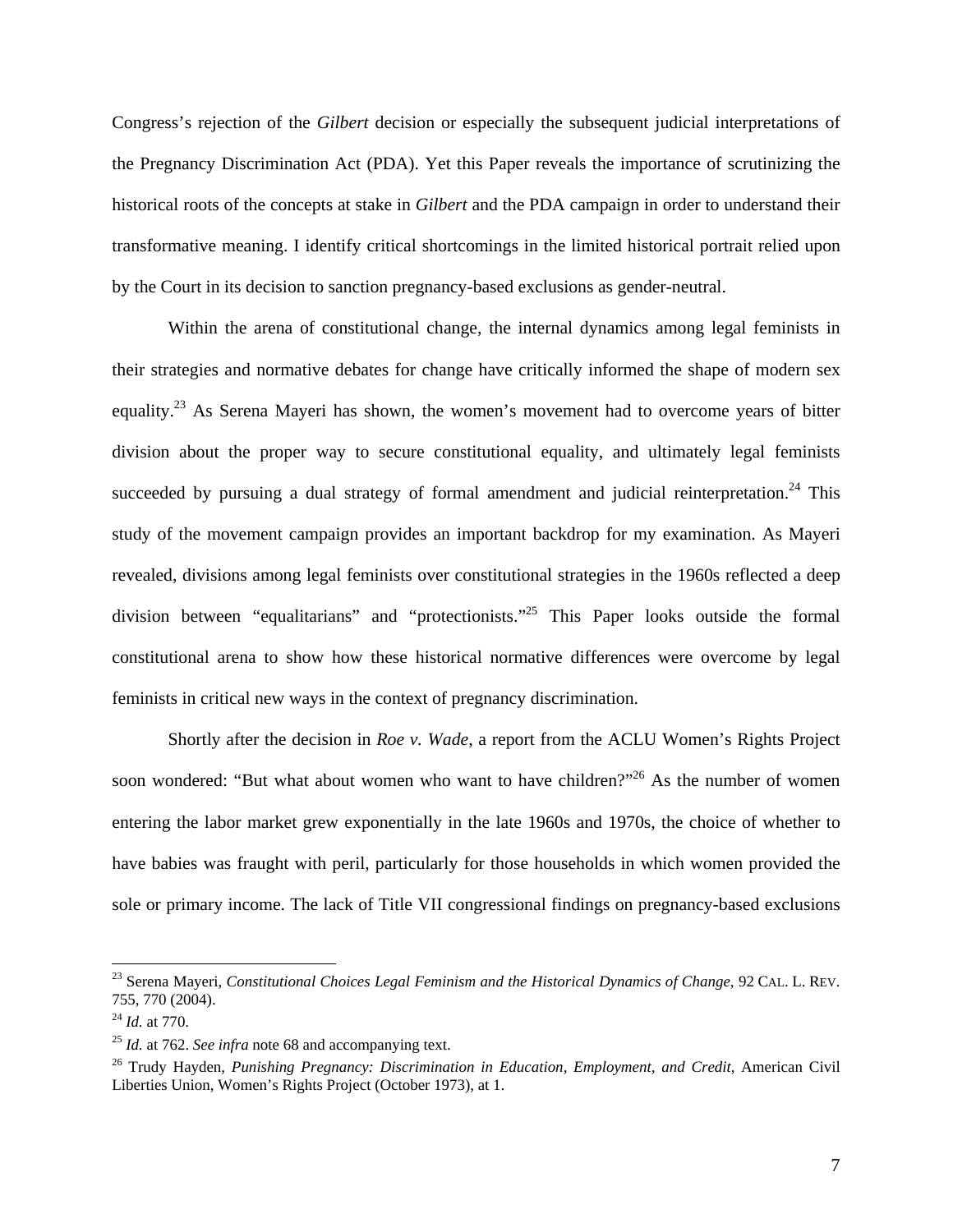left a critical interpretive void that this Paper will show was ultimately given normative content through the interaction of the women's movement with the administrative, judicial, and legislative arenas.

 Part I of this Paper explores the administrative source of the pregnancy antidiscrimination norm in the EEOC. A critical ground of the Supreme Court's decision rejecting Sherry O'Steen's claim was an apparent contradiction in the EEOC's interpretation of Title VII, which the Court cited to undermine deference to the very agency charged with enforcement of Title VII:

The EEOC guideline . . . is not a contemporaneous interpretation of Title VII, since it was first promulgated eight years after the enactment of that Title. More importantly, the 1972 guideline flatly contradicts the position which the agency had enunciated at an earlier date, closer to the enactment of the governing statute. $27$ 

Part I mobilizes new historical materials and primary interviews to offer fresh insights into the formation of the EEOC's interpretative position on pregnancy discrimination under Title VII. I demonstrate that the EEOC's initial position was not the product of any deliberative debate within the nascent agency. In fact, when the Commission did actively consider how to situate pregnancy within the Title VII proscription on sex discrimination, the "equal treatment" non-discrimination norm as a baseline to attack facial pregnancy exclusions prevailed only after deep debate involving a competing "special treatment" approach to pregnancy to achieve equal employment opportunity.

 Part II then examines how the women's movement mobilized a judicial campaign to entrench the EEOC's 1972 Guidelines implementing an equal-treatment norm against pregnancy discrimination as the authoritative baseline for both Title VII and constitutional claims. This Part shows how the Supreme Court applied its narrow vision of sex discrimination to reject the equaltreatment norm. It also identifies how the roots of an expansive coalition were planted in the judicial

<sup>&</sup>lt;sup>27</sup> General Electric v. Gilbert, 429 U.S. 125, 142 (1976).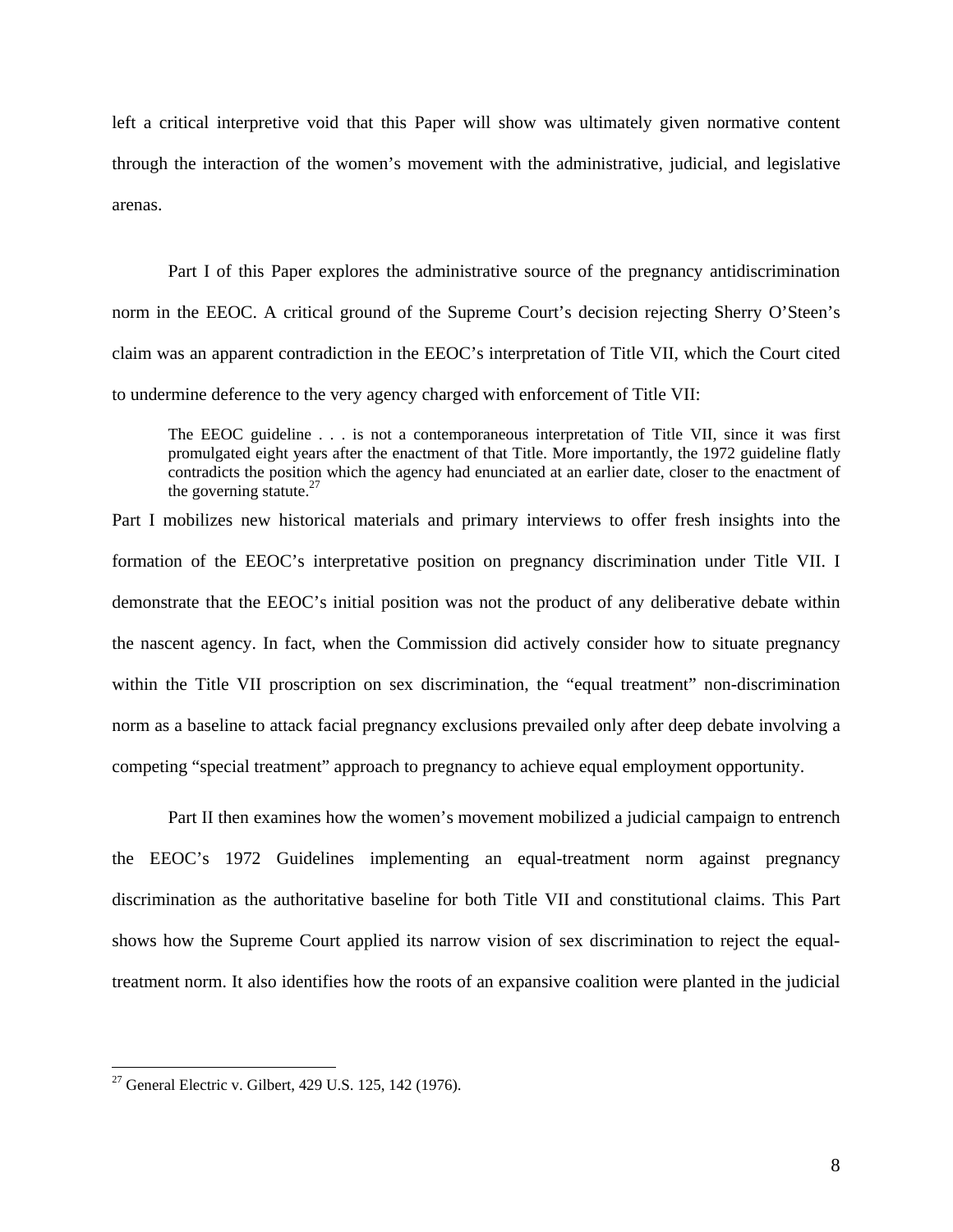appeals lodged by the women's and labor movements to overturn the Court's sanction of overt pregnancy discrimination.

 Finally, Part III reveals how a diverse coalition formed a *Campaign to End Discrimination Against Pregnant Workers* and successfully repudiated the Court's distinction between gender-based and pregnancy-based discrimination. By drawing on previously unexamined sources, this Part shows that the coalition launched a sophisticated legislative campaign and public debate to educate members of Congress about how pregnancy discrimination bars the doorway to women's equality of opportunity in the workplace. Part III demonstrates that at the heart of this campaign was women's focused determination to combat the whipsaw of exclusionary employment policies by instantiating in the Pregnancy Discrimination Act a foundational principle building upon the debates of the legal norm entrepreneurs in the EEOC. Entrenchment of this super-statutory principle provided the fundamental normative baseline upon which courts, agencies, and legislatures would subsequently develop an expanding framework for equality of opportunity for women by structuring the workplace to incorporate pregnancy as a natural condition of employment.

### **I. THE BIRTH OF EQUAL TREATMENT FOR PREGNANT WORKERS**

 The meaning of the equality principle embodied in the PDA cannot be understood without attention to its conceptual roots. While many in Congress claimed to be restoring their original intent in Title VII by overriding *Gilbert* in the PDA,<sup>28</sup> the complete absence of discussion of pregnancy in the passage of Title VII suggests we may look elsewhere to locate the normative and institutional link between pregnancy and equality. Further, the PDA did embrace the 1972 EEOC Guidelines

<sup>28</sup> *See, e.g.*, *Hearings Before the Subcomm. on Labor of the Senate Comm. on Human Resources*, 95th Cong. (1977) (statements of Sen. Mathias, Williams, and others).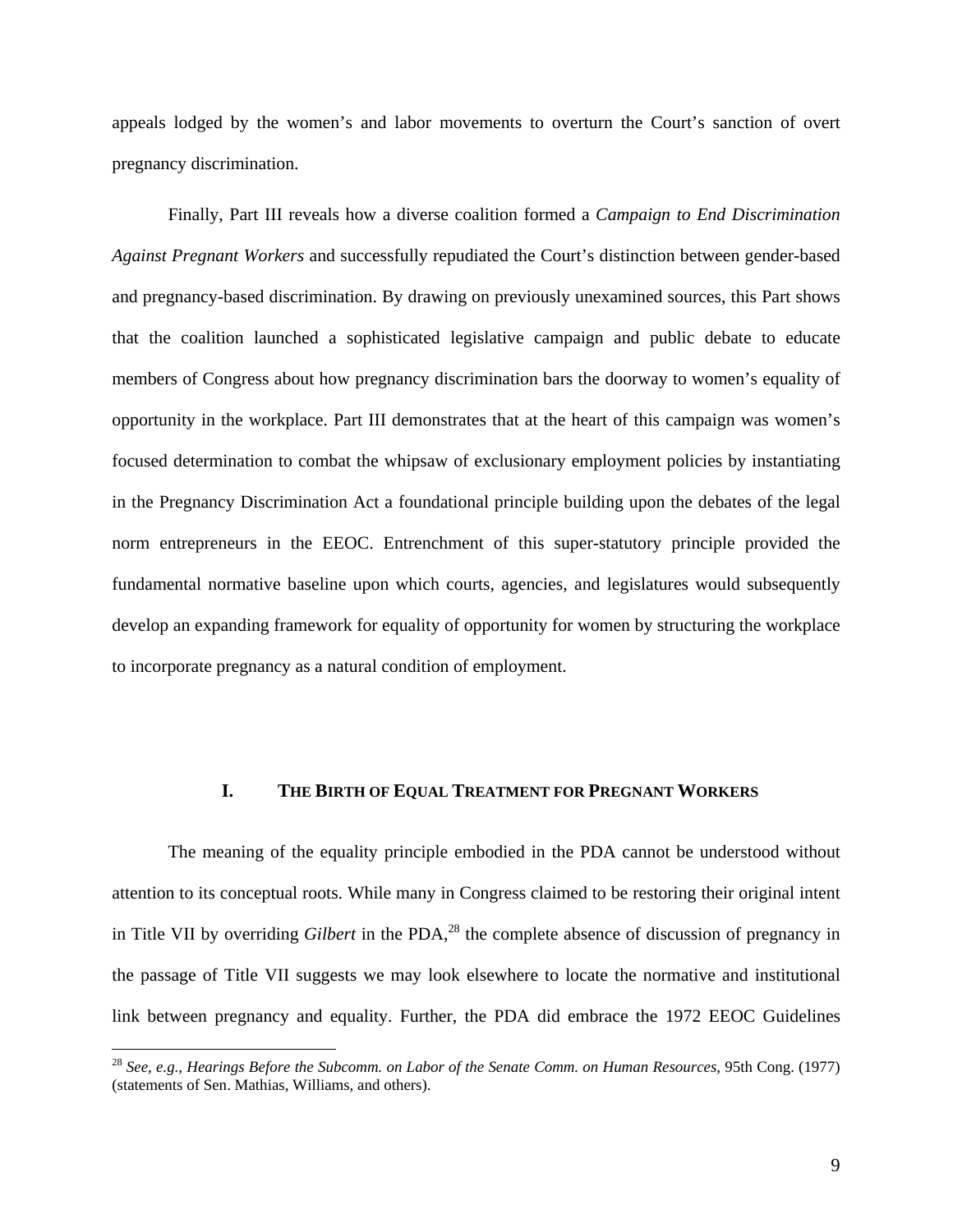("the Guidelines") as the model of equality to include pregnancy-based discrimination within proscribed sex discrimination, but what is missing is greater attention to the historical and legal origins of the Guidelines themselves. In *Gilbert*, the Court and petitioners merely dismissed the Guidelines banning pregnancy discrimination as evidence of EEOC "waffling,"<sup>29</sup> a "changed"<sup>30</sup> position – seven years after Title VII was passed – that was an outright reversal of the Commission's official, "contemporaneous"31 position.

Contrary to these prevailing portraits, closer examination of the institutional and conceptual roots of the 1972 Guidelines reveals years of incremental deliberation across offices within the EEOC. First, Section A identifies the administrative environment in which a case-by-case judgment of pregnancy discrimination was generated by one particular office in the Commission. Next, Section B demonstrates that, both within that office and across the agency, the EEOC legal conception of pregnancy-based discrimination remained subject to extensive debate and deliberation, primarily centering on two competing approaches – one emphasized special treatment, the other demanded equal treatment. Finally, Section C explicates the equality principle instantiated in the 1972 EEOC Guidelines that would form the heart of the Pregnancy Discrimination Act.

<sup>29</sup> *See, e.g.*, Brief of Petitioner at 42, *Gilbert*, 429 U.S. 125 (1976).

<sup>30</sup> ALFRED BLUMROSEN, MODERN LAW 136 (1993). 31 *Gilbert*, 429 U.S. at 142.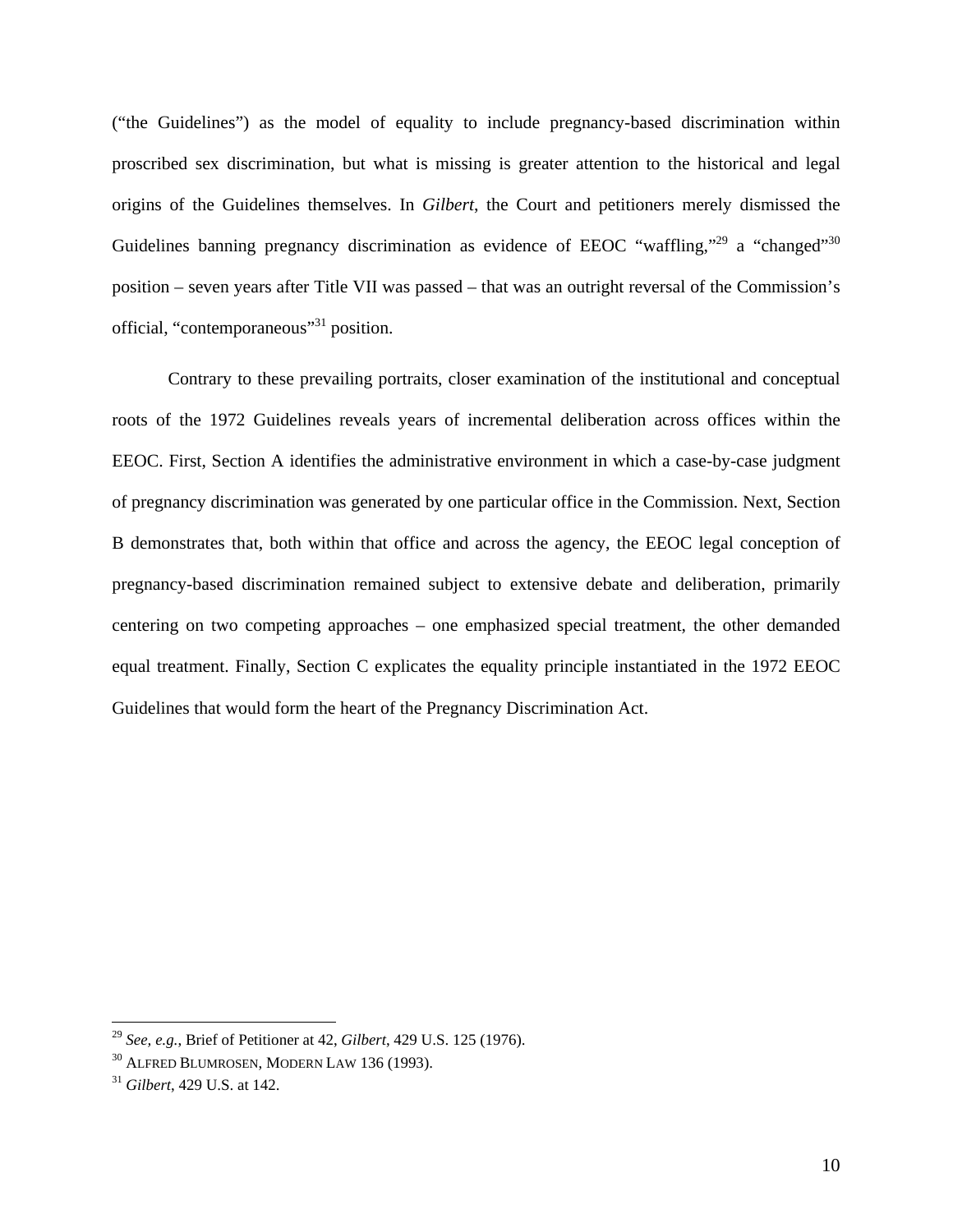#### *A. Classifying the Uniqueness of Pregnancy*

The late amendment of the Civil Rights Act to include "sex" as a prohibited ground of discrimination has been extensively recorded and analyzed.<sup>32</sup> Added by amendment from Congressman Howard Smith one day before the Act passed to "do some good for the minority sex,"<sup>33</sup> the amendment was expected to be a "poison pill." Indeed, every male member of Congress who voiced support for the amendment ultimately voted against the House bill as a whole. As a result, while the provision ultimately remained in the Civil Rights Act, the absence of hearings on the gender provision of Title VII meant that the scope and meaning of "sex discrimination" remained unclear in its early implementation by the EEOC. In fact, the first Executive Director of the EEOC, Herman Edelsberg, publicly dismissed the sex discrimination provision as a "fluke . . . conceived out of wedlock."34 The EEOC itself also lacked any substantial enforcement powers, limited during its earliest years to interpretive guidance and conciliation. Thus, as a resource-strapped agency overwhelmed by the substantial number of race-based complaints quickly filed by organized civil rights groups, the EEOC struggled to define the place of pregnancy-based classifications within Title VII's prohibition of sex discrimination.

#### **1.** *Locating the Interpretive Source*

The Commission's lack of any comprehensive interpretation of Title VII's applicability to pregnancy-based classifications was apparent within the first year of operation. The EEOC "Guidelines on Discrimination Because of Sex" issued in 1965 made no mention of pregnancy, leaving unresolved its status as a lawful ground of discrimination in employment. By the end of its

<sup>32</sup> *See, e.g.*, CHARLES AND BARBARA WHALEN, THE LONGEST DEBATE: A LEGISLATIVE HISTORY OF THE 1964 CIVIL RIGHTS ACT (1985).

<sup>&</sup>lt;sup>33</sup> 110 CONG. REC. 2,577 (88th Cong., 2d Sess., 1964).<br><sup>34</sup> Statement of Herman Edelsberg, NYU Annual Conference on Labor, 61 LAB. REL. REP. 253-5 (April 25, 1966).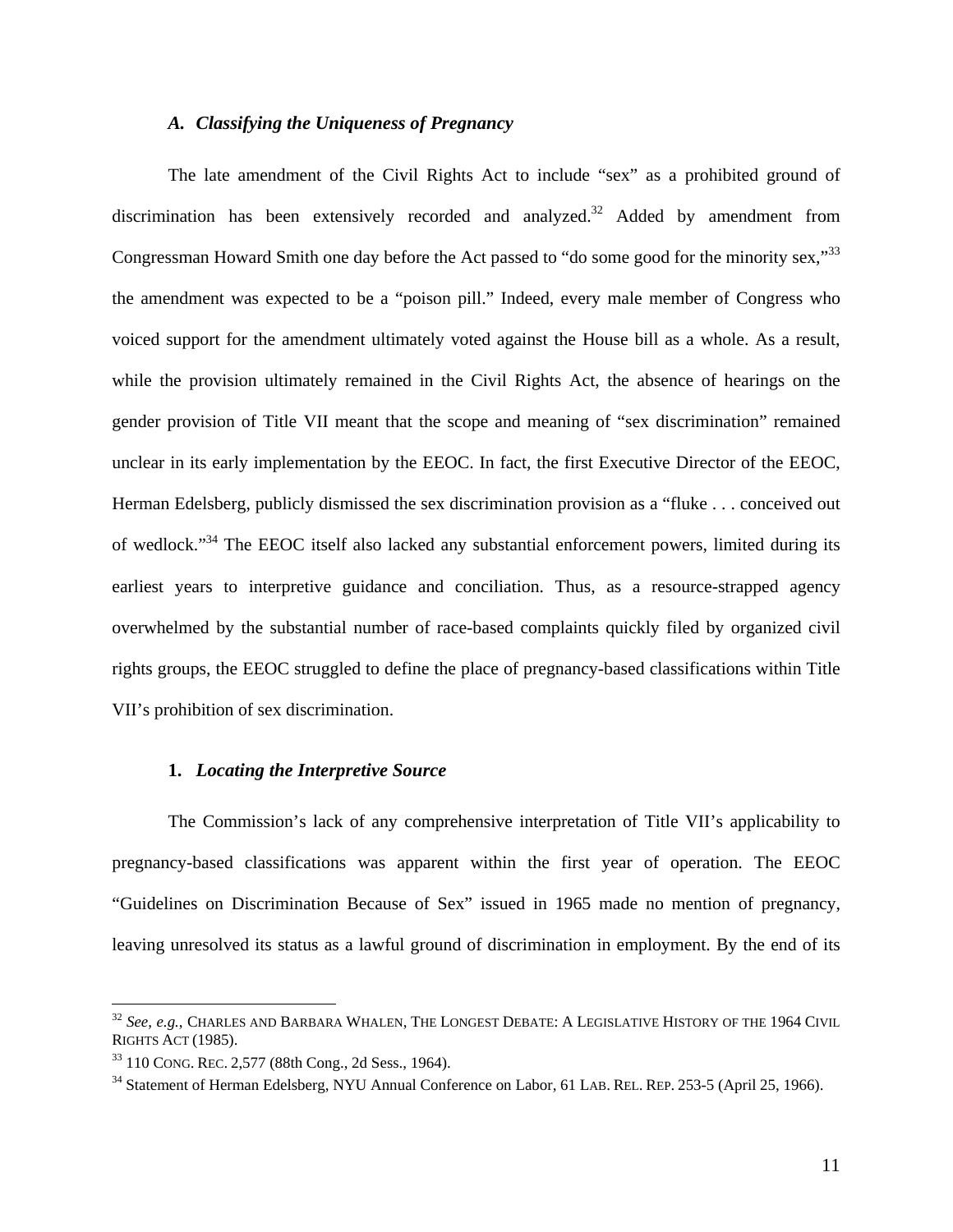first year of operation, it was clear the Commission considered pregnancy an issue that remained open for discussion:

The prohibition against sex discrimination is especially difficult to apply with respect to the female employees who become pregnant. In all other questions involving sex discrimination, the underlying principle is the essential equality of treatment . . . The pregnant female, however, has no analogous male counterpart and pregnancy necessarily must be treated uniquely. The Commission decided that to carry out the Congressional policy of providing truly equal employment opportunities, including career opportunities for women, *policies would have to be devised which afforded female employees reasonable job protection during periods of pregnancy*. 35

This initial administrative posture affirms a focus on the uniqueness of pregnancy as a status distinct from other grounds of equality analysis. Importantly, however, it also conveys the Commission's uncertainty about how "job protection during periods of pregnancy" would be achieved, as policies remained to be devised. This is important to bear in mind in evaluating the case-by-case opinions issued by the General Counsel in the Commission's first year of operation.

With only five attorneys, minimal oversight and an overwhelming influx of interpretive demands, the Office of the General Counsel issued opinion letters concluding that employers' exclusion of pregnancy from temporary leave, disability, or other benefit programs was *not* sex discrimination illegal under Title VII. In the first letter, dated October 17, 1966, the General Counsel assured an inquiring company:

A company group's insurance program which covers hospital and medical expenses for the delivery of employees' children, but excludes from this long term salary continuation program those disabilities which result from pregnancy and childbirth, *does not violate Title VII, inasmuch as, according to EEOC policy, treatment of illness or injury should not be equated with treatment of maternity*. 36

Again several weeks later, a GC Opinion Letter stated, "an insurance or other benefit plan may simply exclude maternity as a covered risk, and such exclusion would *not* in our view be discriminatory.<sup>37</sup> These opinion letters suggest a conclusive finding by the Commission that pregnancy fell outside the potentially emancipatory breadth of the sex discrimination ban in Title

 $35$  EEOC, FIRST ANNUAL REPORT TO CONGRESS FOR FISCAL YEAR 1965-66, at 40 (emphasis added).

<sup>36</sup> General Counsel Opinion Letter, Oct. 17, 1966.

 $37$  General Counsel Opinion Letter, Nov. 10, 1966, CCH E.P.G.  $\P$  17,304.49 (emphasis added).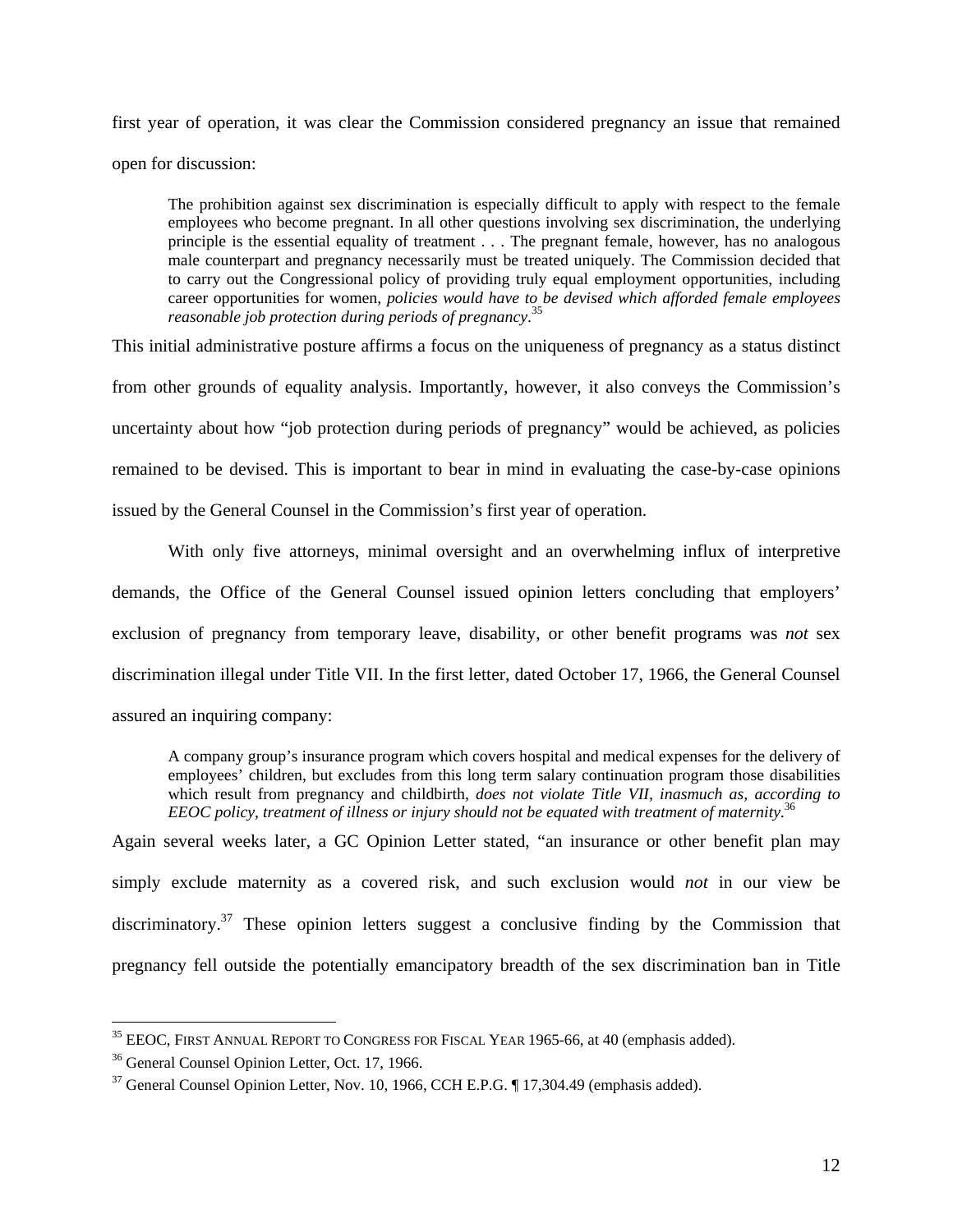VII. Yet another Opinion Letter in that same week from the General Counsel complicates the apparently conclusive Commission policy. The letter begins on a similar note:

The Commission policy in this area does not seek to compare an employer's treatment of illness or injury with his treatment of maternity since maternity is a temporary disability unique to the female sex and more or less to be anticipated during the working life of most women employees.<sup>38</sup>

Despite this claimed categorical distinction between disabilities from pregnancy and those from other illnesses, the letter concludes: "Accordingly, we believe that to provide substantial equality of employment opportunity…there must be special recognition for absences due to pregnancy,….[F]or this reason,…*a leave of absence should be granted for pregnancy whether or not it is granted for illness*."39

 Although couched in the language of "Commission policy with respect to pregnancy," the origin of these statements within the EEOC is critical. As the actual author of both letters has confirmed, while the opinions conveyed were circulated to the commissioners before release there was no discussion or deliberative endorsement of these legal positions outside the General Counsel's office.40 In fact, within this office of five attorneys, Acting General Counsel Richard K. Berg generated these interpretations entirely on his own:

I sat down and wrote them. We had mail and we tried to answer the questions as they came in. For us it was essentially not an adversarial relationship with the private sector. We were trying to get cooperation.

You cannot imagine what a pickup team this was. . . . If this question were raised now, you'd almost go to a notice-and comment rulemaking, because you'd want to get the range of input on something like that. But we didn't have the luxury or time to do something like that. The Act was in effect, and you just had to deal with it. $41$ 

The General Counsel's limited resources, the fluid nature of its Opinion Letters generation, and its

pursuit of voluntary cooperation by employers, together reveal an office oriented not towards debate

and intense discussion of whether pregnancy-based exclusions fell outside Title VII's equality norm

<sup>38</sup> General Counsel Opinion Letter, Nov. 15, 1966. *Reprinted in* EEOC Decision CCH 4130, at ¶ 6084.

<sup>39</sup> *Id.* (emphasis added).

<sup>40</sup> Richard K. Berg, Interview with author, March 11, 2005.

<sup>41</sup> *Id.*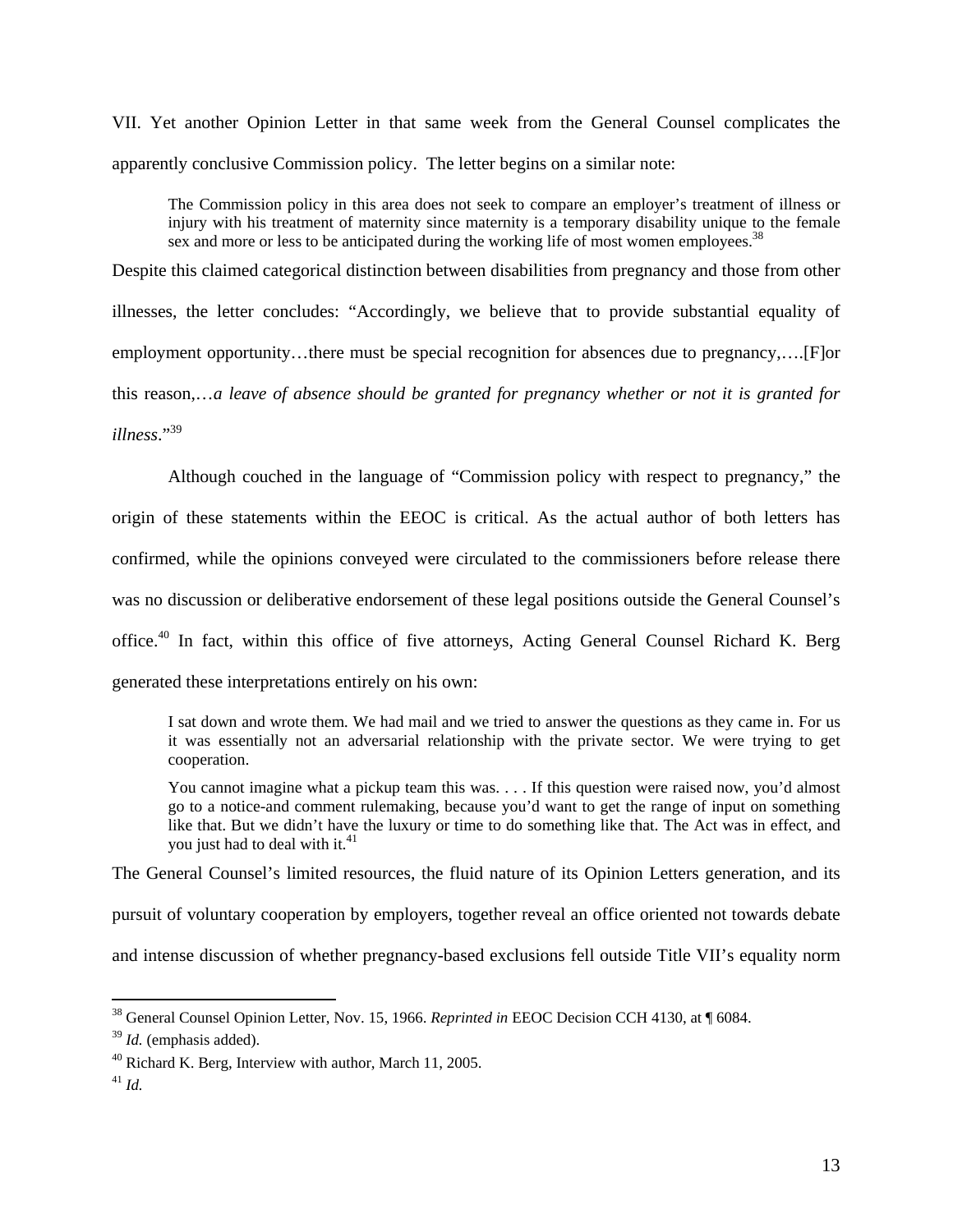but instead an effort to meet the enormous initial demands on the agency.<sup>42</sup> A second attorney of the five in the General Counsel's office, David Cashdan, confirmed this account: "There really was not much in the way of an organized Opinion Letter program."43 Berg had worked in the Justice Department's Office of Legal Counsel while Title VII was crafted in Congress, and he explained how this affected his approach to legal interpretation:

I didn't regard the pregnancy problem as any big social issue. My approach was not aggressively feminist, but I just tried to call them as I saw them. It was a technical problem that we had to give a solution to . . . .

I characterized it as "unique to the female sex" so not sex discrimination . . . There was no way that you could, on a verbal level, say "this is equality of treatment," whatever you did. . . . There were certain expenses which, even in those days, were usually voluntarily incurred, and there's nothing in the statute that requires the employer to essentially subsidize this event. On the other hand, it would be unreasonable to permit an employer to attach more adverse consequences than nature intended. The woman can come back to work and she should be treated like anyone else who, after something similar, came back to work. $44$ 

Despite the apparent decisiveness with which these Opinion Letters assured companies that

pregnancy was not a ground of sex discrimination, it is critical that as late as 1967 one attorney in the

General Counsel's office documented in an unpublished paper that the question of the lawfulness of

pregnancy-based exclusions remained unresolved:

During the course of its first three years of existence, the Commission has not developed a comprehensive policy of pregnancy. The statement in the First Annual Report that 'the Commission does not have a comprehensive policy of pregnancy' applies at the end of the third year of operation.<sup>45</sup>

The attorney, Sonia Pressman Fuentes, concluded that neither the GC nor the Commissioners

themselves had reached a comprehensive policy but, instead, had followed a case-by-case "middle

road" approach.

 $42$  Confirming this potential for a lack of authoritative resolution in the General Counsel's office, one commissioner noted that the GC had even been required, on other occasions when issues were publicly contentious, to provide two competing opinions. This was intended to ensure the commissioners received both sides of the debate despite internal GC office conflicts. This arose, for instance, in evaluating preemption questions about the validity of state protective labor laws under Title VII. Aileen Hernandez, Interview with author, April 5, 2005.<br><sup>43</sup> David Cashdan, Interview with author, March 10, 2005.

<sup>44</sup> Richard K. Berg, Interview with author, March 11, 2005.

<sup>45</sup> Sonia Pressman Fuentes, *Prohibition in Sex Discrimination on the Basis of Pregnancy*, at 1 (unpublished draft, 1967).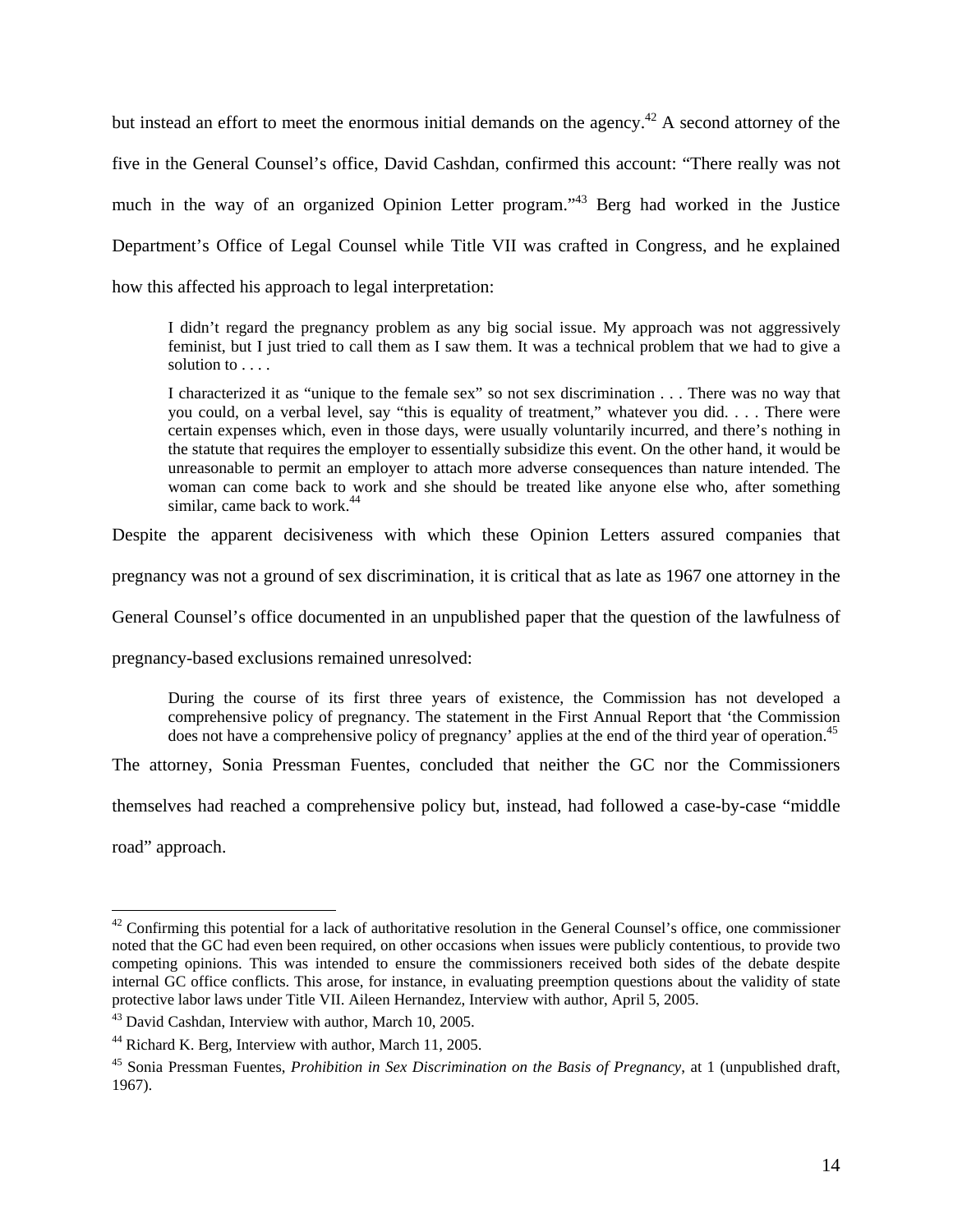In addition to the localized decision-making evident in these opinion letters, the lack of any discussion and influence from actors outside the Commission is extremely significant. Berg emphasized that the General Counsel's office felt restricted from any broad deliberations precisely out of concern about choosing one side over another among women activists, who were still divided about how to enforce the sex discrimination provision of Title VII altogether:

There were real questions among women outside the EEOC about how broadly the sex discrimination provision should be interpreted. There was a real division between the feminists, the woman activists, the Betty Friedan-types on the one hand, and on the other hand the old line of women, the people in the Department of Labor administering protective legislation for women who grew up with the notion that maximum hours and wage protection helped most women workers . . . .

Essentially we sat back and said – this is all new to us: Whose side should we be on? That really troubled us with respect to the attitude that should be taken towards women's protective legislation.<sup>46</sup>

Without a united position outside of the agency, broader concerns about the structural applications of

the sex discrimination ban trumped the commissioners' attention to pregnancy. Commissioner

Richard Graham, an original presidential appointee to the EEOC, noted the primary attention paid to

conceptualizing sex discrimination in several major areas, but not pregnancy:

We didn't grapple with the issues of pregnancy at first. We were really concerned about the big, repeated cases that were before us when the Commission was founded – the airline pilots and stewardesses, in particular, and then close upon the heels of that was the question of the "Help Wanted—Male" and "Help Wanted—Female" ads. That's where we had to make decisions as to what our policy would be and what actions we would take to bring national behavior in line with Title  $VII.$ <sup>47</sup>

Commissioner Aileen Hernandez, also an original presidential appointee to the EEOC, added:

There wasn't any major discussion to treat pregnancy one way or another under Title VII at that time because we were dealing as fast as we could with the overwhelming numbers of complaints in racial and ethnic discrimination and in sex discrimination just where the complaints were coming in. That was flight attendants and the classified newspaper ads, not pregnancy then.<sup>48</sup>

In fact, during the very period when the General Counsel letters were issued, Ms. Hernandez

described the Commission as structurally paralyzed from acting on any contentious issues because

two of the five Commissioner positions were left vacant throughout the summer and fall of 1966.

<sup>46</sup> Richard K. Berg, Interview with author, March 11, 2005.

<sup>&</sup>lt;sup>47</sup> Richard Graham, Interview with author, March 15, 2005.<br><sup>48</sup> Aileen Hernandez, Interview with author, April 5, 2005.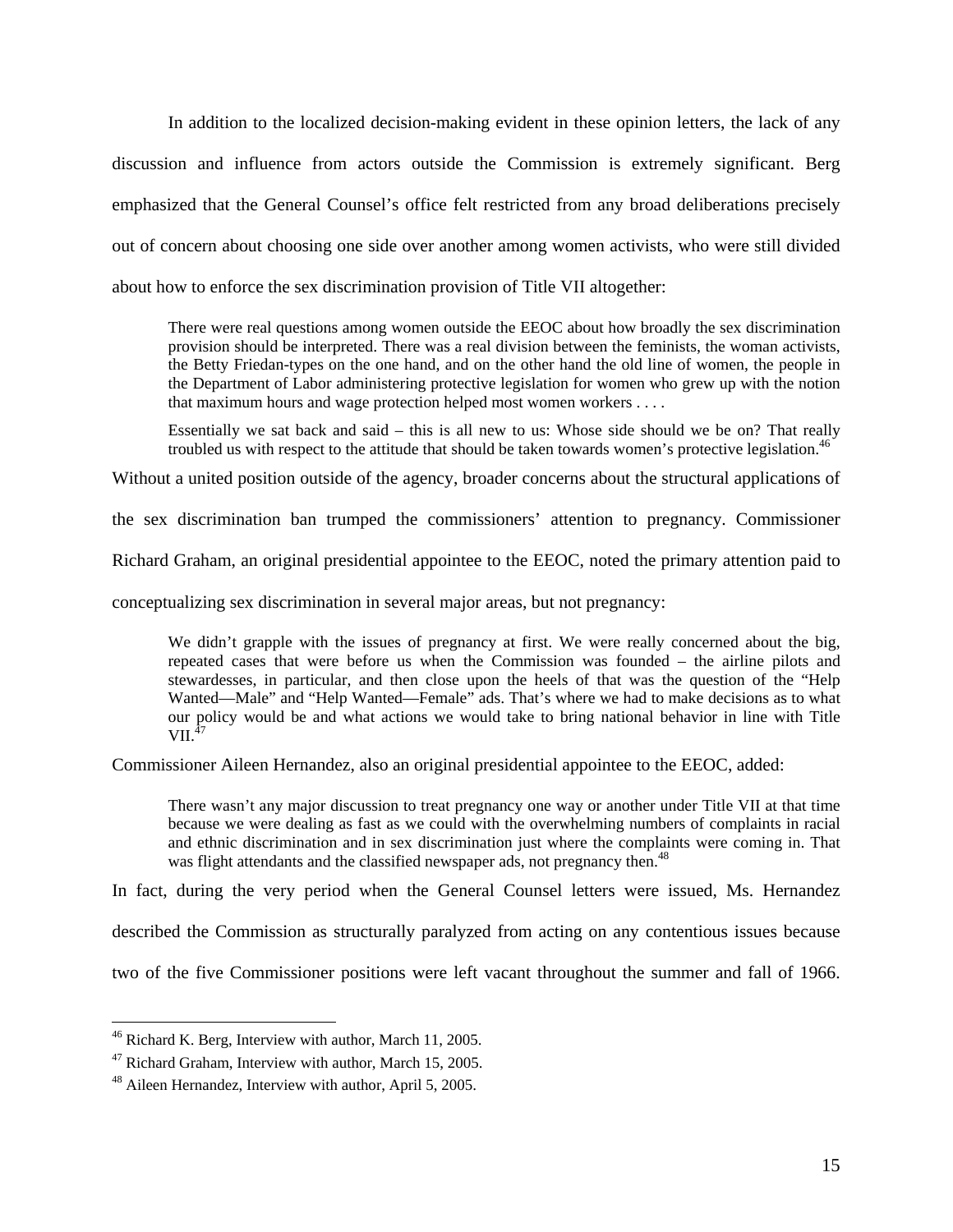Chairman Franklin Delano Roosevelt, Jr. had resigned to run for governor of New York, and Commissioner Graham's term had expired. Yet the law creating the EEOC specified that three votes were needed for any Commission action, leaving a 2-1 split on nearly every "new policy" area that required a Commission position. Commissioner Hernandez explained that she ultimately resigned in frustration:

We had only three functioning members of the Commission and two of us were very supportive of strong Title VII enforcement in divisive areas like the flight attendants issue while one refused to join us. So we had very few meetings and the staff dealt with things based on decisions already made . . . . The Commission was almost in limbo.<sup>49</sup>

It was in this administrative environment that the Acting General Counsel made what he considered to be an easy, technical interpretation of Title VII as condoning pregnancy-based exclusions, without any deliberative discussion or formal interpretive conclusions by the Commission. It was based on this initial source that the *Gilbert* Court rejected the EEOC's equality norm banning pregnancy discrimination because it "flatly contradicts the position which the agency had enunciated at an earlier date, closer to the enactment of the governing statute."<sup>50</sup>

Even on the primary issues of sex discrimination that did command the commissioners' direct attention and consideration, the notable lack of outside input and sustained pressure from women's organizations stood in sharp contrast to the black civil rights organizations. This is best captured in the formation of the National Organization of Women (NOW) itself, as Commissioners Graham and Aileen Hernandez, along with GC attorney Sonia Pressman Fuentes, together worked with Betty Freidan and others to encourage the formation of an organized group to command the attention of the nascent administrative agency. As Section B will show, the change in environment would be critical to the new discussion that shaped the EEOC Guidelines years later.

<sup>49</sup> *Id.*

<sup>50</sup> General Electric v. Gilbert, 429 U.S. 125, 142 (1976).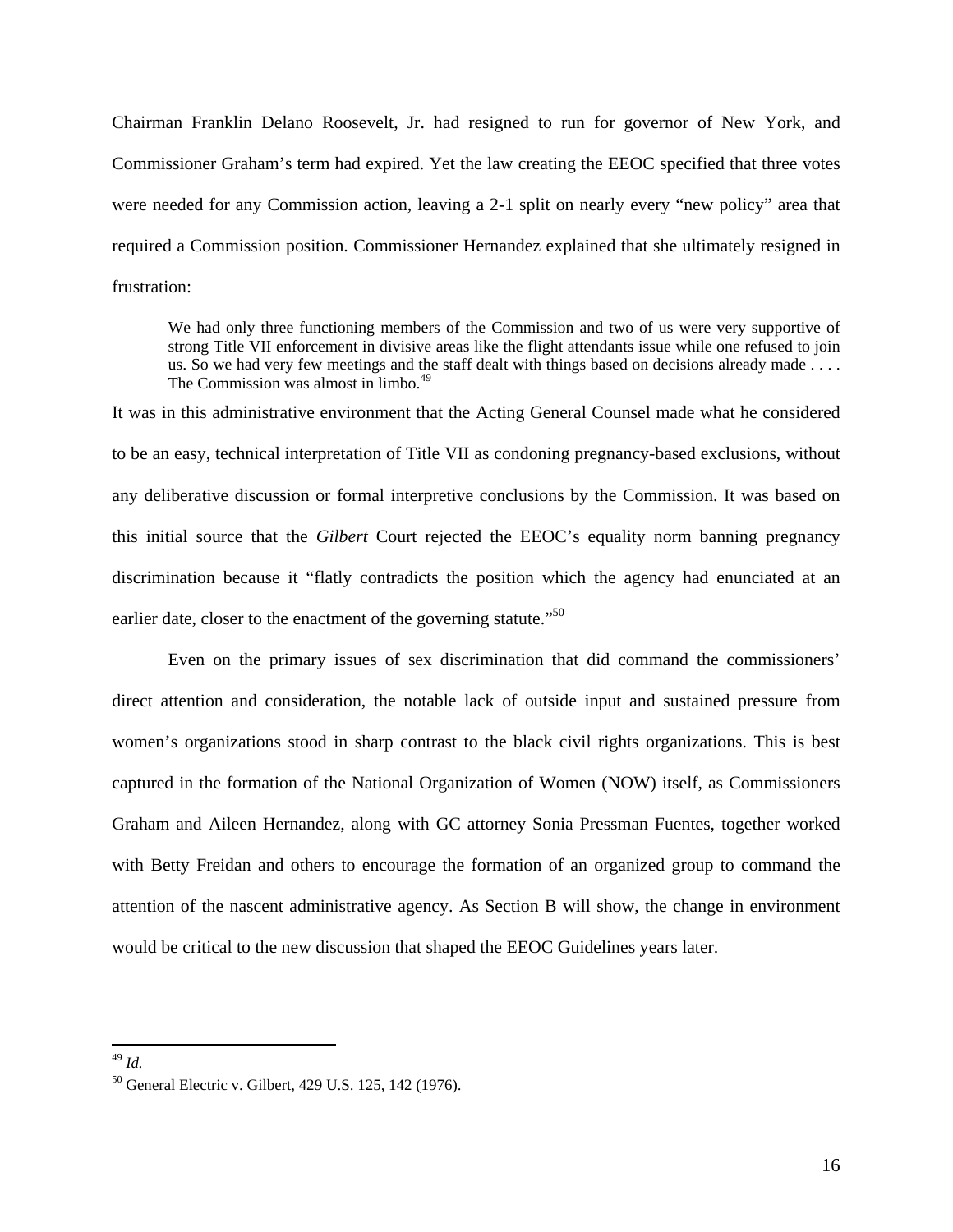#### **2.** *Accreting Reasonable Cause*

 Examination of the Commission's Reasonable Cause decisions directly challenges the normative finality which the *Gilbert* majority perceived in the General Counsel Opinion Letters. Entitled "EEOC Decisions" in reporters, these findings indicate whether the Commission found reasonable cause to believe that discrimination had occurred. Importantly, recommendations for these findings originated from the Office of Compliance, a unit within the EEOC entirely distinct from the Office of the General Counsel. The Office of Compliance reviewed the deluge of formal complaints that poured into the EEOC in its early years, with staff divided among three units: *Investigations*, *Advice and Analysis*, and *Conciliation*. Since the Commission had no enforcement power to bring litigation before 1972,<sup>51</sup> during the entire period prior to the 1972 Guidelines it was the Reasonable Cause finding that was the most critical case output after the Investigations unit and the Advice and Analysis unit had completed their work.52 Only after a finding of reasonable cause that Title VII had been violated could the Conciliation unit intercede on behalf of complainants "by persuading the employer to correct the discriminatory practice and compensate the injured party."<sup>53</sup> As head of the Conciliation unit within the Office of Compliance, Alfred Blumrosen explained that he considered the Reasonable Cause decisions "in the first few years an important technique to inform the later

<sup>51</sup> *See, e.g.*, Alexander v. Gardner-Denver Co., 415 U.S. 36, 44-45 (1974) (noting that when Congress enacted Title VII, "[c]ooperation and voluntary compliance were selected as the preferred means for achieving this goal," empowering the EEOC to work with state and local agencies to "settle disputes through conference, conciliation, and persuasion before the aggrieved party was permitted to file a lawsuit"). Even after Congress amended Title VII to grant the EEOC enforcement authority to investigate individual charges of discrimination and institute civil actions against employers or unions, still the Court has noted that "Title VII [did] not provide the Commission with direct powers of enforcement. The Commission cannot adjudicate claims or impose administrative sanctions. Rather, final responsibility for enforcement of Title VII is vested with federal courts. The Act authorizes courts to issue injunctive relief and to order such affirmative action as may be appropriate to remedy the effects of unlawful employment practices. 42 U.S.C. §§ 2000e—5(f) and (g) (1970 ed. Supp. II). Courts retain these broad remedial powers despite a Commission finding of no reasonable cause to believe that the Act has been violated." *Id.*

<sup>&</sup>lt;sup>52</sup> Alfred Blumrosen, Interview with author, February 11, 2005.<br><sup>53</sup> *See, e.g.*, Clinton L. Doggett and Lois T. Doggett, THE EQUAL EMPLOYMENT OPPORTUNITY COMMISSION, at 44. Although the Commission gained enforcement authority in 1972, conciliation remains a primary tool of the EEOC triggered only by a "reasonable cause" finding that discrimination has occurred.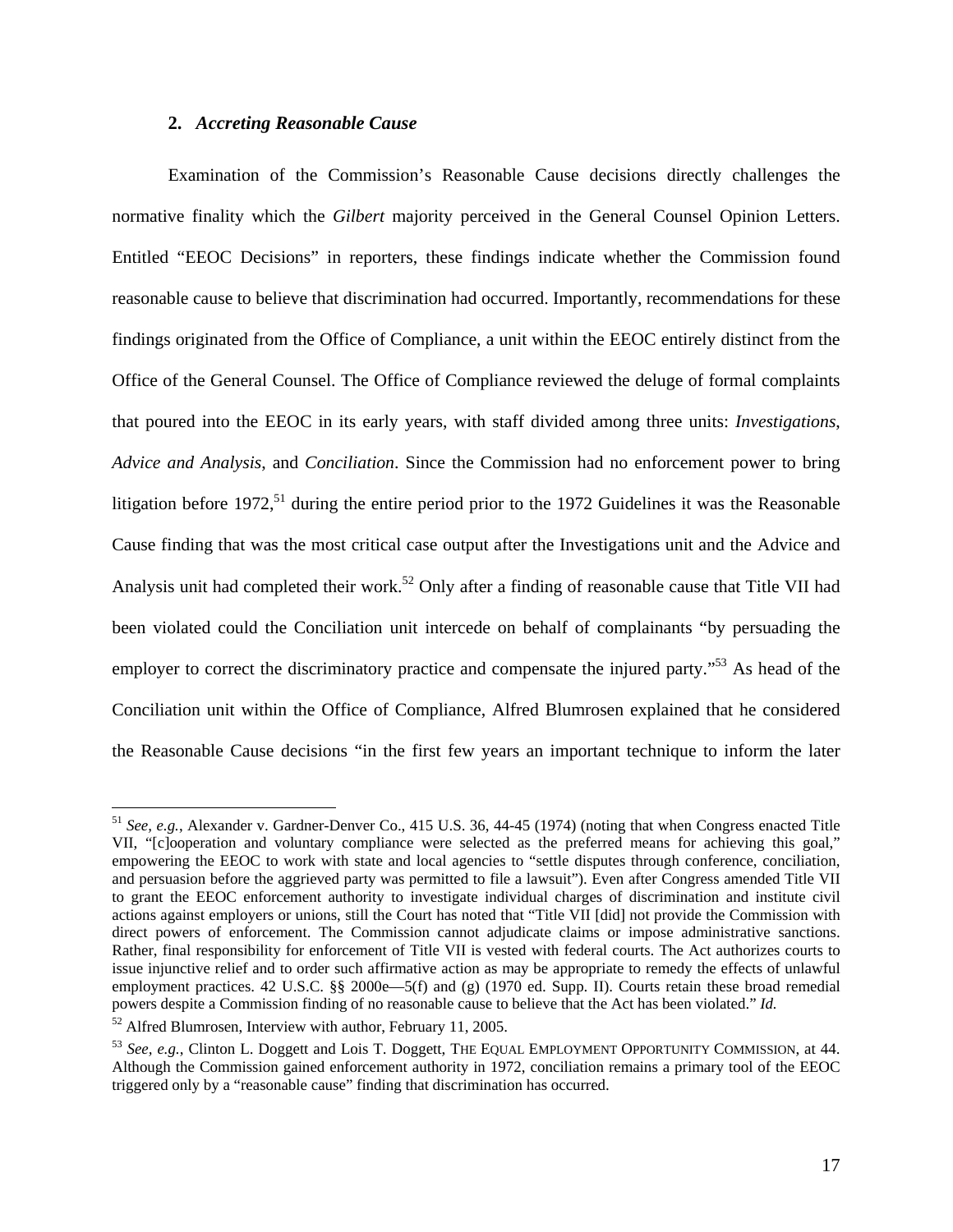guidelines and to start letting the regulated community know what the regulatory agency – even without real enforcement power – thought that the statute meant.<sup> $.54$ </sup>

 Animating the Commission's Reasonable Cause decisions were three distinct conceptions of how pregnancy-based exclusions related to Title VII's sex discrimination ban. Considered together, these approaches confirm that, far from static, the Commission's policy for ensuring equal employment opportunity under Title VII evolved on a case-by-case basis across a variety of situations in which pregnancy-based classifications affected women's employment. First, despite the claimed Commission policy not to treat pregnancy-related and non-pregnancy-related disabilities as alike in evaluating employment plans, the Commission deployed precisely this logic of equal treatment. Evaluating the case of an employer's benefit plan which stipulated that "weekly benefits are not payable for disability due to pregnancy," the Commission concluded:

The old [insurance] plan provided that weekly benefits are not payable for disability due to pregnancy. It is undisputed that other than pregnancy, all non-occupational disabilities were covered by the plan. It is also undisputed that weekly payments are paid for a maximum of 13 weeks during any one continuous period of disability. *We conclude that . . . to deny female employees, who were physically disabled due to pregnancy, weekly benefits for 13 weeks was to discriminate because of sex within the meaning of Section 703(a) of the Act*. 55

This Commission finding of discrimination captures the equal-treatment approach, notably applied in

1971 without any official Guidelines on pregnancy in place.

 Second, the Commission began to explicitly base its evaluation of pregnancy-based exclusions on the Supreme Court's holding in *Griggs v. Duke Power Company*,<sup>56</sup> the first decision to validate a disparate impact measure of discrimination under Title VII. Rather than compare employers' treatment of disabilities stemming from pregnancy with that of disabilities from other conditions, the Commission found reasonable cause to declare that discriminatory behavior existed under a disparate impact standard unless the exclusive impact on women was justified by a valid

<sup>&</sup>lt;sup>54</sup> Alfred Blumrosen, Interview with author, February 11, 2005.

<sup>55</sup> EEOC Decision No. 71-1474, 1971 CCH at ¶ 6221 (March 19, 1971) (footnote omitted; emphasis added).

<sup>56 401</sup> U.S. 424 (1971)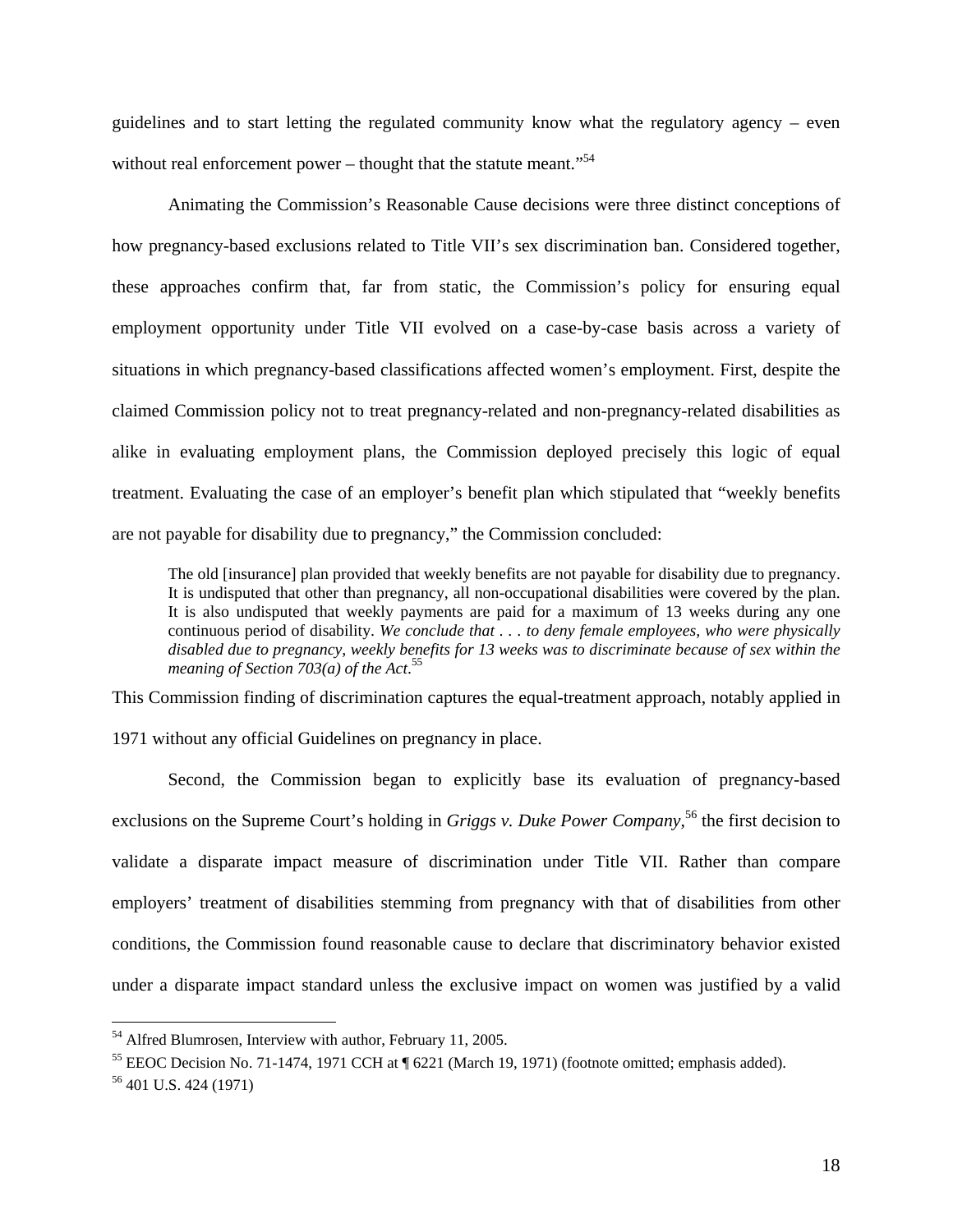business necessity. Like its norm elaboration declaring that Title VII prohibits pregnancy discrimination even before the Supreme Court so interpreted the Act, the EEOC's holding that the disparate impact standard was applicable to women also preceded the Court's own such determination.57 In a 1970 decision, the Commission deployed this logic to declare discriminatory a policy denying maternity leave and discharging employees in the sixth month of pregnancy:

Such a policy has a foreseeable adverse effect upon the terms and conditions of females' employment, without an equivalent effect upon males. . . .

. . . Since it lacks a showing of business necessity, Respondent's maternity leave policy discriminated against females as a class because of their sex within the meaning of Section 703(a) of Title VII.<sup>58</sup>

Finally, the Commission also evaluated whether reasonable cause existed according to the

narrower principle of sex discrimination which Berg articulated as General Counsel. Quoting the

1966 General Counsel Opinion Letter, one EEOC Decision evaluated an employer's policy which

made maternity leave available to female employees only "depending upon the individual

circumstances surrounding the incident":

 $\overline{a}$ 

We believe that to provide substantial equality of employment opportunity . . . there must be special recognition for absences due to pregnancy. [F]or this reason, a leave of absence *should* be granted for pregnancy whether or not it is granted for illness. . . .

. . . Reasonable cause exists to believe that Respondent is committing an unlawful employment practice . . . by maintaining a pregnancy leave policy which discriminates against female employees because of their sex. $59$ 

<sup>57 433</sup> U.S. 321, 329 (1977)("[T]o establish a prima facie case of discrimination, plaintiff need only show that the facially neutral standards in question select applicants for hire in a significantly discriminatory pattern. Then the employer must meet the burden of showing that any given requirement has a manifest relationship to the employment in question. *Griggs v. Duke Power Co.*").

<sup>58</sup> EEOC Decision No. 71-308, 1971 CCH at ¶ 6170 (September 17, 1970). Similarly, the Commission held one company's "leave-of-absence" policy to violate Title VII under a disparate impact standard because only maternity leave required one year seniority while "leaves of absence for other reasons may be taken by employees (both males and females) who have not acquired one year seniority":

There is no evidence that a substantial business justification exists for denying females maternity leave until they have acquired a full year of seniority, and we can conceive of no justification which would outweigh the significant adverse impact of such a policy upon the employment opportunities of Respondent's present and potential female employees.

EEOC Decision No. 72-1919, 1972 CCH at ¶ 6370 (June 6, 1972). *See also* EEOC Decision No. 71-413, [1970] CCH at ¶ 6204 (November 5, 1970) (declaring discriminatory an employer's refusal to credit towards seniority a female employee's time spent on maternity leave because "any employment policy or practice which adversely affects females because of their pregnancy must be justified by business necessity….There is no [such] showing….").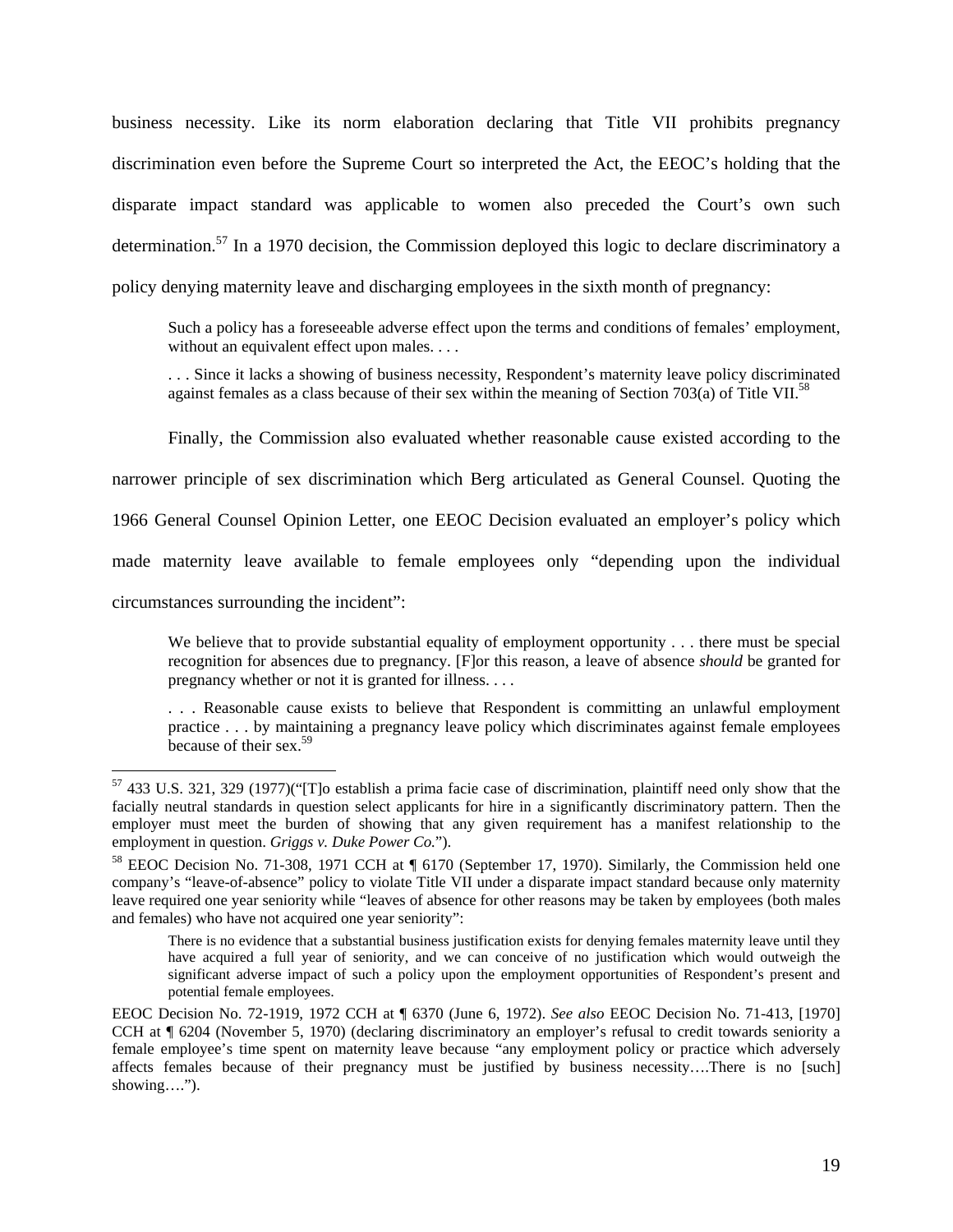While emphasizing a distinction between pregnancy-based disabilities and other medical conditions, this finding of reasonable cause nevertheless conveys the Commission's commitment to removing pregnancy as an obstacle to equality of employment. The decision also provides a conceptual preview of the different views of pregnancy with which legal feminists grappled in this early period, nonetheless ultimately joining together to condemn the whipsaw of pregnancy discrimination.<sup>60</sup>

 Most importantly, the range of conceptual frameworks repudiating pregnancy-based exclusions used in these Reasonable Cause decisions underscores the Commission's incremental approach throughout the period prior to the 1972 Guidelines. The Office of the General Counsel was not involved in the writing or publishing of the EEOC's Decisions regarding reasonable cause. Consequently, review of several administrative units across the agency reveals that the Commission's conception of the relationship between pregnancy and equality was far from resolved in 1966. Section B next explores how the legal norm of equality was deliberatively and conclusively crafted to take account of pregnancy-based exclusions directly within the meaning of prohibited sex discrimination.

#### *B. Equalizing Treatment*

Although an array of disparate groups were unified in their campaign to secure equal treatment as a normative baseline through the Pregnancy Discrimination Act, the roots of the pregnancy nondiscrimination norm reveal that this equal-treatment approach was not the only one considered even among women activists. Indeed, an extensive deliberation process generated the equal-treatment approach to pregnancy discrimination only after an alternative was rejected as a way to secure equality of employment opportunity. This Section reveals the unexamined historical circumstances and legal

 <sup>59</sup> EEOC Decision No. 70-360, 1970 CCH at ¶ 6084 (December 16, 1969) (internal notations omitted); *see also* EEOC, FIFTH ANNUAL REPORT TO CONGRESS FOR FISCAL YEAR 1969-70, at 13. 60 *See infra* Section I.B.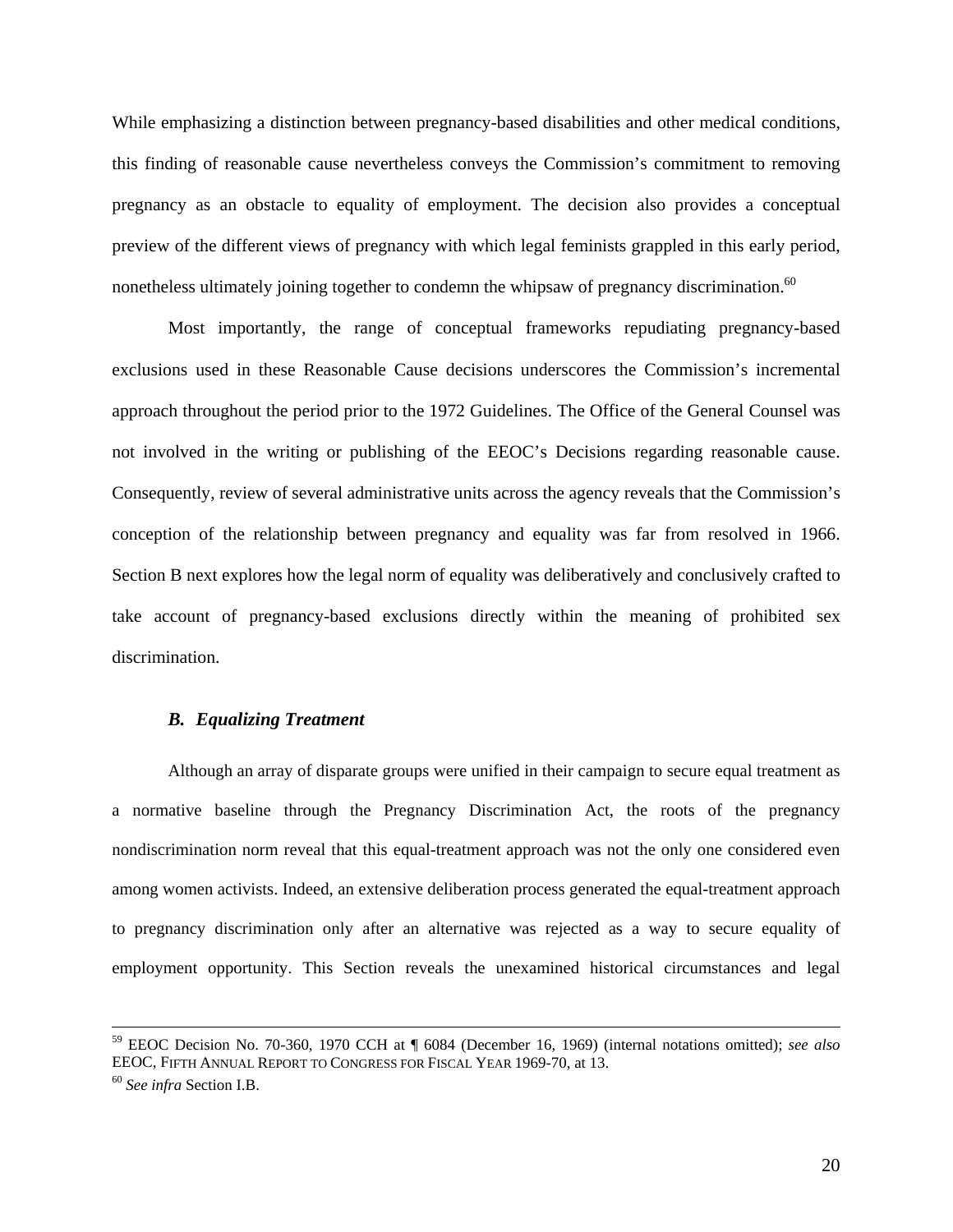reasoning that shaped the *form* of the EEOC's 1972 Guidelines and, by extension, the PDA itself. Two legal norms of equality were hotly debated within the Commission.

In a previously unexamined document written in 1967, GC Attorney Sonia Pressman Fuentes outlined "*Two Conflicting Theories For Protecting Women Regarding Pregnancy*."61 In this document, Fuentes identified the terms of the normative debate within the EEOC over the next five years and ultimately the basis for the 1972 Guidelines. "The first theory," Fuentes wrote, "holds that pregnancy should be treated in the employment relationship as any other temporary disability such as sickness." This conforms to what feminists later called an *"equal treatment"* approach to securing equality of opportunity for women. As Fuentes outlined, a key premise in the equal-treatment approach is that it mandates employers offer "essentially the same procedure which would be followed for a male employee who becomes disabled for an extended period of time."<sup>62</sup> The second theory, later called the *"special treatment"* approach, "holds that pregnancy is a unique disability requiring special provision for the protection of mother and child."<sup>63</sup>

Three features of this early normative dichotomy bear observation. First, even as Fuentes documented these early poles in the normative evolution of pregnancy equality, an essential point of convergence according to her analysis and the ensuing debate within the EEOC discussed below is that legal feminists from both perspectives agreed that pregnancy discrimination was sex discrimination. Adducing medical evidence of women's capacity to work beyond the arbitrary termination or forced leave policies of employers, $64$  and noting the exponentially growing number of women entering the labor force in the child bearing age group,<sup>65</sup> Fuentes concluded unequivocally

<sup>61</sup> Sonia Pressman Fuentes, *Prohibition in Sex Discrimination on the Basis of Pregnancy*, at 9 (unpublished draft, 1967).

<sup>62</sup> *Id.* at 9. 63 *Id.* at 2-3.

<sup>64</sup> *Id.* at 20. 65 *Id.* at 1-2.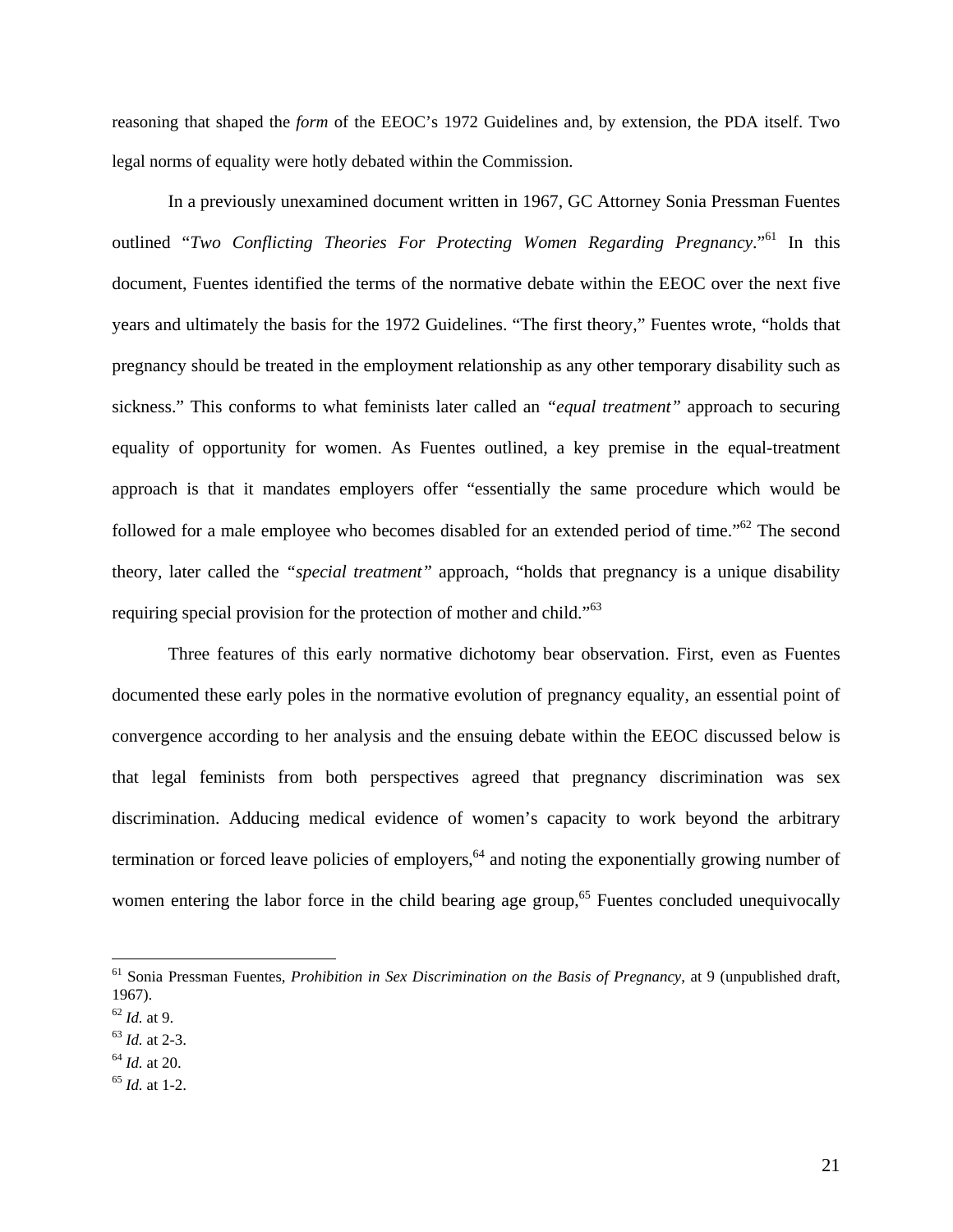that the promise of Title VII's mandate for equality of opportunity depended on elimination of the whipsaw of pregnancy discrimination. What was at stake in the competing theories was not this baseline norm that pregnancy discrimination was sex-based, but rather the proper conceptual remedy "for the protection of women during pregnancy."66

Second, within the debate about the proper foundational remedy, the roots of these competing approaches reflected deep historical differences among legal feminists in the constitutional arena. As one scholar described, since the early 1920s legal feminists had been divided into two camps.<sup>67</sup> One group, the "equalitarians" or liberal feminists, argued in the constitutional arena argued that sex equality depended on elimination of all legal distinctions between men and women. For liberal feminists, any special laws for women did not "protect" them on the basis of any unique characteristics but rather served only as legal excuses for subordination. The other faction, the "protectionists" or labor feminists, rejected equal treatment as dangerous to women's equality in the workplace and instead campaigned for protective labor legislation including minimum wage, maximum hours and weightlifting regulations, all intended to structure the workplace to the benefit of women based on their real differences from men.68 Similarly, early in the debate over a pregnancy equality norm two competing frameworks existed for how to secure women's equal status in the workplace, one which sought to eliminate any structural distinctions based on sex and the other which focused on women's unique reproductive capacity to justify different treatment as protection against pregnancy-based exclusions.

Finally, it is notable that even as both frameworks reflected a commitment to combat exclusion of women from the workplace due to their real reproductive difference, neither remedial

<sup>66</sup> *Id.* at 2.

<sup>&</sup>lt;sup>67</sup> Mayeri, *supra* note 23, at 762.<br><sup>68</sup> "Protective" labor laws continued through the 1960s, with many laws limiting women "for their benefit" while other protective laws such as minimum wage statutes actually providing benefits were extended to cover men as well. *See* BARBARA ALLEN BABCOCK ET AL., SEX DISCRIMINATION AND THE LAW: CAUSES AND REMEDIES 261 n.42- 45 and accompanying text (1974).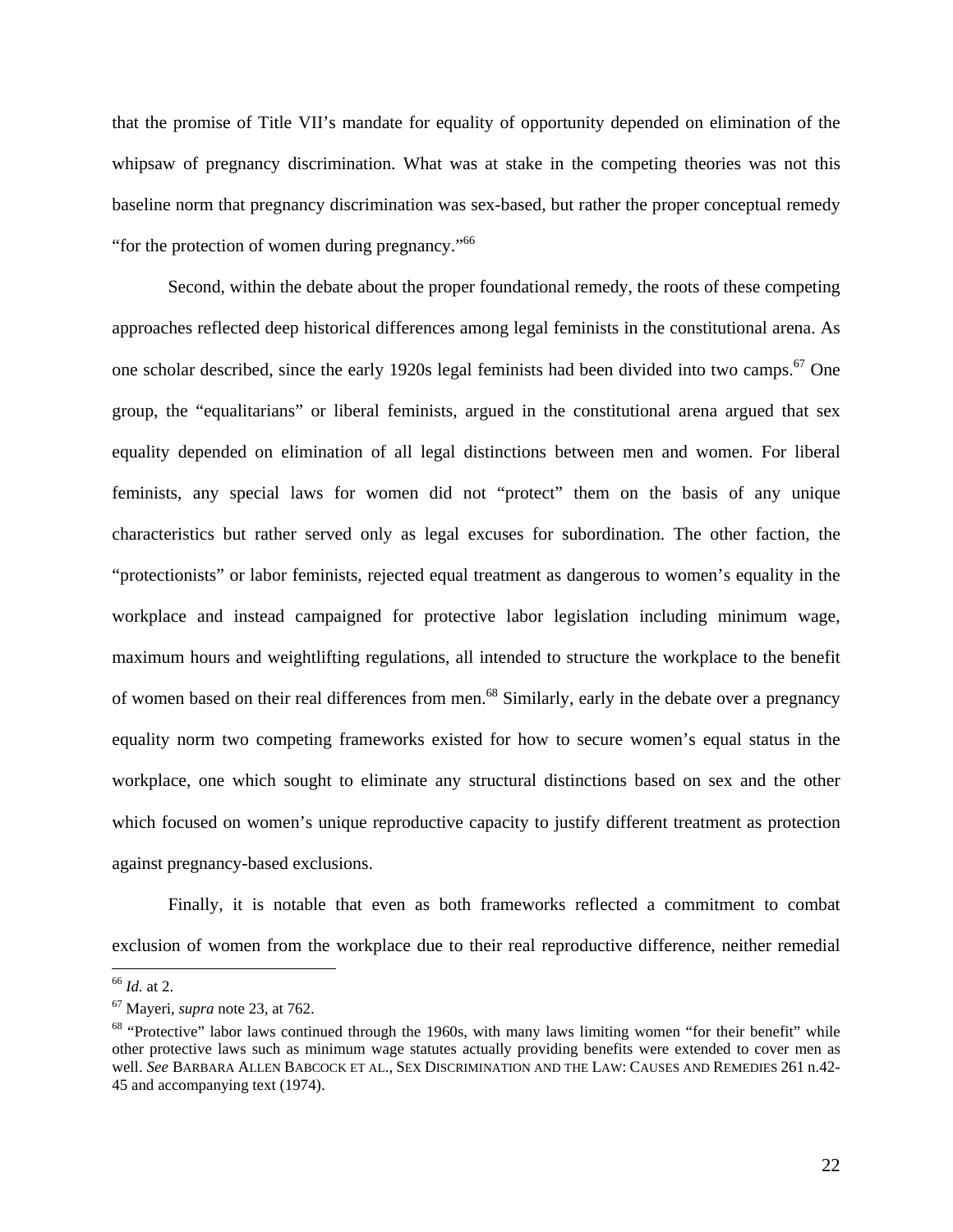norm had been endorsed by the Commission well after the General Counsel letters suggested sanction of pregnancy-based exclusions altogether. Fuentes had concluded in 1967: "[W]e can safely say that the Commission has neither accepted nor rejected either theory and has *as a general rule, followed a middle road*."69 Sparking debate was the entrance of the future co-chair of the coalition that helped to pass the PDA, attorney Susan Deller Ross.

In the late 1960s Fuentes had led the discussion with other GC attorneys to consider mandating the special-treatment approach. As Fuentes explained:

What I wanted the Commission to do was to say that pregnancy is a unique condition. It happens only to women. Because of that it needs to be treated uniquely and *we need to set standards that employers have to give certain maternity leave and benefits to women*. 70

In one proposal, for instance, Fuentes advocated a mandate that employers guarantee women a set period of six weeks for leaves of absence, and even if it is possibly unpaid the women are guaranteed the right to return without loss of seniority or position. Interestingly, Fuentes herself had earlier described the roots of this special-treatment approach in the protective labor laws governing women for several decades. As she described in 1967, the "Labor Department, particularly the Women's Bureau, appears to lean towards that view. It is of interest, for example, that that unit has usually been the champion of state and other protective laws . . . in a similar vein."<sup>71</sup> Indeed, one commentator conveyed the concerns of equalitarians about this approach, noting that women's biological differences – which she termed "the womb factor" – have long been cited to justify "restrictive policies [] developed out of an interest in 'protecting women' . . . from long hours as well as from overtime pay and advancement."72 The primary criticism of the special-treatment approach

<sup>69</sup> Fuentes, *supra* note 61, at 3 (emphasis added).

 $70$  Sonia Pressman Fuentes, Interview with author, October 20, 2004.

<sup>&</sup>lt;sup>71</sup> Fuentes, *supra* note 61, at 3.<br><sup>72</sup> Patricia Huckle, *The Womb Factor: Pregnancy Policies and Employment of Women*, in WOMEN, POWER AND POLICY 144-161, at 145 (Ellen Boneparth, ed.); *see also* Blumrosen, *supra* note 30, at 135-136, 184; Wendy W. Williams, *Equality's Riddle*, 13 N.Y.U. REV. L. & SOC. CHANGE 325, 333-335 (1985).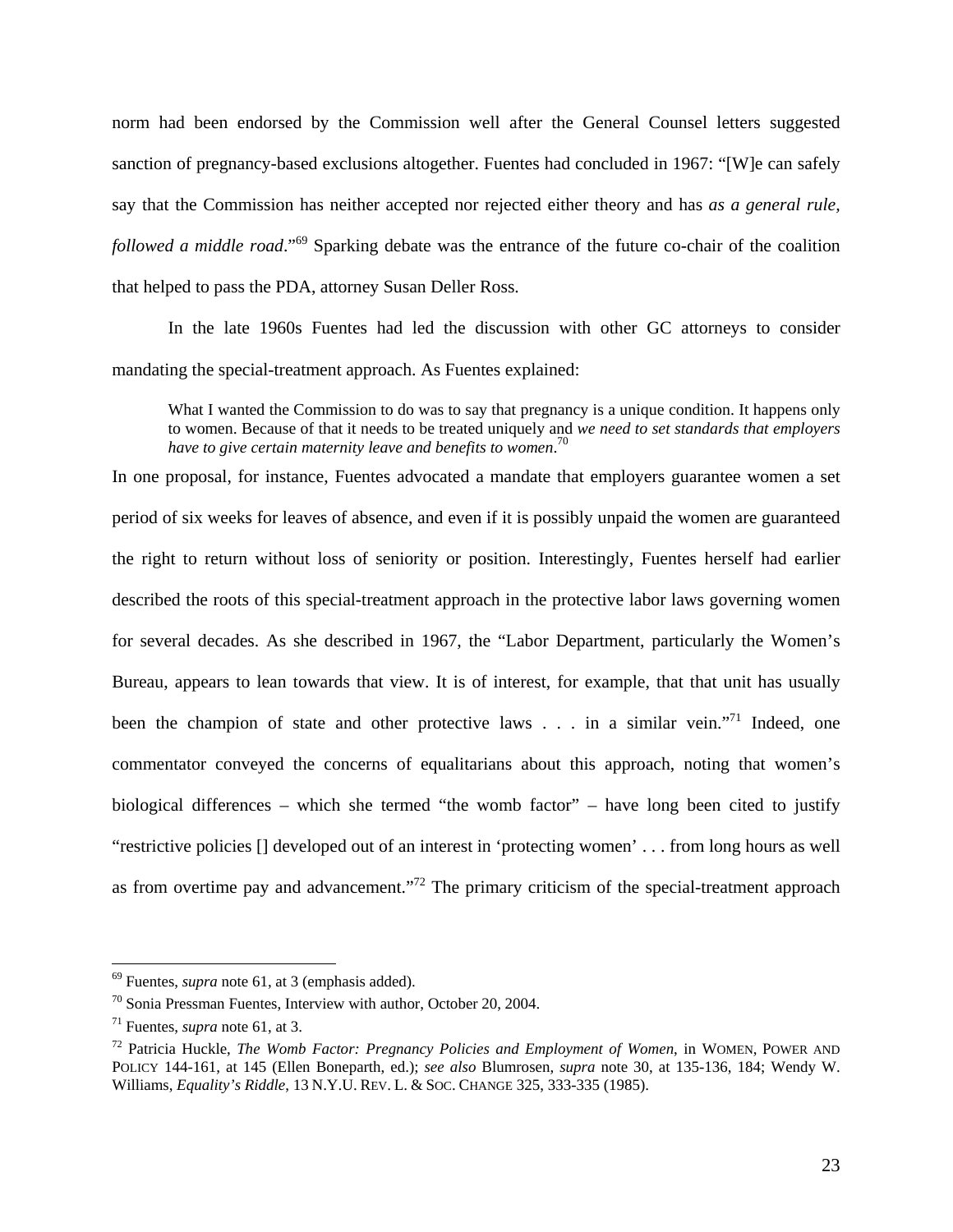was that its claim to emancipate women through guaranteed benefits would be used to perpetuate assumptions of dependency on males.<sup>73</sup>

An equal-treatment principle to combat pregnancy-based exclusions challenged this specialtreatment approach for securing equal employment opportunity. As a new attorney in the EEOC who was fresh out of law school in 1970, Susan Ross injected a critical voice in support of an equaltreatment norm to combat pregnancy discrimination within Title VII's sex discrimination provision. Ross explained that, after arriving at the EEOC, "I struggled with myself on which approach was better."<sup>74</sup> During Ross's first year at the EEOC, she recalled reading a statement of principles generated from the Citizens' Advisory Council on the Status of Women, which was composed of twenty women who were private citizens appointed by the President. The Council publicly articulated for the first time an equal-treatment norm to govern classifications based on pregnancy and childbirth. In a statement of principle adopted on October 29, 1970, the Council concluded:

Childbirth and complications of pregnancy are, for all *job-related purposes*, temporary disabilities and should be treated as such under any health insurance, temporary disability insurance, or sick leave plan of any employer, union, or fraternal society. . . .

No additional or different benefit or restrictions should be applied to disability because of pregnancy or childbirth, and no pregnant woman employee should be in a better position in relation to job-related practices or benefits than an employee similarly situated suffering from other disability.75

The Council's statement did not bear any binding force for executive agencies, but as a new attorney

in the EEOC Susan Ross joined the discussions about conceptualizing pregnancy in Title VII by

noting the importance of this equality principle for pregnancy-based classifications:

<sup>73</sup> The Supreme Court rationale in *Muller v. Oregon* for protective legislation codified this perceived link between women's dependency and special treatment:

*That woman's physical structure and the performance of maternal functions place her at a disadvantage in the struggle for subsistence is obvious. This is especially true when the burdens of motherhood are upon her*. . . .

<sup>. . .</sup> Though limitations upon personal and contractual rights may be removed by legislation, there is that in her disposition and habits of life which will operate against a full assertion of those rights. She will still be where some legislation to protect her seems necessary to secure a real equality of right.

<sup>208</sup> U.S. 412, 421-422 (1908) (emphasis added).

<sup>74</sup> Susan Deller Ross, Interview with author, October 20, 2004.

<sup>&</sup>lt;sup>75</sup> Reprinted in CITIZENS' ADVISORY COUNCIL ON THE STATUS OF WOMEN, WOMEN IN 1970, at 4 (March 1971).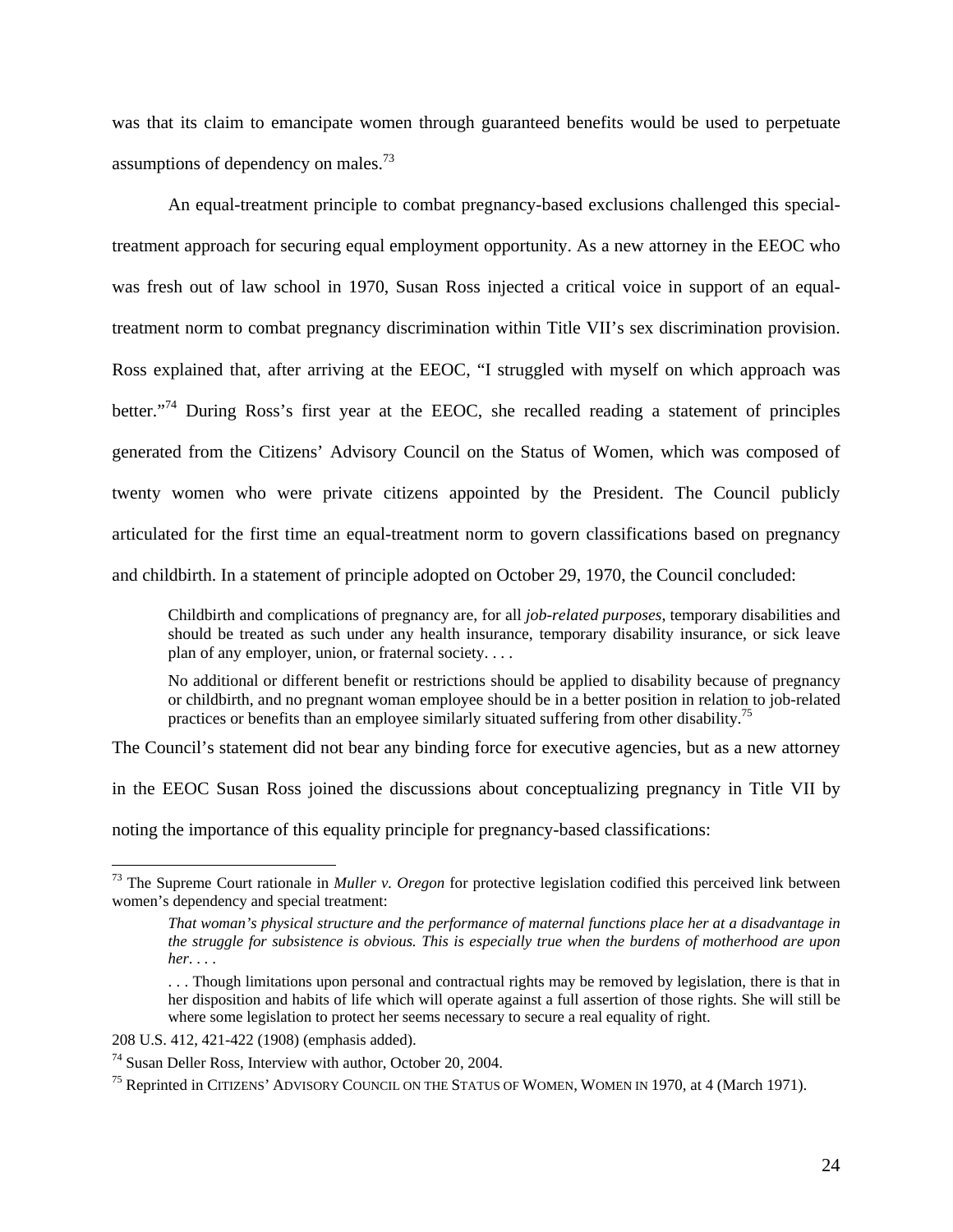I had read from the Citizens' Advisory Council – Catherine East was the staff person and I knew her from when I testified before Congress for my writing on women's equality issues. The Council's work was for "neither better nor worse but the same" as the only way to ensure real protection for women.<sup>76</sup>

Nancy Stanley, another attorney who joined the EEOC in 1971, also participated in this period of deliberation led by Ross before they agreed to espouse a position contrary to the special-treatment approach favored by Fuentes. As Stanley described:

When I came to the EEOC Susan [Ross] had already adopted this as her project. There was already another approach to guidelines in existence advanced by another woman in the office – Sunny [Fuentes] – that special benefits should be provided for pregnant women. Susan asked me what I thought about this and we talked about this for a while. I said equality, not special benefits, and Susan had agreed.<sup>77</sup>

Additionally informing the normative debate within the EEOC were medical studies of women's employment conditions before and after childbirth. The place of such medical studies in the EEOC's internal deliberations is not documented beyond their purpose to rebut claims by advocates of protective but veritably restrictive labor laws that would mandate the exclusion of pregnant women from employment due to health dangers. Across numerous studies in medical literature, the EEOC relied upon the conclusion that "without complications . . . not only is it medically established that there is no deterioration in a pregnant woman's mental and physical capacity by reason of pregnancy, but several recent studies indicate it is in fact enhanced."78

 From the competing conceptual frameworks to extinguish pregnancy discrimination emerged their common baseline principle that exclusionary pregnancy policies were sex-based and exerted a dangerous impact on women's potential for equality of opportunity in the workplace. Together, the discussions from Fuentes and Ross were critical in directing the Commission's attention to the issue of pregnancy-based exclusions because, as Chairman Brown noted plainly, "We didn't see an awful lot of the opinion letters. We saw some of them . . . There had not been very much attention to

<sup>76</sup> Susan Deller Ross, Interview with author, October 20, 2004.

<sup>77</sup> Nancy Stanley, Interview with author, February 4, 2005.

<sup>78</sup> Brief for Respondent at 108, *Gilbert*, 429 U.S. 125 (1976).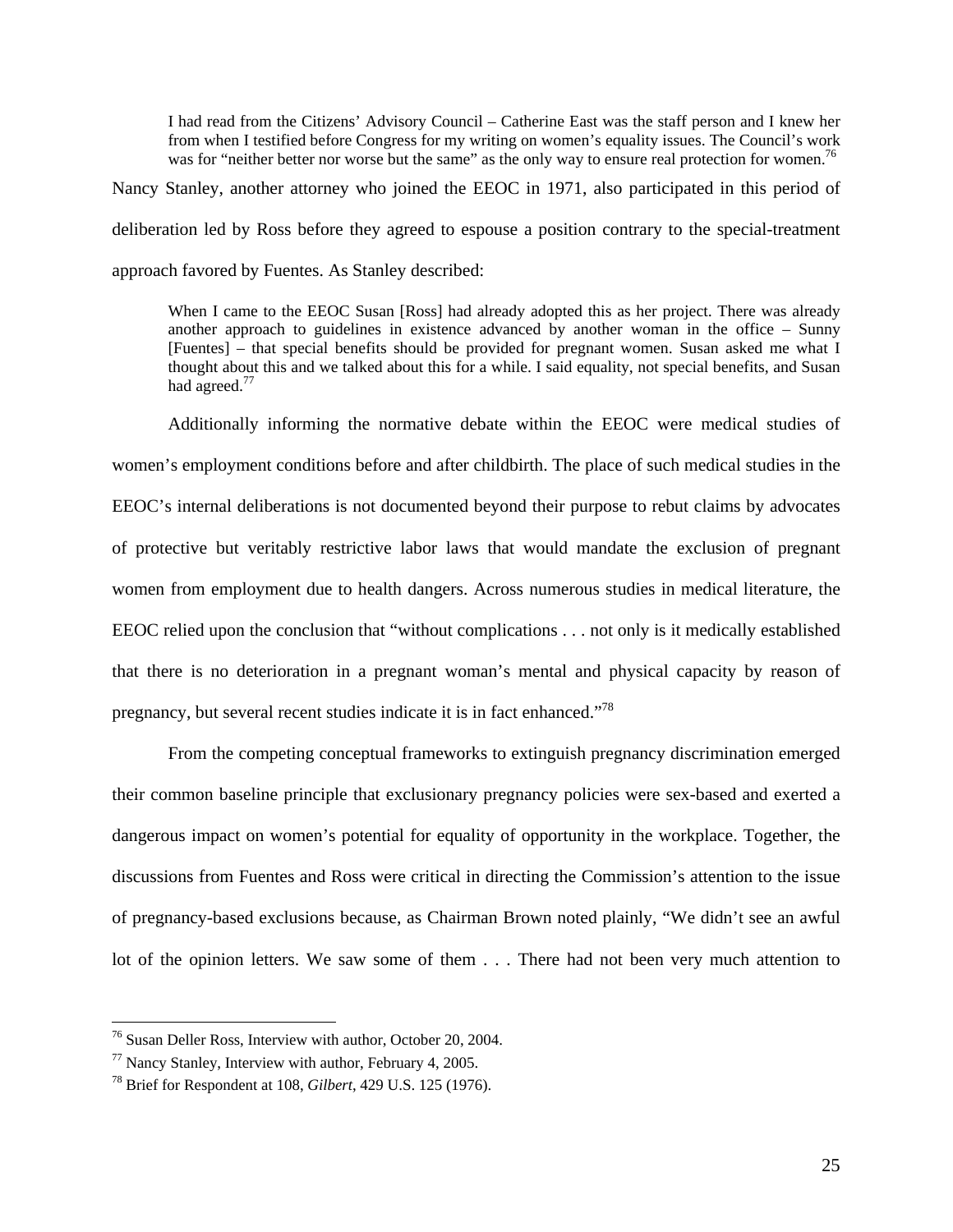pregnancy during the time . . . When we finally considered it, the issue was then how it was going to be treated."79 Even as she worked to persuade the Chairman and other commissioners to endorse the equal-treatment framework, Ross anchored her framework on the same baseline norm that informed Fuentes' remedy: the whipsaw of pregnancy discrimination as facial sex discrimination. As Ross described:

The problem in those days was that pregnant women who were able to work were treated as being unable to work and then when they were in the hospital in labor and paying medical cost, and couldn't work—then they were treated as if could! So it was a Catch-22.<sup>80</sup>

Fueling the Commission's fundamental commitment to combat pregnancy discrimination as sex discrimination under Title VII was also the greater activism of women's groups outside the agency setting. Even as Ross and Fuentes represented the competing poles from the constitutional arena of legal feminists, the nascent social groups themselves had begun to press for attention to pregnancy as a critical issue of sex discrimination both in public pronouncements and, critically, in the filing of complaints.

Just as the accretion of Reasonable Cause decisions marked the incremental evolution of the Commission's conceptual approach to pregnancy-based exclusions, Commissioner Hernandez described the importance of having feminist groups mobilize the law to demand enforcement in this area:

It took a while to get to pregnancy because we weren't getting those cases in the beginning . . . Just like the pressure that came in from the race and ethnicity communities had a big impact on the Commission's interpretations, the same was true for sex discrimination. . . . We had to have some kind of overpowering number of people saying it was discrimination so we could look at it. We didn't have a whole lot of initiative to go out and start our own cases and we didn't have the staff or money to do it. $81$ 

It was in direct response to this concern that NOW and other organizations began to debate internally the special versus equal-treatment approach while repeatedly conveying a united opposition to exclusionary pregnancy policies as sex discrimination. In fact, even as a GC attorney, Sonia Fuentes

<sup>79</sup> William Brown III, Interview with author, March 11, 2005.

<sup>80</sup> Susan Deller Ross, Interview with author, October 20, 2004.

 $81$  Aileen Hernandez, Interview with author, April 5, 2005.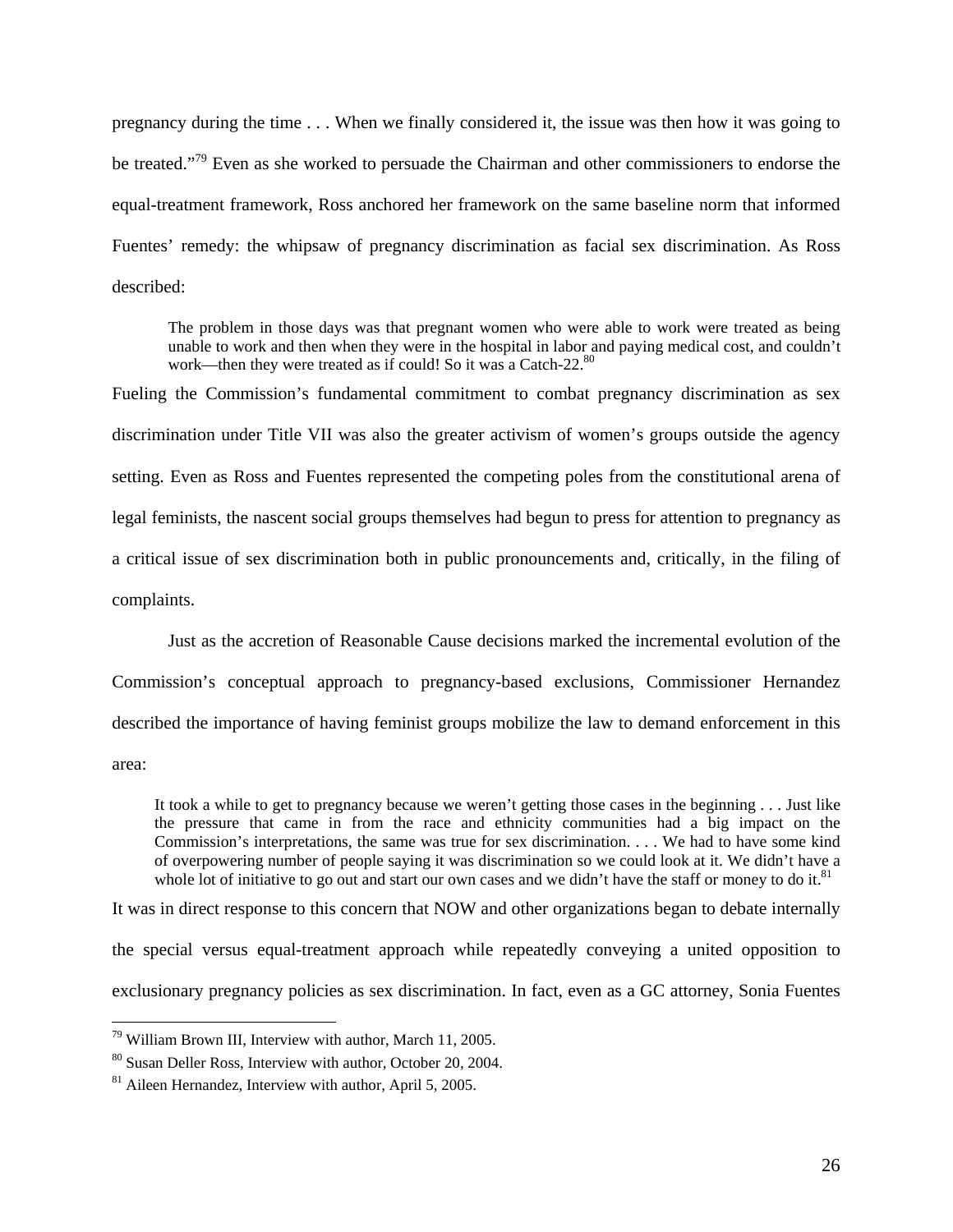attended weekly meetings of the NOW leadership at rotating residential apartments in Washington, D.C. as the issue gained prominence on the Commission's agenda. Mary Eastwood, a co-founder of NOW who was serving at the time as a staff attorney in the Justice Department's Office of Legal Counsel, conveyed the baseline equality consensus within NOW rejecting the whipsaw effect of pregnancy discrimination: "What we all knew was that some women can work right until the day of childbirth and really get back to work as fast as possible. Other women are much more disabled from pregnancy."82 Nonetheless, the fervor of the additional debate even within NOW over equal versus special treatment was essential for increasing the pressure on the agency: "Listening to arguments between Betty Friedan and Catherine East on the whole pregnancy issue, I remember they were just yelling at each other! Catherine was afraid that [mandated] pregnancy leave would cause employers to discriminate against women more."83 As Commissioner Hernandez explained, as NOW and other groups gained prominence, "they began to probe into these things with position papers . . . The Commission got a lot of help and also a lot of pressure from those organizations to move more effectively and dramatically."84

Ultimately the Commission embraced the unambiguous normative commitment to eliminate the whipsaw of pregnancy discrimination as a *prima facie* violation of Title VII's sex discrimination ban, and the debate between Ross and Fuentes was resolved by the Commission in favor of the equal-treatment approach as the normative basis of the 1972 Guidelines. Ross notes that "[w]e hashed it out in the General Counsel's office and worked it out in written drafts," and she further shared her approach in discussions with Patricia King, the assistant to EEOC Chairman William Brown III.<sup>85</sup> Reflecting the broad normative consensus underpinning the competing remedial

<sup>82</sup> Mary Eastwood, Interview with author, March 14, 2005. 83 *Id.*

<sup>84</sup> Aileen Hernandez, Interview with author, April 5, 2005.

<sup>85</sup> *Id.*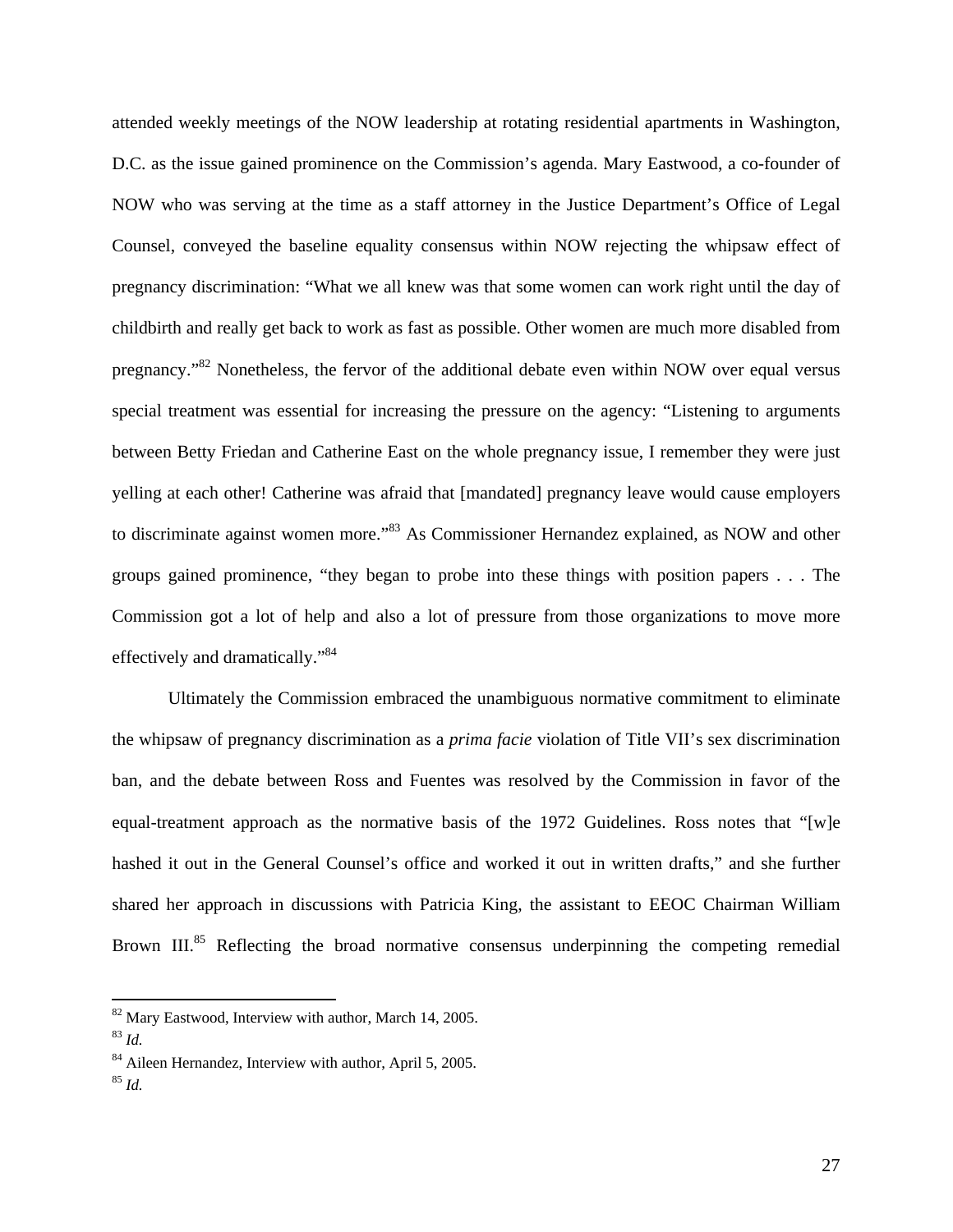frameworks, Fuentes, as a key participant in shaping the debate leading to the Guidelines, was assigned along with Ross to draft the 1972 Guidelines even after Fuentes's special-treatment approach was not chosen:

They went with the route where the employers have to treat men and women equally. I actually espoused the rationale which lost – and then I was told to draft the guidelines on the other rationale. The Commissioners decided which theory, they told me what to do, and I wrote it. $86$ 

This deliberation within the EEOC should not obscure the greater attention that was paid to other sex discrimination matters occupying much of the Commission's time outside of the predominant focus on race. As Chairman Brown acknowledged, "In those early years sex discrimination was not really considered that important. And then gradually the number of cases alleging discrimination based on sex very quickly began to build and we had battles with the airlines over flight attendants . . . . [and] with the advertisements in the newspapers."<sup>87</sup> Thus, while the constant factor in the Commission's case-by-case approach through 1972 was its commitment to prohibiting burdensome classifications based on pregnancy – whether under special-treatment or equal-treatment standards – only after debate and deliberation among legal feminists in the EEOC did the Commission finally direct the codification of a comprehensive legal norm prohibiting sex discrimination on the basis of pregnancy.

<sup>&</sup>lt;sup>86</sup> Sonia Pressman Fuentes, Interview with author, October 20, 2004.

<sup>87</sup> William Brown III, Interview with author, March 11, 2005.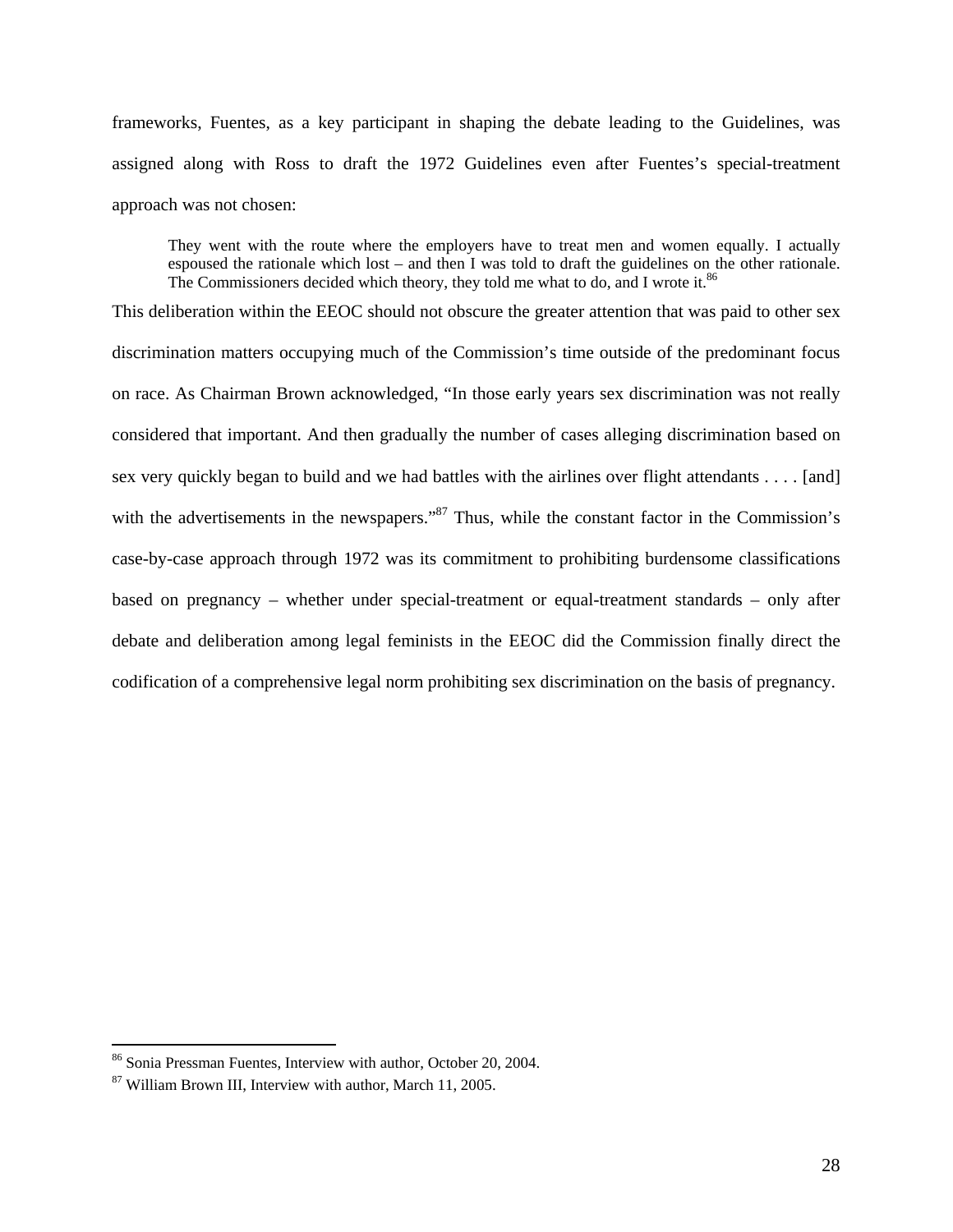#### *C. Guiding Equal Opportunity*

 On April 5, 1972 the EEOC issued the first Guidelines to directly interpret Title VII's meaning for pregnancy-based classifications. Under the heading: "Employment policies relating to pregnancy and childbirth," the Commission declared:

- (a) A written or unwritten employment policy or practice which excludes from employment applicants or employees because of pregnancy is in prima facie violation of title VII.
- (b) Disabilities caused or contributed to by pregnancy, miscarriage, abortion, childbirth, and recovery therefrom are, for all job-related purposes, temporary disabilities and should be treated as such under any health or temporary disability insurance or sick leave plan available in connection with employment. Written and unwritten employment policies and practices involving matters such as the commencement and duration of leave, the availability of extension, the accrual of seniority and other benefits and privileges, reinstatement, and payment insurance or sick leave plan, formal or informal, shall be applied to disability due to pregnancy or childbirth on the same terms and conditions as they are applied to other temporary disabilities.
- (c) Where the termination of an employee who is temporarily disabled is caused by an employment policy under which insufficient or no leave is available, such a termination violates the Act if it has a disparate impact on employees of one sex and is not justified by business necessity.<sup>88</sup>

Three features of these Guidelines held important implications for the pregnancy equality norm.

 First, the Guidelines unambiguously endorsed the equal-treatment principle but incorporated the essential contention of the labor feminists that the structure of the workplace must be accommodated to recognize pregnancy as a normal condition of employment. Declaring any pregnancy-based exclusion a *prima facie* violation of Title VII, section (a) of the Guidelines defined pregnancy-based exclusions as unlawful sex discrimination. This reflects the consensus condemnation of the whipsaw of pregnancy discrimination revealed through case-by-case examinations in different officers of the EEOC over time. Section (b) unambiguously endorsed an equal-treatment mandate, governing employer's health and temporary disability insurance plans, sick leave rules, pension and seniority rights during leave, and reinstatement rights. Attacking a range of exclusionary pregnancy policies betraying employer animus through overt disparate treatment, the provision required that women's inability to work as a result of pregnancy, childbirth and miscarriage

<sup>88 37</sup> Fed. Reg. 6819, 6837 (April 5, 1972) (codified at 29 C.F.R. § 1604.10).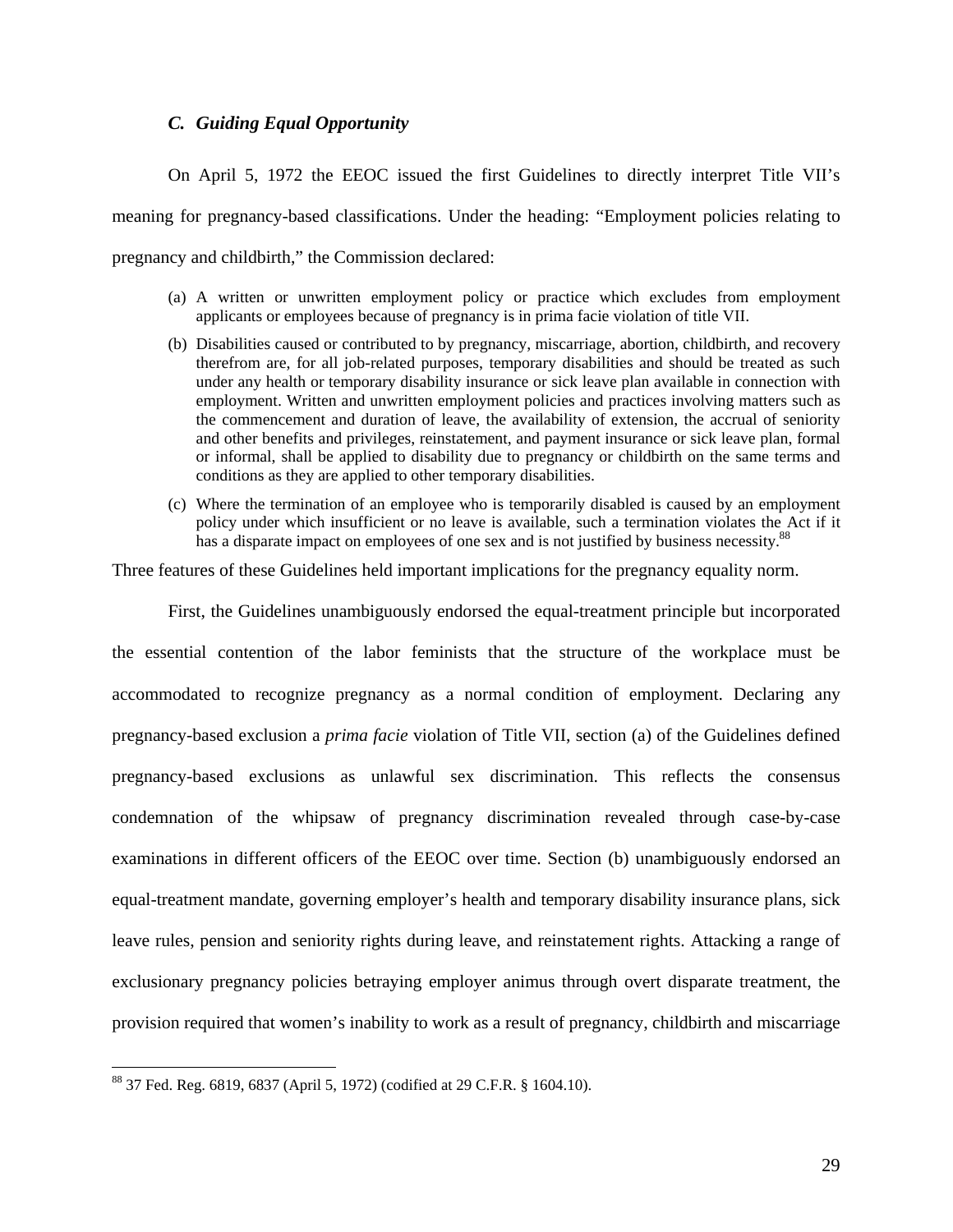be treated like all other disabilities. Employers could not choose to treat the incapacity to work due to pregnancy or childbirth differently from the policy for any other temporary disability. If employees were allowed to take a leave of absence while maintaining seniority and pension rights, the employer could not deny an employee leave on those same terms for maternity.

It bears emphasizing that even while endorsing the equal-treatment principle, the Guidelines also reflected a critical commitment to the ideals of labor feminists condemning pregnancy discrimination from a different perspective. Significantly, the Guidelines do not mandate special treatment for employees during pregnancy or after childbirth. There is no specified period of pregnancy benefits, such as a six-week period of unpaid leave proposed by Fuentes for workers recovering from childbirth. Under section (b), if an employer allows no sick leave or no temporary disability benefits, then that employer is *not* obligated to provide any such accommodations exclusively on the basis of pregnancy. However, section (c) marks a critical limitation on this preceding application of the equal-treatment principle. While no special-treatment mandate is explicitly articulated in the Guidelines, the disparate impact standard of section (c) does expressly forbid termination of a pregnant employee as a result of an inadequate leave policy without a defensible justification of business necessity. To be sure, the provision is notably limited to barring only the disparate impact on women from termination policies. Nevertheless, section (c) reflects a normative balance against a strictly equal-treatment framework and marks an incremental incorporation of the labor feminist concern with structuring the workplace to recognize reproductive difference and accommodate it as a normal condition of employment. This balance crucially informs the shape of the fundamental equality norm instantiated in Title VII through the Pregnancy Discrimination Act.

 Second, the Guidelines never presume that a woman is disabled at some arbitrary moment by her pregnancy or recovery from childbirth. This presents a critical contrast with the presumption in the General Counsel's office in the first year of the EEOC where, without extensive discussion, an

30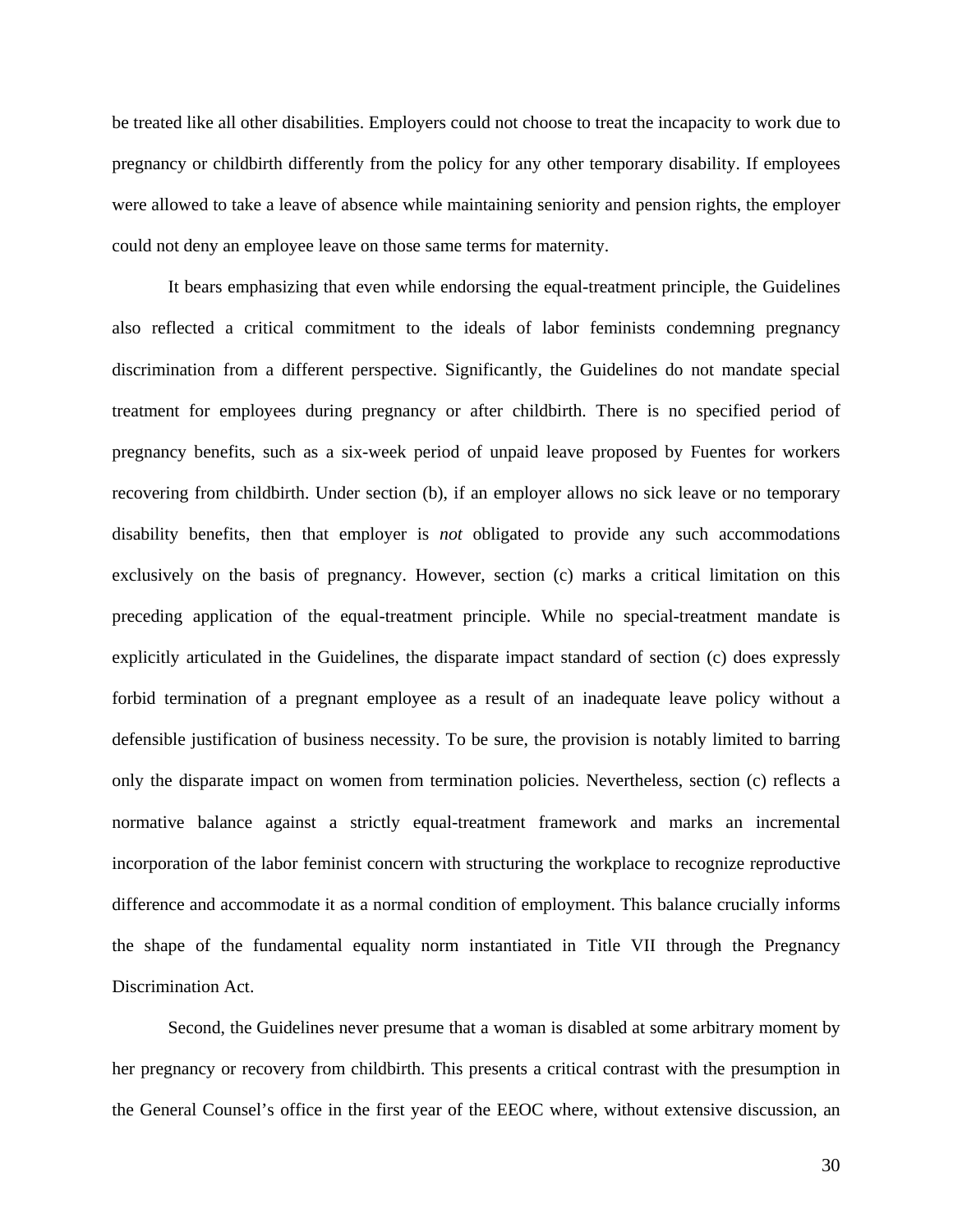Opinion Letter concluded that "maternity is a temporary disability unique to the female sex" with additional risks that justify its exclusion from employer insurance policies. By contrast, the 1972 Guidelines reflect more closely several of the Reasonable Cause decisions explicated above, mandating employers' equal treatment of women only to the extent that pregnancy or childbirth actually causes a temporary disability. This relocates the authority to the individual woman and her private doctor concerning her capacity to continue or temporarily to cease work on standards equal to the choice of any employee facing other medical conditions or temporary disabilities. Thus, as Ross noted two years after the Guidelines were issued, this equality principle rebuts employers' "fears . . . based on the assumption that pregnant women are disabled from working for most of the pregnancy."89 The Guidelines empowered women to determine their own capacity to work during pregnancy rather than being forced into unpaid leave while still capable of work.<sup>90</sup>

 Finally, while Section B detailed the process of deliberation and the terms of debate within the limited community of legal feminists focused on pregnancy discrimination, the lack of formal public input to the Guidelines reveals a limitation to the normative authority behind these EEOC Guidelines. Specifically, the preamble published with the Guidelines on April 5, 1972 confirms the lack of broad public participation:

Because the material herein is interpretive in nature, the provisions of the Administrative Procedure Act (5 U.S.C. 553) requiring notice of proposed rule making, opportunity for public participation, and delay in effective date are inapplicable. The Guidelines shall be applicable to charges and cases presently pending or hereafter filed with the Commission.<sup>9</sup>

While most regulatory policymaking by administrative agencies is subject to a notice-and-comment

period to solicit public input, the lack of public participation and discussion limited the EEOC's

<sup>89</sup> BABCOCK ET AL., *supra* note 68, at 317.

<sup>&</sup>lt;sup>90</sup> It bears observation that the Guidelines applied this principle to classifications arising from women's unique childbearing capacity but did not address the equal treatment principle of nondiscrimination in *childrearing*. The principle was later mobilized and developed further to remedy the social construction of the workplace along lines that perpetuate dependence on women for childrearing as well in the campaign for the Family and Medical Leave Act. *See infra* note 338 and accompanying text.

<sup>&</sup>lt;sup>91</sup> 37 Fed. Reg. 6819 (April 5, 1972).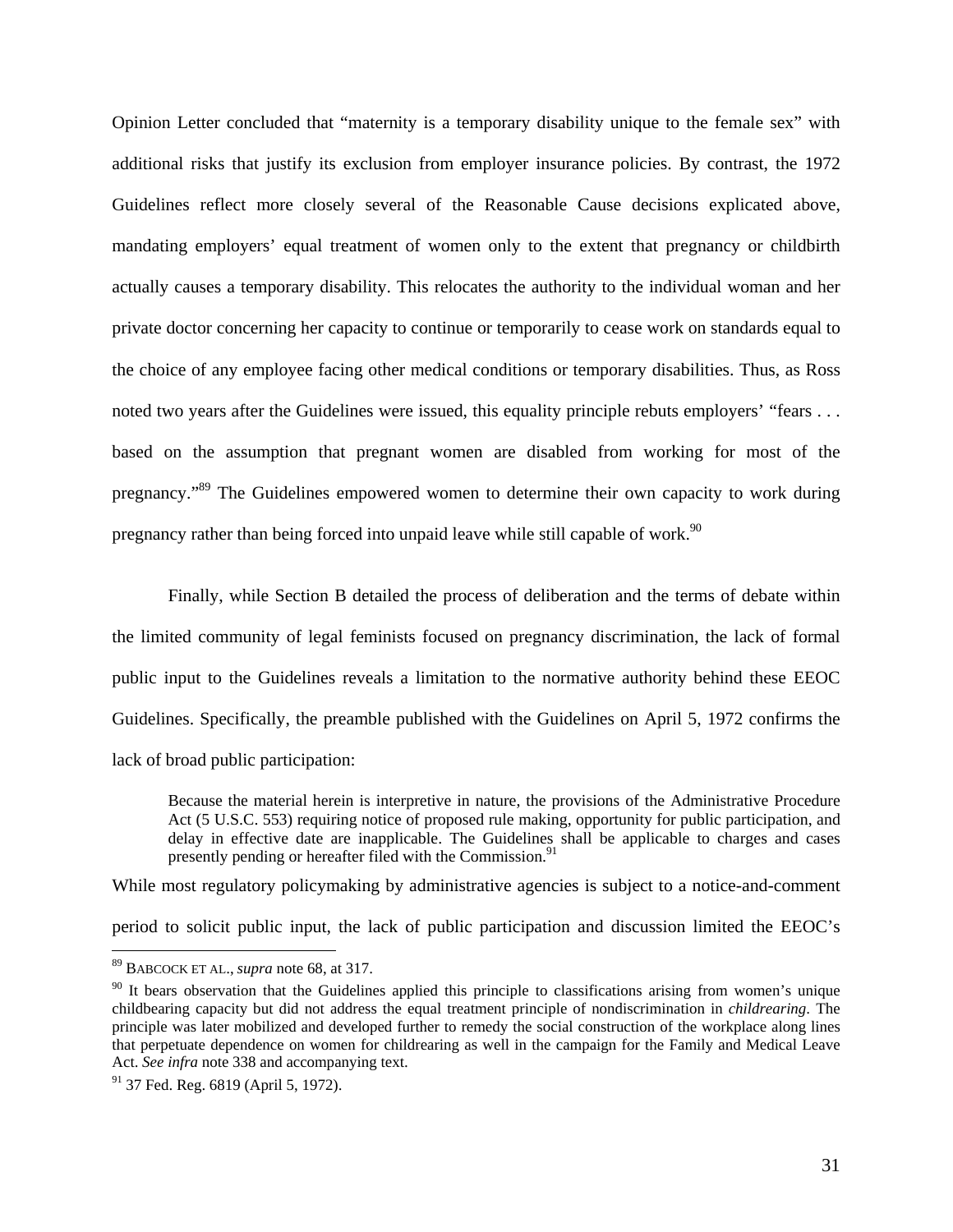claim to normative authority outside its institutional jurisdiction. To be sure, the greater prominence of organizations in the emerging women's movement by this time in the early 1970s injected momentum for the equality principle enshrined in these Guidelines. Yet even the emerging movement was not focused deeply on pregnancy discrimination at this time, and the EEOC itself enjoyed only procedural regulatory authority under Title VII, not substantive administrative regulations accorded the force of law.<sup>92</sup> The Guidelines nevertheless anchored a new legal path of equal treatment for pregnancy discrimination within the executive arena until the mid-1970s. Further, as far as public debate among outside actors to affirm this new principle, the primary impact of the Guidelines was its signaling effect to the broader public in the ensuing inter-institutional dialogue among the agency, Congress, and the judiciary endorsing this norm but confronting the Supreme Court's attempt to undermine a legal baseline of pregnancy-based equality. Part III shows how the campaign for the PDA occupies precisely this niche of public participation in authoritatively codifying this new foundational right.

<sup>&</sup>lt;sup>92</sup> The EEOC was authorized "from time to time to issue  $\ldots$  suitable procedural regulations to carry out the provisions of this subchapter." 42 U.S.C. § 2000e-12(a) (2000).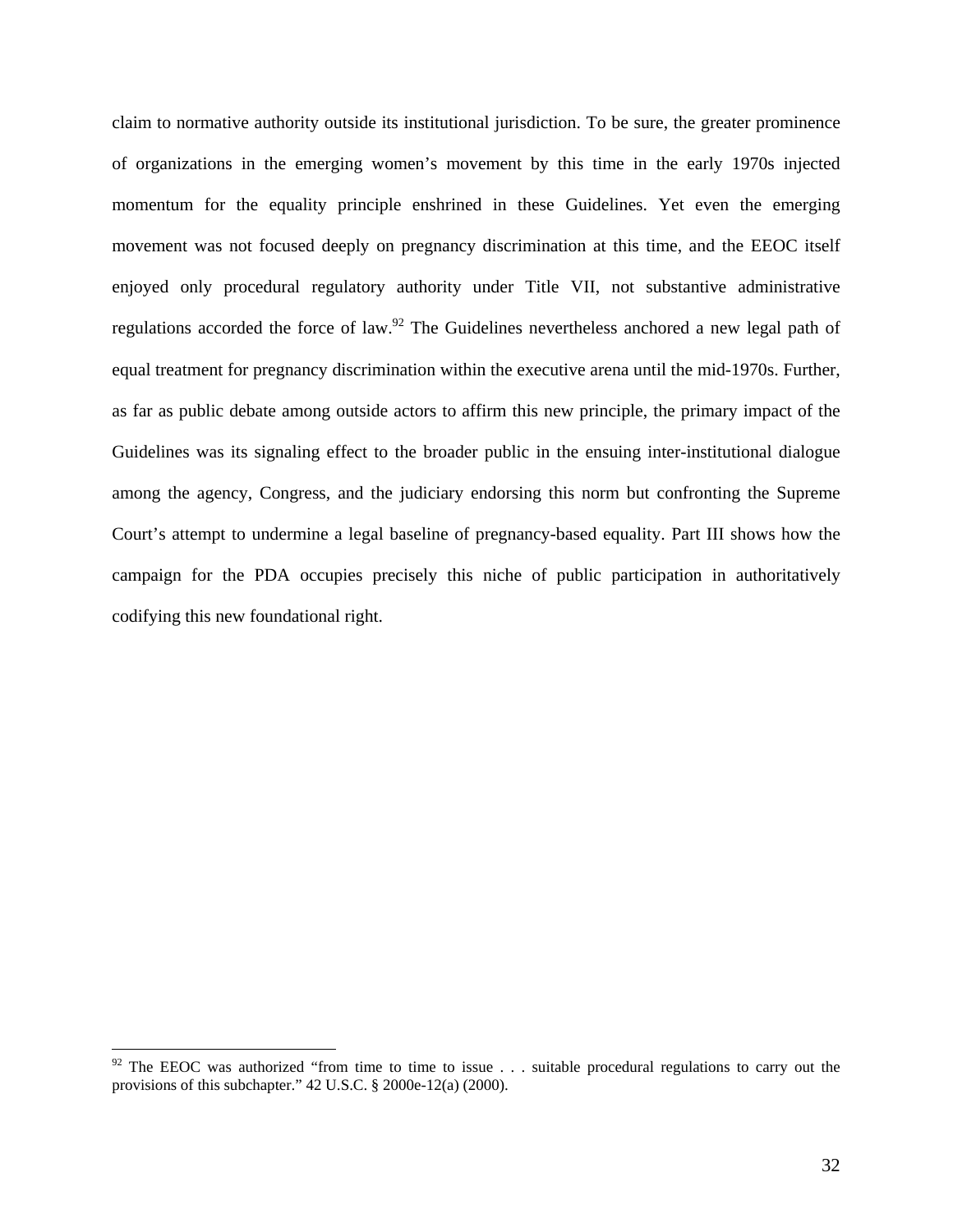### **II. CONSTRUCTING JUDICIAL EQUALITY**

*Nobody—and this includes Judges Solomonic or life tenured—has yet seen a pregnant male*. 93

The Supreme Court's decision in *General Electric v. Gilbert* was received as nothing short of "stunning."94 After the EEOC had issued its 1972 Guidelines, six federal courts of appeal and eighteen federal district courts had all interpreted Title VII according to the EEOC's normative framework, displaying widespread judicial consensus about the meaning of "discrimination on the basis of…sex."95 Yet the Court rejected the unanimous interpretation of twenty-four federal courts and the federal agency responsible for enforcing Title VII. Faced with contrary interpretations of Title VII in the lower courts, the Supreme Court embraced a more constrained normative framework from outside of Title VII precedents. Strikingly, the Court applied to Title VII its narrow vision of sex discrimination under the Constitution.

This Part examines how the intellectual and strategic roots for the Pregnancy Discrimination Act were planted in the constitutional and statutory litigation campaigns of the mid-1970s. Through case studies in *Geduldig* and *Gilbert*, the tension between competing fundamental equality norms becomes palpable. It also shows how the contours of the PDA coalition and its legal arguments for statutory reform were shaped by the reform terrain of judicial campaigns. Section A provides a brief portrait of the treatment of pregnancy and sex discrimination by the Court under the Constitution. Section B then examines closely the contending legal norms mobilized under Title VII in *Gilbert* and

<sup>&</sup>lt;sup>93</sup> Brief for Petitioner at 15, Struck v. Sec'y of Defense, adapted from Chief Judge Brown's opinion dissenting from denial of a motion for rehearing *en banc* in *Phillips v. Martin-Marietta Corp*., 416 F.2d 1257, 1259 (5th Cir. 1969), *vacated and remanded*, 400 U.S. 542 (1971).

<sup>94</sup> Ruth Bader Ginsburg and Susan Deller Ross, *Pregnancy and Discrimination*, THE NEW YORK TIMES, January 25, 1977, at 35.

 $95$  42 U.S.C. § 2000e-2(a)(1).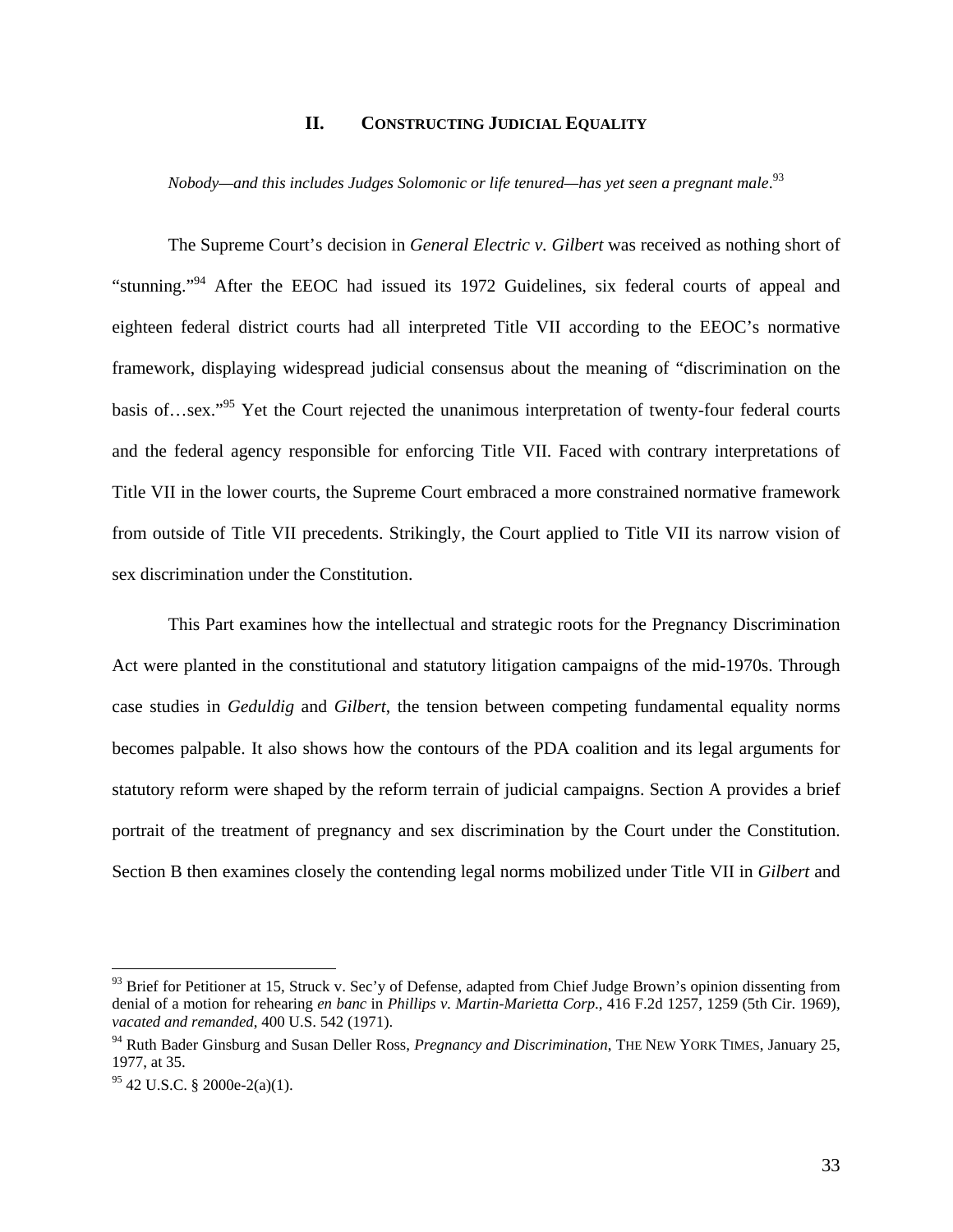their decisive implications for the norm entrepreneurship and strategic institutionalization of a new super-statutory principle in the Pregnancy Discrimination Act.

#### *A. Pregnancy Discrimination and the Constitution*

In the constitutional arena, one might have expected the Court to find some support for pregnancy discrimination claims under the Fourteenth Amendment. In January 1974, the Court had declared unconstitutional two school boards' mandatory leave policies that forced pregnant teachers into unpaid leaves of absence.<sup>96</sup> Yet in this decision, *Cleveland Board of Education v. LaFleur*, the Court refused to even evaluate the policies in an equality framework barring sex discrimination. Instead, the Court struck the policies as violations of the Due Process Clause for imposing arbitrary timing requirements in mandatory unpaid leave. Concurring in the teachers' victory, Justice Powell did specify that "[i]t seems to me that equal protection analysis is the appropriate frame of reference" but "not every government policy that burdens childbearing violates the Constitution."<sup>97</sup> Similarly, Justice Blackmun's reflections on *LaFleur* also revealed a clear rejection of the arbitrary deadline for mandatory maternity leave but expressed discomfort with the ambiguous equal protection standard suggested by Justice Powell.<sup>98</sup> Nevertheless, any uncertainty about the Court's narrow conception of equality in the sex discrimination context was resolved six months later, when Justices Powell and Blackmun joined the 6-3 majority in *Geduldig v. Aiello* to declare discrimination on the basis of pregnancy acceptable under the Equal Protection Clause.

In *Geduldig*, the Court considered whether California could constitutionally pay benefits to persons temporarily disabled from work for any reason with the sole exception of pregnancy-related disabilities. Under the California Unemployment Insurance Code, compensable disabilities included

 $96$  Cleveland Bd. of Ed. v. LaFleur 414 U.S. 632 (1974)

<sup>97</sup> *LaFleur*, 414 U.S. at 802.

<sup>&</sup>lt;sup>98</sup> "Maternity Leave Cases: Justice Powell's Concurrence" (on file with the Library of Congress in the Papers of Harry A. Blackmun, Box 110, Folder No. 1).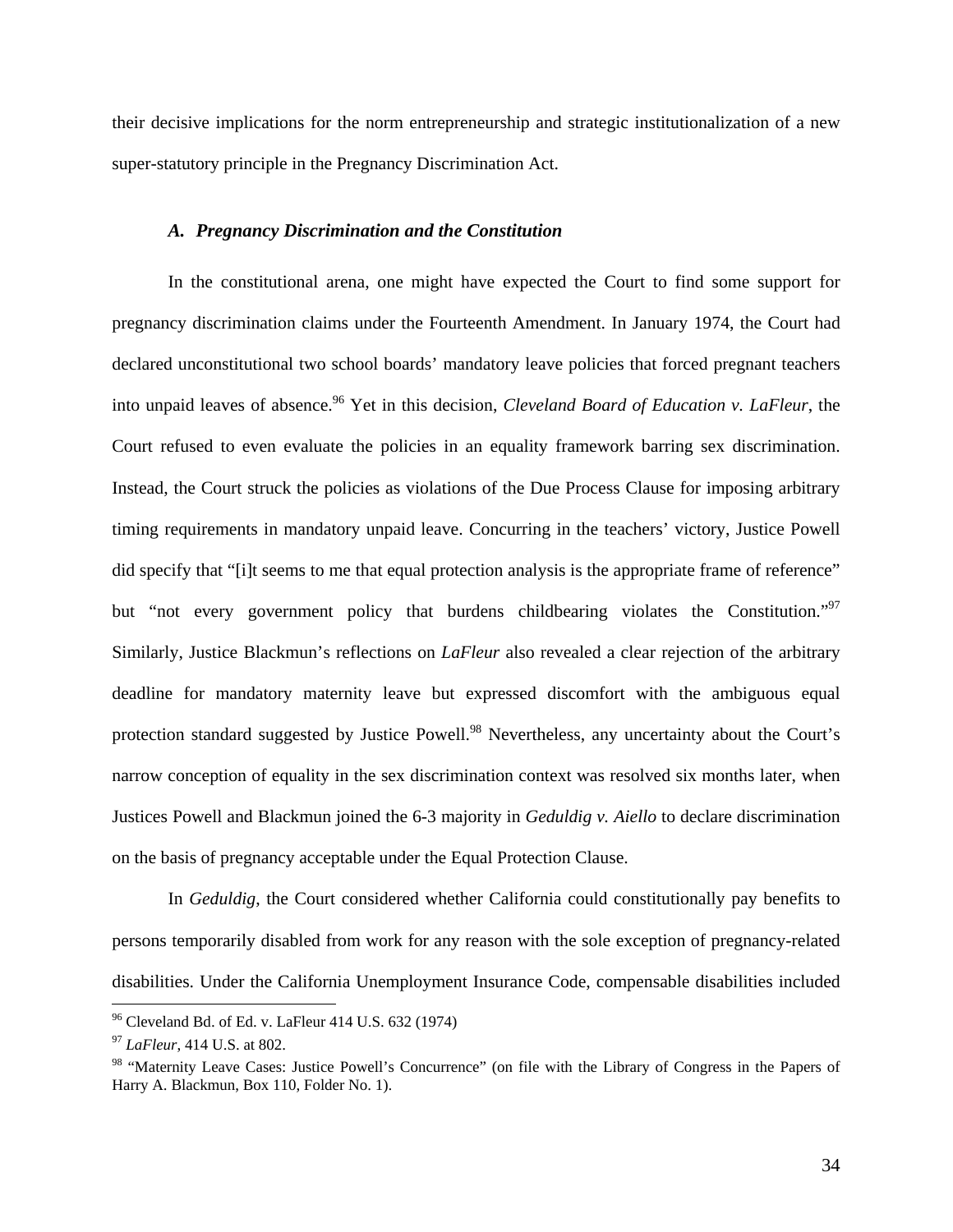any mental or physical illnesses making an individual "unable to perform his regular or customary work."<sup>99</sup> This included individuals incapacitated by voluntary surgical procedures like hair transplants or sex-unique disorders like prostate disease. But the Code unequivocally excluded from coverage the inability to work due to pregnancy: "In no case shall the term "disability" or "disabled" include any injury or illness caused by or arising in connection with pregnancy up to the termination of such pregnancy and for a period of 28 days thereafter."100 Along with pregnant women, the only other people disqualified from receiving payments under the Code were individuals confined by courts to institutions for drug addiction, alcoholism, or sexual psychopathy.<sup>101</sup>

One woman challenging this pregnancy discrimination was Augustina Armendariz, who was denied disability benefits by California when she was temporarily unable to work after suffering a miscarriage. Armendariz had paid into the California disability insurance fund throughout her fifteen years of employment, but she was denied temporary income after her miscarriage. As she recalled in frustration:

I wasn't asking for charity. I had paid into my account! It was a situation where men who could have made themselves disabled by some choice were allowed to get disability, and yet me, working for 15 years, I was not allowed to get it. . . . I got even angrier to see there was that much discrimination, that men were just in total control of the whole situation.<sup>102</sup>

Attorney Peter Weiner, Armendariz's employer at the time, joined with attorney (and former coclerk) Wendy Williams to challenge this pregnancy-based exclusion in court. As Williams later argued to the Court, "[T]he individual who receives a benefit or suffers a detriment because of a physical characteristic unique to one sex benefits or suffers because he or she belongs to one or the

<sup>99</sup> CAL. UNEMP. INS. CODE § 2626 (West 1972). This section has since been amended . *See* CAL. UNEMP. INS. CODE §§ 2626, 2626.2 (Supp. 1973).

<sup>100</sup> *Id.*

<sup>&</sup>lt;sup>101</sup> CAL. UNEMP. INS. CODE § 2678 (West 1972) (quoted in Comment, Geduldig v. Aiello: *Pregnancy Classifications* and the Definition of Sex Discrimination," 75 COLUM. L. REV. 444 (1975))

<sup>&</sup>lt;sup>102</sup> Augstina Armendariz, Interview with author, October 29, 2004.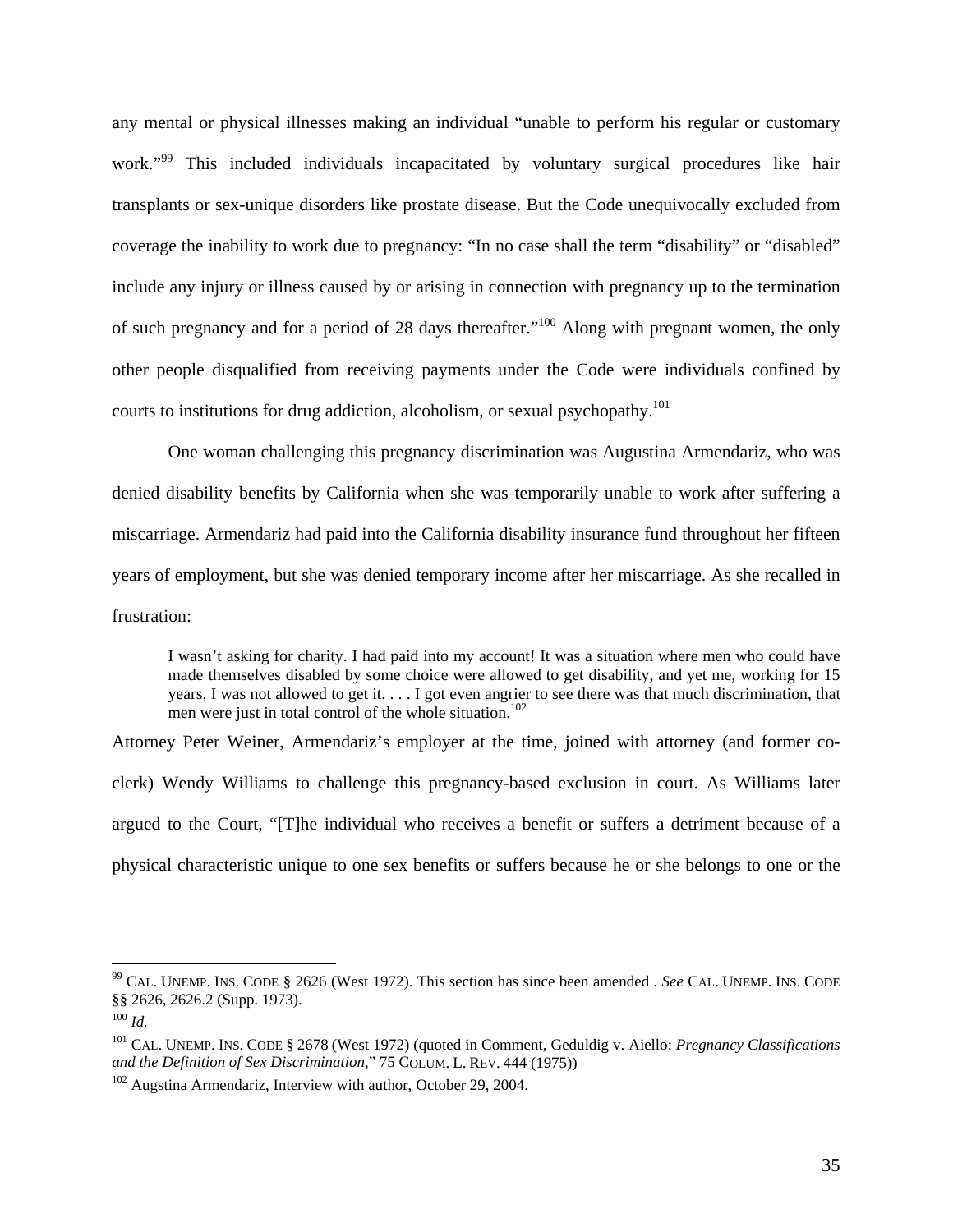other sex."103 In an effort to extend the scrutiny of the *Frontiero v. Richardson* plurality*,* <sup>104</sup> Williams even urged the Court to subject classifications based on sex-unique physical characteristics to strict scrutiny, the judicial review already deployed for classifications based on race, ethnicity, or national origin.<sup>105</sup>

 The *Geduldig* Court not only refused to subject sex discrimination to heightened scrutiny but further held that pregnancy classifications are not sex discrimination at all. After an extensive analysis of the risk-bearing features of state insurance schemes, only a single footnote in *Geduldig*  addresses the contested relationship between pregnancy-based classifications and sex discrimination:

While it is true that only women can become pregnant, it does not follow that that every legislative classification concerning pregnancy is a sex-based classification . . . . Absent a showing that distinctions involving pregnancy are mere pretexts designed to effect an invidious discrimination against members of one sex or the other, lawmakers are constitutionally free to include or exclude pregnancy from the coverage of legislation such as this on any reasonable basis  $\ldots$ .

Thus concluding that pregnancy classifications were not necessarily sex-based, the Court insisted that pregnancy-based exclusions must be analyzed like any other general classification in a rational basis framework. Only invidious intent to use pregnancy as a "pretext" for sex discrimination would make this gender-unique characteristic an unlawful ground of classification. This extremely narrow conception of sex discrimination animated the Court's evaluation of California's specific insurance program: "There is no risk from which men are protected and women are not. Likewise, there is no risk from which women are protected and men are not."107 Importantly, this reasoning reflected the nature of the Court's sex equality jurisprudence. Emerging quite incrementally, the Court's meaningful enforcement of the Equal Protection Clause ban on sex discrimination during this period

<sup>&</sup>lt;sup>103</sup> Brief for Appellees at 31, *Geduldig*, 417 U.S. 484 (1974).<br><sup>104</sup> 411 U.S. 677 (1972).

<sup>105</sup> Brief for Appellees, *Geduldig*, 417 U.S. 484 (1974).

<sup>106</sup> Geduldig v. Aeillo, 417 U.S. 484, 497 n.20 (1974).

 $107$  417 U.S. at 496-97.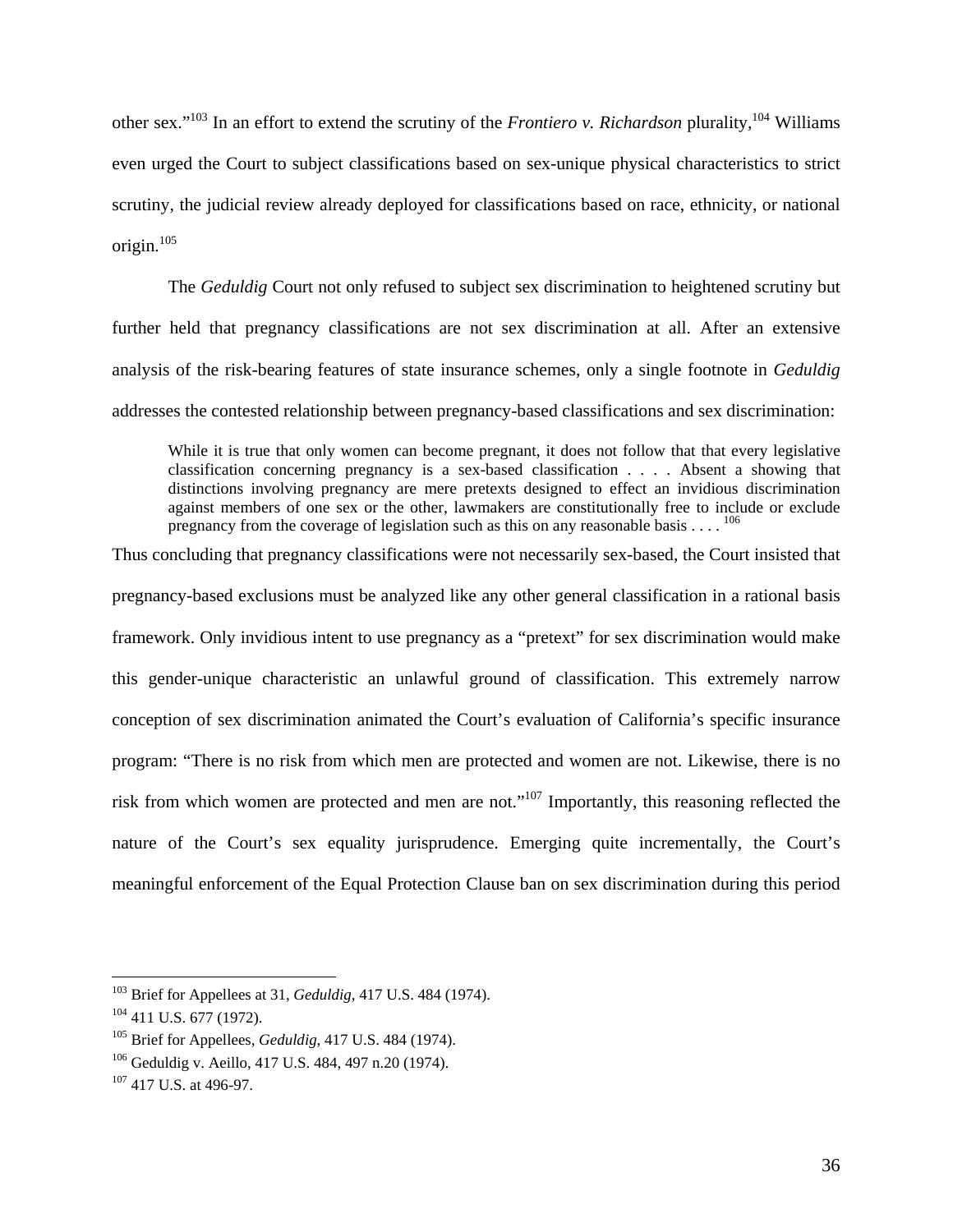reflected a pointed concern with analogizing gender questions to its racial equality jurisprudence.<sup>108</sup> Consequently, the Court framed the relevant distinction as one between pregnant women and nonpregnant men and women to suggest that women's unique reproductive capacity could not logically fit the Constitution's sex equality paradigm. In the area of pregnancy, the Court reasoned, men and women simply were not similarly situated. This also reflected the Court's broader refusal to engage women's historical experience of pervasive exclusion from the workplace due to the whipsaw of pregnancy discrimination.109 Notwithstanding the *Geduldig* opinion's scant analysis of the nexus between pregnancy and sex discrimination relegated to a single footnote, the question of whether pregnancy discrimination was sex discrimination dominated the debate among the Justices' chambers about the overall holding in this case.<sup>110</sup>

The impact of *Geduldig* was initially uncertain for several reasons. First, given the extremely limited equality analysis provided by the Court, it was not immediately clear whether the Equal Protection Clause would remain inhospitable to *any* pregnancy-related constitutional challenges or whether the holding would be limited to schemes with such unique "insurance concepts."<sup>111</sup> To be sure, the symbolic import of *Geduldig* was unmistakable, a plain message that Fourteenth Amendment litigation would not provide the path to gender equality.<sup>112</sup> Nevertheless, legal feminists

<sup>&</sup>lt;sup>108</sup> Reva B. Siegel, *She the People: The Nineteenth Amendment, Sex Equality, Federalism, and the Family, 115* HARV. L. REV. 947, 953-960 (2002).

<sup>109</sup> *See id.* 

<sup>&</sup>lt;sup>110</sup> Memoranda, *Geduldig v. Aiello* and *Circulation by Justice Stewart* (on file with the Library of Congress in the Papers of Harry A. Blackmun, Box 188, Folder No. 12).

<sup>111 417</sup> U.S. at 492. The Fourth Circuit Court of Appeals, which was considering *Gilbert* just as *Geduldig* was announced, viewed the Supreme Court's analysis in *Geduldig* quite narrowly in this way, limiting the decision to its Fourteenth Amendment context in upholding the *Gilbert* plaintiffs' sex discrimination claim under Title VII. Gilbert

<sup>&</sup>lt;sup>112</sup> As Mayeri, *supra* note 23, observes, after *Geduldig* Yale Law School Professor Thomas Emerson – one of the primary intellectual architects of the case for the Equal Rights Amendment (ERA) – told the Connecticut General Assembly consider rescission of the ERA: "Whatever hope there may once have been of achieving equal rights for women thru interpretation of the fourteenth amendment must now plainly be abandoned." Statement of Thomas I. Emerson Before the Government Administration and Policy Committees of the Connecticut General Assembly on Proposed Resolution to Rescind Connecticut's Ratification of the Equal Rights Amendment (Mar. 1977) (Thomas Emerson Papers, 92-M-56, Box 24, Folder: ERA: Current Basic Materials, on file with the Sterling Memorial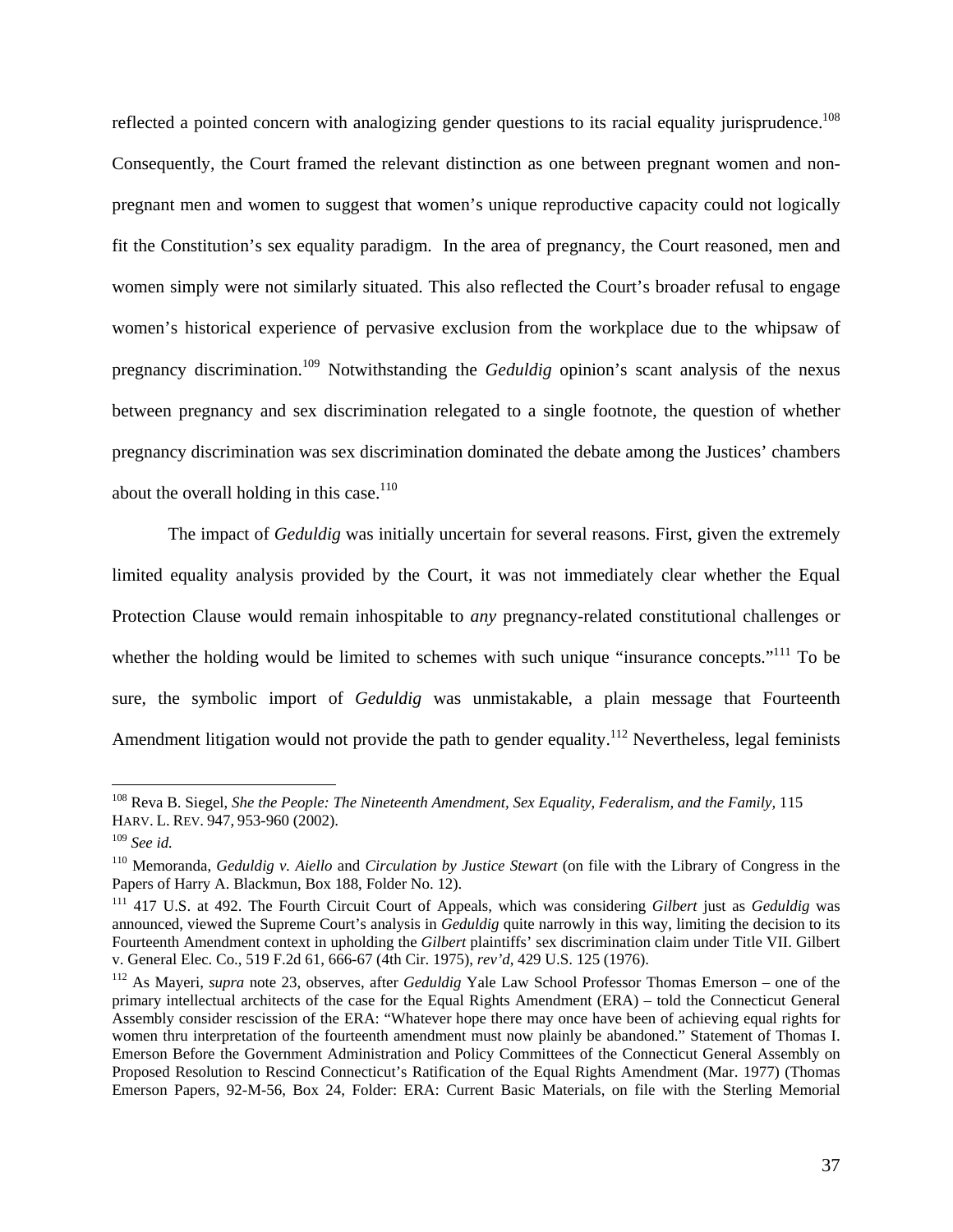wondered whether other settings might have produced a different normative reception by the Court. As an attorney for the Women's Rights Project of the ACLU, Ruth Bader Ginsburg had hoped to bring a more potent test case of pregnancy discrimination but it was procedurally mooted just before oral argument in the Supreme Court.<sup>113</sup> Williams recalled: "[Ginsburg's] case was actually a better case than *Geduldig* to raise the equal protection argument, so we were both very unhappy that her earlier case got mooted out."114 Nonetheless, the *Geduldig* Court's specific analysis of the insurance program betrayed the severely constraining underlying equality norm that could have broad implications despite its exploration in a single footnote.

Second, *Geduldig* was a challenge resolved largely in an analytic framework that was specific to constitutional rational-basis scrutiny and that relied upon a definition of sex discrimination unresponsive to competing institutional norm elaborations.<sup>115</sup> Although appellants, appellees, and several amici in *Geduldig* vigorously debated the judicial deference owed to the EEOC Guidelines interpreting the meaning of sex discrimination under Title VII, the *Geduldig* majority opinion did not address at all the interpretive authority or findings of the EEOC. Of course, this unfavorable ruling

Library, Yale University); see also Testimony of Emerson on Ratification of the Equal Rights Amendment, supra note 319, at 9 ("One can only conclude that resort to the Supreme Court is a lost hope.").

<sup>&</sup>lt;sup>113</sup> Struck v. Sec'y of Def., 460 F.2d 1372 (9th Cir. 1971), vacated and remanded to consider the issue of mootness, 409 U.S. 1071 (1972). In this case, Captain Susan Struck was ordered by the Air Force to either have an abortion on the base, or leave the service. After Captain Struck lost her challenge to these regulations in the federal district and appeals court of the Ninth Circuit, the U.S. Solicitor General intervened and the Air Force granted a waiver for Captain Struck, thus mooting the case. In *Struck*, Ginsburg had established the theoretical framework for recognizing pregnancy discrimination as a violation of the Equal Protection Clause. *See* Brief for Petitioner at 16, *Struck*, 409 U.S. 1071 (1972) (No. 72-178) ("The Air Force regulation directing Captain Struck's discharge is a blatant example of stereotypical prejudgment that shuts out consideration of individual capacities. The regulation singles out pregnancy, a physical condition unique to women involving a normally brief period of disability, as cause for immediate voluntary discharge. No other physical condition occasioning a period of temporary disability, whether affecting a man or a woman, is similarly treated."); *see generally* Ruth Bader Ginsburg, Statement "Litigating for Gender Equality" in *Women's Rights in Theory and Practice*, Woodrow Wilson International Center for Scholars, May 21, 2002.

<sup>&</sup>lt;sup>114</sup> Wendy Williams, Interview with author, October 20, 2004. Attorney Marcia Greenberger, a signatory to one of the *Geduldig* amicus briefs, confirms this account that Ruth Bader Ginsburg "had been handling a case dealing with pregnancy discrimination in the military. She had thought that would have been the right case to get the Supreme Court to address pregnancy discrimination under the Constitution, but the case was settled out." Interview with author, February 4, 2005.

<sup>115</sup> *See* 417 U.S. at 494-95.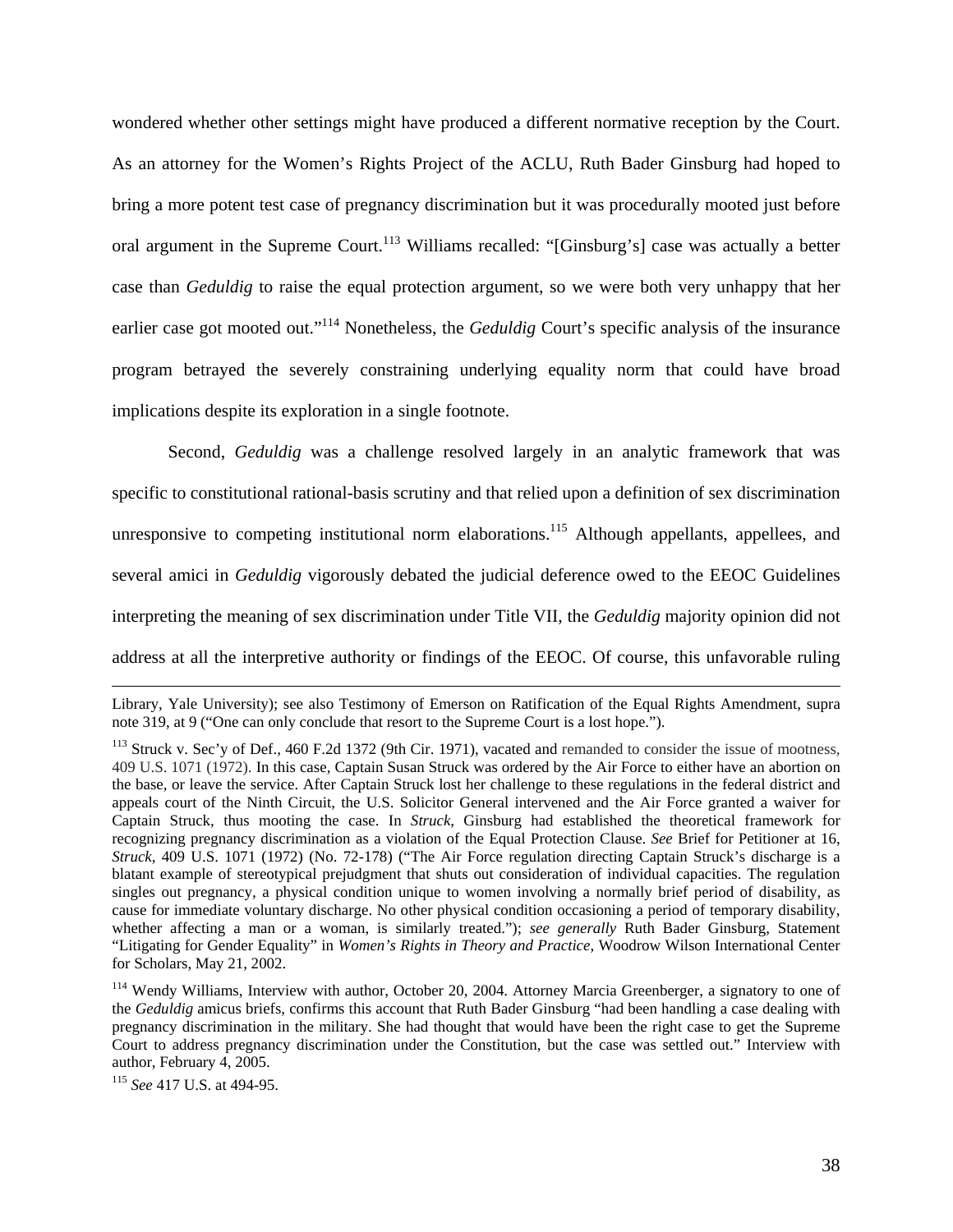did not bode well for the Title VII challenge simultaneously making its way to the Supreme Court, a sign that was not lost on the advocates who would wage the *Gilbert* challenge before the Court two years later under the Civil Rights Act. *Gilbert* was initially filed in federal court in 1972, the same year as *Geduldig*, but the latter reached the Supreme Court first. In fact, the General Electric Company (G.E.) – the petitioner in *Gilbert* – filed amicus curiae briefs in *Geduldig* in an attempt to undermine the interpretive authority of the EEOC before its own case reached the Court. As G.E. reminded the Court in *Geduldig*: "[A]lthough the case represents a narrow equal protection issue under the Fourteenth Amendment, its outcome may affect the interpretation and implementation of Title VII…"116 The potential import of *Geduldig* was also apparent to other business, labor, and rights organizations, as the list of amici mirrors those involved in related litigation or in *Gilbert* as amici.<sup>117</sup> Interestingly, even within the Supreme Court, deliberations were apparently shaped by the forthcoming evaluation of *Gilbert*, just as *LaFleur*'s resolution may have been affected by the pending case of *Geduldig*. Within the chambers of Justice Blackmun, who voted with the majority in *Geduldig*, one bench memo to the Justice noted that "the real impact of our decision here [in *Geduldig*] will be on private employee disability programs rather than upon any state program."<sup>118</sup> And yet, the majority in *Geduldig* devoted no attention to the EEOC's norm elaboration based on years of case experience and only passing reference in a footnote to the central equality principle at stake in both cases to condemn the whipsaw of pregnancy discrimination as *prima facie* sex discrimination. In this light, the Court's unfavorable constitutional resolution suggested a potentially hostile reception to the statutory demand for equality protection against pregnancy discrimination.

<sup>&</sup>lt;sup>116</sup> Jurisdictional Statement of Amicus Curiae General Electric, at 4, Geduldig.

<sup>&</sup>lt;sup>117</sup> Amicus briefs for California were filed by General Electric and American Telephone & Telegraph, and by the United States Chamber of Commerce and the National Association of Manufacturers. For the plaintiffs, amicus briefs were filed by the International Union of Electrical, Radio and Machine Workers, the AFL\_LCIO, and such women's rights organizations as the Women's Equity League and the National Organization for Women.

<sup>118</sup> Memoranda, *Geduldig v. Aiello* (on file with the Library of Congress in the Papers of Harry A. Blackmun, Box 188, Folder No. 12).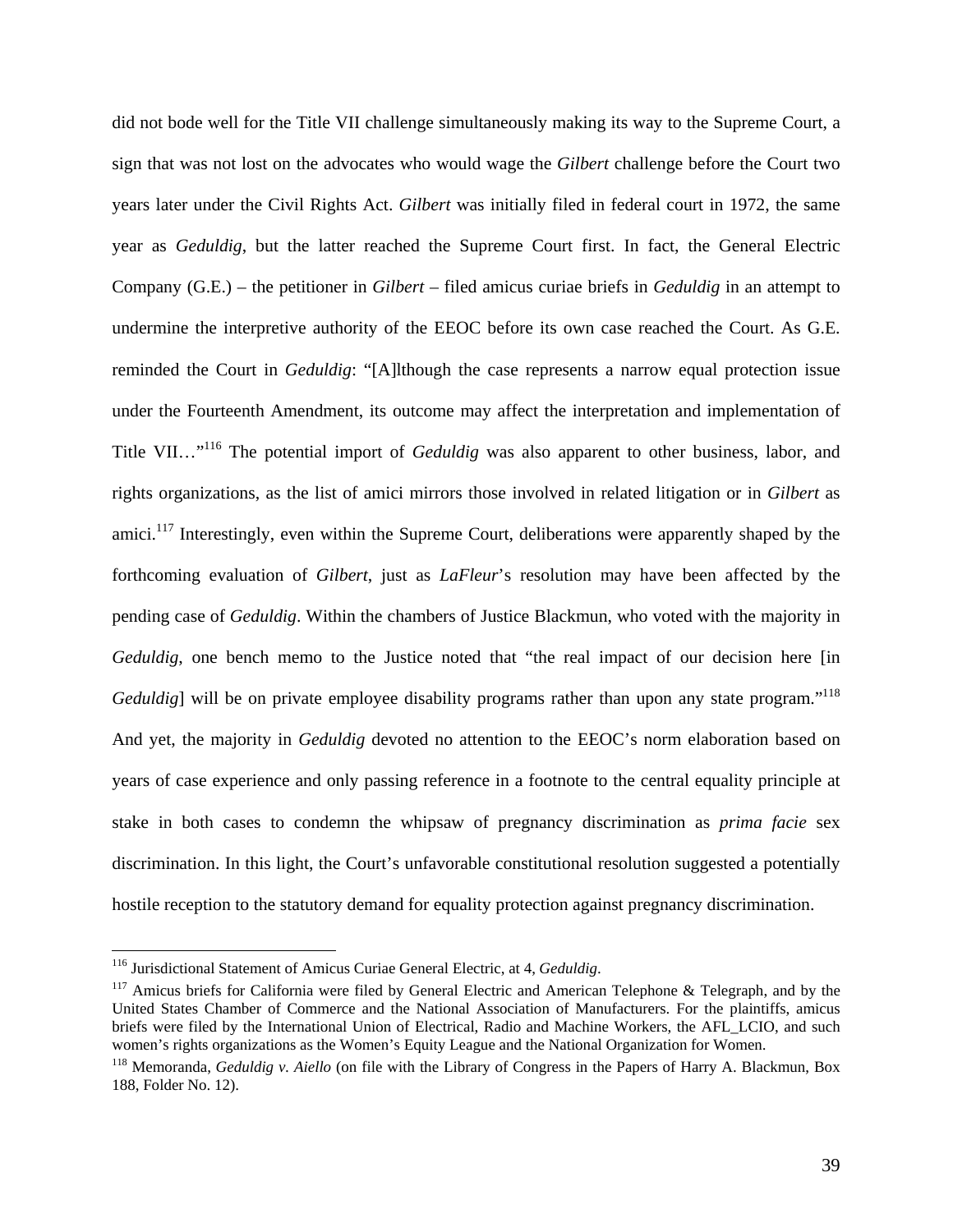The immediate jurisprudential impact of *Geduldig* on interpretations of the Civil Rights Act may have been most apparent to those advocates who had enjoyed years of success invoking Title VII in the lower courts. Ruth Weyand, a labor union attorney who argued the Title VII pregnancy cases from 1972 to 1976 in twenty-four federal courts, knew full well not only the dangerous analytic precedent in *Geduldig* but also the ominously similar fact pattern presented in the private sector in *Gilbert*. In an unpublished interview, Weyand made clear her feeling that "the problem in the Supreme Court was created by *Geduldig v. Aiello*."<sup>119</sup> Asked in 1977 whether she would have advanced the Title VII claim if the constitutional holding of *Geduldig* had already been issued, Weyand responded candidly: "No. I would have gone for legislation instead if *Geduldig* had come down before the [*Gilbert*] district court decision."120 Instead, just two years later Weyand appeared before the Supreme Court to challenge General Electric's exclusion of pregnant workers from its comprehensive disability benefits program. Once again the Court confronted whether policies excluding workers solely on the basis of pregnancy constituted sex discrimination, but this time the fundamental question was posed outside the constitutional arena.

<sup>&</sup>lt;sup>119</sup> Ruth Weyand, Interview with Dr. Anne Costain, April 13, 1977 (on file with author).

<sup>120</sup> *Id.* Marcia Greenberger also expressed surprise that *Geduldig* preceded *Gilbert*, explaining that as director of the Women's Rights Project at the Center for Law and Social Policy she had expected the stronger Title VII platform to provide the foundation for later equal protection reasoning: "The original expectation of many people was that the *Gilbert* case would precede any constitutional adjudication on this issue." Interview with author, February 4, 2005.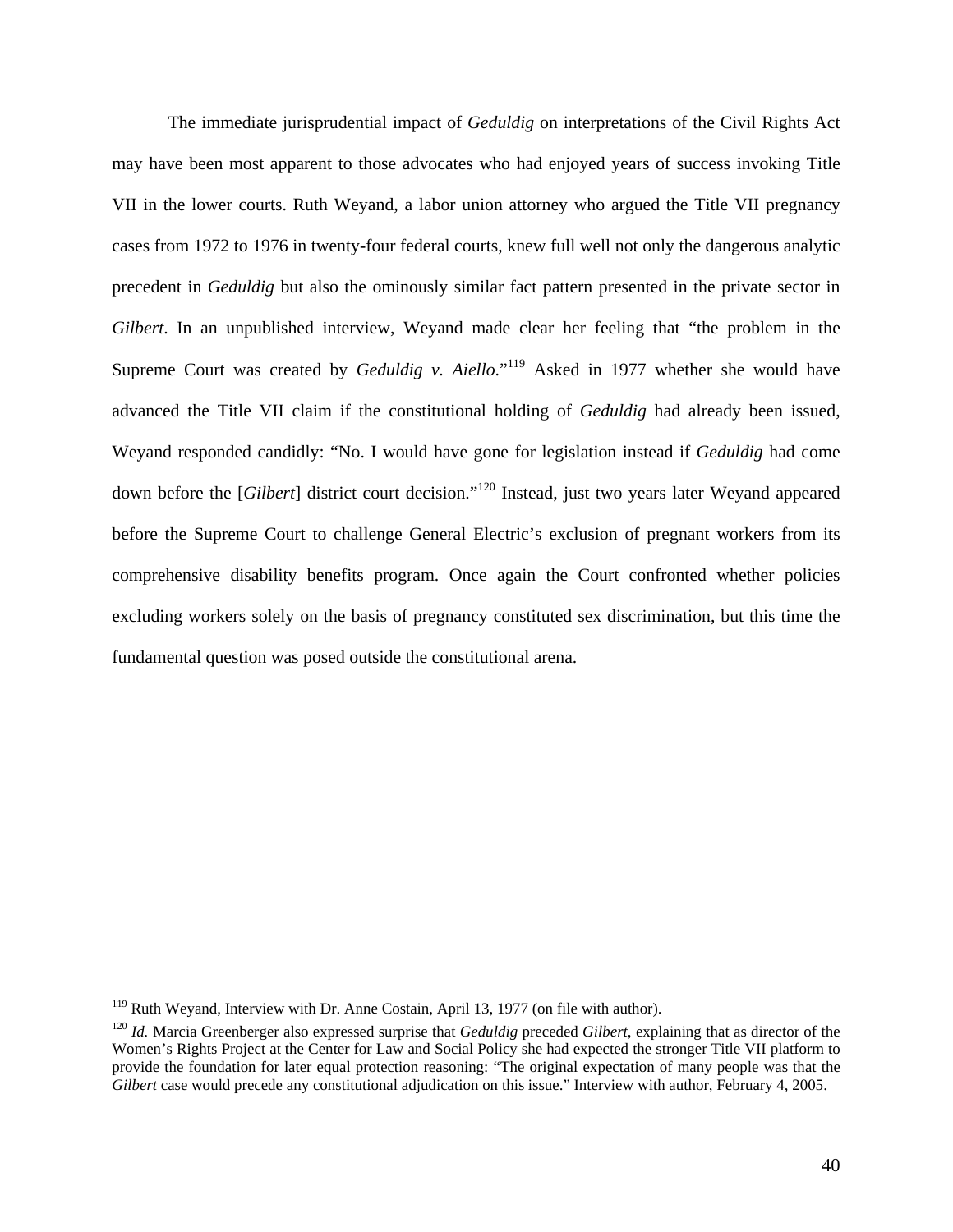# **B. Gilbert***: "The day of infamy!"<sup>121</sup>*

As much as the *Geduldig* Court avoided extensive explication of the constitutional relationship between discrimination on the basis of sex and pregnancy, in *Gilbert* the issue placed squarely before the Court was its normative conception of equality and the nexus to pregnancy discrimination. At issue was General Electric's temporary disability benefit plan, which paid 60% of straight time wages up to \$150 per week for three weeks of absences due to any disability – including vasectomies, circumcisions, hair transplants, skiing injuries, or attempted suicides – with the sole exclusion of disabilities related to pregnancy. Nine employees who had been denied disability benefits under this plan while absent from work as a result of pregnancy sued G.E. under Section 703 of the Civil Rights Act.<sup>122</sup>

The *Gilbert* statutory challenge to pregnancy discrimination was the product of years of coordination by legal advocates in the women's movement and other supportive organizations. As a lawyer for the International Union of Electrical, Radio, and Machine Workers (I.U.E.) and the lead attorney in *Gilbert*, Ruth Weyand explained that "the union's interest in pregnancy ran way before that case . . . . *We suggested that attention focus on G.E.* because (1) they are our largest employer, and (2) we could probably have a test case from  $G.E.^{123}$  With 40% of the I.U.E.'s membership

 $121$  Wendy Williams, Interview with author, October 20, 2004 (characterizing December 7, 1976, the date on which the *Gilbert* decision was delivered).

 $122$  Section 703(a) provides:

It shall be an unlawful employment practice for an employer—

<sup>(1)</sup> to fail or refuse to hire or to discharge any individual, or otherwise to discriminate against any individual with respect to his compensation, terms, conditions, or privileges of employment, because of such individual's race, color, religion, sex, or national origin; or

<sup>(2)</sup> to limit, segregate, or classify his employees or applicants for employment in any way which would deprive or tend to deprive any individual of employment opportunities or otherwise adversely affect his status as an employee, because of such individual's race, color, religion, sex, or national origin.

 <sup>42</sup> U.S.C. § 2000e-2(a).

<sup>&</sup>lt;sup>123</sup> Ruth Wevand, Interview with Dr. Anne Costain, April 13, 1977 (on file with author) (emphasis added).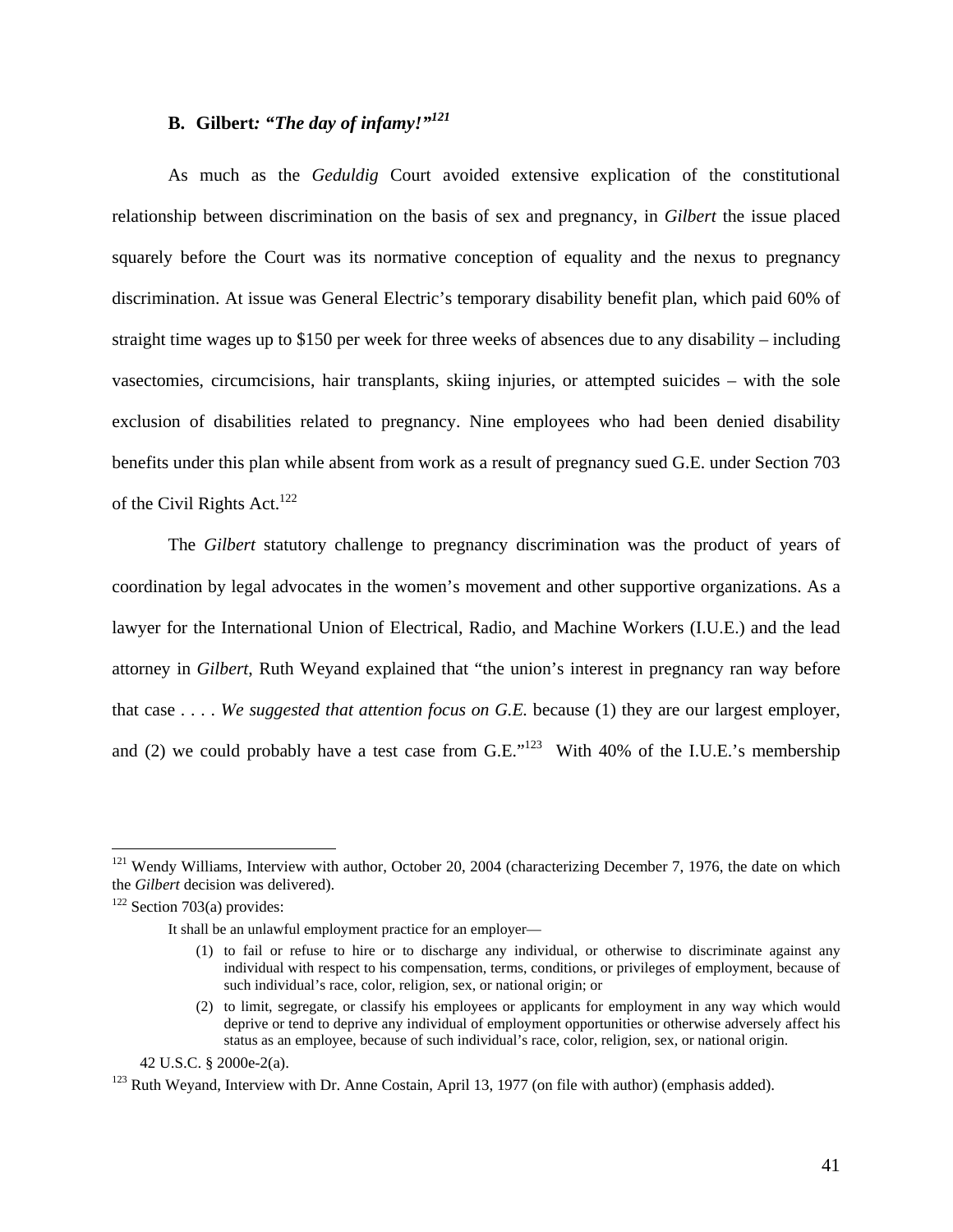composed of women workers, $124$  the pregnancy-based exclusions posed an unmistakable threat for these women's careers and more fundamentally for their often-indispensable income. Additionally, union leaders leveraged democratic legitimacy in their bargaining. The I.U.E. gained early, unanimous support from its plumbers, carpenters, sheet metal workers, and steel workers for broad race and sex antidiscrimination demands, *including* disability coverage for pregnant women.<sup>125</sup> Consequently, Weyand noted, "Beginning in 1950, every time we entered into collective bargaining with G.E. we asked for pregnancy coverage – in 1950, 1955, 1960, 1966  $\ldots$ <sup>126</sup> Subscribing to stereotypes about women that persisted in the Court's decisions and later animated testimony before Congress, G.E. had first rejected these requests by arguing the majority of pregnant workers did not return to their jobs. When that claim was refuted the company then said pregnancy was not a disability, even changing its contract so pregnancy *was* treated as an illness for all coverage including pension credits, seniority, or eligibility for sick leave—but not disability benefits.127

The I.U.E.'s strategy reflected the determination among social movements to launch the process of securing social change by mobilizing judicial campaigns as both a signaling event and especially for normative endorsement. The I.U.E.'s determination to develop a test case against G.E.'s discriminatory policies came to a head in 1971 after years of failure to win concessions in the collective bargaining process. In order to launch the litigation challenges in federal court,

We told our members to start filing disability forms to exhaust the contract procedure. G.E. refused to give out the forms and we got a court order to make the forms available. . . . The judge commented, "you are certainly making progress—at least you have the claim forms."<sup>128</sup>

<sup>&</sup>lt;sup>124</sup> Letter from David J. Fitzmaurice, I.U.E. President, to Senator James Abourezk, July 28, 1977 (on file with author); *see also Hearings Before the Subcomm. on Labor of the Senate Comm. on Human Resources*, 95th Cong. 282 (1977) (statement of Boris H. Block, General Secretary-Treasurer, United Electrical Radio & Machine Workers of America).

 $125$  Ruth Weyand, Interview with Dr. Anne Costain, April 13, 1977 (on file with author).

<sup>126</sup> Brief of Petitioner, *Gilbert*, 429 U.S. 125 (1976); *see also* Ruth Weyand, Interview with Dr. Anne Costain, April 13, 1977 (on file with author).

 $127$  Ruth Weyand, Interview with Dr. Anne Costain, April 13, 1977 (on file with author). <sup>128</sup> *Id.*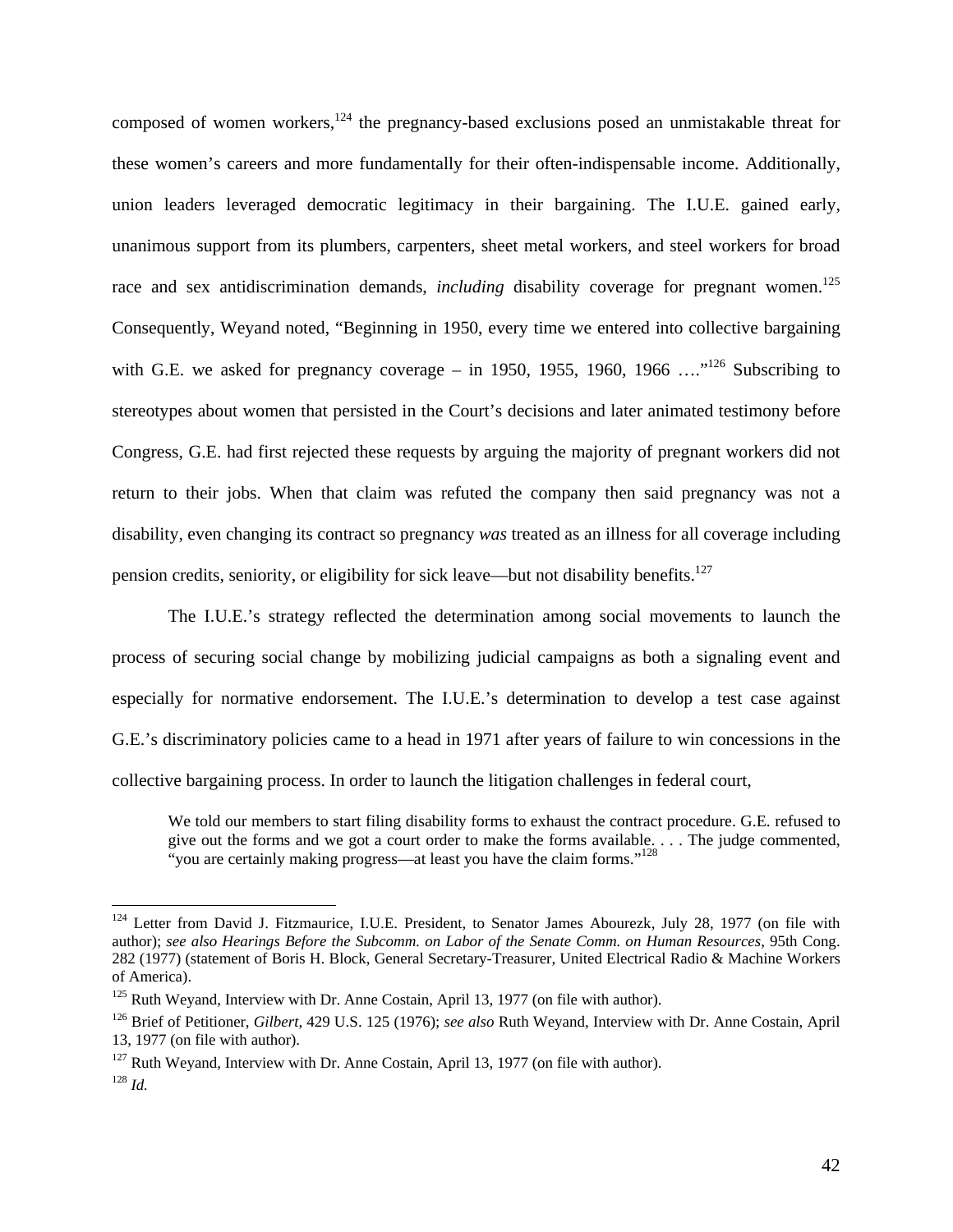After exhausting the G.E. claim and grievance procedure, women finally began filing charges against General Electric in December 1971. Several months later, the EEOC issued its Reasonable Cause decision: "[W]e conclude that [G.E.]'s plan discriminates against the Charging Parties and females as a class because of their sex within the meaning of Section 703(a) of Title VII."<sup>129</sup>

### **1.** *Staking Out Normative Ground*

The arguments mobilized in *Gilbert* reflected the parties' focus on setting the normative baseline for the Court's interpretation of sex discrimination. In contrast to the Court's extremely limited elaboration of the sex equality norm in *Geduldig*, both sides in *Gilbert* anchored all of their arguments in competing frameworks for conceiving of sex discrimination. As Justice Brennan later described: "This case is unusual in that it presents a question the resolution of which at first glance turns largely upon the conceptual framework chosen to identify and describe the operational features of the challenged disability program."130 From petitions for certiorari to supplemental briefs, each party struggled to define its equality norm as the Court's baseline. This Sub-Section examines the competing sources and legal arguments constructed by the parties in the ongoing debate over the legal relationship between pregnancy discrimination and sex discrimination.

The clashing normative frameworks proposed by the parties were evident at several levels. First and most fundamentally, G.E. elevated what was a footnote in *Geduldig* into the foundation of its entire argument, contending that the constitutional holding in *Geduldig* "cannot be blotted out"<sup>131</sup> and was "dispositive of the question now before the Court."132 Reprinting footnote 20 in its entirety, G.E. excoriated the federal courts of appeal – for their Title VII holdings – because they "did not come to grips with the proposition, made clear in *Geduldig*, that there is a lack of identity between  $\overline{a}$ 

<sup>129</sup> EEOC Decision Case No. YDC3-093 (May 18, 1973), in Joint Petition of All Parties at 47a, *Gilbert*. 130 General Electric v. Gilbert, 429 U.S. 125, 147 (1976).

<sup>&</sup>lt;sup>131</sup> Brief of Petitioner at 30, *Gilbert*, 429 U.S. 125 (1976).<br><sup>132</sup> *Id.* at 26; *see also* Amicus Curiae Brief of The Chamber of Commerce at 6, *Gilbert*, 429 U.S. 125 (1976).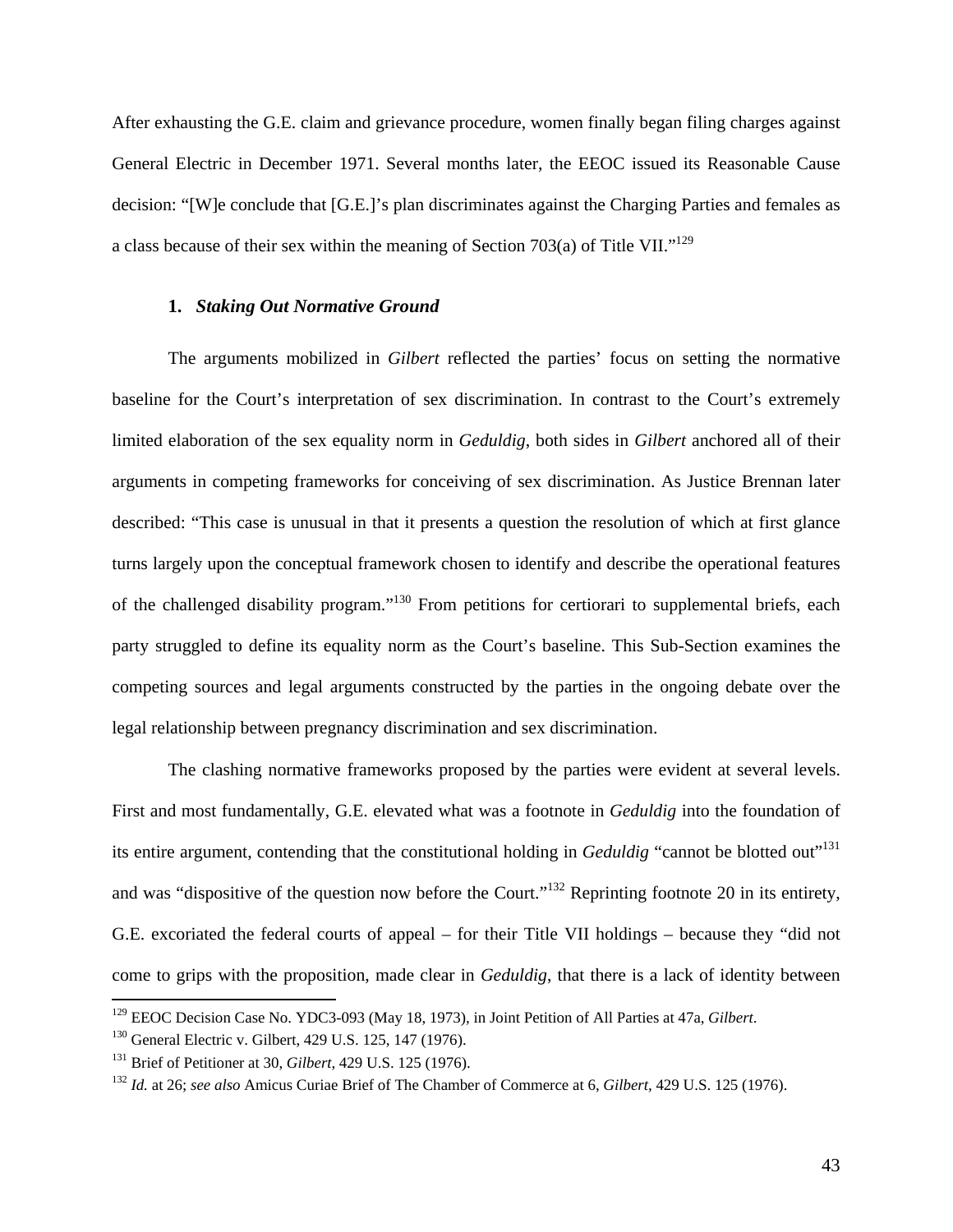gender and the exclusion of pregnancy from disability coverage."133 Supporting G.E., the Chamber of Commerce sought not simply to persuade the Court that the constitutional holding bore key implications for Title VII but, instead, that the phrase "sex discrimination" in Title VII "can have only one meaning: the meaning that is compelled by the Constitution."134 Regardless of whether the Court accepted a dichotomy between the constitutional and statutory norm of sex equality, G.E. argued, in any event its conceptual framework rested on the baseline principle that pregnancy could not be evaluated as a basis of sex discrimination. "[I]t is irrelevant whether or not Title VII has a broader sweep than does the equal protection clause" because, according to *Geduldig*, at stake was a risk-based – not a sex-based – distinction. In fact, expressing the very argument liberal feminists had sought to avoid by emphasizing an equal-treatment standard, one amicus party for G.E. contended that coverage of pregnancy-related disabilities would mean "pregnant women would be improperly afforded preferential treatment."<sup>135</sup>

Strikingly, several G.E. amici invoked the Equal Rights Amendment (ERA)<sup>136</sup> to validate a differential-treatment model of sex discrimination that would allow exclusions where real differences exist. In the absence of legislative history for Title VII, $^{137}$  they turned to the ERA legislative history to argue that Congress must have intended its legislation to sanction "special treatment" – that is, exclusionary treatment – on the basis of sex when real differences are evident because the ERA would have done so. To be sure, this portrait of the ERA was vigorously contested by legal feminists in several important ways considered below. Nonetheless, as a coalition of airline companies told the Court, during the 1970 and 1971 hearings on the ERA Congress explicitly debated the "concept of

<sup>133</sup> Brief of Petitioner at 30, *Gilbert*, 429 U.S. 125 (1976).

<sup>&</sup>lt;sup>134</sup> Amicus Curiae Brief of The Chamber of Commerce at 4, *Gilbert*, 429 U.S. 125 (1976).<br><sup>135</sup> Motion of Celanese Corporation For Leave to File A Brief as Amicus Curiae at 3, *Gilbert*, 429 U.S. 125 (1976).<br><sup>136</sup> The pro States or by any State on account of sex." 137 *See supra* note 11.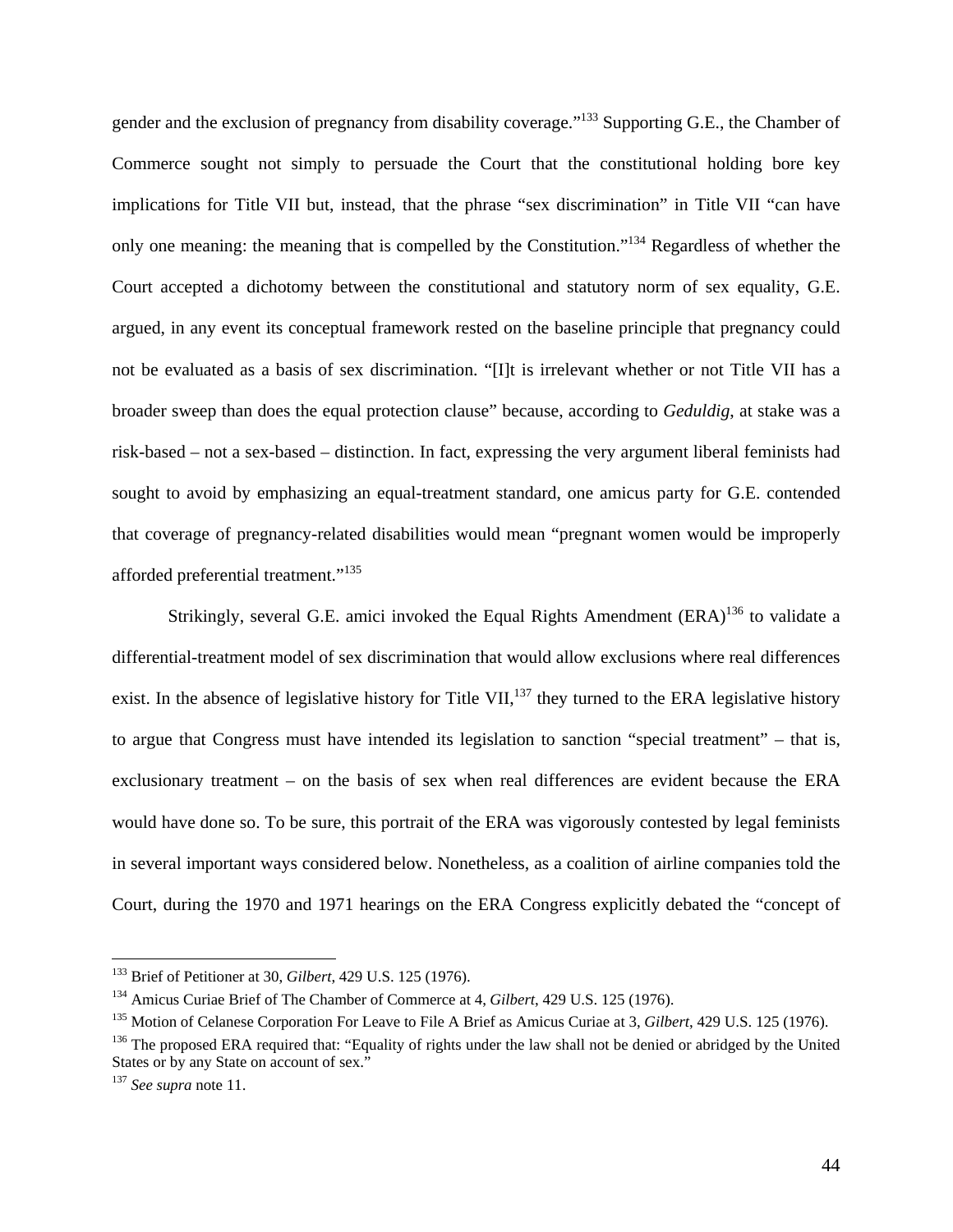sex discrimination in a situation where members of the two sex were *not similarly situated*."138 As proof that Congress had surely embraced the conception of equality sanctioning special treatment for real differences, the airline coalition pointed to a statement signed by fourteen members of the Senate Judiciary Committee:

The original resolution does not require that women must be treated in all respects the same as men. "Equality" does not mean "same." As a result, the original resolution would not prohibit reasonable classifications based on characteristics that are unique to one sex. For example, law providing for payment of the medical costs of child-bearing could only apply to women.<sup>139</sup>

Similarly, leading ERA advocate and Yale Law School Professor Thomas Emerson had assured the Senate that "there is one type of situation where the law may focus on a sexual characteristic ... where the legal system deals directly with a physical characteristic that is unique to one sex."<sup>140</sup> Thus, G.E. amici sought to undermine the arguments of equalitarian legal feminists by suggesting the ERA meant "that laws concerning . . . *child-bearing* . . . are not laws which discriminate on the basis of sex." $^{141}$ 

 Finally, nearly every party supporting G.E.'s differential treatment asserted that the EEOC Guidelines should be repudiated by the Court as "the product of naked administrative fiat."<sup>142</sup> The Commission's earlier Reasonable Cause decision in this case had concluded decisively that G.E.'s treatment of pregnant workers constituted unlawful sex discrimination.<sup>143</sup> Consequently, fourteen out of the fifteen briefs filed in support of G.E. attacked the EEOC guidelines as entitled to no deference because: (1) the guidelines were neither contemporaneous with enactment Title VII nor a consistent construction of the statute; and (2) the Commission had "suddenly" changed its position without

<sup>138</sup> Amicus Curiae Brief of Alaska Airlines et al. at 21, *Gilbert*, 429 U.S. 125 (1976).

<sup>&</sup>lt;sup>139</sup> *Id.* at 22, quoting from H.R. REP. NO. 92-359, 92d. CONG., 1st Sess. 7 (1971).<br><sup>140</sup> Statement of Thomas Emerson, Hearings on S.J. RES. 61 and S.J. RES. 231 for the Sen. Comm. on the Judiciary, 91st CONG, 2d SESS. 298-99 (1970), quoted in Amicus Curiae Brief of Westinghouse Electric, at 23-24, .

<sup>141</sup> Amicus Curiae Brief of Alaska Airlines et al. at 22, *Gilbert*, 429 U.S. 125 (1976); *see also* Amicus Curiae Brief of Westinghouse Electric at 19-26, *Gilbert*, 429 U.S. 125 (1976).

<sup>142</sup> Amicus Curiae Brief of Alaska Airlines et al. at 23, *Gilbert*, 429 U.S. 125 (1976).

<sup>143</sup> EEOC Decision Case No. YDC3-093 (May 18, 1973), in Joint Petition of All Parties at 47a, *Gilbert*, 429 U.S. 125 (1976).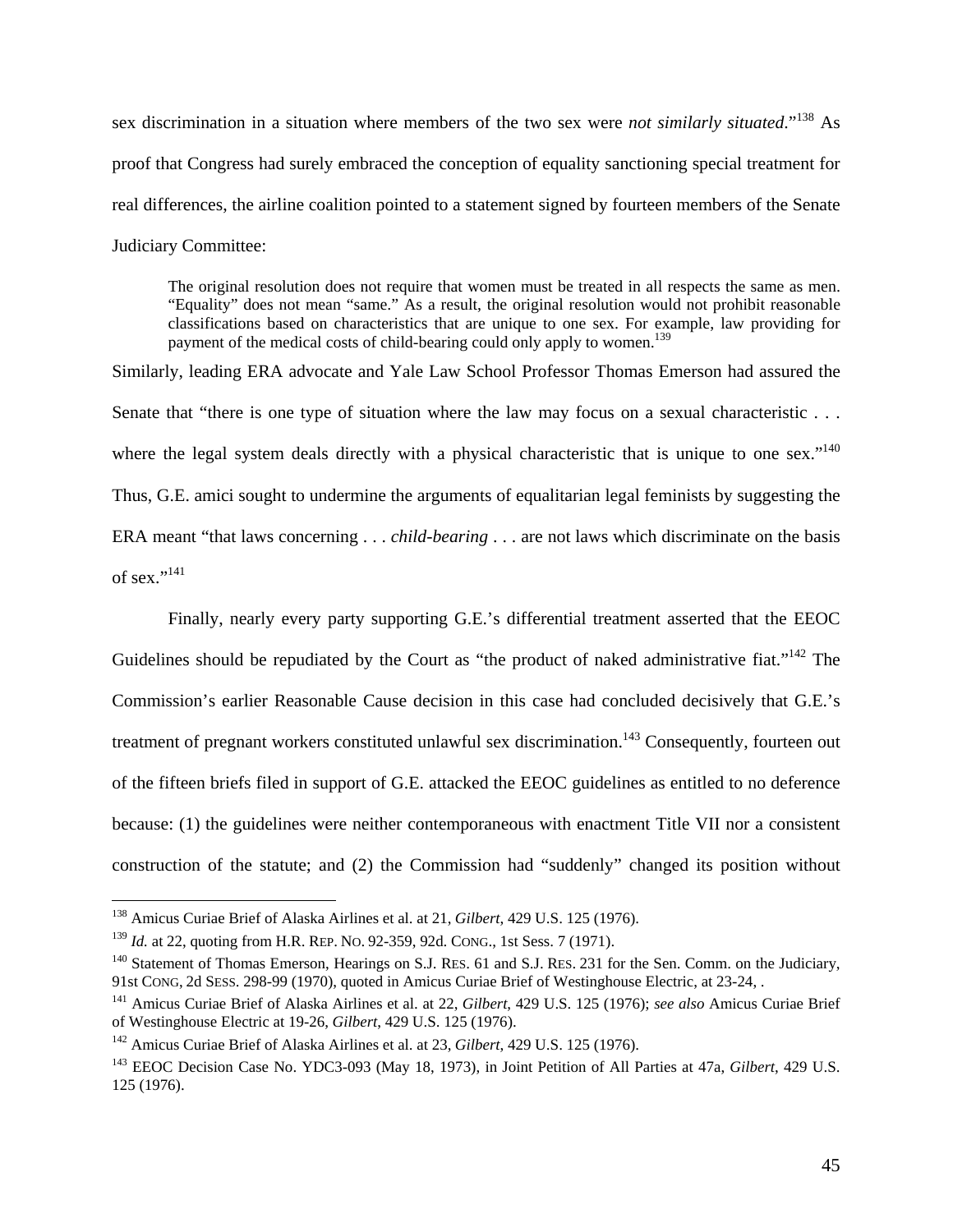"thoroughly or objectively considered" public debate.<sup>144</sup> These attacks on the EEOC guidelines were embraced by the Court as important grounds for the conclusions in *Gilbert*. Yet in the next Sub-Section examining the *Gilbert* opinion, I identify the misleading and in some instances false assertions made by these briefs on which the Court relied in vindicating G.E.'s pregnancy discrimination.

 Appellee I.U.E. (on behalf of the class of women suing G.E.) joined with a host of other women's rights and labor union organizations to persuade the Court to endorse the equal-treatment approach to sex discrimination in this case articulated by the EEOC. The parties opposing G.E. enjoyed the benefit of a factual record and district court finding of discriminatory motives in G.E.'s exclusion of pregnancy from fringe benefits, as well as the Court of Appeals conclusion that Congress intended to include pregnancy within the sex discrimination prohibition. Nevertheless, the I.U.E. went beyond relying on the favorable lower court findings, constructing an affirmative case in support of an equal-treatment norm to define the scope and application of facial "discrimination because of . . . sex."

To undermine G.E.'s normative dependence on the Constitution to sanction pregnancy-based classifications according to *Geduldig*, the I.U.E. and other organizations stressed the judicially articulated distinction evident in the meaning of equality under the Constitution versus the Civil Rights Act. In *Washington v. Davis* the Court ruled that the Constitution could impose a standard for showing Title VII discrimination that differs from the constitutional standards of equal protection.<sup>145</sup> *Davis* furnished the I.U.E. with a constitutional precedent which could rebuff the *Geduldig*-based reasoning animating all of the pro-G.E. arguments. Indeed, the I.U.E. emphasized that *Davis* could

<sup>&</sup>lt;sup>144</sup> See, e.g., Amicus Curiae Brief of Westinghouse Electric, 26-35. Other grounds included the claim that the EEOC had exceeded its institutional authority by issuing guidelines bearing far more substantive import than merely periodic, procedural regulations.

<sup>145</sup> Washington v. Davis, 426 U.S. 229, 239 (1976).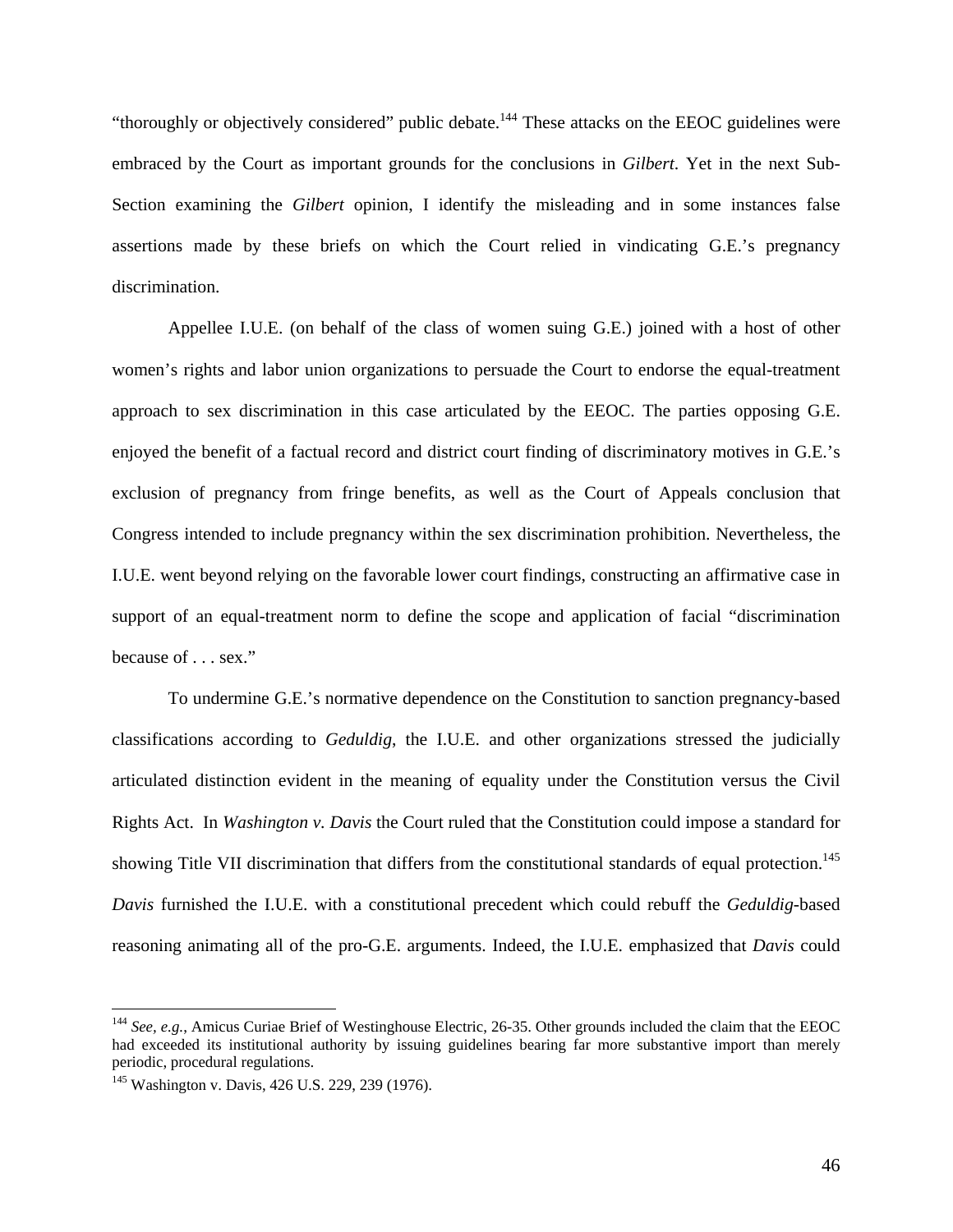actually preclude *Geduldig*'s applicability. Just as the Court could rely on conceptions of racial discrimination in the constitutional arena that differ from the statutory context, so, too, would this distinction animate different conceptions of sex discrimination in the equal protection and Title VII settings. The decision underscored the lack of identity between equality in the judicially articulated constitutional arena and in the legislatively constructed civil rights setting.<sup>146</sup>

 Additionally, several women's organizations vehemently rejected invocation of the ERA to justify the exclusion of pregnant women from disability coverage. With authors including Ruth Bader Ginsburg and Professor Thomas Emerson of Yale Law School, an amicus curiae brief from the Women's Law Project and the ACLU directly challenged the reasoning and isolated testimonial evidence cited in support of G.E.:

No area of the law is exempt; no defenses for an explicit gender-based classification are provided; no exceptions to the scope of dimensions of equality are permitted. . . .

. . . Among the aspects of discrimination against working women upon which Congress focused attention was penalization of childbearing. It was acknowledged that such discrimination had no place in the bias-free system Congress envisioned.<sup>147</sup>

The group further insisted that, under the proposed ERA, pregnancy classifications were unquestionably conceived to be included within the sex discrimination ban. But instead of the rational-basis test used in *Geduldig*, the ERA would demand "strict scrutiny in constitutional adjudication":<sup>148</sup>

If G.E. were a state employer subject to the ERA, its treatment of disabilities related to pregnancy and childbirth would not survive the scrutiny appropriate under the amendment…. In the context of employment, disabilities related to pregnancy and childbearing are not different from other temporary

<sup>&</sup>lt;sup>146</sup> It also ensured the continuing validity of the disparate impact standard for statutory discrimination violations even as *Davis* foreclosed this measure under the Equal Protection Clause. The import of this standard as an alternative to the disparate treatment measure is considered below. See infra notes 166-170 and accompanying text

<sup>&</sup>lt;sup>147</sup> Amicus Curiae Brief of the Women's Law Project and the American Civil Liberties Union at 10-11, Gilbert, 429 U.S. 125 (1976).

<sup>148</sup> *Id.* at 15 (citing Brown, Emerson, Falk & Freedman, *The Equal Rights Amendment: A Constitutional Basis for Equal Rights for Women*, 80 YALE L.J. 871 (1971)).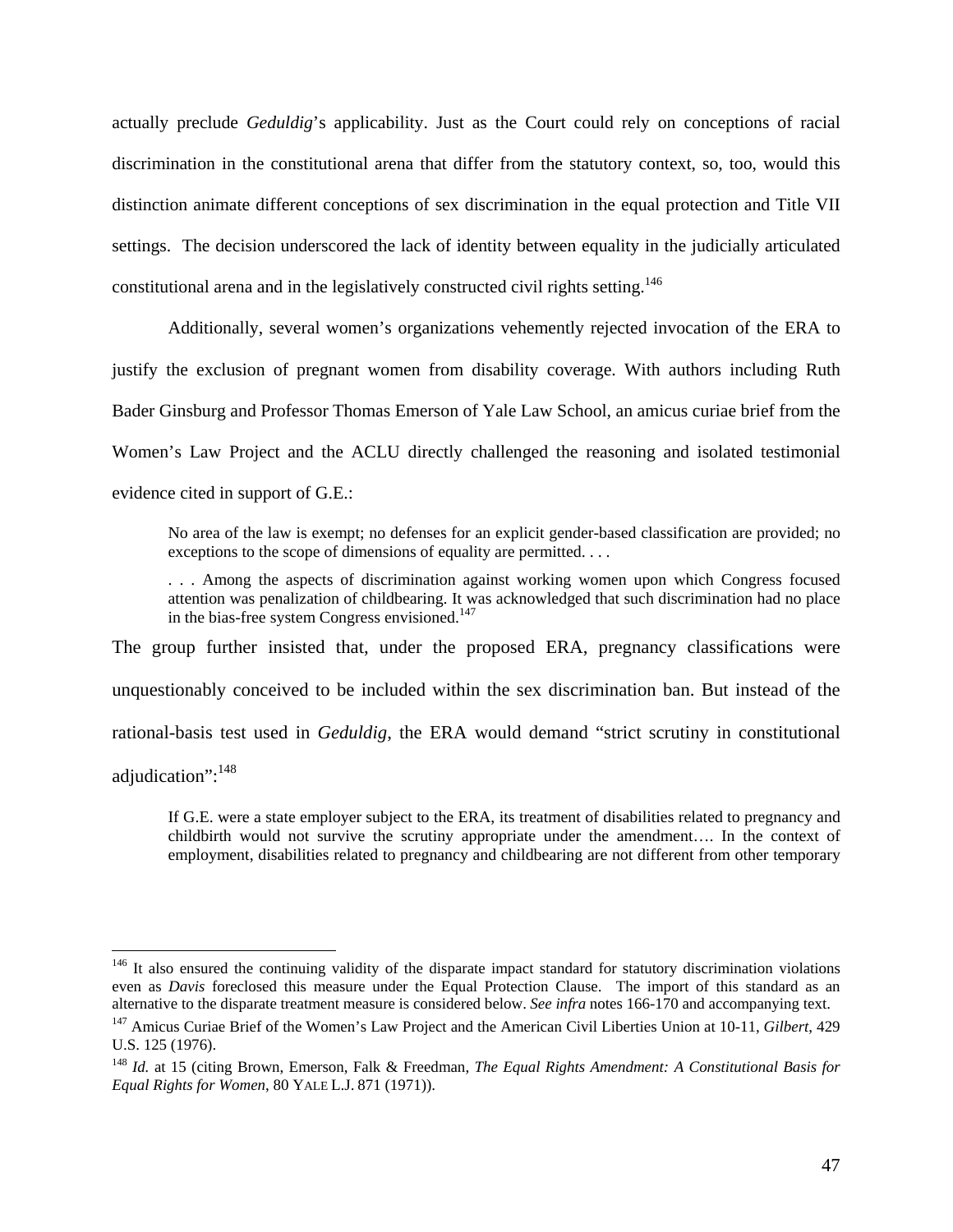disabilities. Both involve temporary inability to work. …They exist whether the disabling condition is childbirth or a broken leg. $^{149}$ 

Thus, to inform the Court's understanding of the robust equality mandate Congress envisioned, the Women's Law Project and ACLU sought to use the ERA as a platform on which to reconceive the constitutional normative baseline for sex discrimination away from the narrow vision of sex discrimination and the rational-basis scrutiny used in *Geduldig*.

 Finally, the I.U.E. anchored its competing equality framework firmly in the foundational guidelines issued by the EEOC. Citing a host of outside medical studies considered by the EEOC, the I.U.E. argued the EEOC had carefully considered extensive evidence illustrating the whipsaw of pregnancy discrimination, specifically showing that pregnant women were capable of working long past the time of their forced leave and of returning to work earlier than perceived by employers.<sup>150</sup> They also cited the "expertise of the EEOC" upon which Congress expressly relied in passing the 1972 amendments to Title VII, noting that the patterns or systems of discriminatory practices could be identified best by the Commission:

It is increasingly obvious that the entire area of employment discrimination is one whose resolution requires not only expert assistance but also the technical perception that a problem exists in the first place, and that the system complained of is unlawful.<sup>151</sup>

The I.U.E. explicated each of the five forms of pregnancy-related discrimination targeted by the EEOC to demonstrate how they constitute facial sex discrimination, and also scrutinized employer policies to show how the intentional "invidiousness of [pregnancy] discrimination becomes apparent."<sup>152</sup> As a result, the EEOC's expertise – relied upon by Congress – provided institutional vindication of the principle of sex discrimination that condoned no place for employer burdens on pregnant workers.

<sup>149</sup> Amicus Curiae Brief of the Women's Law Project and the American Civil Liberties Union at 19-20, *Gilbert*, 429 U.S. 125 (1976).

<sup>&</sup>lt;sup>150</sup> Brief for Appellees at 106-112, *Gilbert*, 429 U.S. 125 (1976).<br><sup>151</sup> H. REP. No. 92-238, 92d CONG., 2d, SESS., U.S. Cong. & Adm. News at 2144 (quoted in Brief for Appellees at 116-117).

<sup>152</sup> Brief of Appellees at 117, *Gilbert*, 429 U.S. 125 (1976).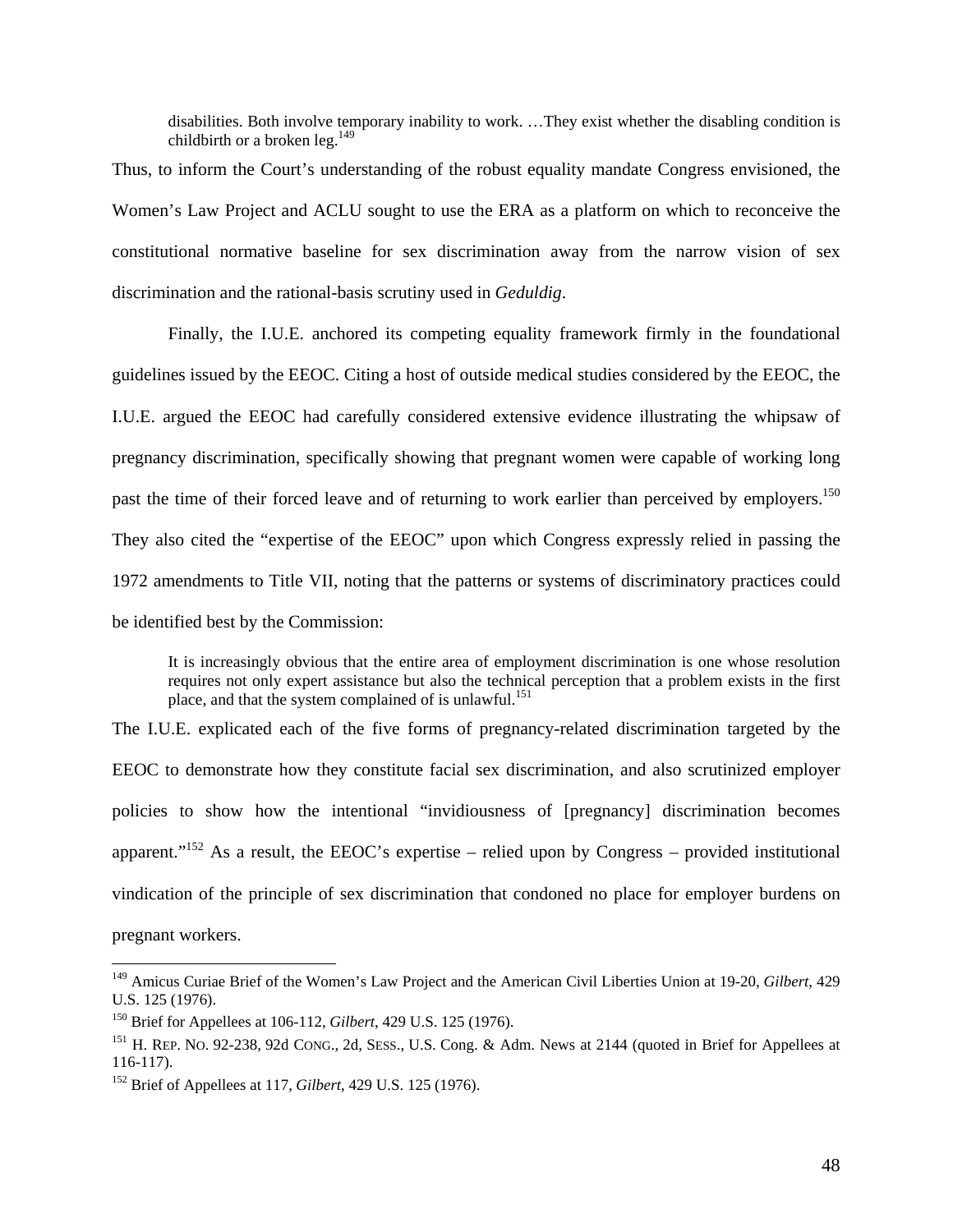## *2. Distinguishing Pregnancy and Sex Discrimination*

*Gilbert*, a 6-3 majority decision authored by Justice Rehnquist, held that General Electric's sole exclusion of disabilities arising from pregnancy does not constitute unlawful sex discrimination. The men of the Supreme Court embraced a construction of Title VII precisely according to the narrow conception of sex discrimination articulated in *Geduldig*, with far-reaching implications for a range of discriminatory practices against pregnant workers specifically and for the broader meaning of sex discrimination for all women beyond their unique childbearing capacity.

First, *Gilbert* marked a dangerous threat to the scope of federal antidiscrimination laws passed by Congress by constraining the meaning of Title VII according to the Court's *constitutional*  precedent. While disclaiming that Congress might not have intended to incorporate into Title VII the Court's constitutional vision of discrimination, Justice Rehnquist nonetheless ruled:

The similarities between the congressional language and some of those [Equal Protection Clause] decisions surely indicate that the latter are a useful starting point in interpreting the former. Particularly in the case of defining the term "discrimination," which Congress has nowhere in Title VII defined, those cases afford an existing body of law analyzing and discussing that term in a legal context not wholly dissimilar to the concerns which Congress manifested in enacting Title VII.<sup>153</sup>

Since *Geduldig* and *Gilbert* both involved a disability plan from which pregnancy-related disabilities were excluded, the Court concluded *Geduldig*'s rejection of an equal protection challenge "is quite relevant."154 In fact, the Court's reasoning extended further. Justice Rehnquist held that not only do the conceptual similarities between the challenges and the discrimination at stake make *Geduldig* quite relevant, but the Court was justified to presume that Congress *intended* its Title VII sex discrimination provision to reflect an equality norm that was "*traditionally meant*" under the Court's "long history of judicial construction" of discrimination under the Fourteenth Amendment:<sup>155</sup>

The concept of "discrimination," of course, was well known at the time of the enactment of Title VII, having been associated with the Fourteenth Amendment for nearly a century, and carrying with it a

<sup>153</sup> General Electric v. Gilbert, 429 U.S. 125, 133 (1976).

<sup>154</sup> *Id.*

<sup>&</sup>lt;sup>155</sup> *Id.* at 145 (emphasis added).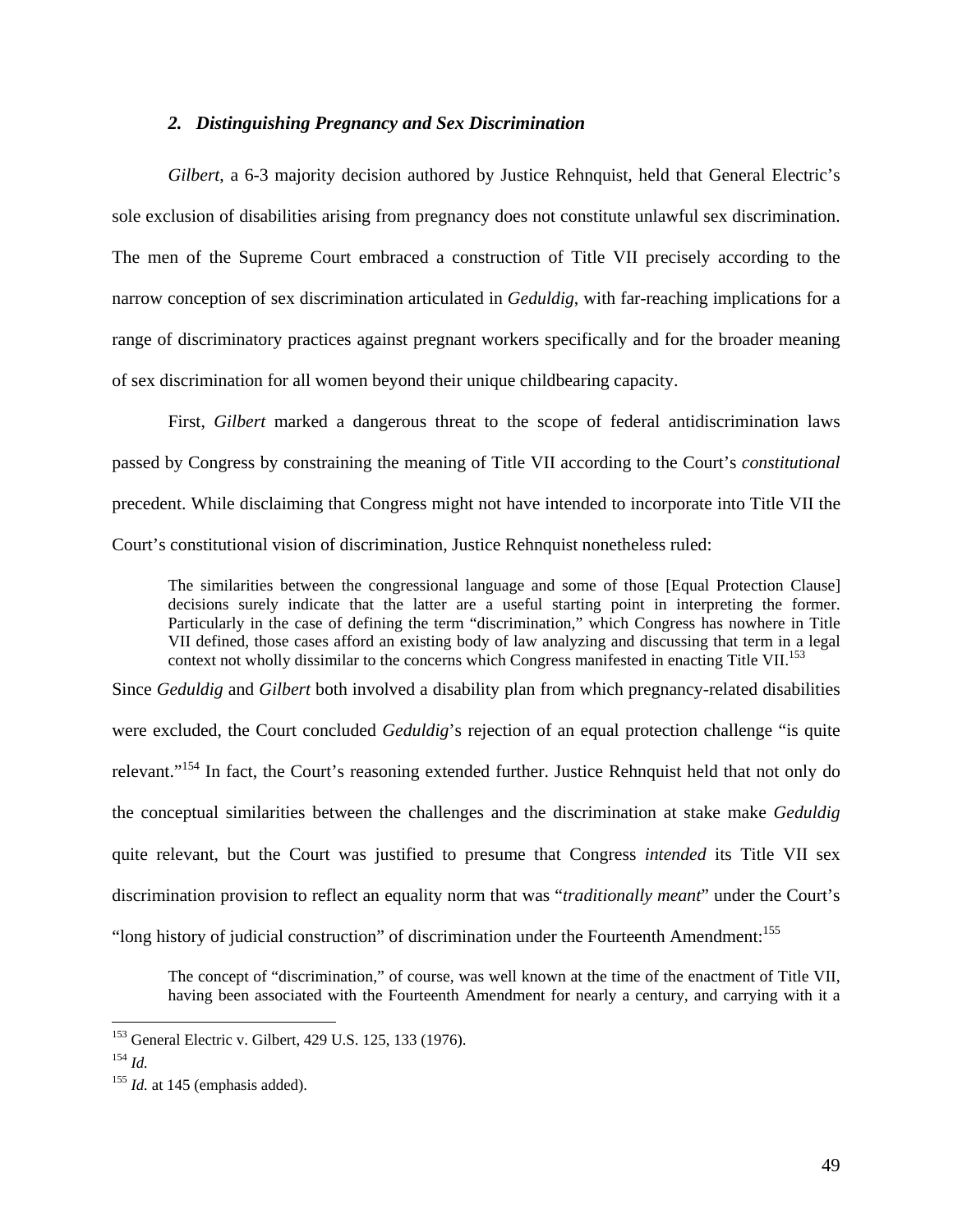long history of judicial construction. When Congress makes it unlawful for an employer to "discriminate . . . because of . . . sex," without further explanation of its meaning, we should not readily infer that it meant something different from what the concept of discrimination has traditionally meant.<sup>156</sup>

*Gilbert*'s unbridled endorsement of what the Court has traditionally conceived to be sex discrimination in its long history of judicial construction marked a drastic presumption that threatened to reverse many gains secured by women in the 1970s. The Court depended on the negative argument, that Congress did not provide legislative history to support its more vigorous enforcement of women's rights, in order to fill that "void" with a hostile history of narrow judicial construction. As late as 1970, this judicial history sanctioned the constitutional exclusion of women from countless areas of economic, political, and social life, including barriers to participation in certain professions with equal pay because of "natural" differences. The *Gilbert* Court quoted *Geduldig* directly to make clear that the more rigorous judicial scrutiny deployed in early 1970s cases would not inform the judicial construction for all sex discrimination challenges: "This case is a far cry from cases like *Reed v. Reed,* and *Frontiero v. Richardson*, involving discrimination based upon gender as such. . . . Normal pregnancy is an objectively identifiable physical condition with unique characteristics."157 Instead, the threat posed in *Gilbert*'s reasoning was apparent from the earlier judicial construction of equality's "traditional meaning" in light of unique characteristics, as the Court stated in one such holding:

History discloses the fact that woman has always been dependent upon man. He established his control at the outset by superior physical strength, and this control in various forms, with diminishing intensity, has continued to the present. As minors, though not to the same extent, *she has been looked upon in the courts as needing especial care that her rights may be preserved.*<sup>158</sup>

Thus, the reasoning of *Gilbert* threatened no less than an extension of this hostile normative conception of equality under the Constitution into the statutory sphere, where this "especial care"

<sup>156</sup> *Id*.

<sup>&</sup>lt;sup>157</sup> *Id.* at 134 (quoting *Geduldig*, 417 U.S. at 496-97 n.20).<br><sup>158</sup> Muller v. Oregon, 208 U.S. 412, 422 (1908) (emphasis added).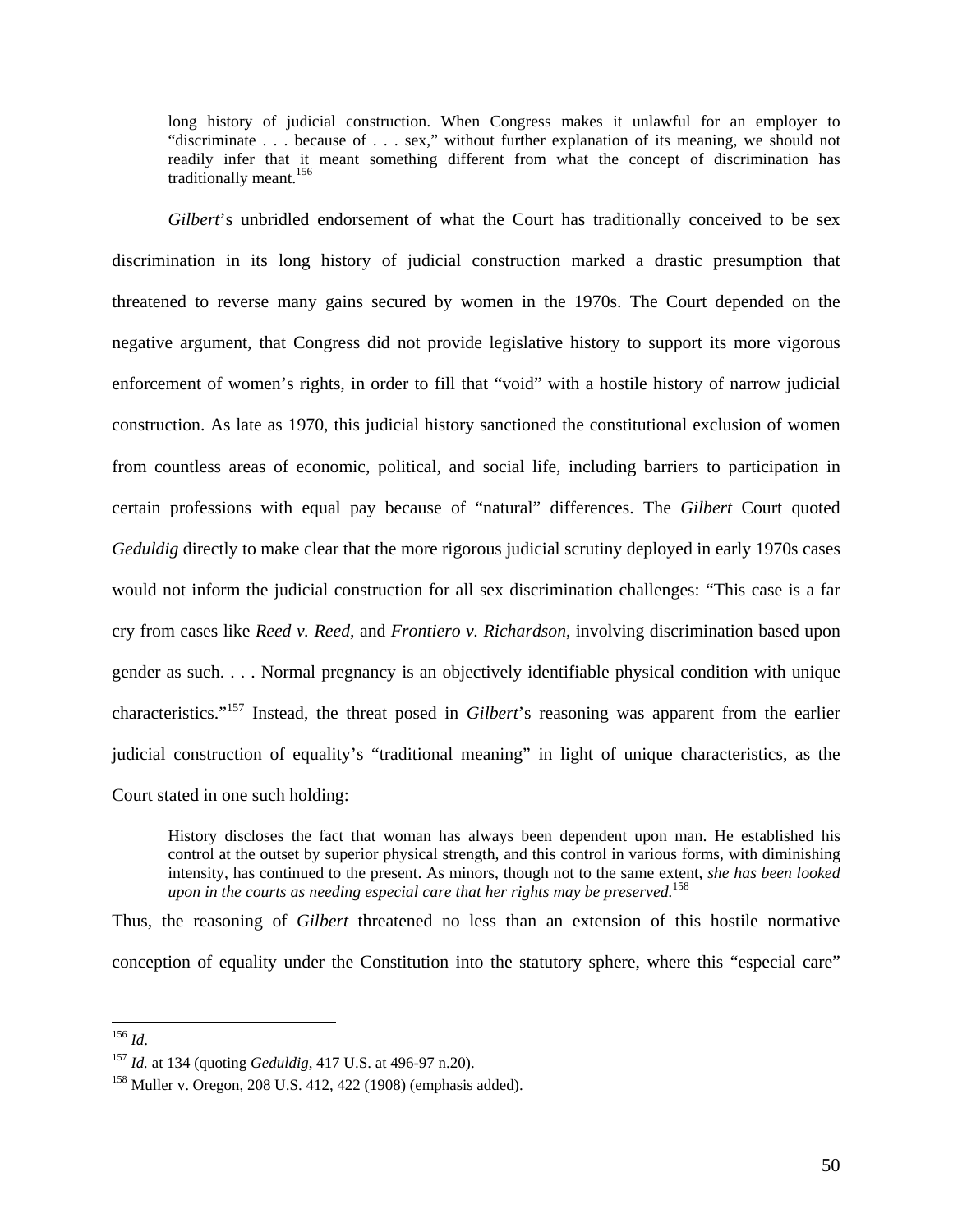would present an obstacle to more robust legislative enforcement of civil rights.

 Notably, this opinion marked the second appearance of *Gilbert* on the Supreme Court docket, as it had been heard in the previous Term. The Justices had deadlocked in a 4-4 vote<sup>159</sup> but determined to call for rehearings since Justice Blackmun had sat out the argument in the 1975 Term. The change in the 1976 Term providing the 6-3 majority was Justice Powell's vote shift and Justice Blackmun's decision to join the majority despite several pointed reservations, one of which prompted his concurring opinion.<sup>160</sup> Despite his reservations, however, Justice Blackmun pointedly presumed the importance of *Geduldig* for the *Gilbert* resolution to avoid "an anomaly" which would be "almost unanswerable" in equality doctrine.<sup>161</sup> As he noted in considering *Gilbert*, "If the *Geduldig* plan imposed by California is not discriminatory, the precedent is a powerful one."162

*Gilbert* thus rejected the legal feminists' consensus about the whipsaw of exclusionary pregnancy policies, specifically foreclosing Title VII from reaching such classifications as *prima facie* forms of sex discrimination because "gender-based discrimination had not been shown to exist."<sup>163</sup> Again, while disclaiming that *Geduldig* was only a "starting point" for its statutory construction of sex discrimination, the *Gilbert* Court cited the lack of *constitutional* identity between pregnancy discrimination and sex discrimination to foreclose such identity in Title VII: "The quoted language from *Geduldig* leaves no doubt that our reason for rejecting appellee's equal protection claim in that case was that the exclusion of pregnancy . . . was not in itself discrimination based on

<sup>159</sup> Notes of Justice Blackmun on *General Electric v. Gilbert*, at 2 (on file with the Library of Congress in the Papers of Harry A. Blackmun, Box 238, Folder No. 8).

<sup>&</sup>lt;sup>160</sup> *See infra* note 170 and accompanying text.<br><sup>161</sup> Notes of Justice Blackmun on *General Electric v. Gilbert*, at 2 (on file with the Library of Congress in the Papers of Harry A. Blackmun, Box 238, Folder No. 8).

<sup>&</sup>lt;sup>162</sup> *Id.* at 4. It is noteworthy that even as Justice Blackmun decided to abide by this "powerful" constitutional precedent in the statutory arena, he privately found consolation in Congress's ability, if necessary, to exercise its democratically legitimate corrective measure in response. *See infra* note 179. 163 *Gilbert*, 429 U.S. at 135.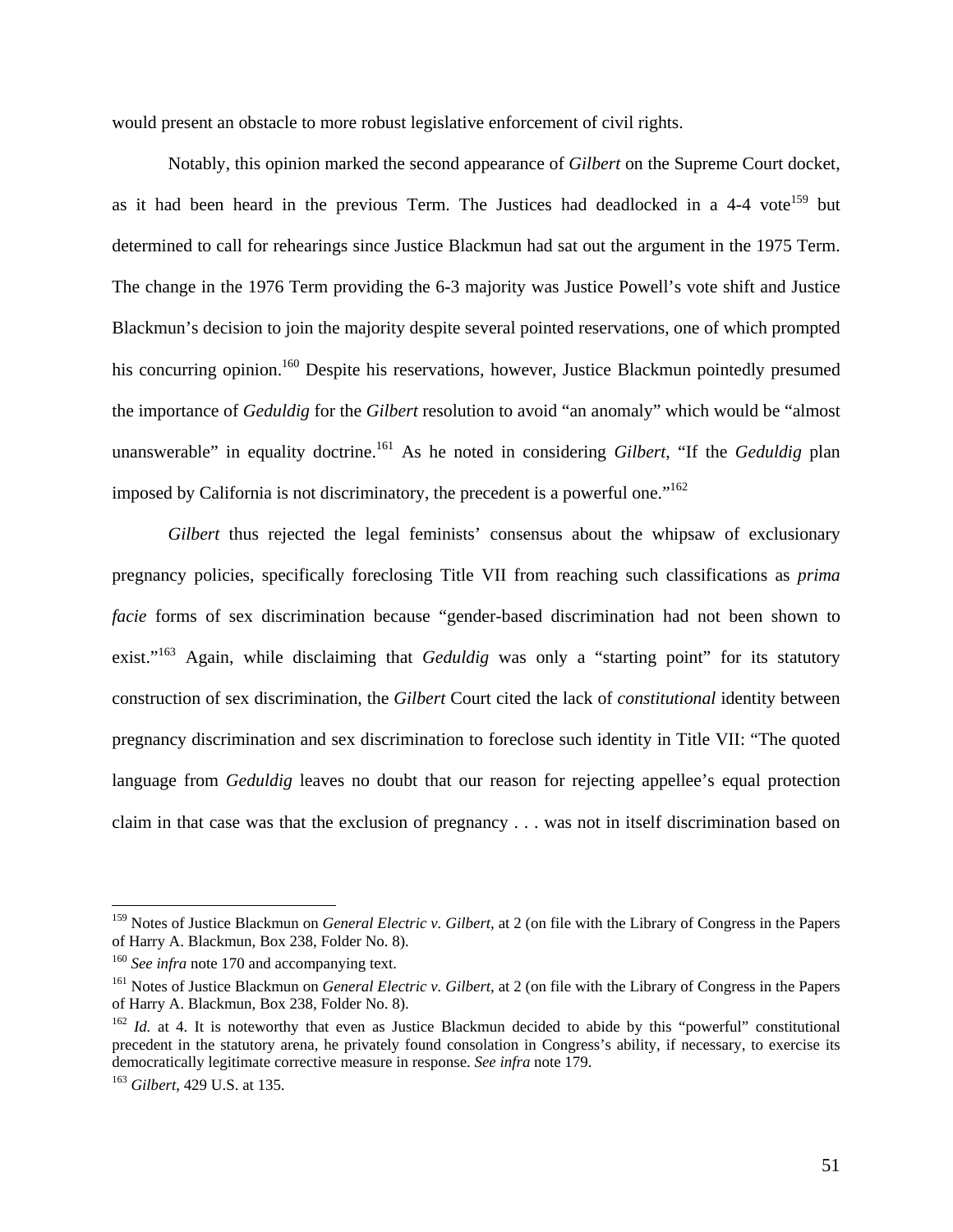sex."164 Remarkably, *Gilbert* even explicitly invoked *Geduldig* to reverse the district and appellate courts' determination that General Electric's pregnancy-based classification *was*, in this particular case, a pretext for sex discrimination:

The Court of Appeals was therefore wrong in concluding that the reasoning of *Geduldig* was not applicable to an action under Title VII. Since it is a finding of sex-based discrimination that must trigger . . . the finding of an unlawful employment practice under § 703(a)(1), *Geduldig* is precisely in point in holding that an exclusion of pregnancy . . . is not a gender-based discrimination at all.

Pregnancy is of course confined to women, but it is in other ways significantly different form the typical covered disease or disability . . . The contrary arguments adopted by the lower courts . . . were largely rejected in *Geduldig*. 165

Thus, the *Gilbert* Court applied its constitutional vision to erect a dispositive boundary around the scope of sex discrimination banned by Congress through Title VII.

The final normative challenge to Congress's authority for legal norm entrepreneurship was evident in the Court's analysis of the *disparate impact* of G.E.'s pregnancy-based exclusions. Justice Rehnquist recognized that *Washington v. Davis* sanctioned different standards of proof for a *prima facie* violation of Title VII compared to the Equal Protection Clause, citing the discriminatory effects test of *Griggs*. Yet the following analysis shows how the Court's rejection of any disparate impact in G.E.'s sole exclusion of pregnancy from coverage betrayed reasoning that threatened to undermine the disparate impact standard altogether and to consolidate further the restrictions of the Constitution on the normative equality framework of Title VII.

To begin, Justice Rehnquist embarked on the *Griggs* analysis only after noting he was "[e]ven assuming that it is not necessary in this case to prove intent to establish a prima facie violation of § 703(a)(1), but cf. *McDonnell Douglas Corp. v. Green* . . ."166 Some debate among the Justices composing the majority had surfaced because the *Griggs* Court had validated the disparate impact test in a case that happened to allege a violation of Section 703(a)(2) of the Civil Rights Act

 $\overline{a}$ <sup>164</sup> *Id.*

<sup>165</sup> *Id.* at 136. 166 *Id.* at 137.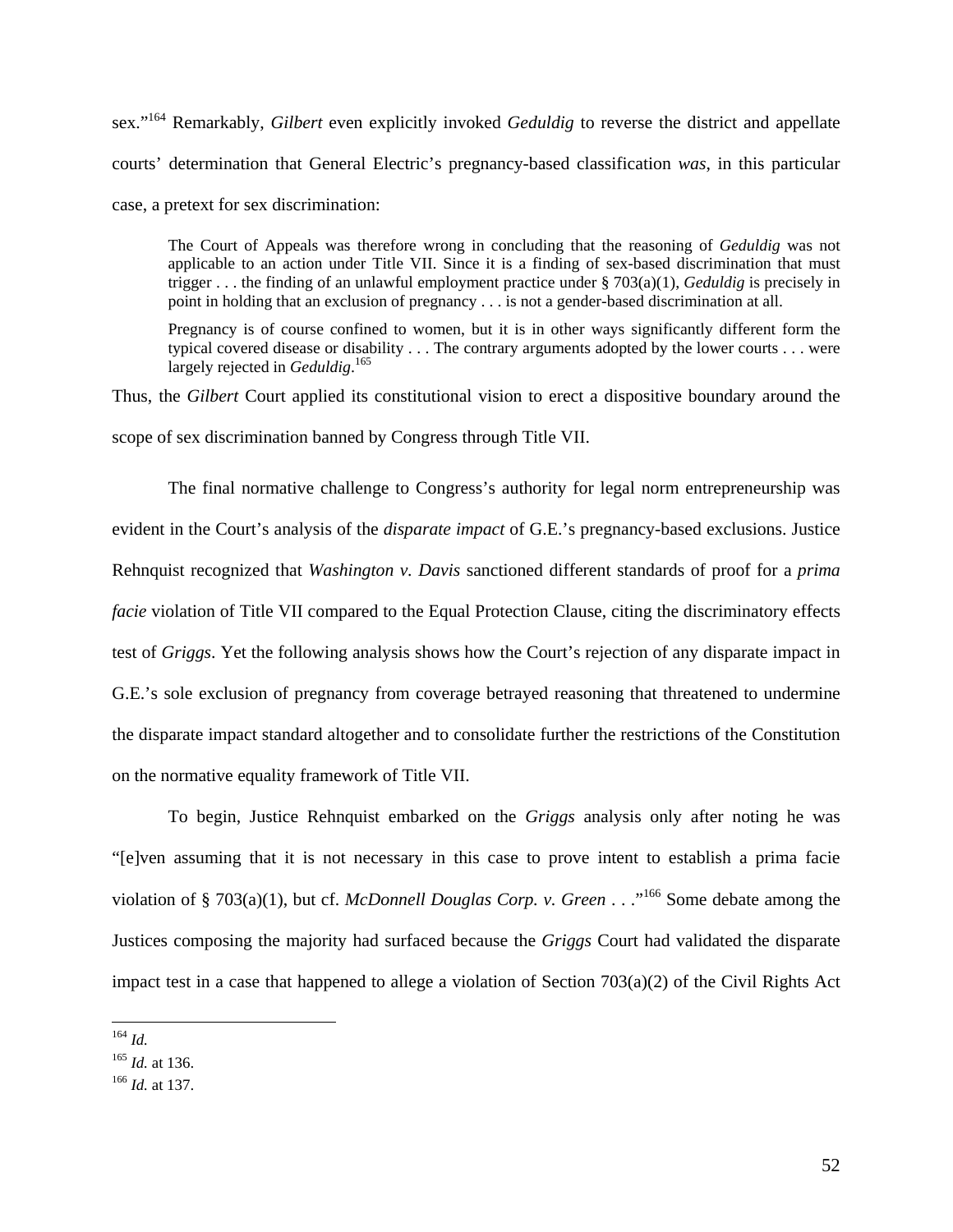while the *Gilbert* plaintiffs had alleged a violation of Section 703(a)(1). But the Court had already also applied the *Griggs* test to the very provision at stake in *Gilbert*, Section 703(a)(1).<sup>167</sup> Nonetheless referencing *McDonnell Douglas*'s conclusion that *Griggs* "dealt with standardized testing . . . which overstates what is necessary for competent performance,"168 Justice Rehnquist implied that G.E.'s classification on the basis of disabilities attributable to pregnancy might be different from the overstated importance of "testing devices" at stake in the racial discrimination context. But this resembled the *Washington v. Davis* reasoning in the constitutional setting at odds with the *Griggs* statutory model in which disparate effects could be controlling. Justice Rehnquist explicitly acknowledged in a personal note to Justice Blackmun that, even as his majority opinion rejected the claim that G.E.'s policies bore a disparate impact, he intentionally left ambiguous the scope of *Griggs*'s application to 703(a)(1). Justice Rehnquist refused to make changes to the language examined below because it would "run more of a risk than I want . . . of deciding *sub silentio* that effect alone is sufficient under all of the various provisions of Title VII."<sup>169</sup> Thus, the threat posed in the majority's disparate impact analysis even prompted Justice Blackmun to write a concurrence in the *Gilbert* holding specifying: "I do not join any inference or suggestion in the Court's opinion—if any such inference or suggestion is there—that effect may never be a controlling factor in a Title VII case, or that *Griggs v. Duke Power Co.*, is no longer good law."170

The Court's application of *Griggs* to G.E.'s pregnancy classification severely undermined the purpose of the effects test. While the Court had not recognized the possibility of an effects-based violation in *Geduldig*, the *Gilbert* Court nevertheless examined the exclusion of pregnancy-related disabilities by G.E. in precisely the same framework as *Geduldig*:

<sup>&</sup>lt;sup>167</sup> McDonnell Douglas Corp. v. Green, 411 U.S.792 (1973) (Powell, J., for a unanimous Court).

<sup>168</sup> *Gilbert*, 429 U.S. at 137 n.14.

<sup>&</sup>lt;sup>169</sup> Letter from Justice William H. Rehnquist to Justice Harry A. Blackmun, at 1 (on file with the Library of Congress in the Papers of Harry A. Blackmun, Box 238, Folder No. 7). 170 *Id.* at146 (Blackmun, J., concurring).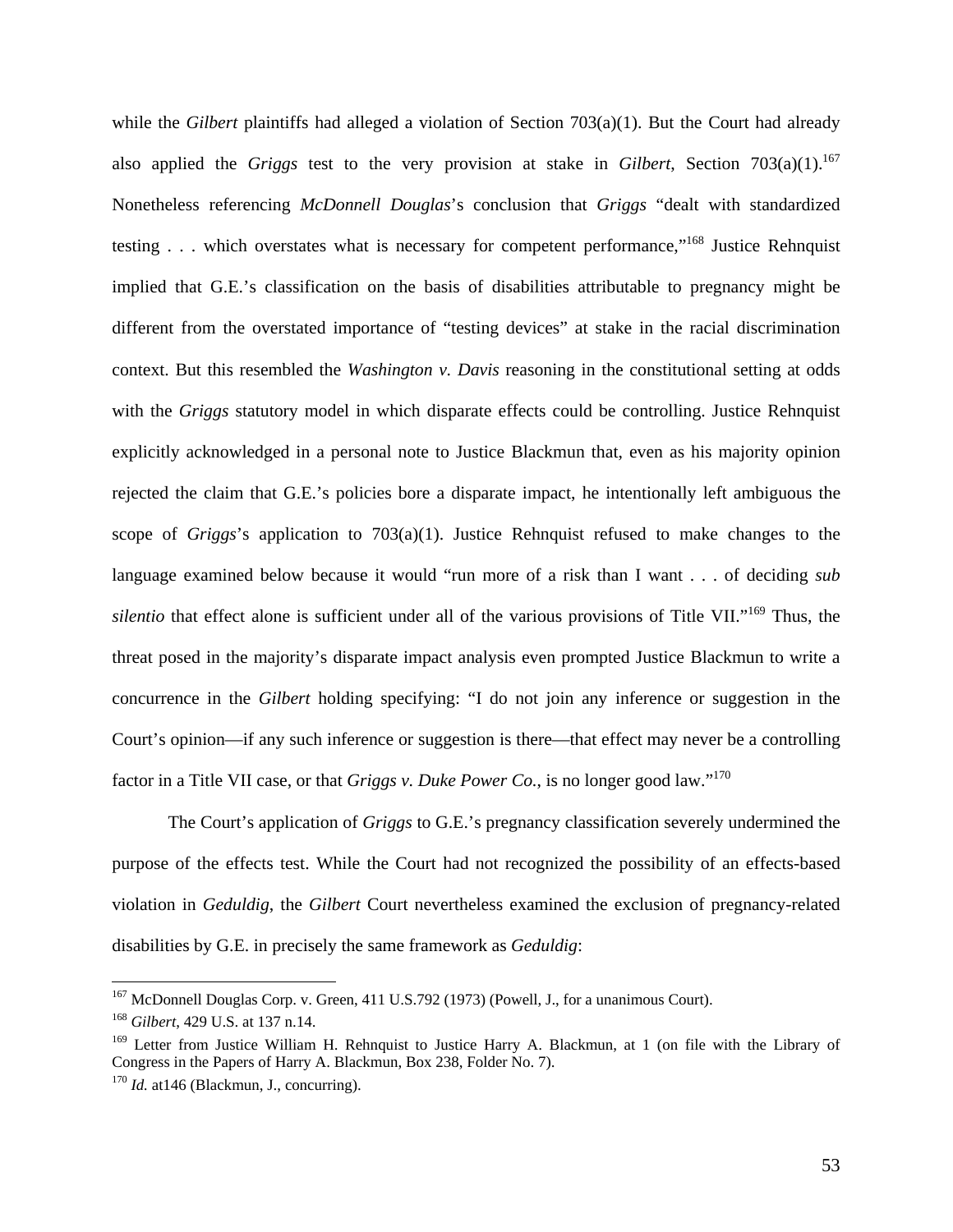As in *Geduldig*, we start from the indisputable baseline that "[t]he fiscal and actuarial benefits of the program accrue to members of both sexes," 417 U.S. at 497 n.20. . . . The Plan, in effect (and for all that appears), is nothing more than an insurance package, which covers some risks but excludes others . . .and is facially nondiscriminatory in the sense that "[t]here is no risk from which men are protected and women are not. Likewise, there is no risk from which women are protected and men are not." *Geduldig*, 417 U.S. at 496-497.<sup>171</sup>

Since the Court framed G.E.'s exclusionary pregnancy as *sex-neutral* and governing merely *additional risks* according to *Geduldig*, the Court then applied the disparate impact test to compare the distribution of benefits under the entire risk "package" of financial benefits under the G.E. Plan for men and for women. Indeed, Justice Rehnquist simply did not address the unassailable fact that even if it were facially neutral G.E.'s exclusion of pregnancy-related disability could only possibly affect women. Instead, the Court plainly stated that "as there is no proof that the package is in fact worth more to men than to women, it is impossible to find any gender-based discriminatory effect."<sup>172</sup>

The Justices composing the majority repeatedly emphasized in their deliberations this larger amount of overall benefits that women received despite the complete exclusion of coverage due to pregnancy-related inability to work.<sup>173</sup> But herein rested the Court's obfuscation, evaluating only the total effects of G.E.'s disability program as it covers disabilities affecting both men and women. Justice Rehnquist implicitly recognized that male-unique physical characteristics may be covered, but should the Court have evaluated the exclusion of female-unique risks then Justice Rehnquist feared "endanger[ing] the common-sense notion that an employer who has no disability benefits program at all does not violate Title VII even though the 'underinclusion' of risks impacts…more heavily upon one gender than upon the other."<sup>174</sup>

<sup>&</sup>lt;sup>171</sup> *Id.* at 137-38.<br><sup>172</sup> *Id.* 

<sup>&</sup>lt;sup>173</sup> Notes from Chamber Deliberations by Justice Blackmun (on file with the Library of Congress in the Papers of Harry A. Blackmun, Box 238, Folder No. 8).

<sup>174</sup> *Gilbert*, 429 U.S. at 140.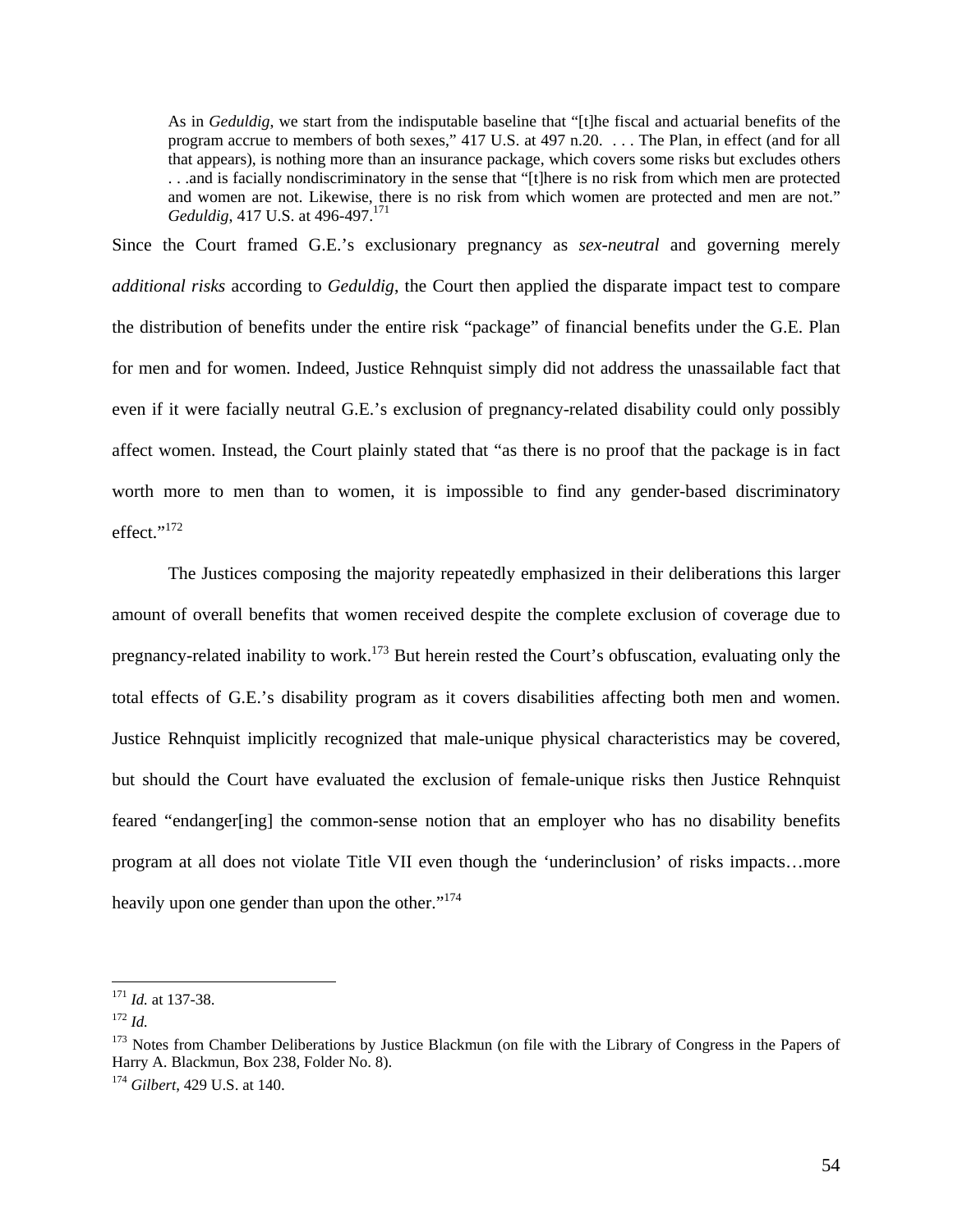This final conclusion in the Court's *Griggs* analysis formed a critical thread in the ensuing legislative campaign to overturn the Court. Justice Rehnquist warned against the significant prospect that employers might be held in violation of Title VII for providing no disability plan if the *Griggs* test had concluded the exclusive impact of G.E.'s plan on women. Remarkably, this caution about the slippery slope of accommodation obligations that a disparate effects standard might impose on employers actually follows the majority's evisceration of this standard by claiming that G.E.'s exclusion of pregnancy is not only facially neutral but also bears no disparate effects on women. No effect was proved in this case, the majority contended, but application of the disparate impact standard at all to this provision might threaten employers with affirmative obligations. In actuality, a robust disparate impact test that is integral to Title VII did shape employers' obligations in structuring the workplace once pregnancy was amended as an explicit ground of sex discrimination. Yet this formed a point of interpretive contention and norm elaboration only in the implementation of the PDA mandate according to the broader regime of Title VII.<sup>175</sup> As Part III will show, the public campaign to reverse *Gilbert* directly addressed this perceived threat to more vigorous Title VII enforcement by directly and repeatedly emphasizing the PDA as a baseline demanding equal treatment in the intentional decision-making of employers.

 Lastly, *Gilbert* marked a severe challenge to the normative and institutional authority of the EEOC as the primary institution charged with enforcement of Title VII's equality promise. The Court recognized that "great deference" should be accorded interpretations that reflect an agency's "body of experience and informed judgment to which courts and litigants may properly resort for guidance …. depend[ing] upon the thoroughness evident in its consideration, the validity of its reasoning,

<sup>175</sup> *See, e.g.*, California Federal Savings & Loan Assoc. v. Guerra, 479 U.S. 272 (1987). For a doctrinal justification for the very application of Title VII after the PDA which Justice Rehnquist claimed to avoid through his *Gilbert*  holding overturned by Congress, see Reva B. Siegel, Note, *Employment Equality Under The Pregnancy Discrimination Act of 1978*, 94 YALE L.J. 929 (1985); Andrew Weissman, Note, *Sexual Equality Under the Pregnancy Discrimination Act,* 83 COLUM. L. REV. 690, 693-699 (1983).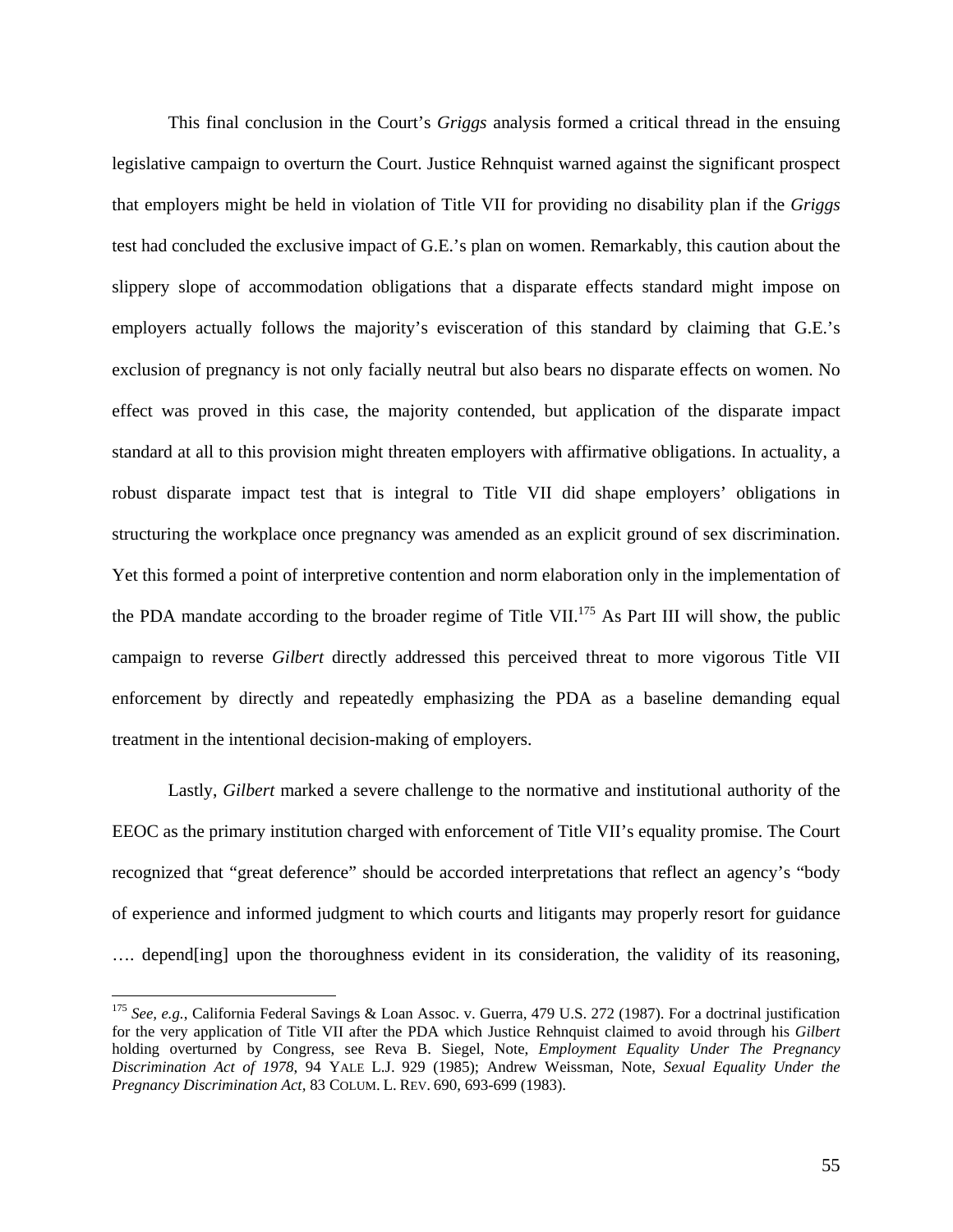[and] its consistency with earlier and later pronouncements...."<sup>176</sup> Nonetheless, the Court held that "[t]he EEOC guideline in question does not fare well under these standards."177 Along with citations to competing interpretations of Title VII by other agencies, Justice Rehnquist primarily anchors his dismissal of the EEOC guideline on two grounds: "It is not a contemporaneous interpretation of Title VII" and "the 1972 guideline flatly contradicts the position which the agency had enunciated at an earlier date."<sup>178</sup>

The critique of the guideline for not being a contemporaneous interpretation of Title VII is undermined by the very standards cited above by Justice Rehnquist to determine deference – "a body of experience" and "thoroughness evident in its consideration." As Part I demonstrated, the EEOC developed its conception of the relationship between pregnancy and sex discrimination in a case-bycase approach, accruing that very experience and extensive consideration not possible when Title VII was enacted because that marked the formation of the agency as well. Indeed, the descriptions by Commissioners Graham and Hernandez, along with several of the first staff members from across the EEOC offices, all made clear the lack of institutional preparedness to confront even the overwhelming number of complaints filed properly in race discrimination charges and certain categories of sex discrimination that had gained their attention. Pregnancy-based exclusions were not yet among them.

Additionally, to show that the 1972 guideline "flatly contradicts" the agency's earlier interpretation, Justice Rehnquist provides citations to just two opinion letters issued by the General Counsel in 1966. As Part I showed, a more extensive examination of the EEOC findings during the first five years of operation confirms that the Commission had not developed a comprehensive policy for treating pregnancy with respect to sex discrimination. Rather, during this period attorneys within

<sup>176</sup> *Gilbert*, 429 U.S. at 142

<sup>177</sup> *Id*. 178 *Id.*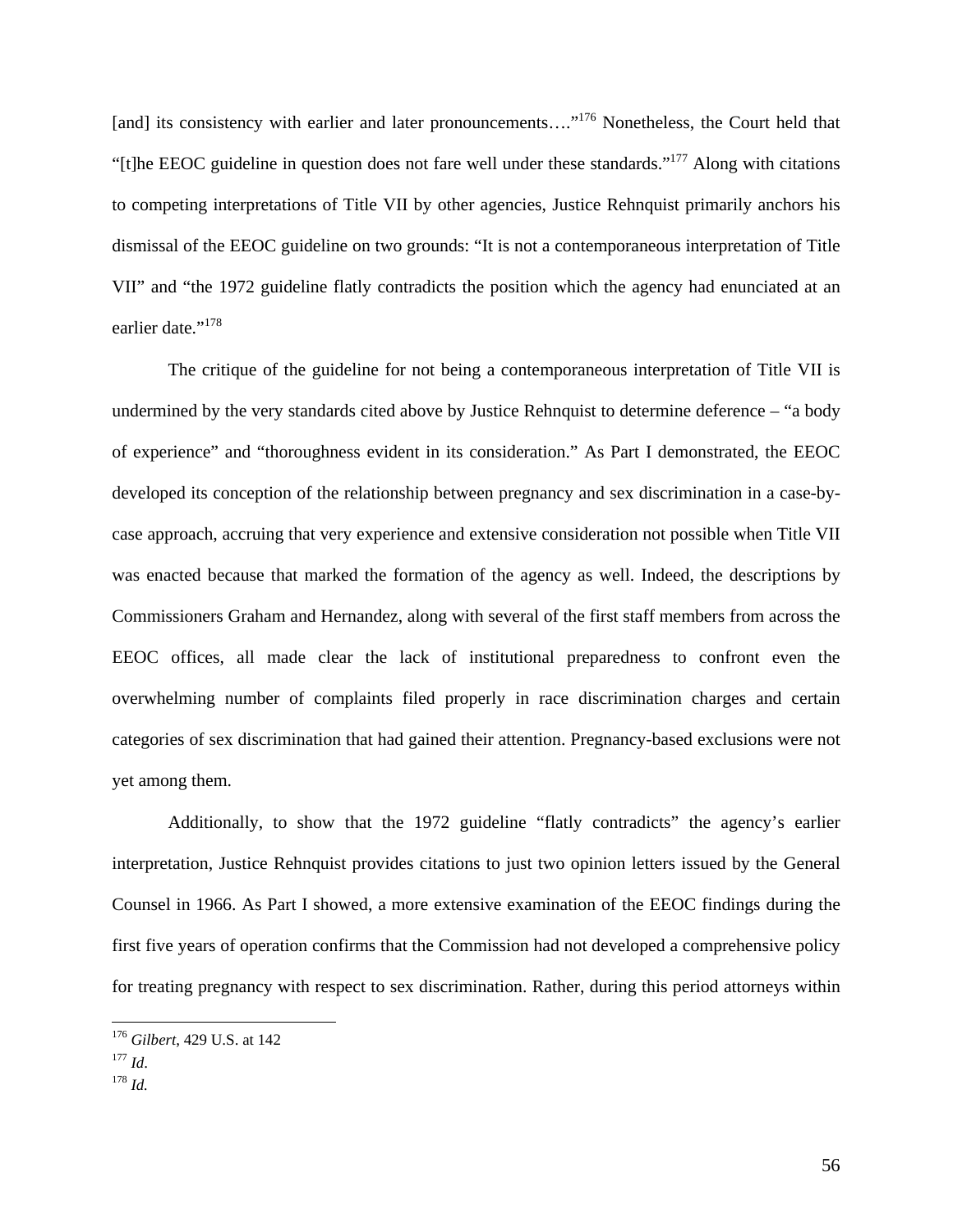the EEOC evaluated competing normative frameworks for conceptualizing pregnancy classifications while also taking account of a host of medical studies to inform their judgment about the capacity of women to work during pregnancy. Indeed, the first conclusive interpretive position taken by the EEOC reflected years of experience and informed judgment, culminating in the 1972 Guidelines. It was this normative deliberation in the agency charged with enforcement of Title VII that the *Gilbert*  Court undermined.

 Thus, *Gilbert* affected the meaning of pregnancy classifications not merely in this specific context of disability benefits evaluated in *Geduldig*. Rather, the decision bore expansive implications for the relationship between the constitutional and statutory equality regimes, as well as the meaning of sex discrimination generally and its relationship to classifications in a wide range of employment practices including medical leave, seniority, disability coverage, pensions, and post-pregnancy wages. The powerful repudiation of the EEOC Guidelines added additional force to *Gilbert*'s normative threat, revealing to civil rights groups the precariousness of the institutional authority available outside the courts to preserve their progress towards inclusion and nondiscrimination. Against this jurisprudential backdrop of *Geduldig* and *Gilbert*, a campaign emerged to construct a new normative baseline that would extinguish legal discrimination on the basis of pregnancy by entities in the public and private spheres.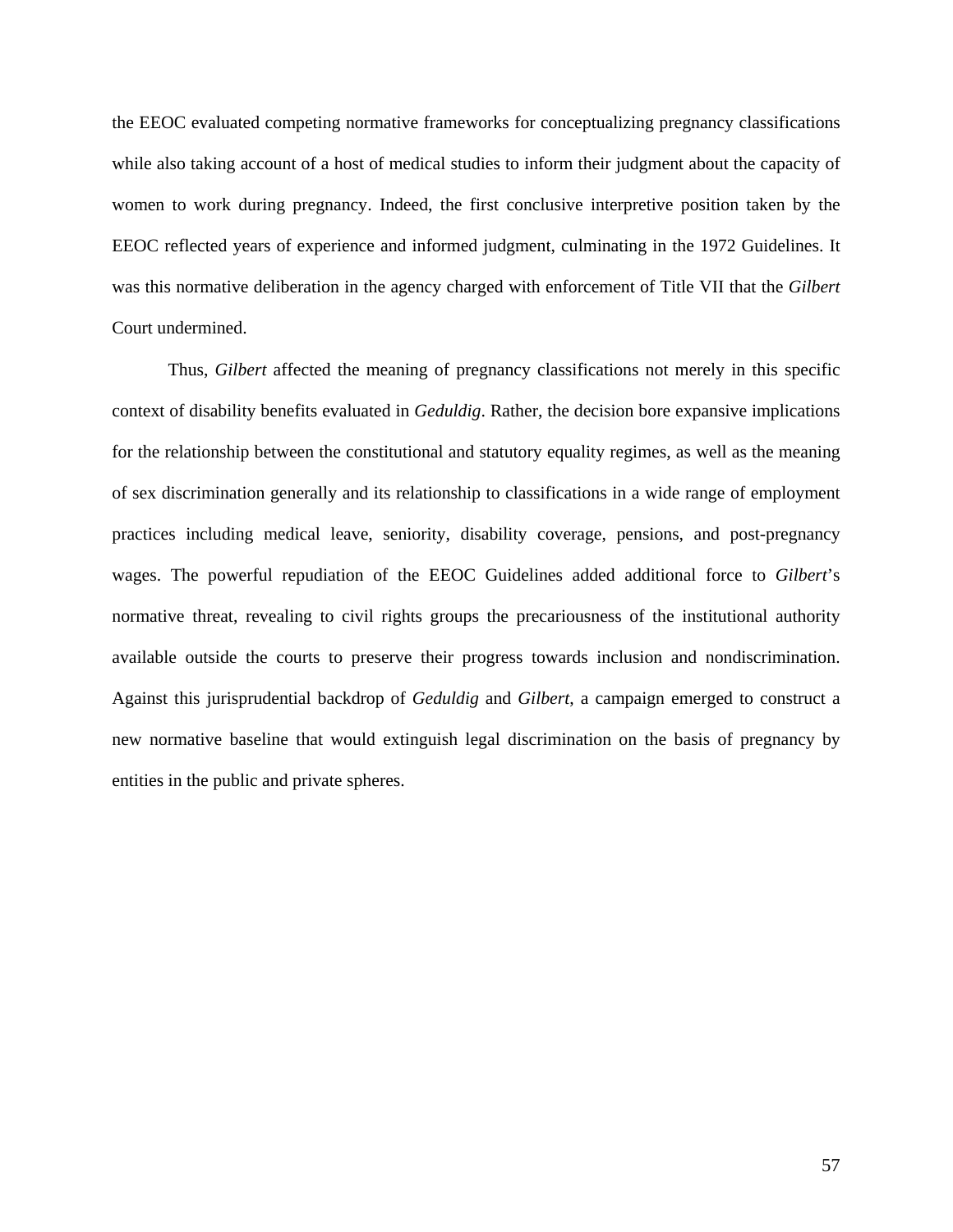## **III. GENERATING PUBLIC LAW**

*There is one comfort, and that is that Congress may cure the situation if our guess is not in accord with their desire.*<sup>1</sup> Justice Harry A. Blackmun, Personal Papers, August 31, 1976

On the day the Supreme Court announced *Gilbert*, ACLU attorney Susan Deller Ross expressed the thoughts of many women's rights advocates: "The Supreme Court today legalized sex discrimination."180 On that same day, Ross and I.U.E. Associate General Counsel Ruth Weyand began to form a coalition of organizations determined to shift their focus to Congress as a new federal forum in which to vindicate their legal rights. Twenty-two months later, a diverse coalition of more than 200 organizations persuaded Congress to override the Supreme Court's ruling in *Gilbert*  by enshrining into law the foundational principle that discrimination on the basis of pregnancy constitutes unlawful sex discrimination. Part III investigates how this coalition successfully waged its normative campaign to override the Supreme Court's conception of fundamental equality.

#### **A.** *Forging the Coalition*

 $\overline{a}$ 

The movement to overturn *Gilbert* brought together an array of disparate organizations, some that had never before worked together and others that had long pursued agendas antithetical to one another. This was most clearly illustrated in the coalition's union of pro-life and pro-choice organizations. Despite the speed with which the coalition formed, the range of organizations' specific interests necessitated a critical period of *internal norm generation and deliberation* that defined the movement's strategic goals and its normative vision of equality that together would drive the Campaign to End Discrimination Against Pregnant Workers. The coalition deployed a remarkably

<sup>179</sup> Notes of Justice Blackmun on *General Electric v. Gilbert*, at 6 (on file with the Library of Congress in the Papers of Harry A. Blackmun, Box 238, Folder No. 8).

<sup>&</sup>lt;sup>180</sup> Lesley Oelsner, *Supreme Court Rules Employers May Refuse Pregnancy Sick Pay*, THE N.Y. TIMES, Dec. 8, 1976, at p. 1.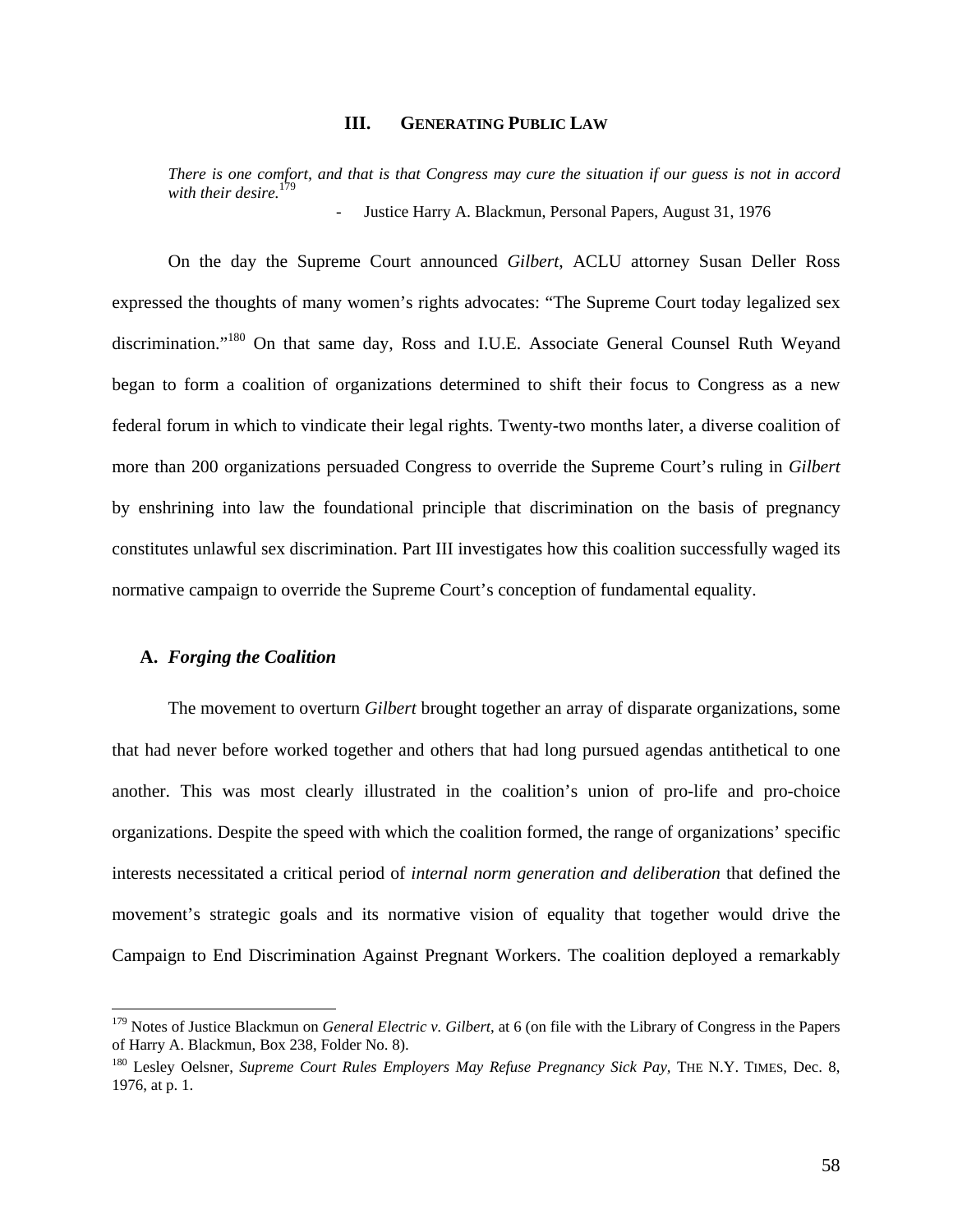sophisticated strategy that included coordinating internal committees, conducting private legal and political debates, and deliberatively targeting key partnerships with Members of Congress. This Section explores the structural and normative foundation of the coalition. To gain insight into the formation of the coalition and its mobilization of various entry points in Congress, I reviewed previously unexamined and unpublished contemporaneous interviews conducted with the chief congressional staff members and with members of the coalition leading the bill's consideration throughout 1977.

Sub-Section 1 examines how legal feminists and advocates in the constitutional and statutory litigation described in Part II now processed the implications of *Gilbert* in setting the initial response. Sub-Section 2 then identifies how a diverse group of women's organizations, labor unions, civil rights groups, and health organizations came together in support of a robust democratic response to the Court's pronouncement of the meaning of sex discrimination. Finally, Sub-Section 3 explicates how this coalition constructed the legal equality norm that would form the core of the Pregnancy Discrimination Act.

## **1.** *Grappling with* **Gilbert**

 $\overline{a}$ 

In the wake of *Gilbert*, legal feminists initially reacted with a short-lived effort to identify some limiting construction of the decision that could preserve the federal judiciary as a viable forum in which pregnant workers could seek discrimination relief. As ACLU lobbyist Kathleen Miller described, "It seemed that the whole town was humming. We got the slip opinion from the Supreme Court and read it over the phone to Ruth Ginsburg."181 Yet as lawyers assessed the scope of *Gilbert,* few options for a narrow construction appeared. One letter to the Women's Legal Defense Fund on December 8, 1976, the day after *Gilbert* was announced, revealed the limit for any narrowing legal

<sup>&</sup>lt;sup>181</sup> Kathleen Miller, ACLU Lobbyist Coordinator, Interview with Dr. Anne Costain, April 29, 1977, p. 2 (on file with author).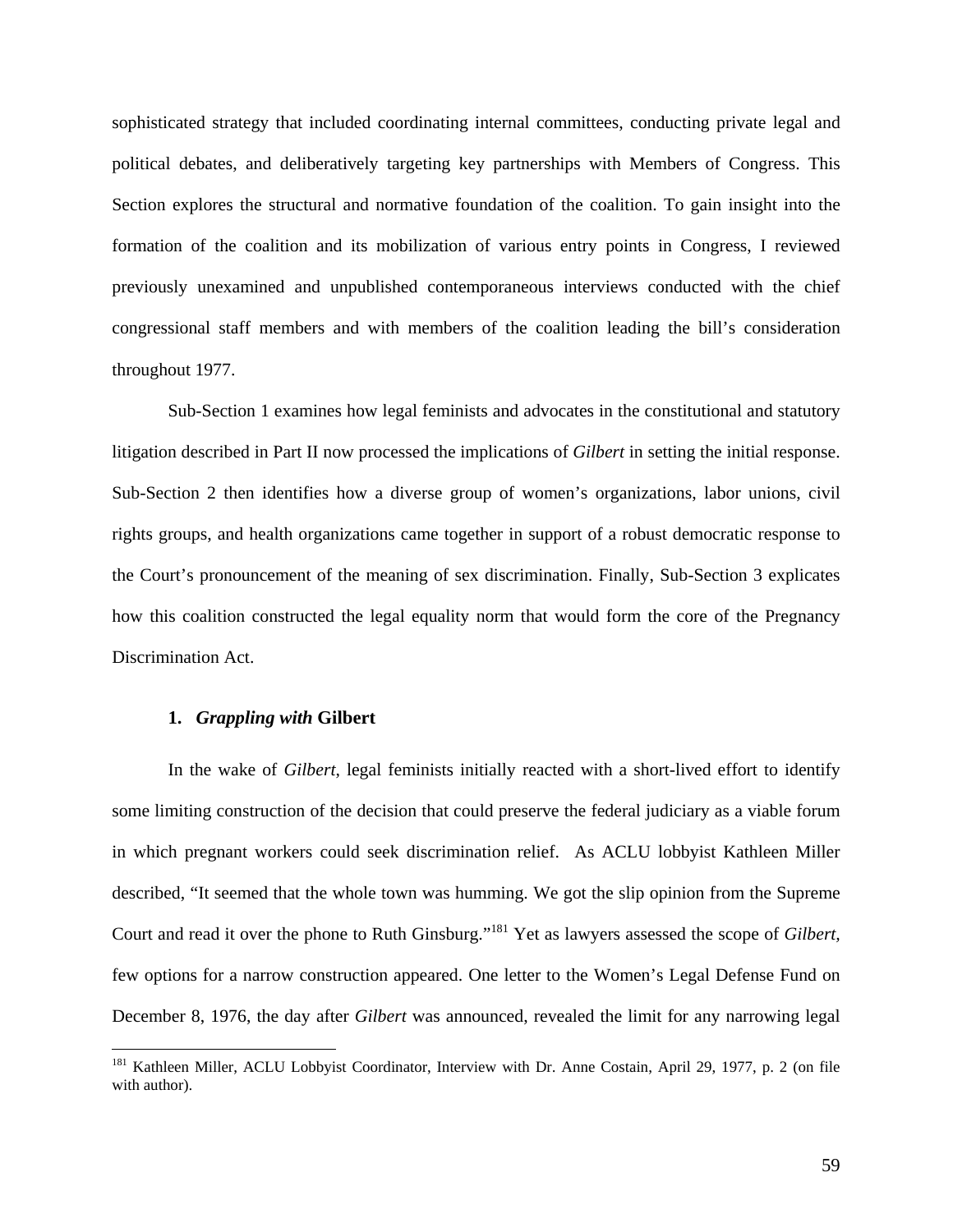construction based on the precise statutory language reviewed by the Court.<sup>182</sup> An AFL-CIO attorney

wrote:

 $\overline{a}$ 

Here is a copy of the disaster.

There is one (very faint) ray of hope re the long-range future. The GE complaint was based only on  $703(a)(1)$ . The language of  $703(a)(2)$  is much more appropriate and was relied upon by several amici – yours included. Read literally the majority opinion is only a decision re (a)(1). I don't think Cts. of Appeals will be satisfied with this, but some (very?) future Supreme Court determined to dispense with Gilbert could really do so rather easily.<sup>183</sup>

Instead of waiting for that "future Supreme Court" to dispense with *Gilbert*, however, legal feminists

soon agreed they could not rely on the judiciary. After examining the implications of the Court's

conceptual framework in *Gilbert*, they concluded: "We believe . . . it would be unduly optimistic to

predict that the court would reach a different conclusion under  $[703(a)(2)]$  than it did under

703(a)(1)."184 The Justice Department also concluded *Gilbert* would bear broad ramifications:

The implications of a determination that pregnancy is not sex based go far beyond the factual context of *Gilbert*. As Justice Stevens pointed out in his dissent, "the analysis is the same whether the rule relates to hiring, promotion, the acceptability of an excuse for absence, or an exclusion from a disability plan."<sup>185</sup>

*Gilbert*'s far-reaching constitutional and statutory implications fueled the urgency and

changed focus of legal feminists from the courts to Congress. Within three days of *Gilbert*, Equal

Rights Advocates attorney Mary Dunlap had drafted a twenty-page memorandum specifying the

<sup>&</sup>lt;sup>182</sup> Only Section 703(a)(1) was reviewed in *Gilbert*, not Section 703(a)(2). The provisions mandate:

<sup>(</sup>a) Employer practices. It shall be an unlawful employment practice for an employer—

<sup>(1)</sup> to fail or refuse to hire or to discharge any individual, or otherwise to discriminate against any individual with respect to his compensation, terms, conditions, or privileges of employment, because of such individual's race, color, religion, sex, or national origin; or

<sup>(2)</sup> to limit, segregate, or classify his employees or applicants for employment in any way which would deprive or tend to deprive any individual of employment opportunities or otherwise adversely affect his status as an employee, because of such individual's race, color, religion, sex, or national origin.

<sup>&</sup>lt;sup>183</sup> Letter from the AFL-CIO to Judy Lichtman, Women's Legal Defense Fund, December 8, 1976 (on file with author).

<sup>184</sup> Memorandum in Support of a General Definition Statute Overruling *General Electric v. Gilbert*, at A-2 (on file with author).

<sup>185</sup> J. Stanley Pottinger, Assistant Attorney General, Civil Rights Divisions, *Memorandum for the Attorney General*, February 9, 1977, at p. 2 (on file with author).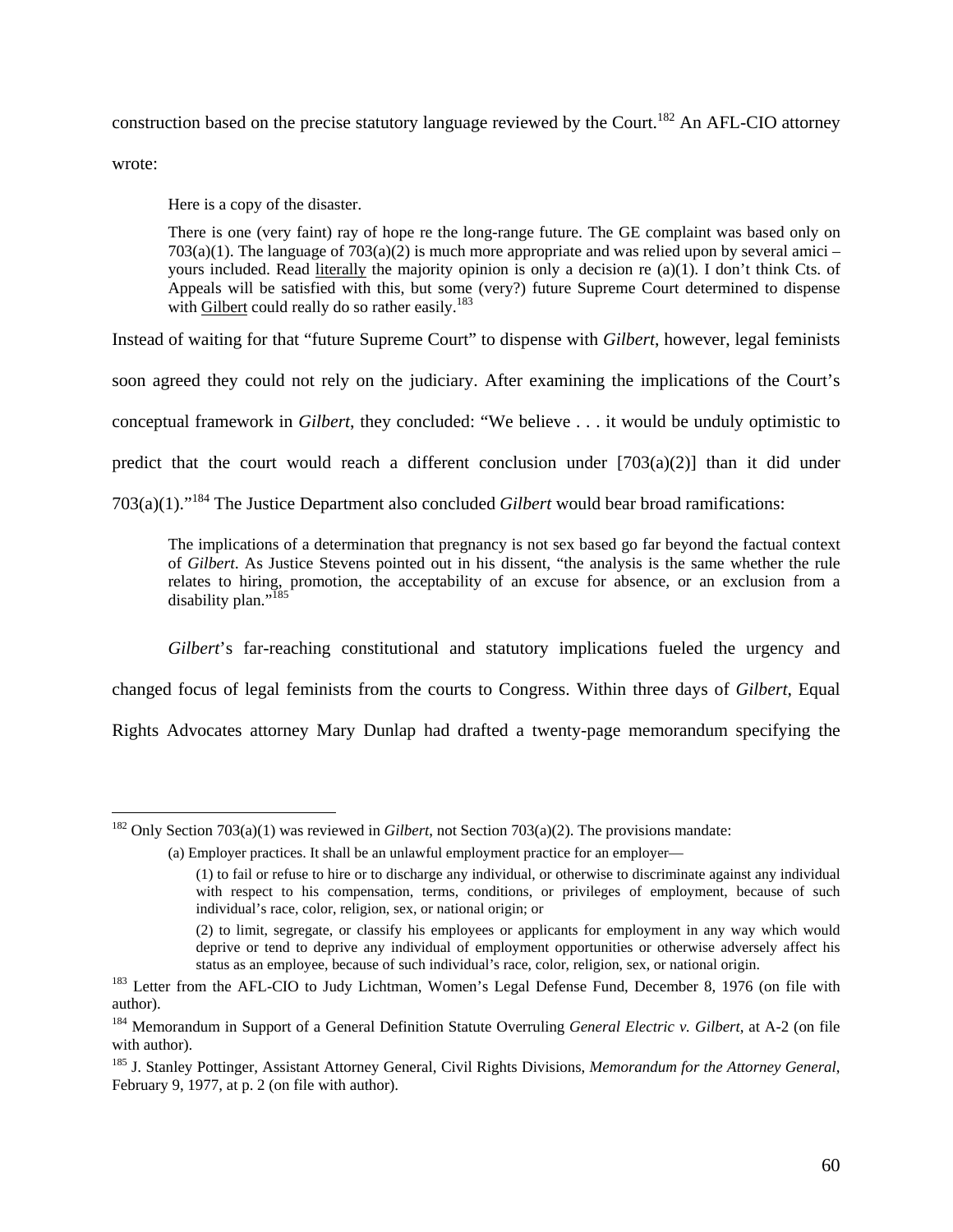sweeping implications of the Court's reasoning.<sup>186</sup> She underscored the threats it posed to statutory challenges under Title VII and the EEOC Guidelines, and she detailed *Gilbert*'s constitutional impact. Dunlap concluded from the rare victories in cases like *Reed* and *Frontiero* that the Court would only recognize sex discrimination when the solution required small economic outlays or when a classification contained facially explicit sex-based discrimination. By extending this jurisprudence into the Title VII realm, Dunlap argued, *Gilbert* could be the start of an "*iceberg effect . . . upon the constitutional status of women*":

It is not an overstatement of the serious damage done to equal protection litigation on behalf of women, by *G.E.*, to say that there is virtually no hope of sustaining any major constitutional challenges to sex discrimination by government (absent passage and enforcement of the Equal Rights Amendment), unless the claimed right involved is trivial . . . and the cost of change to government is very low and is deemed worthwhile by the Court.<sup>187</sup>

As a result, while *Geduldig* was widely limited by lower courts and the EEOC from affecting the more expansive Title VII basis for challenges to pregnancy discrimination, the essential links between the constitutional and statutory frameworks in *Gilbert* discussed in Part II injected constitutional implications to the response options faced by the women's movement.

Lastly, legal activists identified the *Gilbert* Court's fundamental rejection of the normative conception of sex equality espoused by the EEOC, the movement, and Congress, as the decision was guided by stereotypical biases about pregnant workers and allowed these biases to define the overt decisionmaking of employers. The National Organization for Women (NOW) recognized with deep frustration the sanctioned stereotypes driving the majority's legal reasoning and its refusal to acknowledge the whipsaw of pregnancy discrimination, as one NOW memorandum examining *Gilbert* revealed:

<sup>186</sup> Mary C. Dunlap, *Memorandum Re: Implications of* General Electric Co. v. Gilbert, 45 U.S.L.W. 4031 (12/7/76) *For Title VII and Other Sex Discrimination Litigation*, December 10, 1976, at 3 (on file with author). 187 *Id.*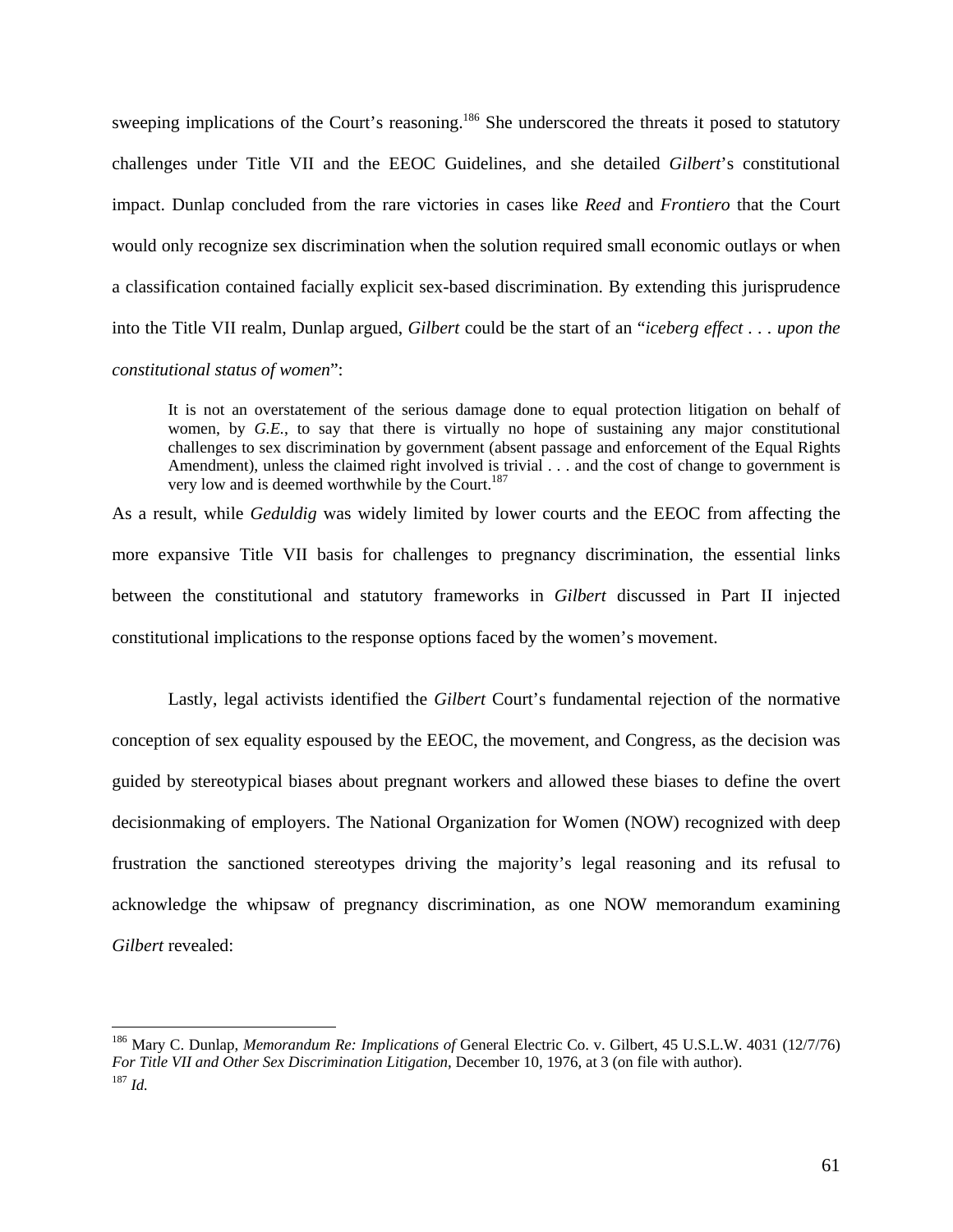Inequities in the treatment of pregnancy for the purposes of leave, benefit, and employment serve to elucidate the overwhelming views of a patriarchal society: Women are not an integral part of the work force; women are dependents, provided for by men. Only when the treatment of pregnancy . . . is understood to be integrally related . . . to the issue of sex discrimination will equal treatment of the sexes under the law be possible.<sup>188</sup>

Thus, *Gilbert* forced legal feminists to realize that the judiciary had refused to accept the fundamental principle that the whipsaw of pregnancy discrimination undermined the very goal of removing stereotypical bars to women's equality of opportunity in the workplace. Together, these sweeping implications for the practical content of a sex-discrimination ban in any setting fueled advocates' change in focus from the judiciary to the legislative arena.

# **2.** *Coalitional Contours*

 $\overline{a}$ 

*Gilbert*'s enormous symbolic and practical impact on legal feminists is apparent in the speed of the response. Activists formed a coalition to overturn *Gilbert* within one week of the decision. On December 14, 1976, Susan Ross joined with the director of the Pennsylvania Commission for Women to organize a meeting on the University of Pennsylvania campus, a location chosen for the convenience of bringing together organizations from both New York and D.C. The Philadelphia conference captured the debate sparked by *Gilbert* among organizations about how they should construct a legal framework for pregnancy discrimination in the different forum of Congress, especially in light of potentially competing normative imperatives to preserve earlier civil rights gains and generate a sex equality mandate even for real differences that could endure.<sup>189</sup> In the "Proposed Agenda for Meeting of Those Concerned About the Decision of the Supreme Court in *G.E. v. Gilbert*," the groups outlined a range of topics to be debated by conferees, including "possible"

<sup>188</sup> Carolyn D. Karp, National Organization for Women, *The Pregnancy Disability Issue:* General Electric Company v. Martha Gilbert, et. al., January 31, 1977, at 7 (on file with author).

<sup>189</sup> *See, e.g.*, *Hearings Before the Subcomm. on Labor of the Sen. Comm. on Human Resources*, 95th Cong. 110 (1977) (statement of Clarence Mitchell, Director of Washington Bureau of the NAACP and Chairman of the LCCR) ("As members of this subcommittee know, there are other plans for amending title VII of the 1964 Civil Rights Act. However, we are strongly opposed to mi[x]ing any other revisions of the law with [the PDA].")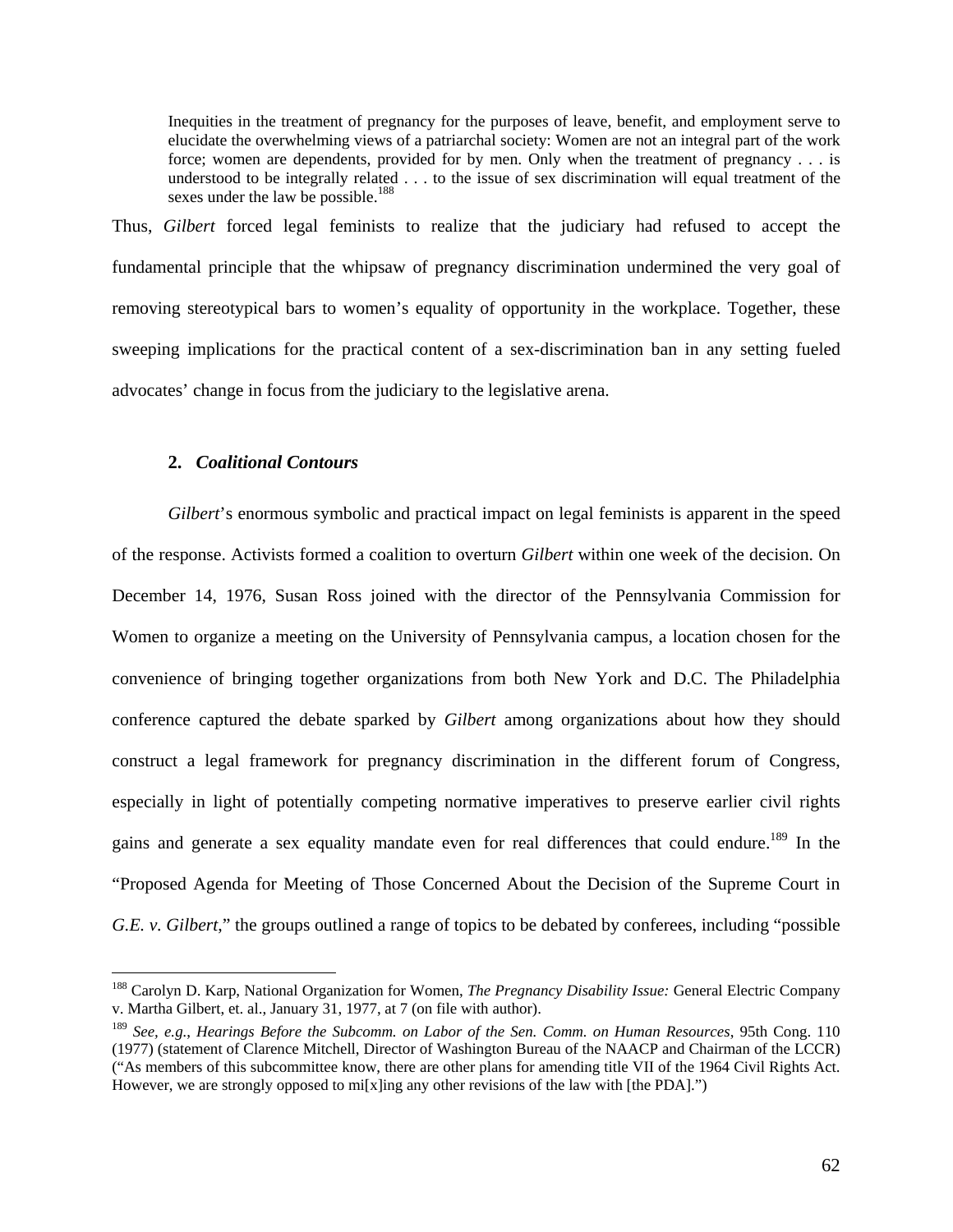remedial legislation," "specific proposals for legislation," the "EEOC Guidelines," and "proposals for strategy for introduction and management of legislation in Congress."<sup>190</sup> For this first organizational meeting, Ross was even able to secure the participation of Barbara Dixon, a key aide to Senator Birch Bayh, to help structure their discussions and shape their vision in light of the realities of the "Congressional climate."191 As Dixon described:

I got a phone call as soon as the *Gilbert* decision came down. We were very surprised. I wrote a memo about *Gilbert* for the Senator. He said to go ahead and see what could be done about it. . . . Then we heard that the ACLU – Susan Ross – had planned a meeting in Philadelphia among feminist lawyers. They were thinking about taking the EEOC [Guidelines] and inserting them into Title VII.<sup>192</sup>

The initial discussions continued the following day in a broader meeting in Washington, D.C., as the coalition committed to expand its membership beyond those groups that had led the *Gilbert*  litigation. Unpublished notes from this first meeting in D.C. reveal that advocates initially considered – and defeated by vote – a motion to form only a "temporary ad hoc coalition without being final"<sup>193</sup> that would be publicly led by activists *and* legislative aides. Instead, however, participants voted for an "open-ended coalition"<sup>194</sup> of activist organizations by electing ACLU attorney Susan Ross and I.U.E. Associate General Counsel Ruth Weyand as Co-Chairs,<sup>195</sup> endorsing a legislative response, and codifying the new coalition for women's rights as the *Campaign to End Discrimination Against Pregnant Workers* (the "Campaign").

 The coalition's organizational breadth fueled its central role in the legislative response to *Gilbert*. Campaign initiatives were primarily driven by participating organizations with roots in four areas of law reform. First, *women's legal advocacy groups*, which had blossomed through

<sup>190</sup> Campaign to End Discrimination Against Pregnant Workers (CEDAPW), *Agenda*, Dec. 14, 1976 (on file with author).

<sup>191</sup> *Id.*

 $192$  Barbara Dixon, Interview with Dr. Anne Costain, March 20, 1977 (on file with author).

<sup>&</sup>lt;sup>193</sup> Personal notes of Judith Lichtman, Meeting of the Campaign to End Discrimination Against Pregnant Workers, December 15, 1976 (on file with author).

<sup>194</sup> *Id.*

<sup>&</sup>lt;sup>195</sup> Kathleen Miller, ACLU Lobbyist Coordinator, Interview with Dr. Anne Costain, April 29, 1977 (on file with author).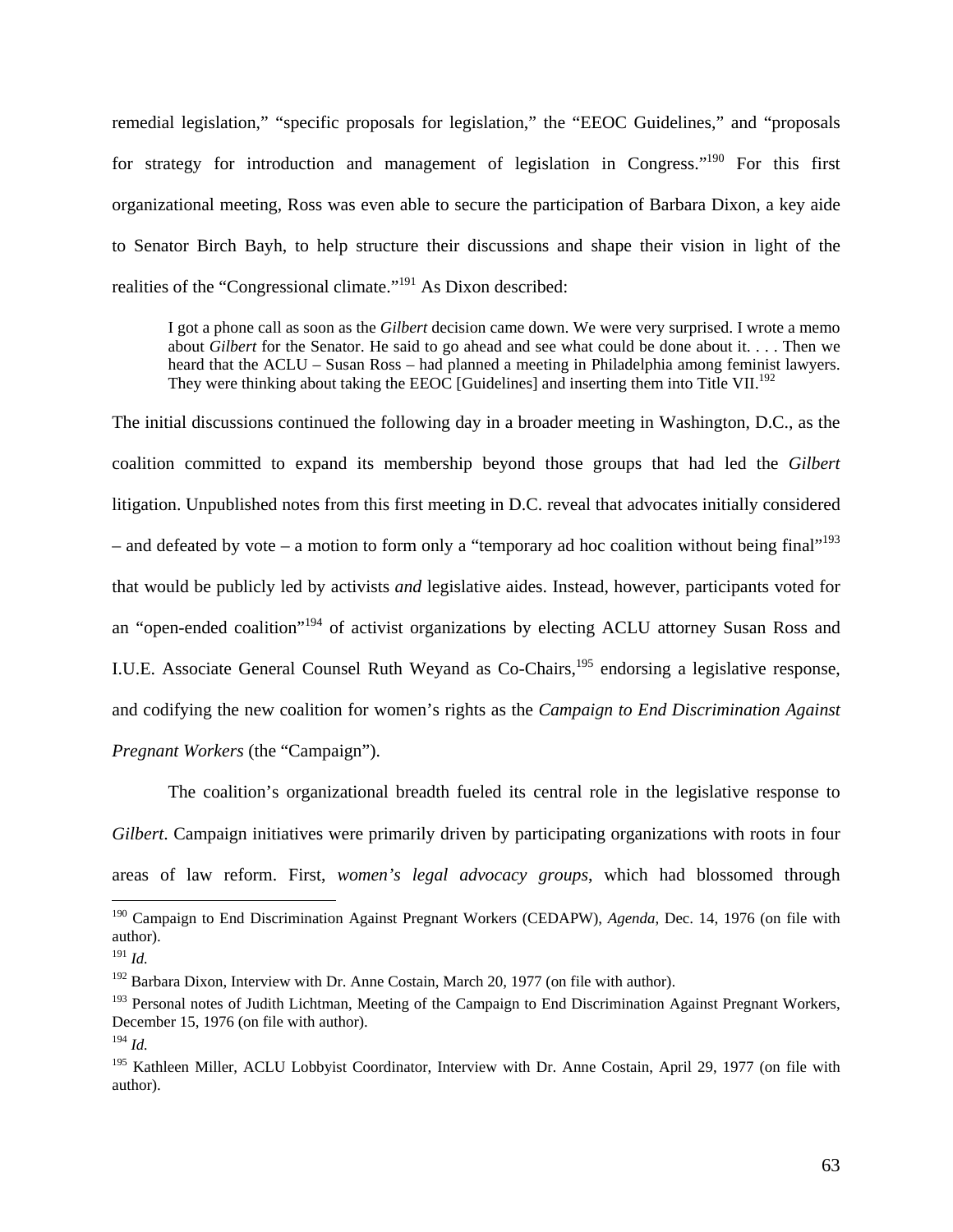constitutional and statutory litigation efforts in the first half of the 1970s, provided a base of extensive experience in conceptualizing the whipsaw of pregnancy-based exclusions and its relationship to discrimination law. Organizations that had filed amicus briefs in *Gilbert*, including the Women's Legal Defense Fund, the ACLU Women's Rights Project, NOW, the Women's Equity Action League, and the National Education Association, all immediately dedicated their resources to leading the various strategic efforts of the coalition.

Second, *labor union lawyers and activists* provided critical experience in litigation and in private-sector negotiations for the equal treatment of pregnancy. From the outset, Ruth Weyand explained, the I.U.E. viewed the legislative response as an essential extension of its *Gilbert* litigation:

Calls began coming in the morning that the Supreme Court decision was announced. Before taking any of them, I asked the president of the Union if we would be devoting *all* our resources to securing legislation. He gave me authorization to do this. . . .

The legislative effort in a sense is a continuation of the effort in [] G.E. . . . So many court decisions were directly linked to the *Gilbert* outcome that I felt terrible about losing it. . . . The Executive Board of the I.U.E. directed all resources necessary to put an end to discrimination.<sup>196</sup>

Under Weyand's leadership, the I.U.E. responded by assigning its Legal, Social Action, and Legislative Departments all to integrate their work with the initiatives of the Campaign.<sup>197</sup> Similarly, *Gilbert* amici such as the Communication Workers of America (A.F.L.-C.I.O.) and the U.A.W. promptly denounced the "severe blow by this outrageous and misguided decision"<sup>198</sup> against female and male workers, endorsing the Campaign coalition and "urg[ing] Congress to nullify the Supreme Court's decision" as "essential to the ultimate equality of women in the workplace."<sup>199</sup>

 $196$  Ruth Weyand, Interview with Dr. Anne Costain, April 13, 1977 (on file with author).

<sup>197</sup> Winn Newman and Judy Bonderman, *Memorandum to All I.U.E. Local Unions*, February 1, 1978, at p.1 (on file with author).

<sup>198</sup> Press Release, *U.A.W. Denounces Supreme Court Ruling That Employers May Refuse Pregnancy Sick Pay*, Dec. 9, 1976 (on file with author).

<sup>199</sup> *AFL-CIO Seeks Reversal of Pregnancy Decision*, BUREAU OF NATIONAL AFFAIRS (Daily Labor Reports No. 39), Feb. 25, 1977 at p. 1.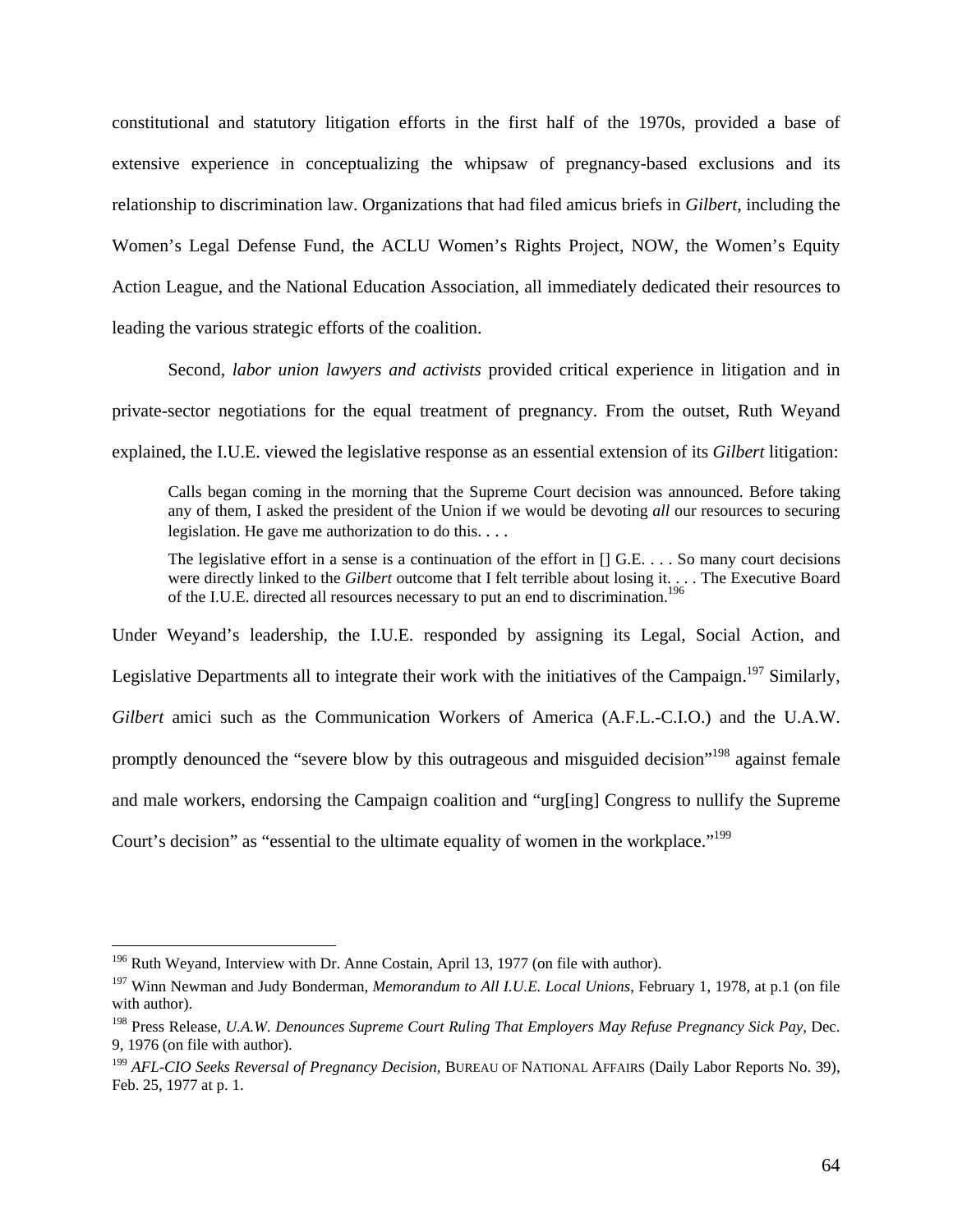Additionally, legislative strategists in women's rights groups and on the Hill agreed that active support from the *broader civil rights community* was essential. Since most legislative responses to *Gilbert* that were under consideration involved some form of amendment to Title VII,<sup>200</sup> Barbara Dixon from Senator Bayh's office warned in the first meetings that "*you can't do anything that would open Title VII without consulting the civil rights groups.*"<sup>201</sup> By 1976, the established rights groups had already formed an umbrella organization, the Leadership Conference on Civil Rights (LCCR). Consequently, the LCCR's participation in the Campaign to End Discrimination Against Pregnant Workers offered both a potent symbolic expression of the fundamental equality norm at stake and a widely endorsed condemnation of *Gilbert* for rejecting the EEOC's normative authority in favor of a constrained understanding of discrimination. In its first meeting, the anti-*Gilbert* Campaign identified the top priority of "reach[ing] out to traditional civil rights groups" like the LCCR as well as the Lawyer's Committee for Civil Rights, leading legal feminists to agree to "move narrowly on [the] pregnancy issue" alone and not on any other amendments to Title VII.<sup>202</sup> In the ensuing weeks, Judith Lichtman from the Women's Legal Defense Fund communicated with the LCCR chief and others to secure their assessment of strategies and draft legislation.<sup>203</sup> The endorsement and active participation of the LCCR injected a powerful valence quality to the Campaign's civil rights initiative in articulating an equality principle conceived by all rights organizations to be fundamental.<sup>204</sup>

 Finally, a critical feature of the Campaign was the remarkable cooperation of *pro-life and pro-choice organizations* that came together in support of what one congressional aide described as

<sup>&</sup>lt;sup>200</sup> *But see infra* Sub-Section III.A.3.<br><sup>201</sup> Barbara Dixon, Interview with Dr. Anne Costain, March 20, 1977 (on file with author).

<sup>&</sup>lt;sup>202</sup> Personal notes of Judith Lichtman, Meeting of the Campaign to End Discrimination Against Pregnant Workers, December 15, 1976 (on file with author).

<sup>203</sup> *See, e.g.*, Letter from Judith Lichtman to Clarence Mitchell, Jan. 6, 1977 (on file with author).

<sup>204</sup> *See, e.g.*, *Memorandum: Pregnancy Benefits, Minimum Wage, Food Stamps – New Bills Start Moving Through Congress*, March 22, 1977 (on file with author).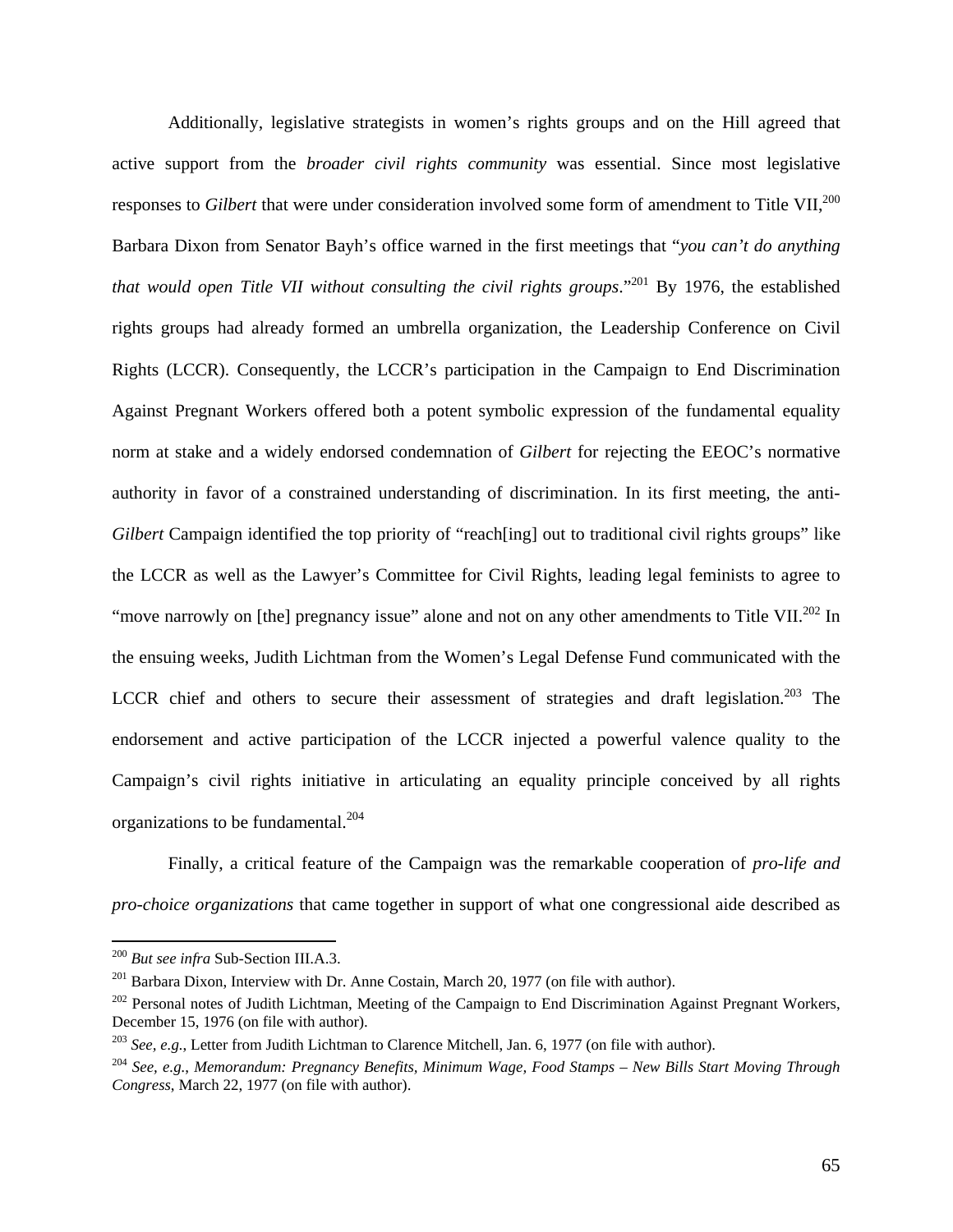"*a decent motherhood bill*."205 It is, of course, striking to find pro-life and pro-choice organizations publicly working together on the strategy and legal construction of an antidiscrimination framework for pregnant workers. This feature of this coalition certainly was exploited at several points in the legislative process, as I discuss below.<sup>206</sup> At the same time, however, this coalition can be viewed as less surprising in light of the ACLU Women Rights Project's earlier question posed soon after the ruling in *Roe v. Wade*: "But what about women who want to have children?"207 Indeed, joining the Campaign to help to answer this question with a comprehensive equality norm banning pregnancy classifications as sex discrimination were the National Conference of Catholic Bishops as well as the American Citizens Concerned for Life (ACCL), a national pro-life organization with over two million members formed in response to *Roe v. Wade*. 208

"*Women – especially low income women – will be discouraged from carrying their pregnancy to term.*"209 This clear warning in the earliest post-*Gilbert* "Fact Sheet," drafted by legal feminists about "what will happen if the law is not changed," underscored the imperative of securing pro-life groups' endorsement. On the pro-choice side, organizations like NARAL and NOW conceived of the coalition against pregnancy discrimination as protecting a woman's right to privacy and to be free from discrimination based on her reproductive choices. Testimony examined in the next section will show how pro-choice groups secured pro-life support by pointedly framing pregnancy discrimination as forcing women to look to abortion as a solution when they cannot afford

<sup>&</sup>lt;sup>205</sup> Maria Landolpho, Associate Counsel to Senate Labor Subcommittee, Interview with Dr. Anne Costain, May 20, 1977, at p.4 (on file with author).

<sup>&</sup>lt;sup>206</sup> See infra III.B.2.d.<br><sup>207</sup> Trudy Hayden, *Punishing Pregnancy: Discrimination in Education, Employment, and Credit, American Civil* Liberties Union, Women's Rights Project (October 1973), at p. 1.

 $208$  This organization is also known as the National Right to Life Committee.

<sup>209</sup> Campaign to End Discrimination Against Pregnant Workers, *Fact Sheet*, Dec. 23, 1976 (on file with author).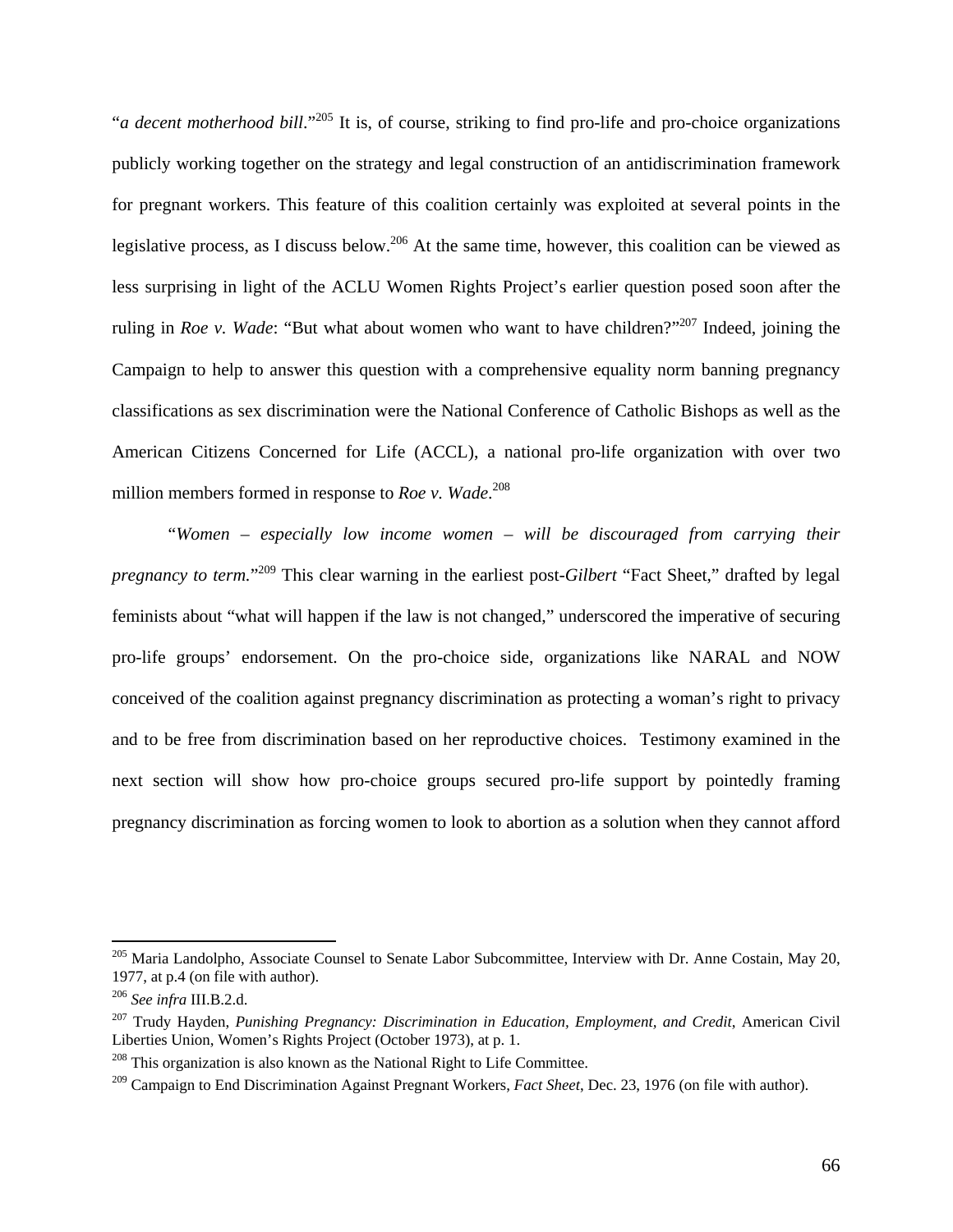to lose their jobs. Pro-choice activists acknowledged that "this is a pro-life bill"<sup>210</sup> that met the interests of groups opposed to a woman's right to choose. Section B demonstrates the conceptual convergence of these organizations in support of a core nondiscrimination principle as well as the strategic implications of this alliance for the ultimate shape of the Pregnancy Discrimination Act. At this point it bears observation that participants were well aware of the extraordinary nature of this coalition. As NOW's chief lobbyist described in 1977, pregnancy nondiscrimination and the right to choose an abortion are priorities for women's rights, but pregnancy nondiscrimination was "The piece of civil rights legislation this year":

It has been such a diverse coalition from the beginning. Even the Citizens for Life are active on this. NOW will probably not ally itself with the Citizens for Life again ever!

But this solidifies our position at NOW. The purpose of everything we do at NOW is pro-choice. This bill is "pro-motherhood"—we are very much in favor of letting the woman choose. . . . Company policies often force women to have an abortion.<sup>211</sup>

Thus, along with women's health groups like the American Nurses' Association, $212$  organizations were able to bypass their deep disagreement over the issue of abortion to fight together on behalf of a woman's right to be free from discrimination on the basis of pregnancy.

 While one legislative aide observed that, with certain exceptions, "all the women lawyers were politically unsophisticated,"<sup>213</sup> the Campaign displayed remarkable sophistication in structuring itself to channel the resources and competencies of the many disparate groups composing the coalition. Representatives from organizations participating in the Campaign were assigned to one of three different committees: *grassroots organizing*, *lobbying*, and *legislative drafting*. 214 In addition to

<sup>&</sup>lt;sup>210</sup> Nina Hegsted, Acting Head of the NOW Legislative Office, Interview with Dr. Anne Costain, May 6, 1977, at p.4 (on file with author).

<sup>&</sup>lt;sup>211</sup> *Id.* Atop this disparate coalition, Co-Chair Ruth Weyand affirmed the Campaign's "strong support" from the American Citizens Concerned for Life. Ruth Weyand, Interview with Dr. Anne Costain, April 13, 1977, at p. 5 (on file with author).

<sup>212</sup> American Nurses' Association, *Resolution to End Discrimination Against Pregnant Employees*, Dec. 21, 1976 (on file with author).

<sup>&</sup>lt;sup>213</sup> Barbara Dixon, Interview with Dr. Anne Costain, March 20, 1977, at p.1 (on file with author).<br><sup>214</sup> Judith Lichtman, Interview with Dr. Anne Costain, April 28, 1977 (on file with author).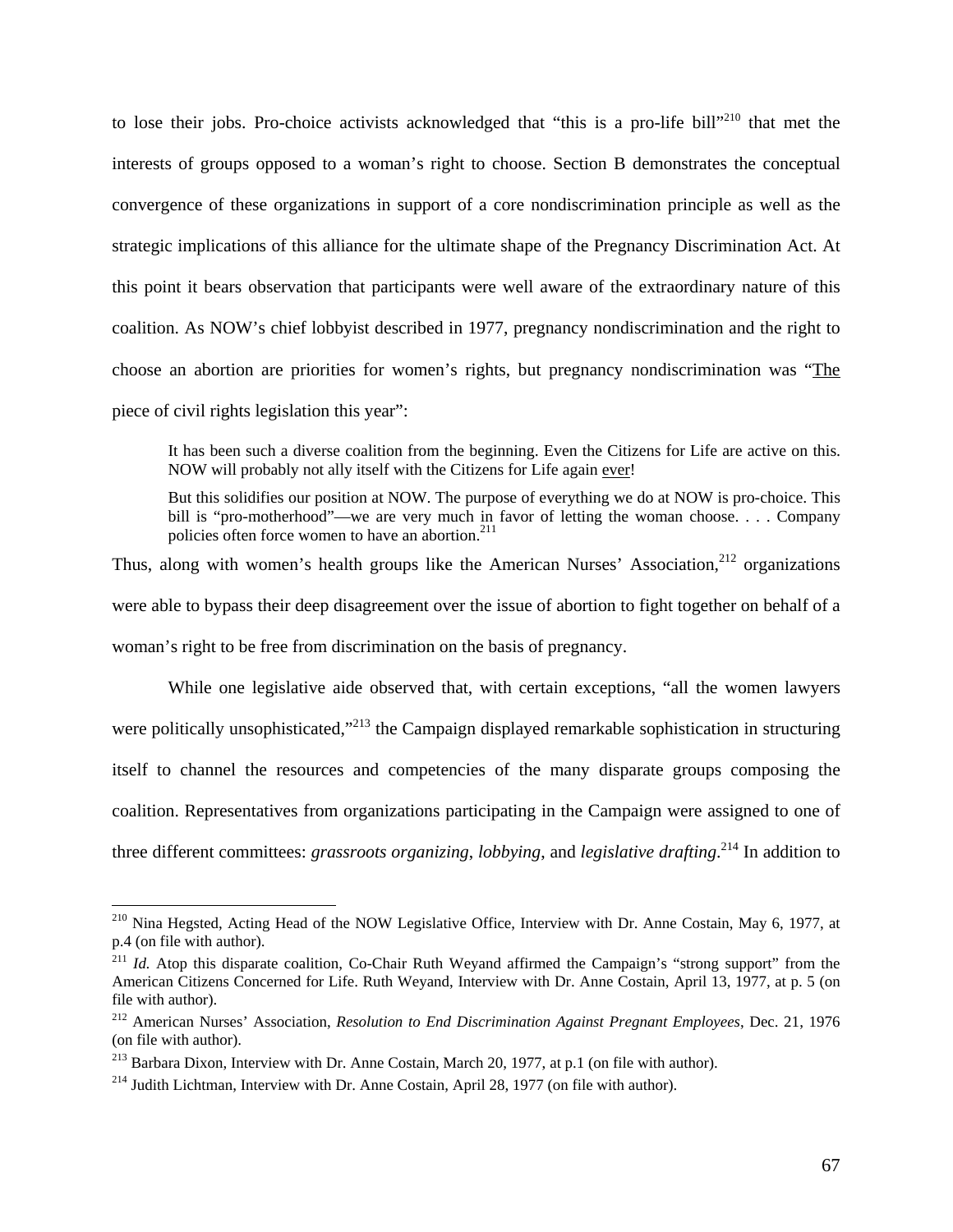the imperatives of organizing activities across disparate groups, the Campaign leadership carefully leveraged over time the wide-ranging endorsements by organizations at different points in the legislative process. With more than 200 organizations signing Campaign fact sheets and public mailings, the Campaign Co-Chairs ensured that committee sizes remained manageable and ready to deploy a broad base of groups for targeted efforts. As a result, the legislative drafting committee was limited to eight individuals drawn from legal feminists, labor unions, the EEOC, the ACLU, and the Center for Law and Social Policy.<sup>215</sup> The lobbying committee included legal feminists but was composed primarily of labor union representatives to reflect their larger staff and membership deployable for lobbying. $216$ 

Within one week of its formation, the Campaign immediately "launch[ed] a drive to reach all persons who wish to negate the impact of . . . *Gilbert*," requesting information about what each organization could contribute to a range of activities, including goals to:

- Contact all Senators and Representatives when they are in their home districts for the holidays. . .
- Start a letter writing campaign to Congress.
- . . .

. . .

- Send the campaign specific stories about discrimination against pregnant workers . . .
- . . .
- Contact local media and get the facts before the public.
- Send representatives to Washington to lobby for the bill.  $\ldots$ <sup>217</sup>

With all of this outreach to coalition members in coordinating resources and initial strategies for approaching the legislative arena, along with the normative debate about the proper legislative response discussed in the next section, it bears emphasizing that the leadership worked hard during the early planning period to *exclude* the press from excessive media coverage. As the ACLU's chief

<sup>215</sup> *Id.* at p. 2.

<sup>&</sup>lt;sup>216</sup> *Id.* The lobbying committee members were from the AFSCME, AFL-CIO, NOW, WLDF, and the I.U.E. The committee was formally called the "legislative history" committee to allow participation by "501(c)(3) organizations" like the Women's Legal Defense Fund.

<sup>&</sup>lt;sup>217</sup> Campaign to End Discrimination Against Pregnant Workers, Letter from Ruth Weyand and Susan Deller Ross, December 23, 1976 (on file with author).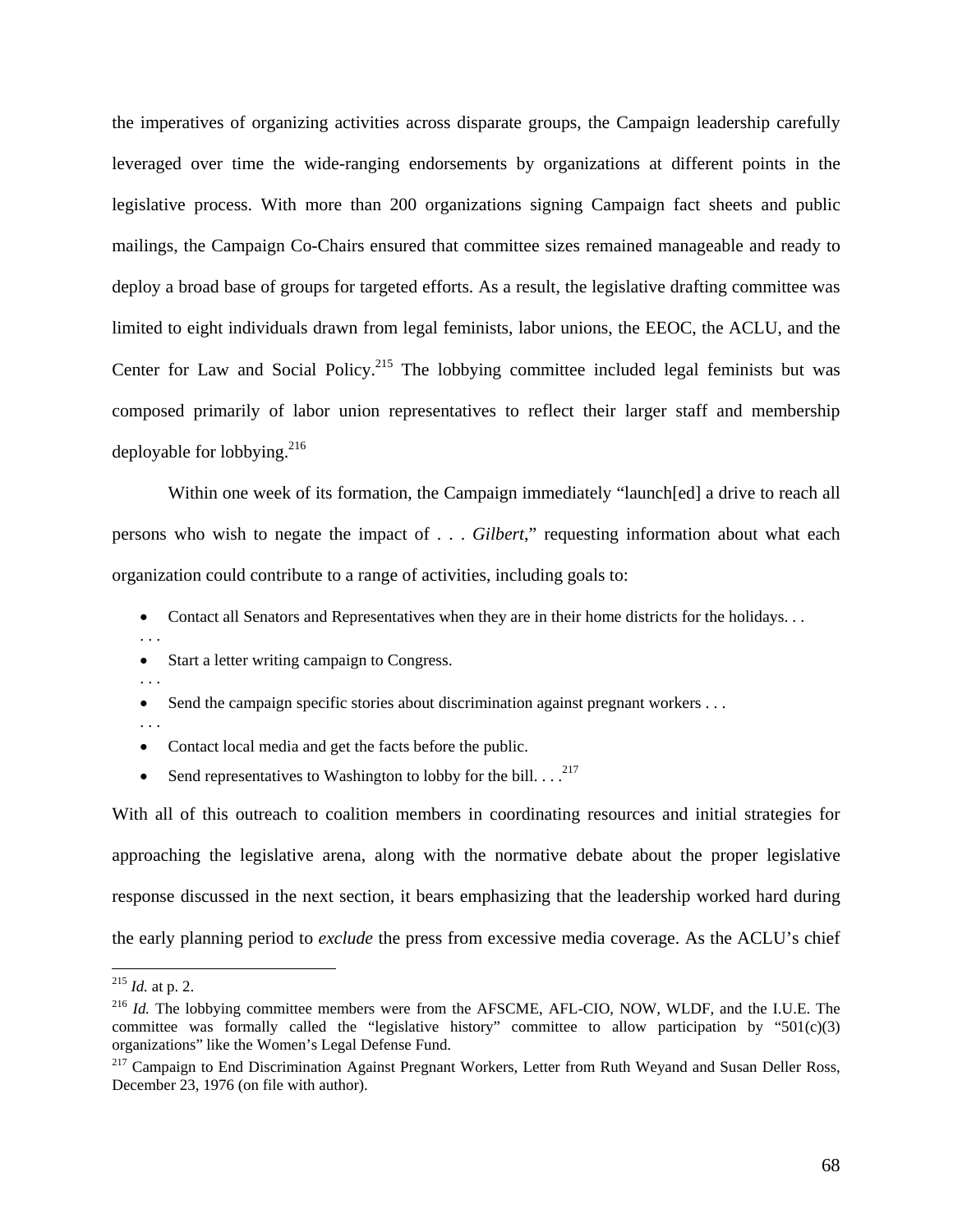lobbyist noted: "We wanted to keep the press out of the planning meetings so we could express ourselves freely – air our disagreements."<sup>218</sup> Given the many different interests that had come together, Ruth Weyand, Susan Ross, and the other leading Campaign advocates stressed the need to identify the primary legislative and lobbying goals through internal deliberation.

Thus, a broad-based coalition of women's rights, union, civil rights, pro-life and pro-choice groups had organized around the key goal of reversing *Gilbert* quickly after its announcement. But before launching the public campaign, the members first deliberated and debated within the coalition the legal shape of the equality norm to combat the whipsaw of exclusionary policies that would form the heart of the Campaign to End Discrimination Against Pregnant Workers.

## **3.** *Normative Deliberation*

 $\overline{a}$ 

Within two weeks of *Gilbert* the coalition had explicated the decision's meaning and identified the Campaign's central goal: "To secure legislation assuring that prohibitions against sex discrimination in employment also prohibit discrimination because of pregnancy."<sup>219</sup> However, the form and substance of this legislative response remained subject to deliberation. While an aide on the House Equal Opportunity subcommittee explained that "normally we just get our wording from the legislative counsel,"<sup>220</sup> in this instance it was the Campaign's legislative drafting committee that generated the text and codified the framework for a legislative response to *Gilbert*. Thus, examination of the drafting committee's deliberations offers insight into the social construction of this legal norm within the Campaign movement. Two questions were considered by the Campaign drafting committee in generating a legal framework to repudiate *Gilbert*. First, what substantive legal

<sup>&</sup>lt;sup>218</sup> Kathleen Miller, ACLU Lobbyist Coordinator, Interview with Dr. Anne Costain, April 29, 1977, p. 2 (on file with author).

<sup>219</sup> Campaign to End Discrimination Against Pregnant Workers, *Fact Sheet*, Dec. 23, 1976 (on file with author).

<sup>&</sup>lt;sup>220</sup> Carol Shanzer, House Equal Opportunity Subcommittee, Interview with Dr. Anne Costain, May 24, 1977, at p. 1 (on file with author).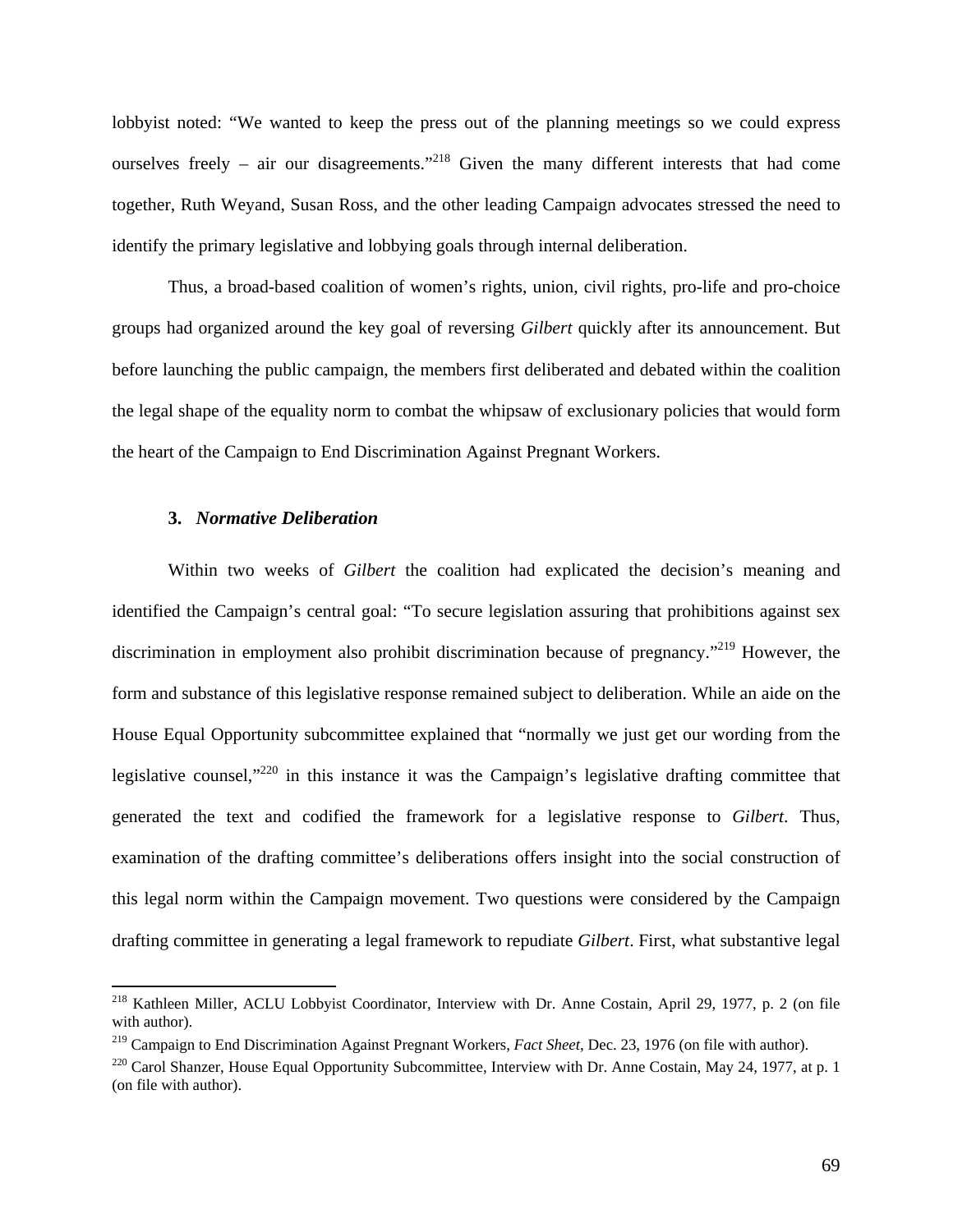changes would suffice to reject the holding and reasoning of *Gilbert*? Second, should the legislative response take the form of an amendment to Title VII?

Since the EEOC Guidelines had long served as a platform for victims of pregnancy discrimination to find vindication in the federal courts prior to their rejection by Supreme Court, one approach considered by the Campaign to overrule *Gilbert* was for Congress to enact the entire EEOC Guidelines banning pregnancy discrimination. This "*Guidelines approach*" was considered as a distinct possibility in the first coalition meetings because it would vindicate the authority of the EEOC's interpretation for questions implicating other civil rights developments and, of course, it would ban discrimination on the basis of pregnancy. In one previously unexamined "*Proposed Act to Overrule Gilbert v. General Electric Company*," a draft proposed that Title VII would be amended by inserting the EEOC Guidelines into the Civil Rights Act itself. Specifically, it proposed adding to Section 701 a new subsection (k) with provisions explicitly incorporating the text of the EEOC Guidelines of 1972.<sup>221</sup> Moreover, even before importing into the statute the text of the Guidelines, the draft includes a section entitled "Declaration of Purpose," which would have specified:

(a) The Congress hereby finds that in *Gilbert v. General Electric Company* the Supreme Court has misinterpreted the prohibition on sex discrimination in employment practices set forth in Title VII….

- (b) The Congress hereby declares that:
	- (1) employment practices which treat pregnant women employees or applicants who are able to work differently form other employees or applicants who are able to work constitutes discrimination based on sex;
	- (2) employment practices which treat women employees or applicants with pregnancy-related disabilities differently than other disabled employees or applicants constitutes discrimination based on sex; and
	- (3) the prohibitions on sex discrimination in employment practices set forth in Title VII are to be construed as strictly as all other prohibited forms of discrimination and no showing of intent to discriminate need be made to establish a prima facie violation of this title.<sup>222</sup>

<sup>221</sup> Campaign to End Discrimination Against Pregnant Workers, *Proposed Act to Overrule* Gilbert v. General Electric Company (on file with author).

 $^{222}$  *Id.*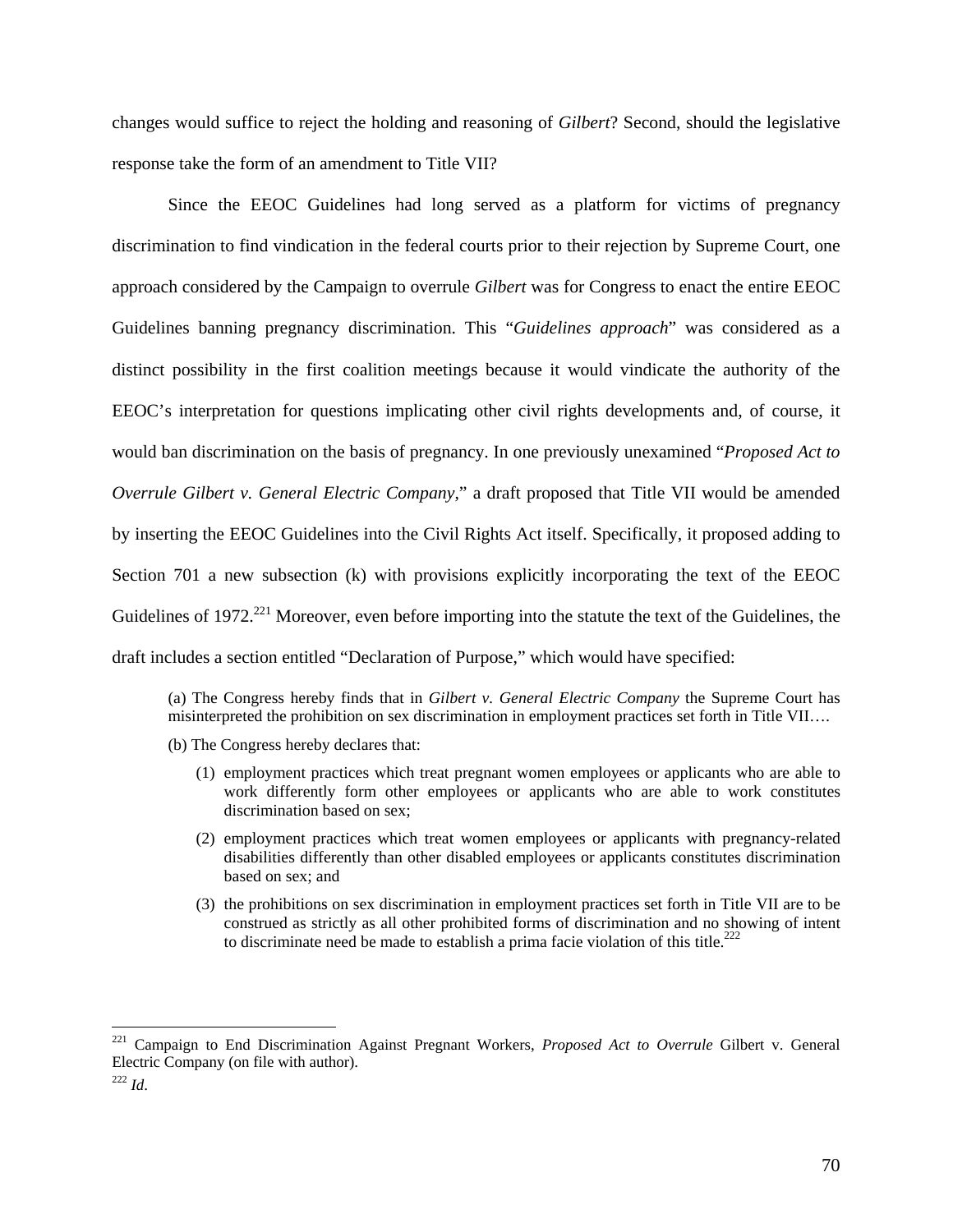Evaluation of the Guidelines approach thus provided an explicit basis for the Campaign and Congress to vindicate the EEOC's legal framework for targeting discrimination while also elaborating more expansively on the robust equal-treatment principle to be deployed for future evaluations of the meaning of sex discrimination. It bears emphasizing that subsection (b)(3) in the Declaration of Purpose above conveyed the commitment of the legal activists in the Campaign to reaffirm in no uncertain terms the *Griggs* disparate impact standard as an alternative to the disparate treatment measure of sex discrimination. Ultimately, the committee made the strategic determination not to attach this explicit Declaration of Purpose to any statutory repudiation of *Gilbert*. As noted earlier in the Paper, even as this commitment to effects-based analysis did not form a prominent theme in the public campaign in Congress, that draft declaration of purpose captures legal feminists' normative commitment to Title VII's disparate impact test as an additional vehicle to combat the whipsaw of pregnancy discrimination.

In a critical decision, the Campaign rejected the Guidelines approach:

While we think that the EEOC guidelines were an excellent and wholly appropriate administrative interpretation at a time when the most appropriate treatment for the pregnancy issue[] was [] far form clear, they subtly betray some of the underlying uncertainties of the times in which the guidelines were forged. To fix into the stone of legislation the ambiguities presented by the guidelines does not seem appropriate or wise.<sup>223</sup>

This rejection of the Guidelines as a response to *Gilbert* marked an important moment in the normative evolution of the legal norm of pregnancy antidiscrimination, especially for the legal feminists like Susan Ross who had led the generation of those very Guidelines. In particular, the Campaign drafting committee confronted head-on the conceptual shortcomings of the detailed EEOC Guidelines based on its unintended consequences through judicial interpretation and enforcement.

First, open interpretive questions about the meaning of the Guidelines themselves held essential legal implications for the defenses available to employers. Since sub-section (a) of the

<sup>&</sup>lt;sup>223</sup> Wendy Williams et al., *Memorandum in Support of a General Definition Statute Overruling General Electric v.* Gilbert, Dec. 21, 1976, at 3 (on file with author).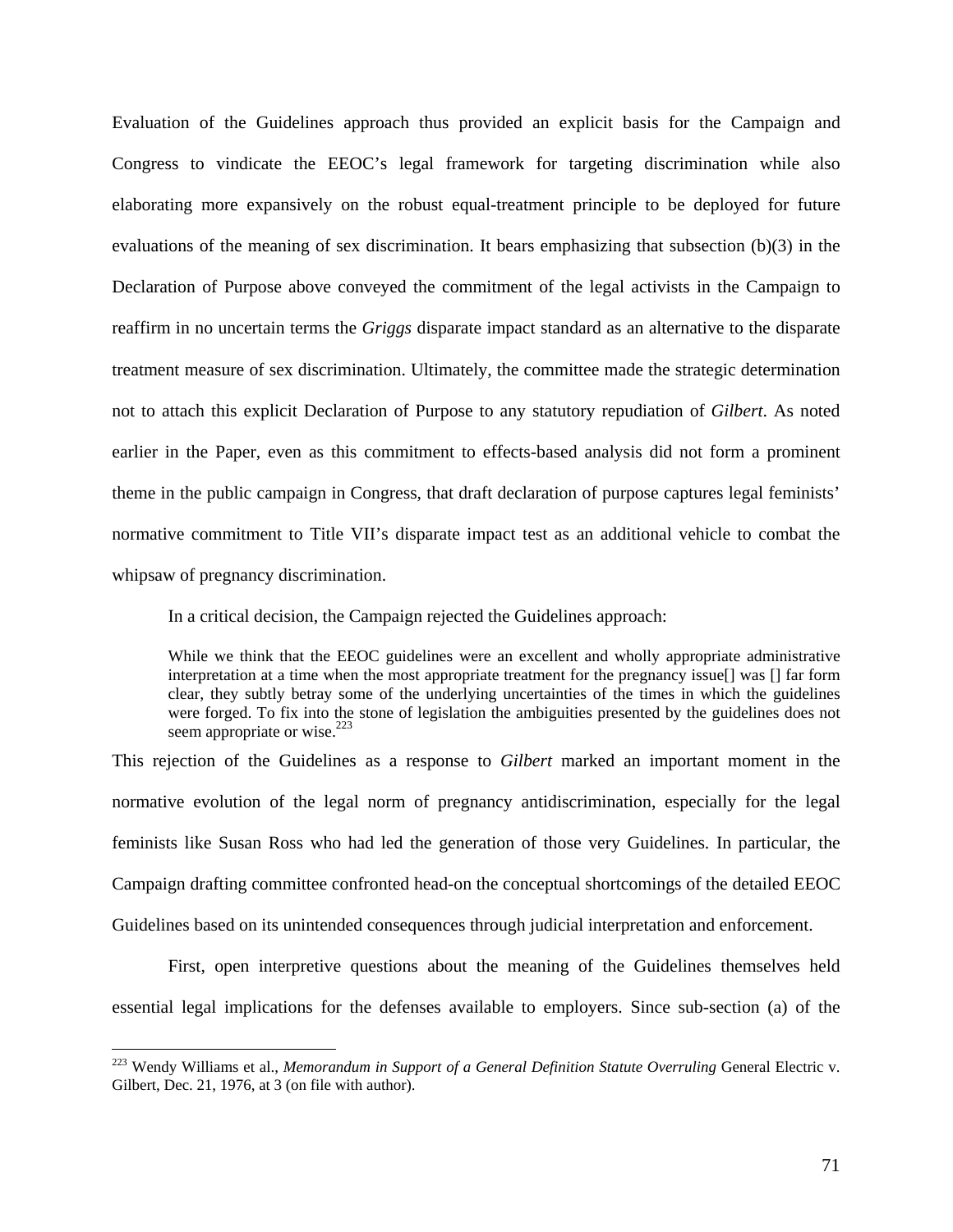Guidelines prohibited written or unwritten employment policies from pregnancy-based exclusion as "a *prima facie violation* of this Title," enactment of the Guidelines might perpetuate the uncertainty that had arisen in judicial interpretation of the Guidelines as to whether pregnancy discrimination is a *prima facie* sex discrimination in a *per se* or *effects*-based measure.<sup>224</sup> This distinction is quite meaningful for whether employers may deploy the defense of a bona fide occupational qualification for disparate treatment or the more deferential business necessity defense for disparate effects. Similarly, sub-section (b) of the Guidelines regulating employers' policies for pregnancy-related disabilities also left deep uncertainty as to whether unequal treatment constituted *effects*  discrimination or *per se* sex discrimination. Lastly, even though one draft of Guidelines legislation proposed a more robust attack on pregnancy discrimination by endorsing a lower disparate impact threshold that would render "no showing of intent" necessary, legal feminists discarded such a fight over the scope of *Griggs* as unnecessary and dangerous because it "may engender serious opposition."225

 Even as the Campaign did not embrace the Guidelines approach, a striking feature of the coalition's internal deliberations in 1976 and early 1977 for responding to *Gilbert*'s sanction of intentional pregnancy-based exclusions was the widespread consensus in favor of an equal-treatment principle animating all seriously considered proposals. In fact, one quickly dismissed option noted by the committee was to draft an entirely separate special-treatment statute overturning *Gilbert* by mandating specific disability and other fringe benefits for pregnant employees. According to this proposal, "[t]he statute could provide that employers *must provide some leave*, within specified time limits, for pregnant employees, and further provide that the leave must be treated as time on the job,

<sup>224</sup> *Id.* at 2-3 (on file with author). 225 *Id.* at 3 n.3.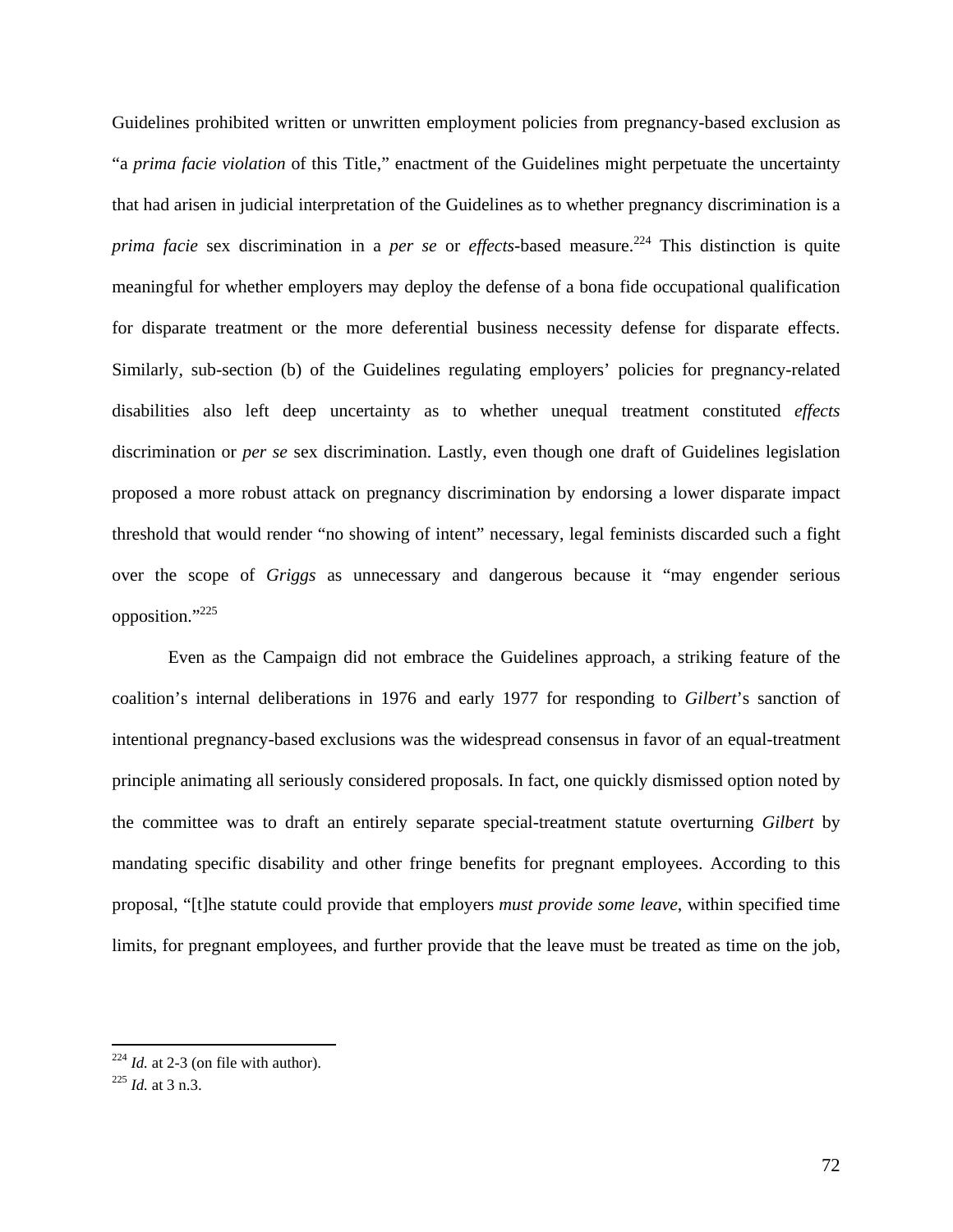with a right to return."<sup>226</sup> However, Susan Ross and Ruth Weyand firmly endorsed an equaltreatment approach over a special-treatment approach to equality for women:

The value of the equal-treatment approach was that insofar as you had employers who had either a fully paid sick leave or a temporary disability insurance scheme that would provide at least some of your pay when out sick . . . equal treatment [ensured] women would be getting the same. The benefit was also that it would avoid backlash because was not special treatment, it was just the same needs and rights as other workers. $227$ 

Revealing the Campaign leadership's strong commitment to a normative baseline defined by equal treatment for pregnant workers, the special-treatment approach was rejected: "[I]t would deviate from the nondiscrimination approach in favor of a positive preference and would therefore raise questions about whether the government ought affirmatively to 'encourage' childbearing rather than simply requiring neutrality."<sup>228</sup>

By endorsing an equal treatment "*Definition approach*" the Campaign established the fundamental principle that, contrary to the Court's equality jurisprudence, pregnancy discrimination is *per se* unlawful sex discrimination. Under this approach, Congress would mandate through an amendment to Title VII or through an independent statute that the provisions "because of sex" and "on the basis of sex" are *defined to include* "the basis of pregnancy, childbirth, and related medical conditions."229 The coalition's validation of this Definition approach revealed legal advocates' determination that the PDA would represent more than incremental change and that reversing *Gilbert*  concerned more than resuscitation of the EEOC Guidelines alone. The legal identity of pregnancybased exclusions and sex discrimination would "*establish a governing principle rather than a detailed set of instructions*":

The general principle approach to legislation avoids the very real danger of failure to anticipate all possible circumstances of real life and ramifications of the legislation in advance. The general

<sup>&</sup>lt;sup>226</sup> Wendy Williams et al., *supra* note 223, at 7 n.5 (on file with author).<br><sup>227</sup> Susan Deller Ross, Interview with author, October 20, 2004.

<sup>228</sup> Wendy Williams et al., *supra* note 223, at 8 n.5 (emphasis in original).

<sup>229</sup> *See, e.g.*, *A Bill To Amendment Title VII* of the Civil Rights Act of 1964 to prohibit sex discrimination on the basis of pregnancy, Jan. 14, 1977 (on file with author).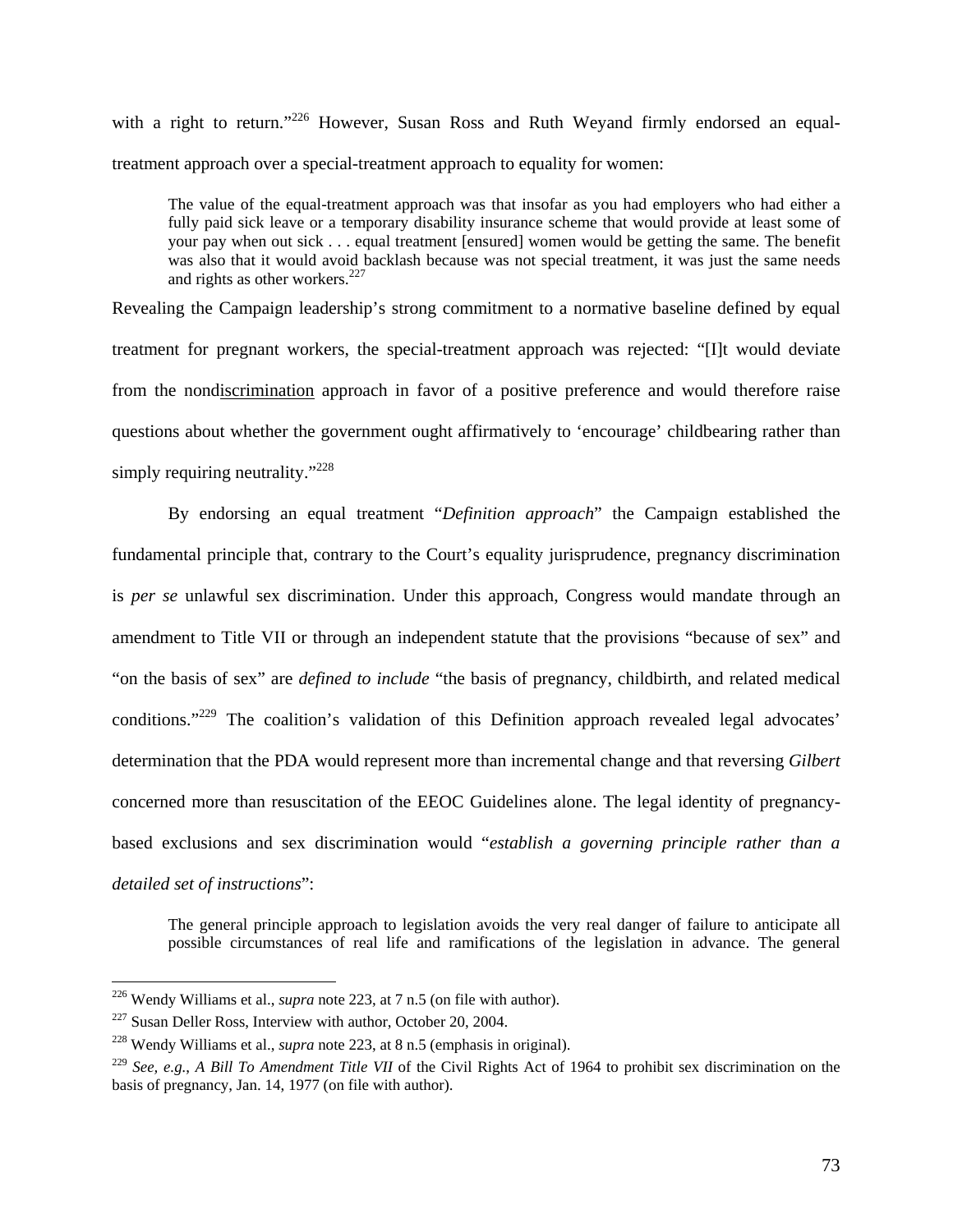principle approach leaves enforcement agencies free to develop interpretations as times change and new problems develop; it gives the courts the opportunity to shape doctrines in light of the general intent of the Congress rather than being limited to what the Congress at one time was able to anticipate. $^{230}$ 

 This broad effect on the law intended for the pregnancy nondiscrimination principle captures the intended reach of the PDA "beyond the four corners of the statute."<sup>231</sup> Indeed, this was expected in both the normative impact of statutorily enshrining this fundamental equality principle and in the institutional impact on agencies beyond the EEOC charged to enforce other federal statutes banning non-employment-related classifications on the basis of sex, such as for equal credit or fair housing.<sup>232</sup> The Campaign pursued the Definition approach to reverse *Gilbert* as a firm construction of the equality norm against sex discrimination to be applied expansively by agencies and courts thereafter.

 In addition to changing the definitional scope of sex discrimination, the drafting committee cited two beneficial implications for women's rights through this broader norm-centered approach. First, while the Guidelines had detailed certain types of discrimination that might viewed as an exclusive list, every proposal drafted by the committee to define the sex discrimination provisions indicates that they "include, but are not limited to" pregnancy and other related medical conditions. This ultimately represented the Campaign's core commitment to ensuring equality of opportunity in the workplace not by defining merely an exhaustive list of medical conditions for which equal treatment was required. Instead, the Campaign overruled the Court's normative sanction of the whipsaw of pregnancy discrimination by articulating the foundational equal-treatment principle that women employees must be treated at least as well as male workers. Underscoring their concern about stereotypes associated with childbirth, committee members illustrated the Definition approach's broader reach to other grounds of discrimination against a woman based on her child-bearing capacity that are not reached by the Guidelines:

<sup>230</sup> Wendy Williams et al., *supra* note 223, at 1 (emphasis added).

<sup>231</sup> William Eskridge and John Ferejohn, *Super-Statutes*, 50 DUKE L.J. 1215, 1216 (2001). 232 Wendy Williams et al., *supra* note 223, at 4.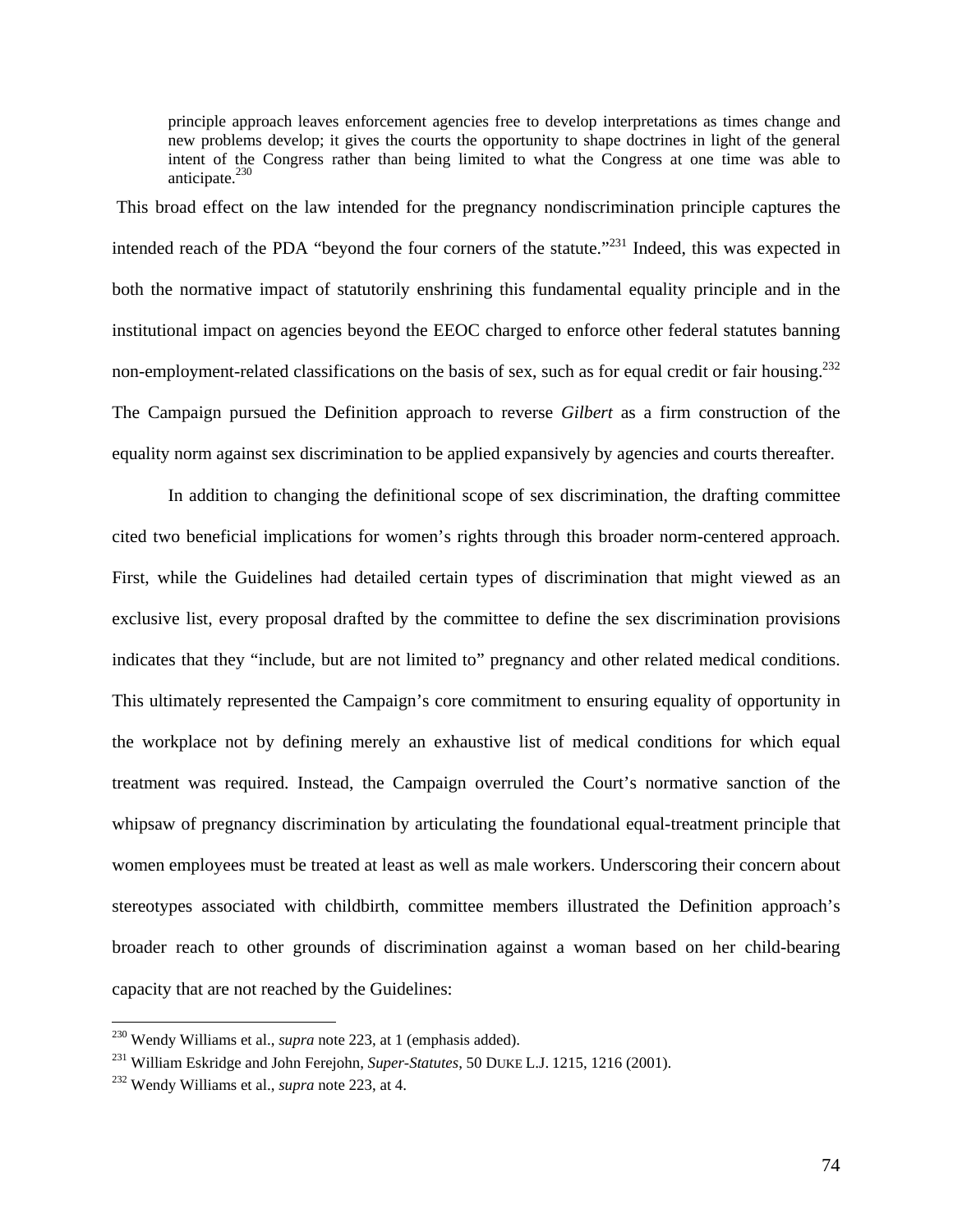The guidelines do not make clear that the potential to become pregnant, or the female anatomy, cannot be grounds for treating women unfavorably; therefore, they do not plainly bar the refusal to hire women because they are "irrational" during their periods, refusal to hire younger women because they might become pregnant, or refusal to hire women because the building may harbor potential rapists. $233$ 

Furthermore, the committee framed the Definition approach as an outright appeal to ensure the commitment and active support of pro-life organizations because this normative principle of equality for pregnant workers also reflected an endorsement of the value of the family and childbirth in more expansive ways than the Guidelines:

The general definition approach would reverse the preference for abortions, and against carrying a pregnancy to term and childbirth, which is created by the Supreme Court's decision in G.E. v. Gilbert.

. . . [T]he guidelines approach would provide *a less clear message* about repudiation of the Supreme Court's preference *against* carrying a pregnancy to term to those groups particularly concerned about the "right to life."<sup>234</sup>

Thus, overall the drafting committee crafted several persuasive arguments that the Definition approach would fulfill the Campaign's primary goal.

The prospect of amending Title VII sowed significant uncertainty among traditional civil rights groups and even some labor union organizations, fueling detailed, private debate among the leadership of the Campaign with these organizations about how the Definition Approach could best be achieved. This unease is not identifiable anywhere in the public record, but examination of private notes from several meetings in the first month after *Gilbert* reveal that these concerns were widely evident among the LCCR leadership and in the AFL-CIO.<sup>235</sup> Legislative aides like Barbara Dixon for Senator Bayh and Susan Grayson from the House Equal Opportunity Subcommittee repeatedly warned Ross, Weyand, and others to construct as narrow a legislative response as possible.<sup>236</sup> The LCCR leadership conveyed its "problems with opening Title VII" and the umbrella organization's

 $^{233}$  *Id..* 

<sup>&</sup>lt;sup>234</sup> *Id.* at 5 (first emphasis added).

<sup>&</sup>lt;sup>235</sup> Personal notes of Judith Lichtman, Meeting with Bill Taylor of the LCCR, Jan. 4, 1977 (on file with author). These concerns were primarily conveyed to the Campaign by LCCR chiefs Clarence Mitchell, Bill Taylor and Larry Gold.

<sup>&</sup>lt;sup>236</sup> Barbara Dixon, Interview with Dr. Anne Costain, March 20, 1977, at p.1 (on file with author); Susan Grayson, Interview with Dr. Anne Costain, May 24, 1977 (on file with author).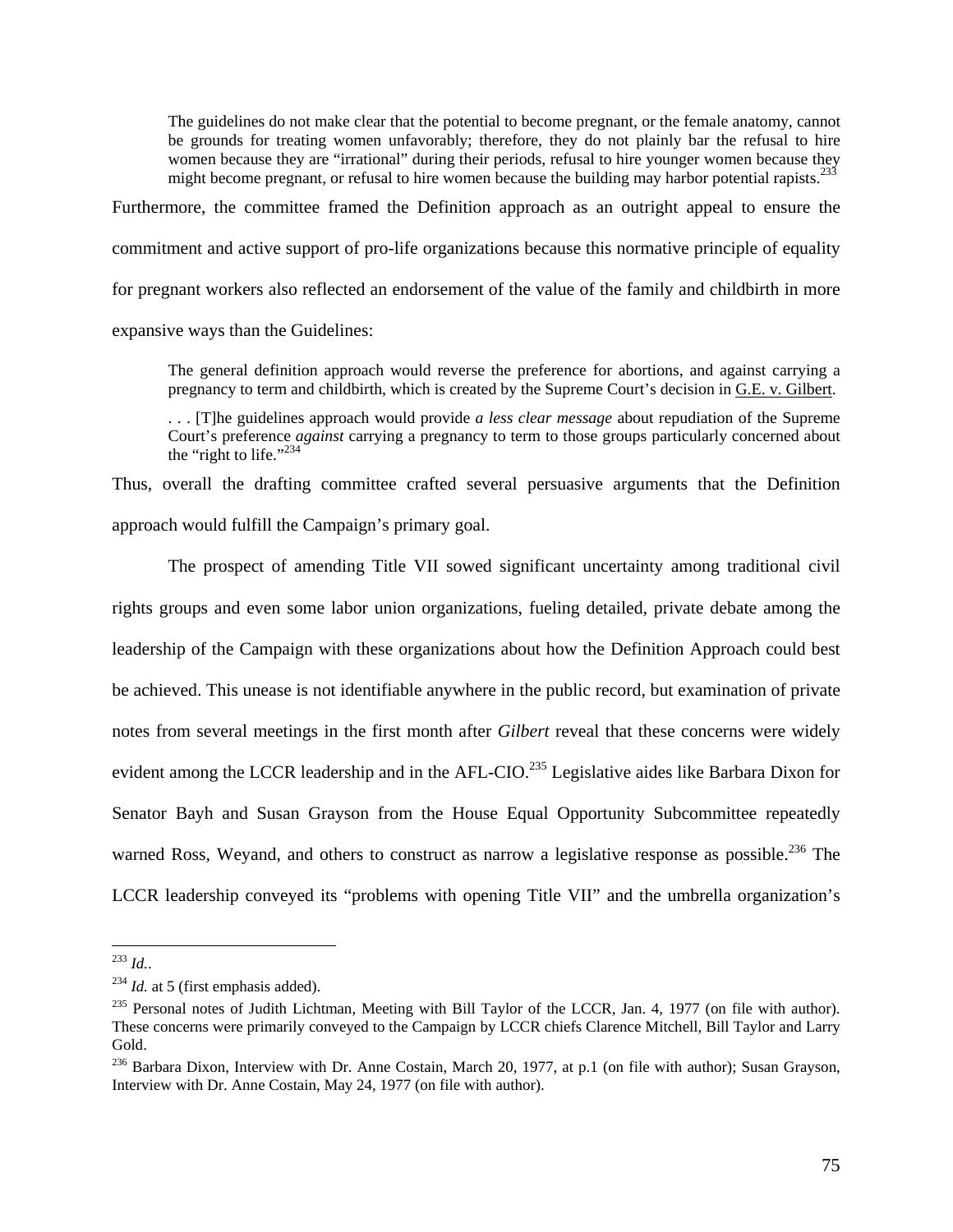president, Clarence Mitchell, even suggested that the amendment to Title VII could occur in a less salient way, such as by an amendment inserted into "something else like a Public Works Bill."<sup>237</sup> The Campaign drafting committee considered the advantages of this option for a separate statute because then "Title VII is not opened up for a range of other amendments. However, we understand that the germaneness rule in the House would not preclude introduction of such amendments even to a statute which did not in its title purport to amend Title VII."<sup>238</sup> As a result, Mitchell assured that he and the LCCR would support the Campaign in amending Title VII "if [it is] the only appropriate way."<sup>239</sup>

Legal feminists concluded that an amendment to Title VII was indispensable from a normative and institutional perspective. Normatively, the Campaign was committed to repelling the jurisprudential assault on sex discrimination it perceived in *Gilbert*. Since Title VII was the equal employment opportunity statute, rejection of the Supreme Court's definition by burying the reversal in a public works bill would not have satisfied the normative frustration of many seeking to repudiate the Court's artificial distinction between pregnancy discrimination and sex discrimination. Institutionally, Susan Ross and Ruth Bader Ginsburg argued from the outset that "if you don't amend Title VII, the courts will ignore EEOC enforcement mechanisms."<sup>240</sup>

 $^{237}$  Personal notes of Judith Lichtman, Meeting with Bill Taylor of the LCCR, Jan. 4, 1977 (on file with author).

<sup>&</sup>lt;sup>238</sup> Wendy Williams et al., *Memorandum in Support of a General Definition Statute Overruling General Electric v.* Gilbert, Dec. 21, 1976, at p. 6 (on file with author).

<sup>&</sup>lt;sup>239</sup> Quoted in Personal notes of Judith Lichtman, Meeting with Bill Taylor of the LCCR, Jan. 4, 1977 (on file with author).

 $^{240}$  Quoted in Personal notes of Judith Lichtman, Meeting with Senator Bayh, Dec. 15, 1976 (on file with author).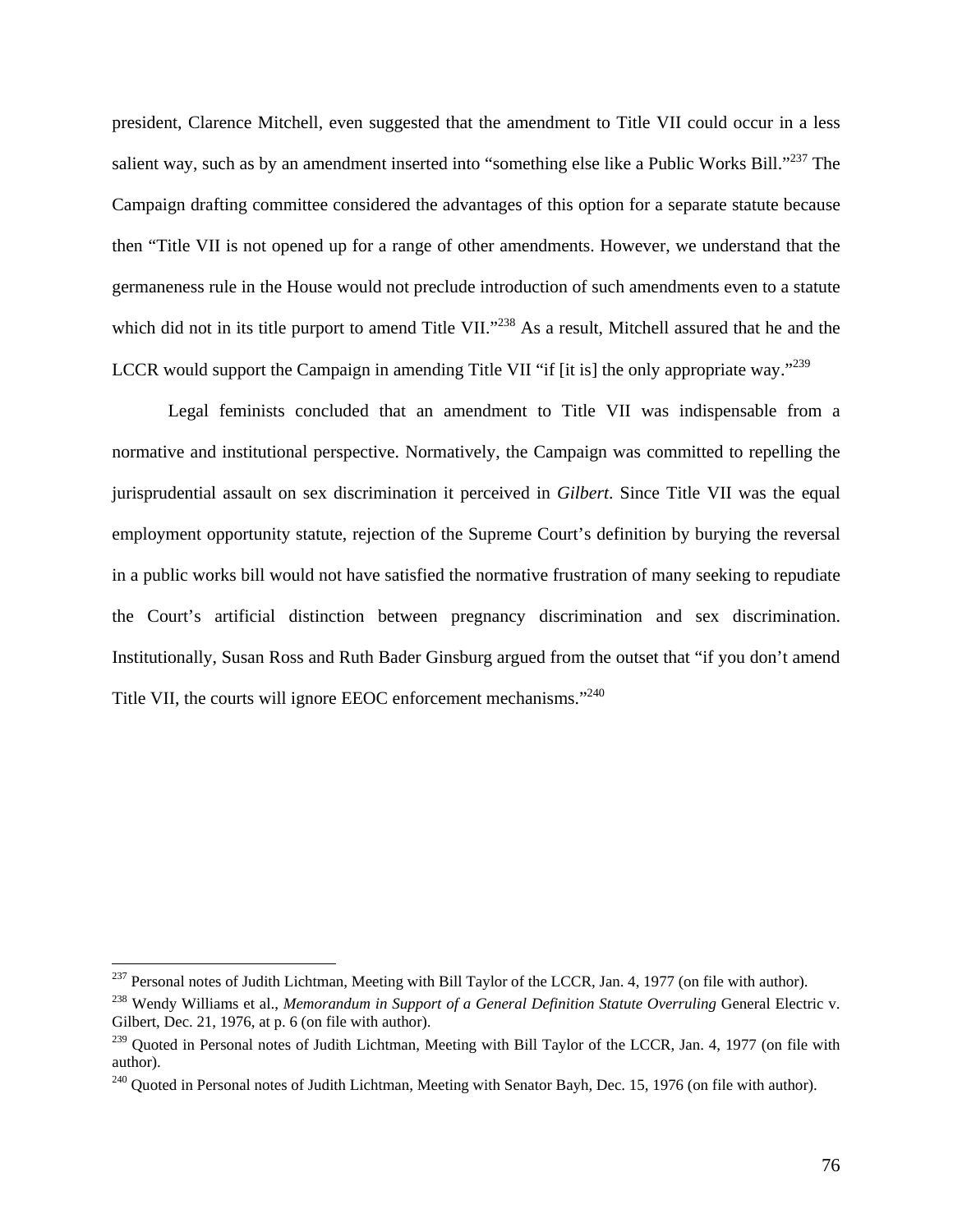## **B.** *Campaign Mobilization and Public Debate*

The passage of the Pregnancy Discrimination Act marked the culmination of extensive congressional deliberation and public evaluation of competing frameworks for conceptualizing the equality norm banning sex discrimination. Three features of the campaign to pass the PDA bear important implications for the meaning of the equality norm endorsed by Congress. First, I examine how coalition supporters stressed the whipsaw effect of pregnancy discrimination to inject a valence quality into the Campaign's normative framework for reconceiving equality in the setting of real differences. This critical phase allowed advocates to work with supportive Members of Congress to shape the baseline of reform in ways decisive for the PDA's final form. The next Sub-Section identifies the key questions and arguments raised by both sides in the intense, public debate over the meaning of sex discrimination for pregnancy. This Part concludes by considering how the Campaign found mixed success in confronting two key obstacles to the passage of the PDA.

#### **1.** *Setting the Terms of Debate*

 $\overline{a}$ 

The coalition worked closely with members of Congress to develop a sophisticated campaign for the passage of the PDA, but the initial priming of the legislative arena was essential to mobilize the valence quality of the pregnancy nondiscrimination norm. Early on, coalition leaders considered whether congressional hearings would even be necessary for a legislative response or instead whether a less public lobbying campaign would fare better.<sup>241</sup> Despite the accompanying risk of arousing greater opposition through public deliberation, the Campaign leadership agreed that hearings were necessary to vindicate the public support for and give greater content to the equal-treatment norm barring pregnancy discrimination. As legislative staff members put it, the key function of these

 $^{241}$  Kathy Miller, Interview with Dr. Anne Costain, April 29, 1977, at p. 3 (on file with author).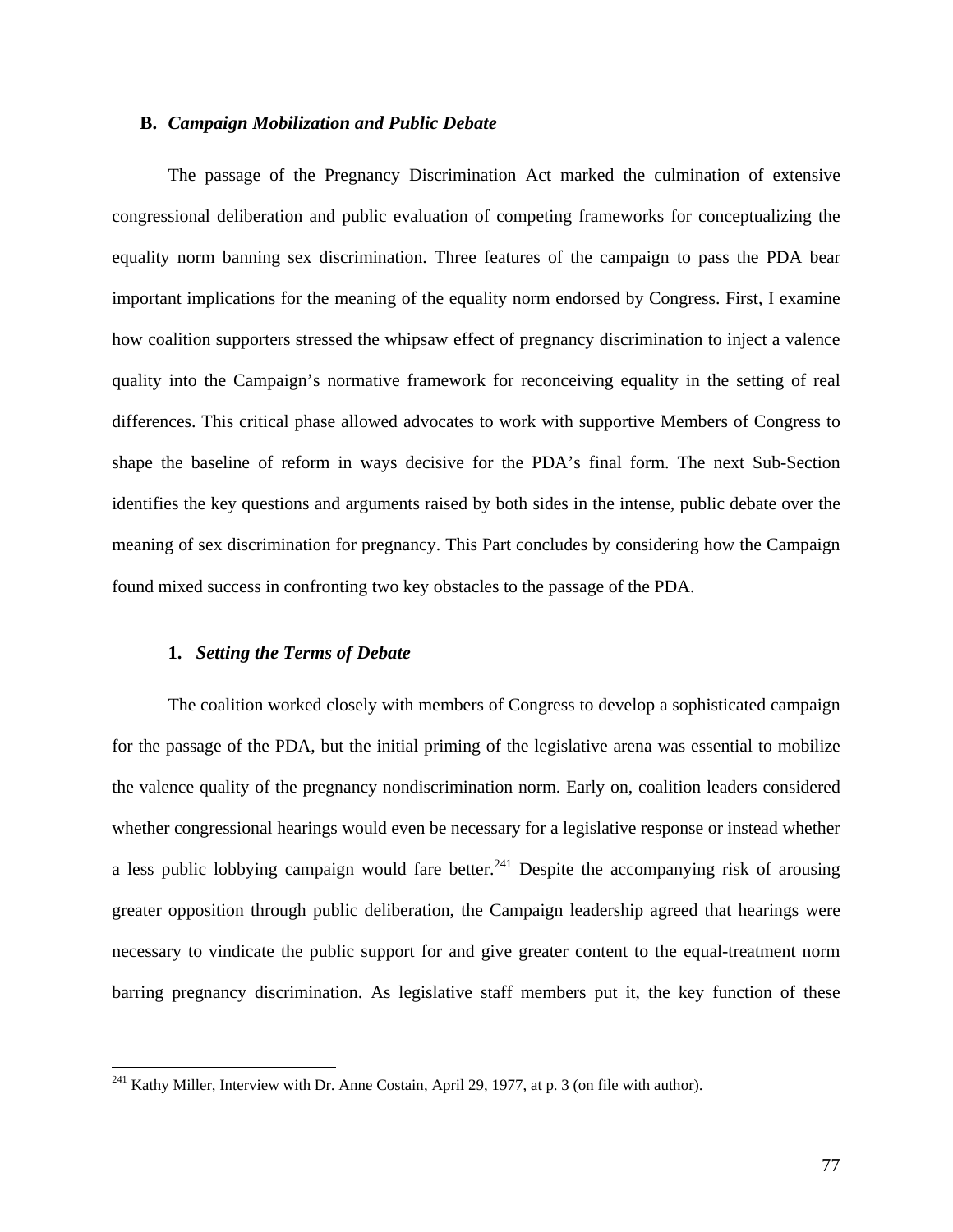hearings was to have "a large public education process"<sup>242</sup> to generate widespread support for this "decent motherhood bill."<sup>243</sup>

The bipartisan introduction of the Campaign-endorsed legislation to overturn *Gilbert* critically fueled its early momentum in the House and Senate. After months of deliberation within the Campaign and with supportive Members of Congress, the introduction of the bill was coordinated to mobilize a valence quality in the legislation that could repudiate the normative framework advanced by the Supreme Court. The Campaign launched its public effort by changing the person who would introduce the legislation to the public and Congress. Although Senator Birch Bayh and his staff had provided the earliest and strongest encouragement for a legislative response to *Gilbert*, Bayh and the Campaign agreed that his perception as "the women's senator"<sup>244</sup> might limit the co-sponsorship and other committee support they could secure for an issue framed broadly to concern family and civil rights instead of a women's rights campaign alone. As a result, Senator Bayh asked the Chairman of the Senate Human Resources Committee, Harrison Williams, to serve as the public face of the PDA: "The coalition felt that it would have a better shot at passage if Williams carried the ball rather than Bayh. . . . Williams agreed as long as Bayh would continue to do most of the work on it."<sup>245</sup> To ensure this introductory momentum, the Campaign spent weeks contacting a target list of members who could co-sponsor the legislation, winning immediate bipartisan co-sponsorship from six senators and eighty-six representatives. Thus, the coalition's targeted lobbying in the wake of *Gilbert* ensured the legislation began with extensive support and the leadership of Chairman Williams of the Senate Committee on Human Resources, Chairman Bayh of the Senate Subcommittee on Constitutional

 $^{242}$  Barbara Dixon, Interview with Dr. Anne Costain, March 20, 1977 at p. 3 (on file with author).

<sup>&</sup>lt;sup>243</sup> Maria Landolpho, Associate Counsel to Senate Labor Subcommittee, Interview with Dr. Anne Costain, May 20, 1977, at p.4 (on file with author).

<sup>&</sup>lt;sup>244</sup> Barbara Dixon, Interview with Dr. Anne Costain, March 20, 1977 at p. 3 (on file with author).<br><sup>245</sup> *Id.*; *see also* Maria Londolpho, Interview with Dr. Anne Costain, May 20, 1977 at p. 1 (on file with author).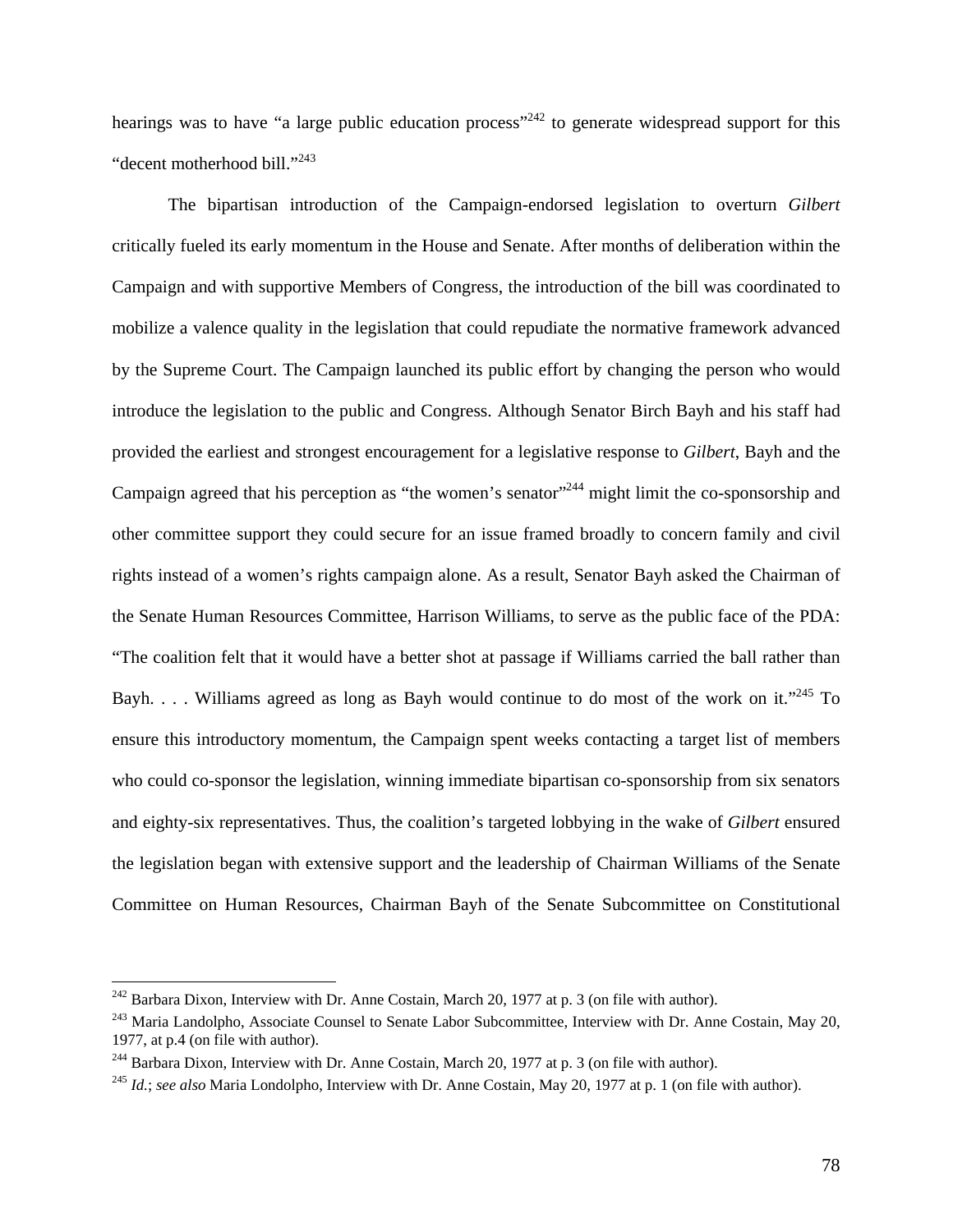Law, and Chairman Augustus Hawkins of the House Subcommittee on Employment Opportunities.<sup>246</sup>

The first joint press conference – billed as a "bipartisan effort to outlaw pregnancy discrimination<sup>"247</sup> – conveyed the urgency of a legislative response and exemplified the norm elaboration that would define the subsequent days of hearings. As Senator Williams declared:

The [*Gilbert*] Court ignored the intent of Congress in enacting Title VII – that intent was to protect all individuals from unjust employment discrimination, including pregnant women.

. . . I am afraid that lurking between the lines of the *Gilbert* decision is the outdated notion that women are only supplemental or temporary workers – earning "pin money" or waiting to return home to raise children full time.

. . . The loss of a mother's salary will have a serious effect on the family unit – making it difficult for parents to provide their children with proper nutrition and health care. For some women and their families, it will mean dissipating family savings and security, or being forced to go on welfare. For others – especially low-income women – the loss of income will encourage abortions.<sup>248</sup>

These comments reflect precisely the coalition's goals: to repudiate the Supreme Court's specific

holding sanctioning intentional pregnancy discrimination, to reject its biased reasoning relegating

women to second-class status in the workplace, and to couch the legislative response in terms of the

family unit's economic and health security. Congressman Hawkins stressed these same themes, with

special attention both to the threat of health problems that might stem from mothers stripped of their

own job security and to the broader economic pressures of pregnancy discrimination that "account[]

for a substantial portion of the more than a million abortions which occur in the United States each

year."<sup>249</sup> Importantly, this legislation – the "Hawkins-Williams bill" – also secured support from

fourteen of the eighteen women members of the House, with three congresswomen joining to

<sup>246</sup> Campaign to End Discrimination Against Pregnant Workers, *Report to Campaign Supporters*, March 10, 1977 (on file with author).

<sup>&</sup>lt;sup>247</sup> Press Release, *Williams, Bayh, Hawkins Lead Bipartisan Effort to Outlaw Pregnancy Discrimination*, March 15, 1977 (on file with author).

<sup>&</sup>lt;sup>248</sup> Remarks of Senator Harrison A. Williams, Jr., Joint Press Conference Regarding Introduction of a Bill to Amendment Title VII of the Civil Rights Act of 1964 to Prohibit Sex Discrimination on the Basis of Pregnancy, Childbirth and Related Medical Conditions, March 15, 1977 (on file with author).

<sup>&</sup>lt;sup>249</sup> Draft of Speech for Congressman Hawkins For Use on Introduction of Bill To Prevent Discrimination In Employment Because of Pregnancy, at p. 3 (on file with author).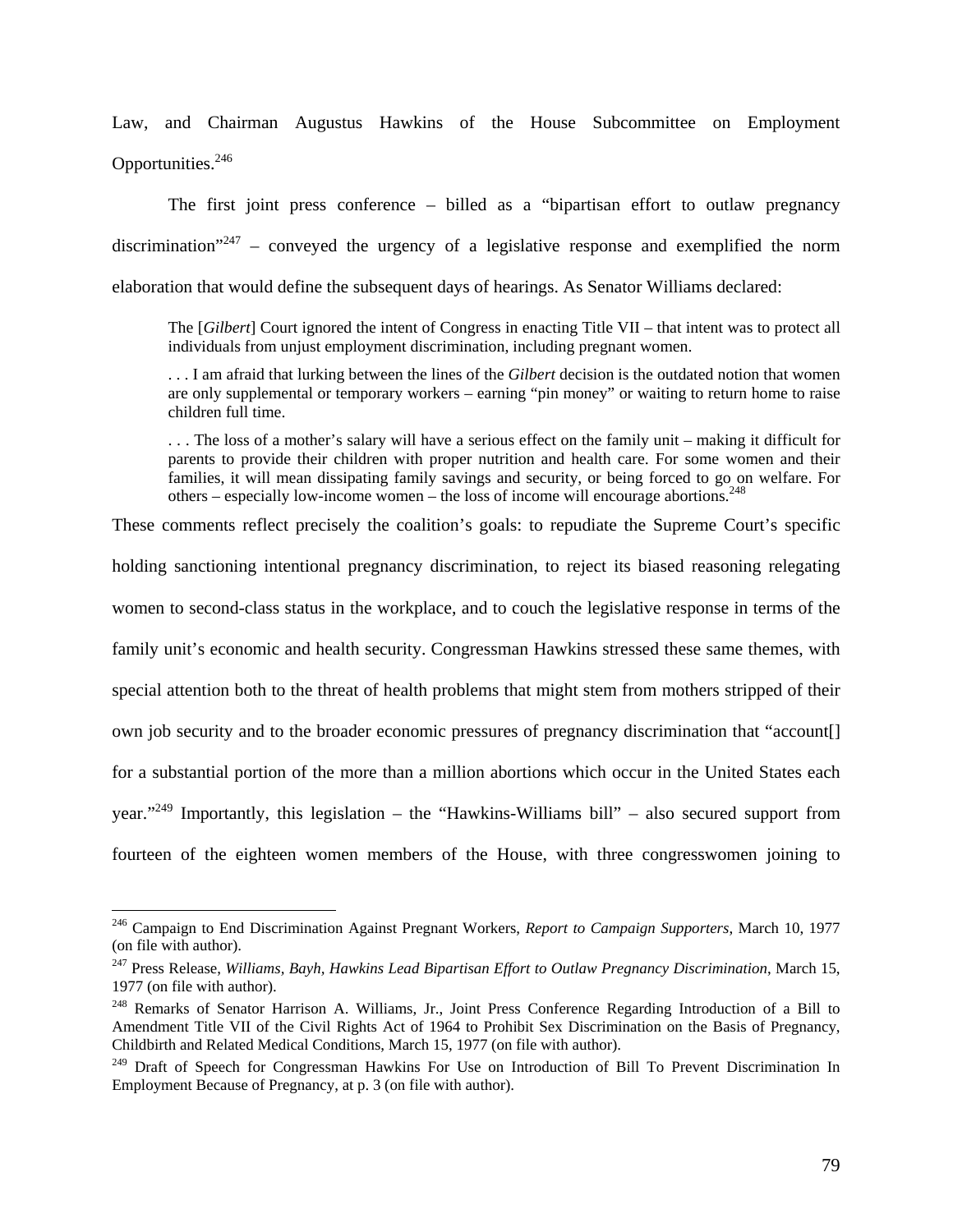spotlight the Court's lack of institutional credibility through diversity. Congresswoman Elizabeth Holtzman underscored the illegitimacy she perceived in the six-man majority's reasoning in *Gilbert*: "I was surprised and disturbed by the Supreme Court's ruling . . . . *I do not think a Supreme Court made up of nine women could have reached a decision so oblivious to biological reality*."250 To combat this illegitimacy the women's movement joined with coalition members to articulate through public education and debate their own representative vision for securing meaningful equality of opportunity in the workplace through the foundational requirement that pregnant workers must least be treated as well as men.

 Favorable public reception of the proposed bill also fueled Members' recognition that some form of legislative response against pregnancy discrimination was necessary. In the House Equal Employment Opportunities Subcommittee, for instance, outside mail received in the initial weeks after the introduction of the Hawkins-Williams bill reflected a public response of between eight to one and ten to one in favor of the legislation.<sup>251</sup> One staff member noted that the subcommittee received inquiries in the wake of the bill's introduction from Members' offices actually requesting assistance with responses to their constituent mail.<sup>252</sup> Significantly, this favorable response was driven by the mobilized coalition organizations that had targeted members on jurisdiction subcommittees and committees in both chambers. With legislative coordinators in every state, organizations like NOW offered an experienced lobbying apparatus that included grassroots lobbying, petition distribution, and several national mailings to members.<sup>253</sup> The contrast evident between the democratic, grassroots strategy of NOW and the illegitimate, norm pronouncement by

<sup>&</sup>lt;sup>250</sup> Press Release from Congresswomen Margaret Heckler (R-Mass.), Elizabeth Holtzman (D-N.Y.), and Patricia Schoreder (D-Colo.), March 15, 1977 (on file with author) (emphasis added).

<sup>&</sup>lt;sup>251</sup> Carol Shanzer, Equal Opportunity Subcommittee, Interview with Dr. Anne Costain, May 24, 1977, at p. 2 (on file with author).

<sup>252</sup> *Id.*

<sup>&</sup>lt;sup>253</sup> Kathleen Miller, ACLU Lobbyist Coordinator, Interview with Dr. Anne Costain, April 29, 1977, at p. 2 (on file with author).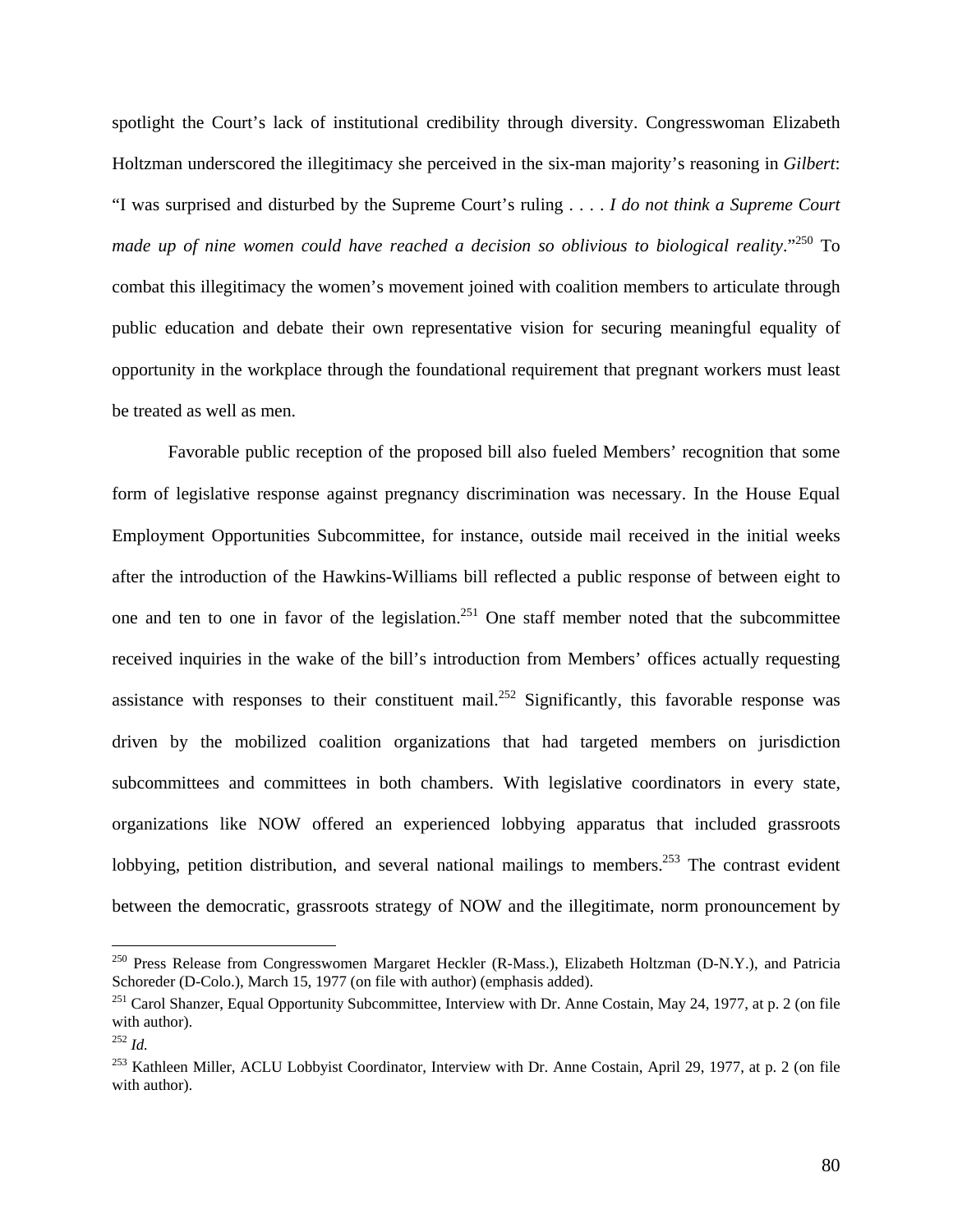the Supreme Court was deliberate, as NOW's National Legislative Coordinator noted after the bill was announced:

We are in touch with our chapters in every state<sup>[;]</sup> they are letting their Representatives in Congress know that this is a number one priority. We plan to send a message to the Supreme Court that women are a strong political force. *And if they continue to ignore reality in future sex discrimination cases we will move quickly for redress in the Congress*. Women are 51% of the population and Congress knows that. If the Supreme Court hasn't learned this basic fact of life yet, I am confident they soon will.<sup>254</sup>

Labor unions also provided essential rank-and-file support to fill the districts of targeted Members of Congress. This captured the indispensable link between the legal feminists and labor unions in the Campaign. Despite her own grassroots base, NOW's chief lobbyist noted the importance of labor's larger organizations, its greater numbers of lobbyists and staff, and the deep sense of investment among women workers in these unions whose status in the workplace was at stake in *Gilbert* and now the PDA campaign.<sup>255</sup>

 Finally, along with the mobilized public support for some form of a legislative response and the bipartisan introduction of the Hawkins-Williams bill, the normative endorsement of the Campaign's equal-treatment principle to combat intentional discrimination at the state level – even in the wake of *Gilbert* – provided a counterbalance to the conceptual framework apparently legitimized with constitutional reasoning in *Gilbert*. Before *Gilbert*, legislatures in eight states and high courts in four additional states had explicitly embraced pregnancy as a prohibited ground of sex discrimination in state constitutions, statutes, and regulations. Even after *Gilbert*, as the testimony in Senate and House hearings noted repeatedly, the equality norm banning pregnancy discrimination had been endorsed by twenty-five states in crafting or interpreting their own employment civil rights laws.<sup>256</sup>

<sup>254</sup> Melissa Thompson, Quoted in Campaign to End Discrimination Against Pregnant Workers, *Campaign Hails Legislation Introduced To End Discrimination Against Pregnancy Workers*, March 15, 1977 (emphasis added).

<sup>&</sup>lt;sup>255</sup> Kathleen Miller, ACLU Lobbyist Coordinator, Interview with Dr. Anne Costain, April 29, 1977, at p. 2 (on file with author).

<sup>256</sup> *See, e.g.*, S. REP. NO. 95-331, at 3 (1977).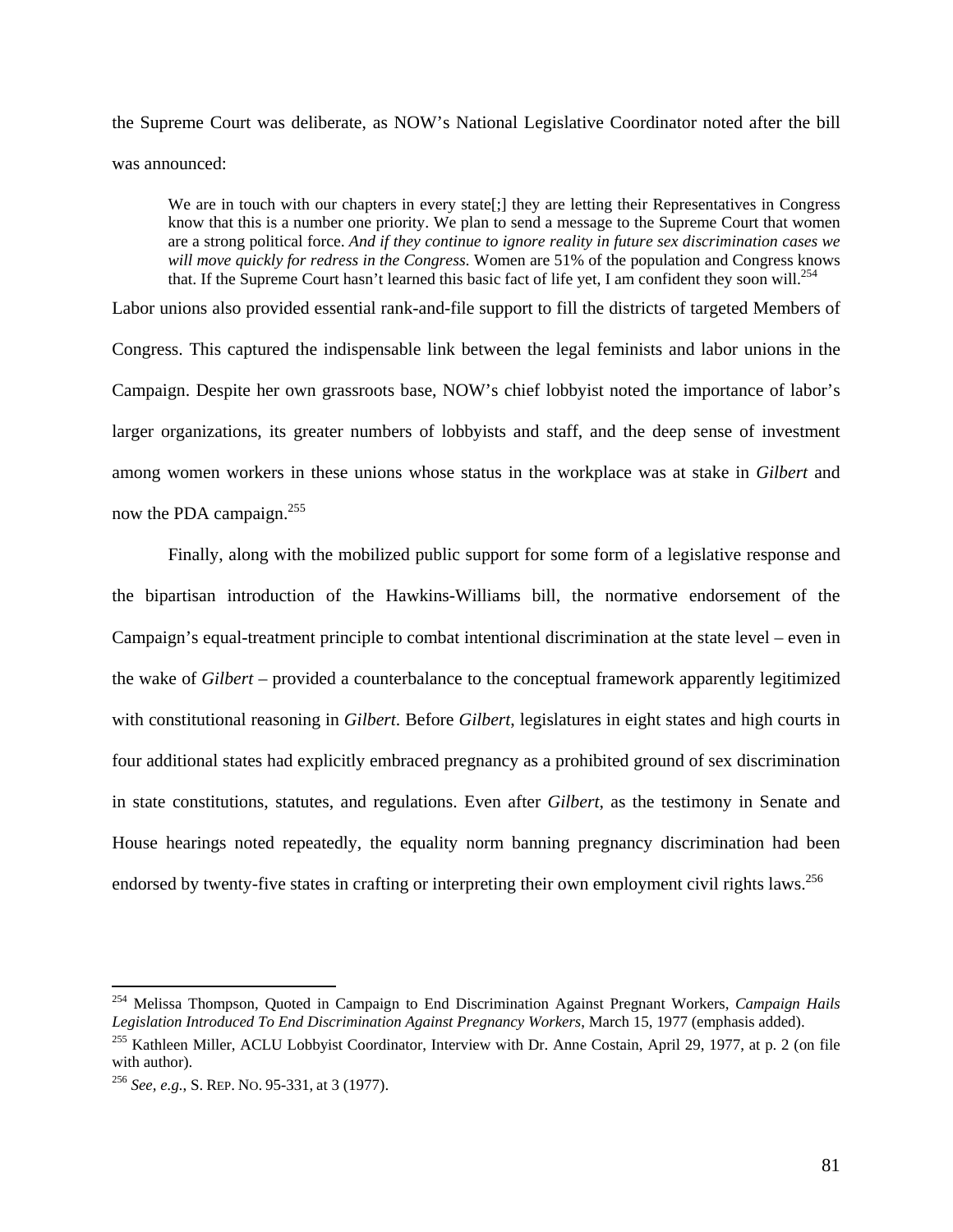In fact, exactly one week after *Gilbert* was announced the New York Court of Appeals rejected its reasoning in an extremely similar fact pattern implicating disability benefits for pregnant workers. The court interpreted its Human Rights Law banning sex discrimination to include, as a *per se* violation, policies which single out pregnancy and childbirth for treatment different from that accorded other instances of physical or medical impairment or disability, even emphasizing its formal and normative rejection of the Supreme Court ruling by its contrary ruling:

We are aware, of course, that the United States Supreme Court has recently reached a contrary result in construing § 703(a)(1) of Title VII of the federal Civil Rights Act of 1964. . . . The pertinent provisions of the statute are substantially identical to those of section 206 of the Executive Law of the State of New York. The determination of the Supreme Court, while instructive, is not binding on our Court as we now confront the contention of private employers . . . .  $257$ 

In Pennsylvania, as well, the Human Relations Commission won a victory in state court as its order of compensation for pregnancy discrimination was upheld in early May 1977 despite the contrary reasoning deployed in *Gilbert*. Upholding the Human Rights Commission's ban on pregnancy discrimination, the Pennsylvania court held: "We believe that since pregnancy is unique to women, a disability plan which expressly denies benefits for disability arising out of pregnancy is one which discriminates against women employees because of their sex."<sup>258</sup> Thus, as a portion of the States continued to bar pregnancy discrimination under their state-level statutes, judicial orders, and regulations, and as state courts after *Gilbert* also rejected its reasoning, the terms of the normative debate for the PDA came into sharp focus by Spring 1977.

 Importantly, the severity of *Gilbert*'s reasoning in prompting legislative response was further fueled when the Supreme Court extended the holding later that year in *Nashville Gas Co. v. Satty*<sup>259</sup> to validate employers' denial of sick leave benefits to pregnant workers. While the Court held this denial of sick leave does not constitute sex discrimination, a more vigorous disparate impact analysis

 $^{257}$  Brooklyn Union Gas Co. v. N.Y. State Human Rights Appeal Board, 41 N.Y. 2d 84, 359 N.E. 2d 393 (1976).

<sup>&</sup>lt;sup>258</sup> Anderson v. Upper Bucks County Vocational Technical School, 30 Pa. Cmwlth. 103, 373 A.2d 126 (1977).

 $259$  434 U.S. 136 (1977).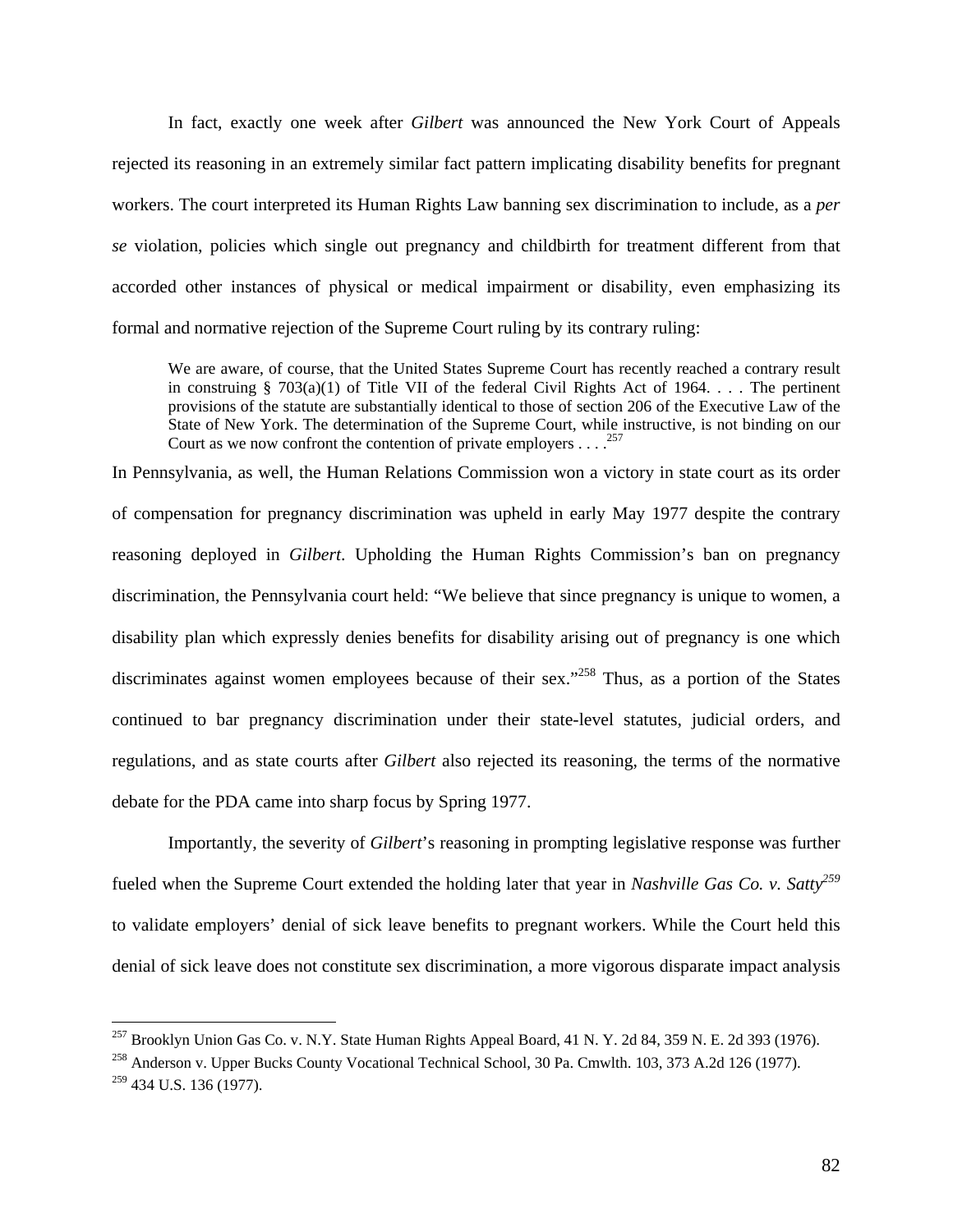did lead the *Satty* Court to hold that employers may not deny accumulated seniority to workers returning from maternity leave. Nevertheless, the artificial *benefits-burden* distinction the Court used to claim compatibility between *Satty*'s dual holdings and with *Gilbert* served only to underscore the Campaign's mobilization to affirmatively reject the Court's vision of sex discrimination. As the Campaign declared on the day of the holding: "THE SATTY DECISION ILLUSTRATES THE URGENT NEED FOR PASSAGE OF H.R.  $6075.^{\cdot,260}$ 

### **2.** *Activating Debate*

 $\overline{a}$ 

Against the backdrop of *Gilbert*'s six-man majority asserting that workplace discrimination on the basis of women's childbearing capacity is not sex-based, the legislative hearings that led to the PDA demonstrate how Congress provided a more democratically legitimate and institutionally competent forum for deliberation over the meaning of Title VII's fundamental sex equality norm. In May 1977, the Senate aide responsible for organizing the chamber's hearings captured this point particularly well:

I see lining up hearings as somewhat analogous to being a trial lawyer and setting up a case – you want to be sure that your case is well presented. But, of course, you have to give time for the arguments on the other side. No groups opposed to the bill were turned down for testimony. We tried to get representatives from every side. $261$ 

The legislative hearings were designed to collect information from the extremely broad range of interests in the private sector, to evaluate the competing frameworks for conceiving of sex discrimination and pregnancy, and finally to engage in public debate over detailed norm elaboration, all in stark contrast to the limited fact-finding capacity of the retrospective institution of the courts. This Sub-Section demonstrates that the generation of the Pregnancy Discrimination Act reflected

 $^{260}$  Campaign to End Discrimination Against Pregnant Workers, Internal Memorandum, at p. 1 (December 7, 1977) (on file with author).

<sup>&</sup>lt;sup>261</sup> Maria Landolpho, Interview with Dr. Anne Costain, May 20, 1977 at p. 2 (on file with author).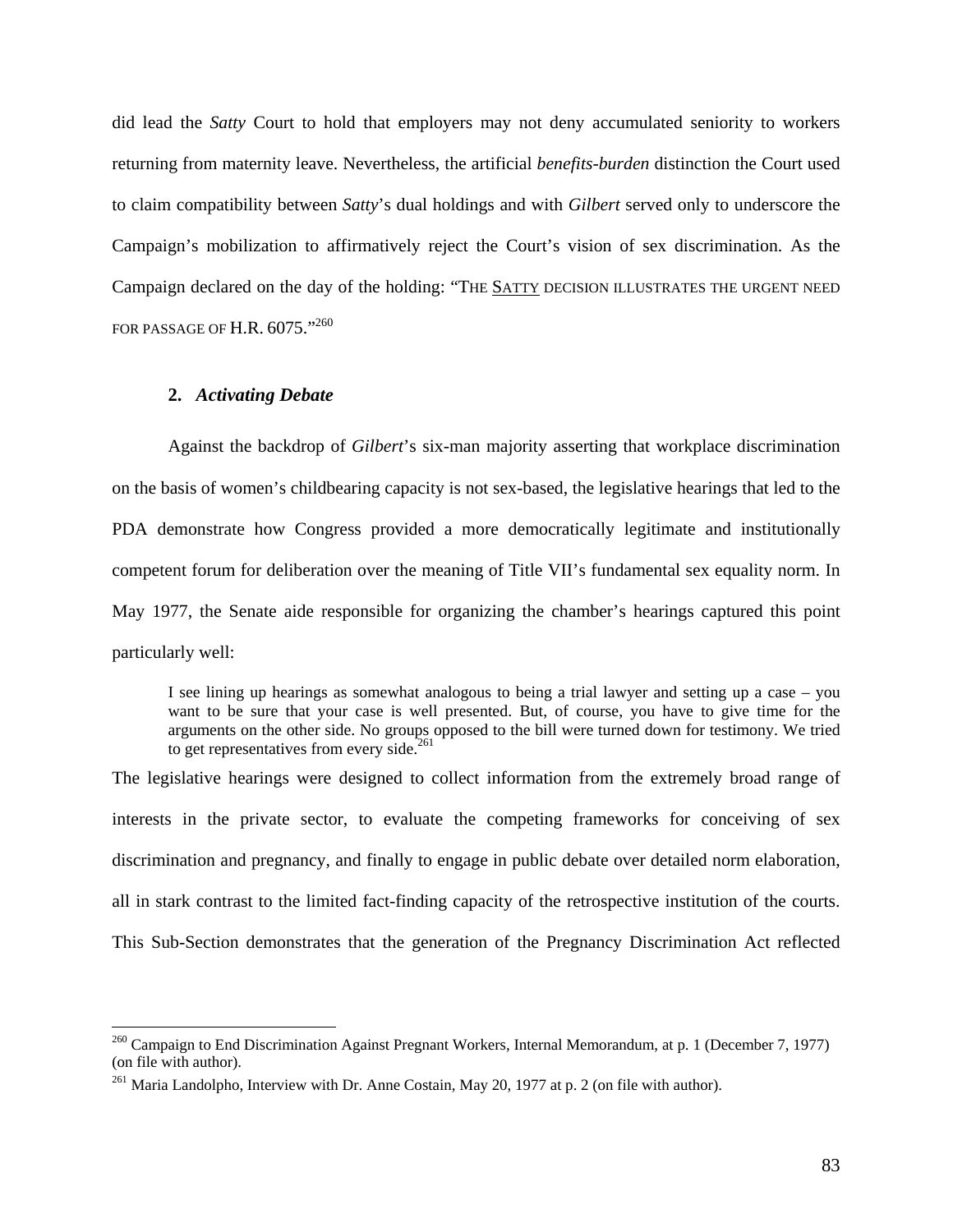Congress's intense and public deliberation that led to a fundamental commitment to an equality norm in which pregnancy discrimination is a *prima facie* ground of unlawful sex discrimination.

 The testimony provided by dozens of parties in the Senate and House committee hearings captured the competing conceptual frameworks at stake in the passage of the PDA. The Hawkins-Williams Bill – S. 995 and H.R.  $6075^{262}$  – proposed "To Amend Title VII of the Civil Rights Act of 1964 to Prohibit Sex Discrimination on the Basis of Pregnancy" in direct response to *Gilbert*. But the impassioned arguments and evidence provided in the legislative hearings revealed Congress's consideration of normative questions extending far beyond the coverage of pregnancy merely in income protection programs. The resolution of several distinctly important issues together informed the nature of the equality norm endorsed by Congress, including key questions about the place of women in the workforce, the debate between an equal-treatment and special-treatment approach as a baseline norm for equality of employment opportunities, and the broader stereotypes about women that continued to drive employers' narrow conception of sex equality. I also identify the important constitutional overtones to these public deliberations, as many key moments of debate implicated the broader constitutional vision of sex equality vindicated by Congress and the Campaign in the birth of this super-statute.

# **a.** *Debating Legal Equality*

 A primary point of contention between supporters and opponents of the Hawkins-Williams bill was the threat posed by exclusionary pregnancy policies to the vitality of women's equal employment opportunities altogether. Campaign advocates challenged Congress to reject the Supreme Court's continued reliance on stereotypes that perpetuated the marginal status of women in

 $262$  The bill was originally H.R. 5055.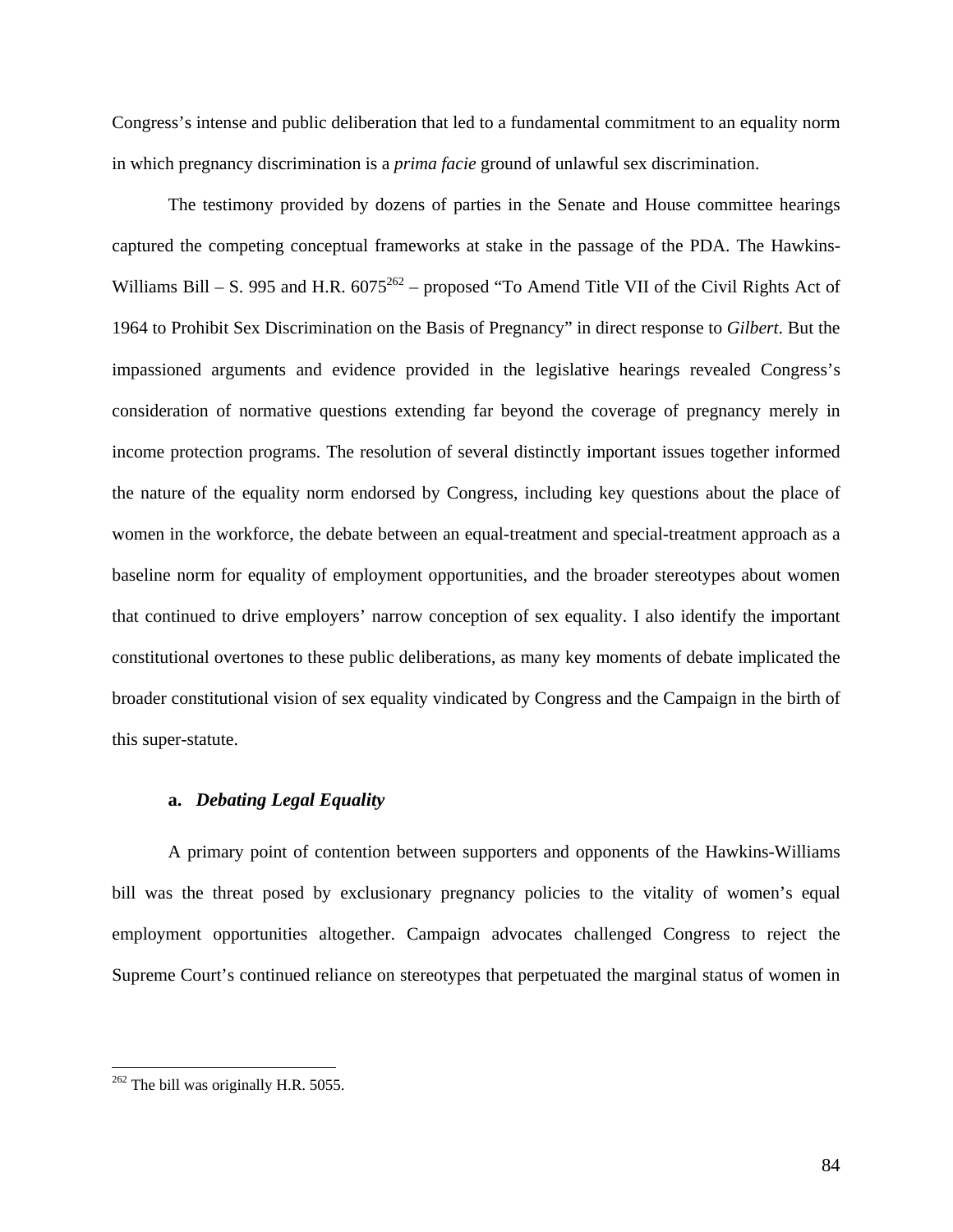the workplace, while opponents to the PDA expressly advanced an even more constrained view of women as workers than that embraced by the Supreme Court.

 By situating *Gilbert*'s sanction of pregnancy discrimination in the context of the many other issues of sex discrimination challenged by the women's movement in earlier decades, the Campaign raised the stakes of the legislative response to one about the nation's fundamental commitment to equality for women. Citing expansive evidence of the "man-made laws and regulations"<sup>263</sup> that subordinate women in the workplace on the basis of their capacity to become pregnant, Wendy Williams explained that a central theme across the testimony offered by Campaign members was that employers' bias against women as workers has always been fueled by their potential to become pregnant, thus rendering the Court's normative framework deeply threatening to any prospect for women to secure meaningful equality in the workplace. Williams told the House and Senate:

The common thread of justification through most policies and practices that have discriminated against all women in the labor force rested ultimately on the capacity of women to become pregnant…. Some of these assumptions that women would and in fact, should get married and have children and leave the work force have led to *the view that women are marginal workers not deserving of the emoluments of the "real" workers in the work force*. 264

This stereotypical presumption continued to pervade the workplace for years after Title VII mandated equality of employment opportunities, with reproductive difference as the primary justification for this bias about women workers. Testimony emphasized biased assumptions about pregnancy that included "both its medical characteristics and physical effects, and more broadly, assumptions about its implications for the role of women in society and in the labor force."265 Early in both hearings, the testimony from the Chairwoman of the EEOC captured the very real pregnancy exclusion evident in the workplace and the personal impact of *Gilbert* on members of the Commission: "There can be no question that the wide range of employment policies direct at pregnant women—or at all women

<sup>263</sup> *Hearings Before the Subcomm. on Labor of the Senate Comm. on Human Resources*, 95th Cong. 130 (1977) (statement of Wendy W. Williams).

<sup>264</sup> *Id.* at 113. 265 *Id.* at 123.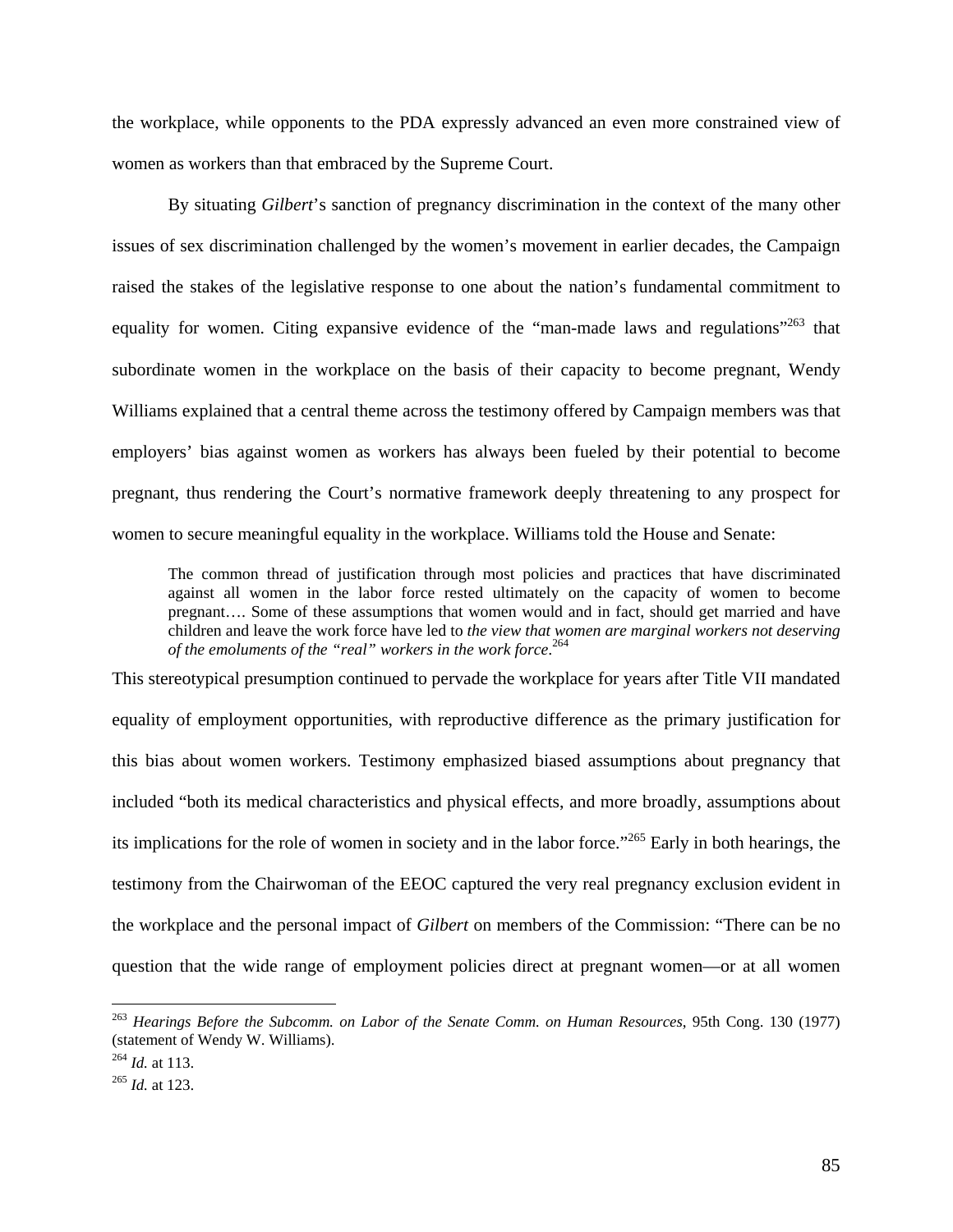because they *might* become pregnant—constitutes one of the most significant hindrances to women's equal participation in the labor market."<sup>266</sup> Acting Chair Ethel Bent Walsh reported to senators that the EEOC had begun responding one case at a time as the whipsaw of pregnancy discrimination became evident:

Too often, women were totally excluded from employment because they might become or were pregnant. Even if hired, a double standard prevailed…Often women were fired as soon as they became pregnant and were not rehired or, if rehired, not given credit for their past years of work. . . .

As a woman, as a working mother and as Acting Chairman of the Equal Employment Opportunity Commission, I consider this unconscionable. $267$ 

In addition to the symbolic impact of *Gilbert,* Walsh described to both chambers the constraints the Supreme Court had imposed on the EEOC's ability to ensure equal employment opportunities for women: "As a result of the December 7 [*Gilbert*] decision,…our Commission has been forced to take steps to dismiss pregnancy benefits allegations in Commission lawsuits….[T]here are 89 suits in which we are compelled to seek dismissal of all or some of the allegations."268 Speaker after speaker presented such information to both chambers conveying the message and practice of exclusion that pregnancy discrimination imposes on women and the deep impact of *Gilbert*. Nonetheless, the hearings also displayed public challenges to this portrait of women as workers.

 Opponents to the Hawkins-Williams proposal reframed the question of women as workers into a debate about employers' general medical and health care obligations:

*What we are talking about here is the medical benefit program, not necessarily an amendment to title VII or a discrimination issue*. This is really, as we see it, a question of dealing with a particular and peculiar medical problem that is unique to female employees.<sup> $269$ </sup>

<sup>266</sup> *Hearings Before the Subcomm. on Employment Opportunities of the House Comm. on Education and Labor*, 95th Cong. 123 (1977) (statement of Ethel Bent Walsh, Vice Chairman, Equal Employment Opportunity Commission) (emphasis added).

<sup>267</sup> *Hearings Before the Subcomm. on Labor of the Senate Comm. on Human Resources*, 95th Cong. 32 (1977) (statement of Ethel Bent Walsh, Vice Chairman, Equal Employment Opportunity Commission). <sup>268</sup> *Id*.

<sup>269</sup> *Hearings Before the Subcomm. on Labor of the Senate Comm. on Human Resources*, 95th Cong. 84-85 (1977) (statement of Francis Coleman, Attorney for the National Association of Manufacturers) (emphasis added).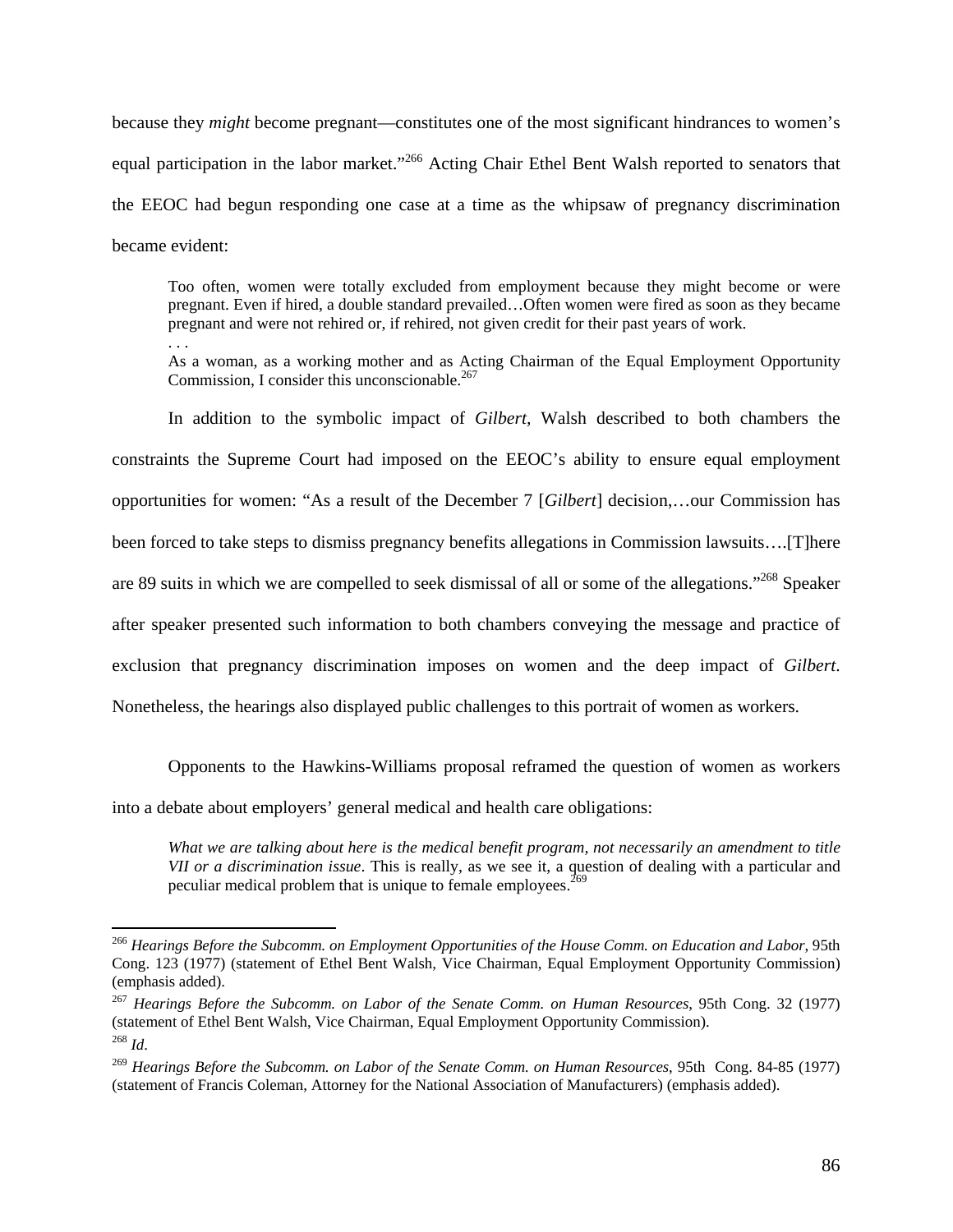Two contentions underpinned this effort to reframe the legislative response to *Gilbert:* first, opponents *challenged the Campaign's core premise* that pregnancy-based classifications constitute sex discrimination; and second, opponents demanded that any legislative response must include specific limitations on the time period of income coverage in a *special*-*treatment path to equality that protects employers against abuse by pregnant workers*.

The Chamber of Commerce in the House and the National Association of Manufacturers (NAM) in the Senate argued that employer pregnancy policies in benefits plans do not amount to similar disabilities being treated differently on account of sex-based classifications. Instead, they contended, pregnancy was an indisputably *unique, real difference in women and a voluntary medical matter* that should be left to collective bargaining at best, or at worst to legislative amendments to the OSHA and other such laws related to the health of workers. Representing over 13,000 member companies and the majority of manufacturing business in the United States, NAM contended in the Senate hearings:

Pregnancy is a unique physiological experience. It [is] sui generis. . . . In short, we would urge Congress to reject this simplistic solution to the many complex medical, psychological and sociological problems posed by the question of treatment of pregnant employees.<sup>2</sup>

This position advanced by NAM and the Chamber of Commerce reflects the conception of pregnancy classifications privileged by the Court in *Geduldig* and *Gilbert* over the equality framework constructed by the EEOC and the Campaign.

Opponents even challenged whether the issue of pregnant women's rights in the workplace implicated any equality of employment opportunity concerns whatsoever, instead advocating for a solution to *Gilbert* through *amendments to other health-related employment laws*. Asked by Senator Hatch whether legislation addressing employers' pregnancy-related disability plans concerned a nondiscrimination norm relevant to the Civil Rights Act at all, the NAM representative told senators:

 $\overline{a}$ <sup>270</sup> *Id.*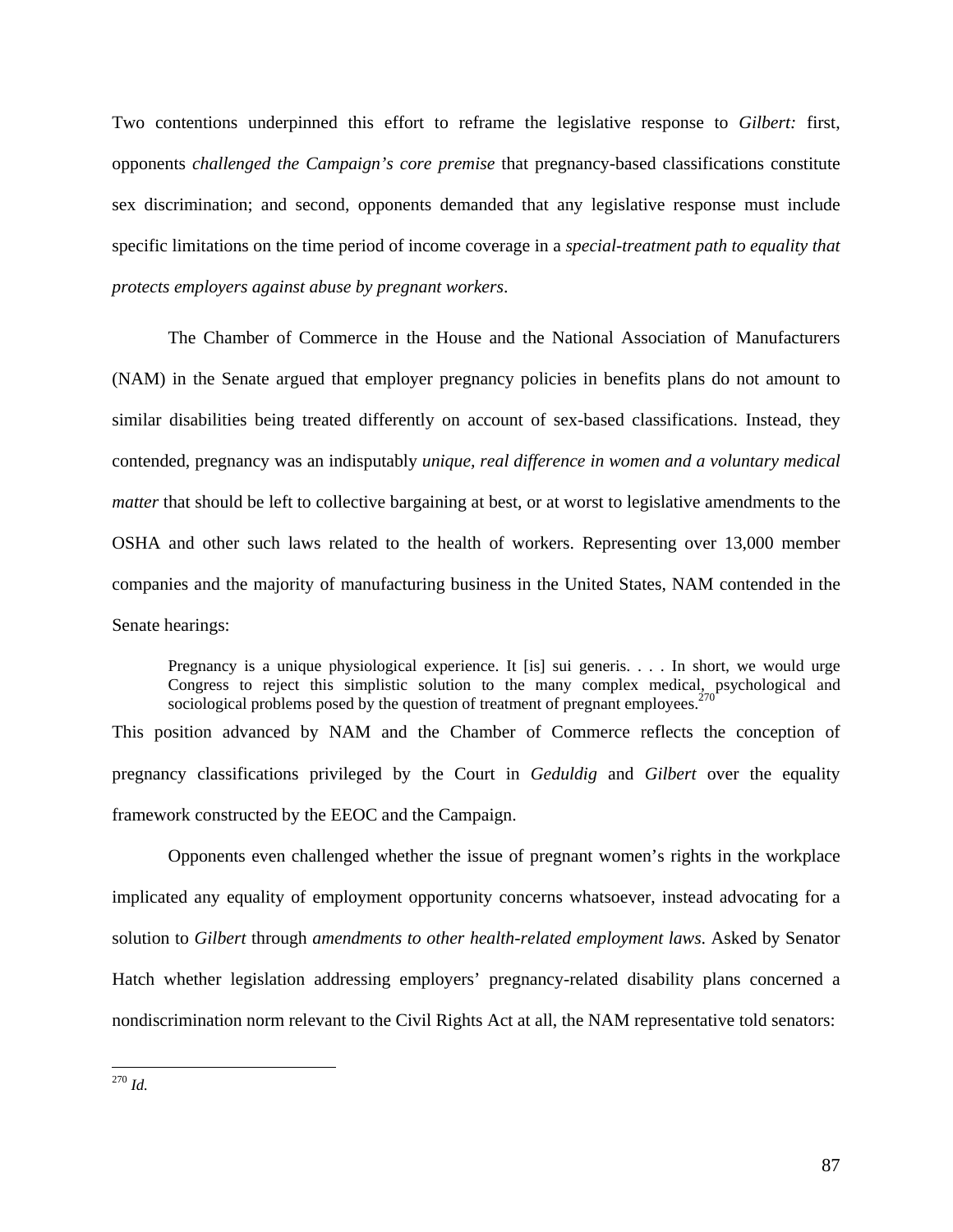I think this should properly be treated as a medical disability benefit program and shouldn't be complicated by putting it under title VII. Title VII already addresses itself to many o the problems of discrimination connected with pregnancy.

. . . .

 $\overline{a}$ 

This could conceivably be amended to ERISA or some of the other legislation in the employment benefits area, the workmen's comp area, or some other area. I don't think it properly belongs under a discrimination bill. $^{271}$ 

This captures the repeated effort by NAM and the Chamber to rebut the Campaign's pre-legislative momentum by reframing the response to *Gilbert* as merely concerned with medical issues unrelated to equality in employment opportunities. But displaying the fierce conceptual commitment at stake in these hearings, Campaign supporters refused to compromise on the foundational reversal of *Gilbert*  through a discrimination-based response that emphasizes the decision's biased and wrong equality jurisprudence. On behalf of the Campaign, Co-Chair Susan Ross noted: "Contrary to what the NAM said earlier today, the bill does affect a woman's right to work. It says employers cannot hire and fire on the basis of pregnancy. It does *not* deal solely with medical and disability insurance, which is something I think Senator Hatch had misunderstood." Moreover, directly responding to the NAM testimony questioning the propriety of a discrimination framework to reverse the *Gilbert* Court, Assistant Attorney General Drew Days III argued:

It belongs in title VII, Senator Hatch. . . . Because that piece of legislation represented, in my estimation, a determination by Congress to open opportunities up to minorities and women who had been discriminated against over many generations. It seems to me that pregnancy disability is a most modern example of that type of undue restriction upon the opportunities for women in employment.<sup>272</sup>

Thus, Campaign supporters refused to cede ground in their demand that pregnancy be treated equally with any other physical condition according to the sex equality prescriptions of Title VII.

The second aforementioned method invoked by PDA opponents to slow the bill's momentum was to invoke stereotypes about pregnant workers as abusive of maternity leave, shifting the hearings to the special-treatment versus equal-treatment debate that had defined the earlier periods of norm

<sup>271</sup> *Hearings Before the Subcomm. on Labor of the Senate Comm. on Human Resources*, 95th Cong. 90 (1977) (statement of the Senator Orin Hatch).

<sup>272</sup> *See, e.g.*, *Hearings Before the Subcomm. on Labor of the Senate Comm. on Human Resources*, 95th Cong. 44 (1977) (statement of Drew S. Days III, Assistant Attorney General of the United States).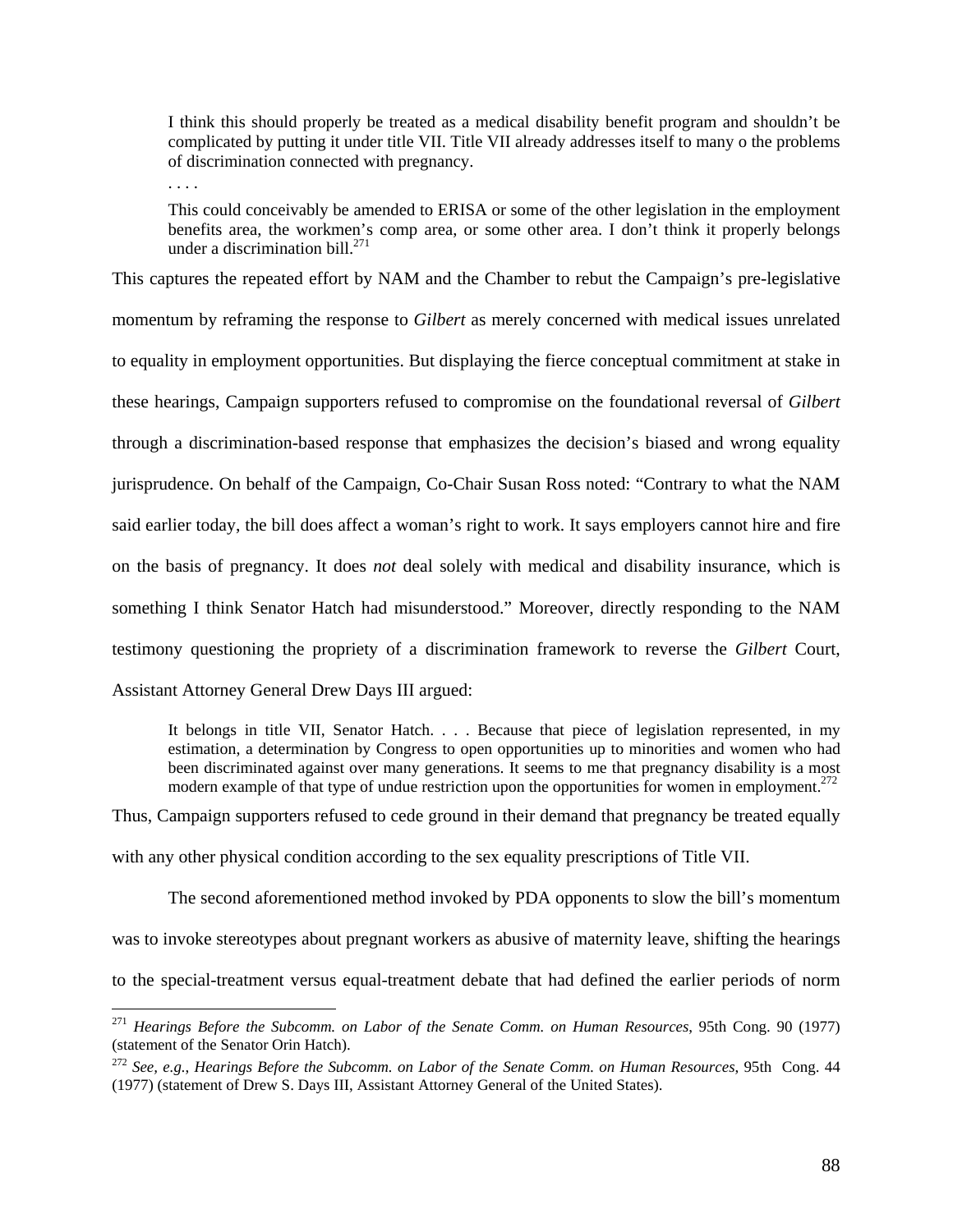generation in the EEOC, the judicial campaigns, and the formation of the coalition. Although the Campaign to reverse *Gilbert* had already enjoyed sufficient momentum to ensure some type of legislative response, opponents like the Chamber of Commerce sought to ensure these changes remained within the Court's limited normative framework, as one representative argued: "I think a bill designed to cure the problems involved in the *Gilbert* case should address itself to the problem of pregnancy. . . [I]t cannot be equated to a broken toe or pneumonia . . . ."273 Notably, Senator Hatch embraced this concern, telling colleagues:

I think you can see the dilemma that exists in the minds of many people in America, and presently exists in my mind. I don't like to see discrimination toward women and I want to work to end it. But my question is, and I think the question of many people who take the other side . . . is that most people really don't consider pregnancy a disability or an illness or something that is not voluntarily undertaken  $\ldots$ <sup>274</sup>

Encouraged by Senator Hatch, the NAM and the Chamber of Commerce argued against the

Hawkins-Williams proposal by claiming the equal-treatment standard of comparability ignored the

*sweeping abuses that pregnant workers would perpetrate against employers*. Early in the hearings

Senator Hatch provided a counterweight to the normative support surrounding the Hawkins-Williams

bill by attacking the equal-treatment approach. Since pregnancy is "a voluntary natural occurrence,"

Hatch called for his colleagues to amend the legislation by replacing the equal-treatment standard

with a *special*-*treatment standard as a limitation for coverage*: "Shouldn't there be some sort of

limitation on how much time should be taken for [pregnancy] disability?":<sup>275</sup>

I tend to favor a limit because of the abuses that occur and having spent so much time in the courts, there are a lot of abuses in or outside of the medical profession. . . . [N]o good doctor with the malpractice suits hanging over their head is going to ignore the subjective complaints of the patient

<sup>273</sup> *See also Hearings Before the Subcomm. on Employment Opportunities of the House Comm. on Education and*  Labor, 95th Cong. 86 (1977) (statement of G. Brockwel Heylin, Labor Relations Attorney for the Chamber of Commerce).

<sup>274</sup> *Hearings Before the Subcomm. on Labor of the Senate Comm. on Human Resources*, 95th Cong. 42 (1977) (statement of the Senator Orin Hatch).

<sup>275</sup> *Id.* at 41.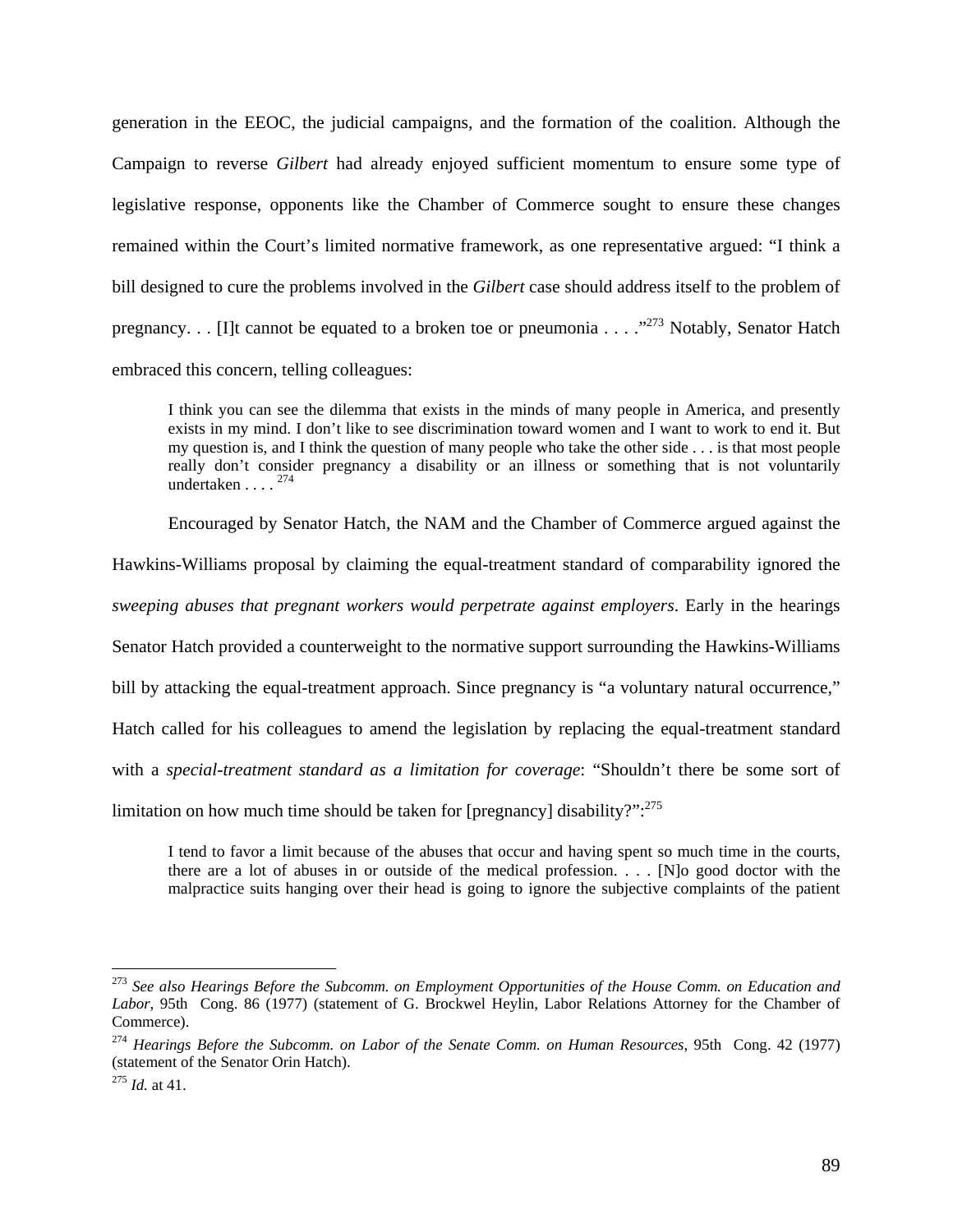and say you are not sick. . . . [This] is a very serious area and very costly to business, to America and maybe to the woman herself who gets away with it.<sup>276</sup>

 Driven by this expectation that pregnant workers would persuade their sympathetic family doctors to authorize abusive extensions of covered maternity leave, Senator Hatch even suggested that – for pregnancy-based disabilities alone – only employer-specified doctors should enjoy the final determination of fitness for work.<sup>277</sup>

The NAM and Chamber of Commerce joined in this strong criticism of the equal-treatment approach by also mobilizing the very stereotypes about female workers that women had hoped to eradicate as sex discrimination. Repeatedly stressing the need for a special limitation for pregnancy disabilities, the Chamber of Commerce warned that without a statutorily-mandated limit on pregnancy coverage "the bill would [] offer substantial opportunities for abuse…. The most obvious abuse would be the fact that leave and payments for pregnancy might amount to severance pay, rather than disability pay, in many cases."<sup>278</sup> Driving this argument was the belief that women would abuse their coverage by never returning to work or by only doing so after an abusive period of insured leave. The testimony from NAM was unequivocal in this effort to rebut the Campaign's core contention:

The AFL-CIO told the House Subcommittee on Employment Opportunities that "[m]uch of the disparate treatment of women in employment has come from unfounded assumptions about their lack of interest in continuing careers because at some time they are likely to become pregnant and have children." *The truth is that women who bear children have not consistently indicated such an interest in a continuing career*. 279

Claiming that forty to fifty percent of women who take pregnancy leave do not return to work, NAM argued nearly half of the disability payments would constitute severance pay. Concluding its

 $\overline{a}$ <sup>276</sup> *Id.*

<sup>&</sup>lt;sup>277</sup> *See, e.g., Hearings Before the Subcomm. on Labor of the Senate Comm. on Human Resources, 95th Cong. 39* (1977) (statement of Drew S. Days III, Assistant Attorney General of the United States).

<sup>&</sup>lt;sup>278</sup> See also Hearings Before the Subcomm. on Employment Opportunities of the House Comm. on Education and *Labor*, 95th Cong. 84-85 (1977) (G. Brockwel Heylin, Labor Relations Attorney for the Chamber of Commerce).

<sup>279</sup> *Hearings Before the Subcomm. on Labor of the Senate Comm. on Human Resources*, 95th Cong. 98 (1977) (statement of the National Association of Manufacturers).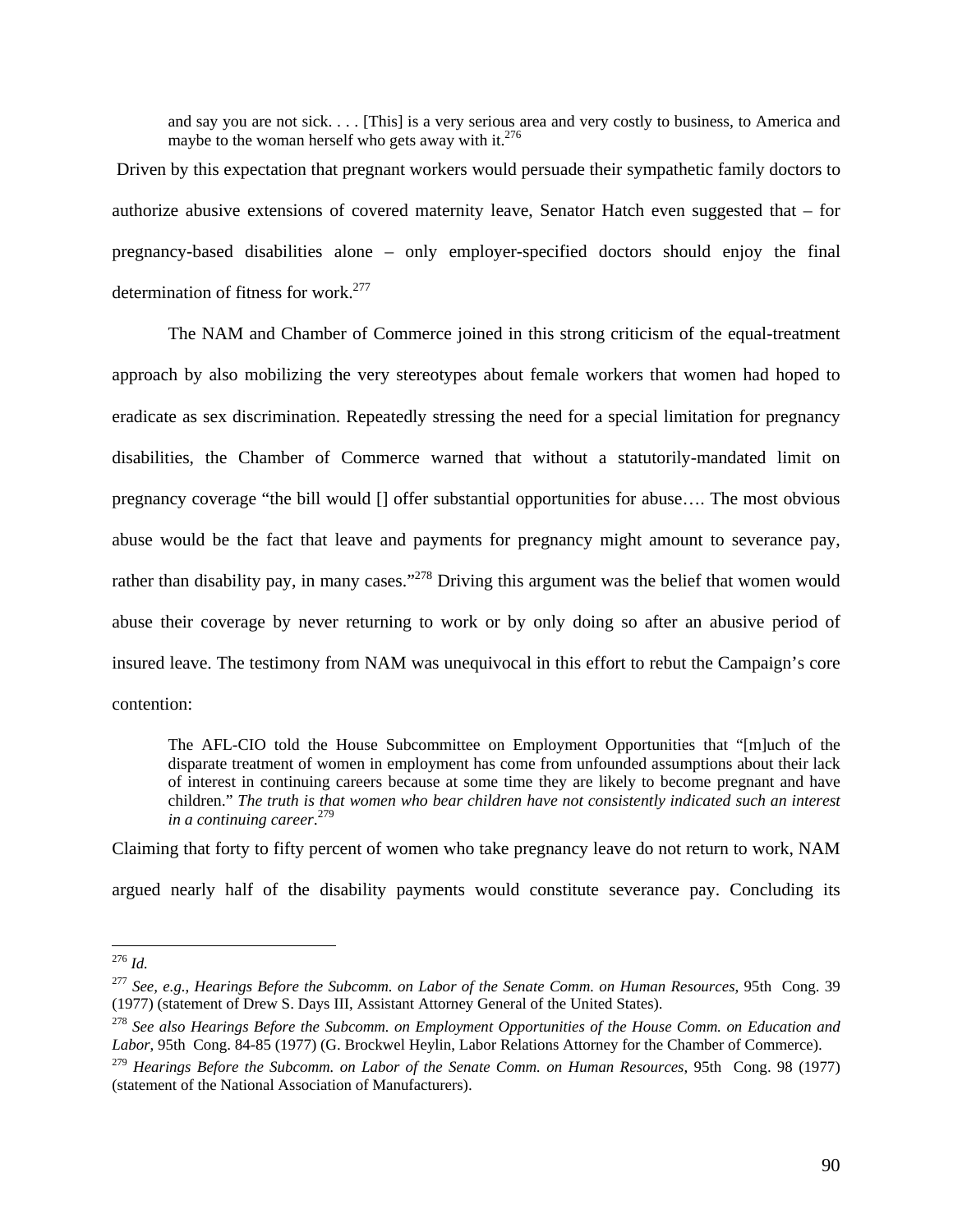subversion of the Campaign's equal-treatment approach, NAM told Congress that the Hawkins-Williams *pregnancy discrimination bill would itself perpetrate discrimination against non-pregnant workers*: "Such a situation would result in a special termination benefit for a single class of employee (pregnant women) which is denied other employees."280

 The Campaign publicly exposed the false, stereotypical assumptions about women as workers that animated the NAM and Chamber of Commerce testimony, with particular force delivered in testimony from supportive members of executive offices. As Assistant Attorney General, Drew Days III provided extensive evidence to the House and the Senate demonstrating the need for the pregnancy legislation but also challenging the biases of the Members of Congress mobilizing the NAM and Chamber arguments, about abuse by women workers:

The discussion about potential for abuse flows from a biased perception of the female work force that in some way women are more prone to abuse these types of benefits than men are. . . . I once worked for General Motors and I can assure you that men are quite competent in abusing a health and welfare plan and I think it is probably unrelated to the sex of the person involved. I think all of this discussion is the result of perceiving woman workers as somehow less serious about their jobs and less concern with developing careers than men are.<sup>281</sup>

Expressing the solidarity of the NAACP and the broader LCCR with legal feminists attacking these stereotypes about women's role in the workplace, Clarence Mitchell similarly told the Senate: "[I]t looks like everything suddenly comes into focus as saying you can't trust these mothers, they're going to chisel and not come back to work. They're going to hang around the house  $\ldots$ <sup>282</sup> Even the Bureau of Women, a section of the Labor Department previously dominated by protectionist feminists, unambiguously rejected the special limitations advocated by opponents, exposing their underlying biases against women: "Despite some thoughts to the contrary, working mothers are

<sup>280</sup> *Id.* at 101.

<sup>281</sup> *Hearings Before the Subcomm. on Labor of the Senate Comm. on Human Resources*, 95th Cong. 39 (1977) (statement of Drew S. Days III, Assistant Attorney General of the United States).

<sup>282</sup> *Hearings Before the Subcomm. on Labor of the Senate Comm. on Human Resources*, 95th Cong. 108 (1977) (statement of the Clarence Mitchell, Director, Washington Bureau of the National Association for the Advancement of Colored People, and Chairman of the Leadership Conference on Civil Rights).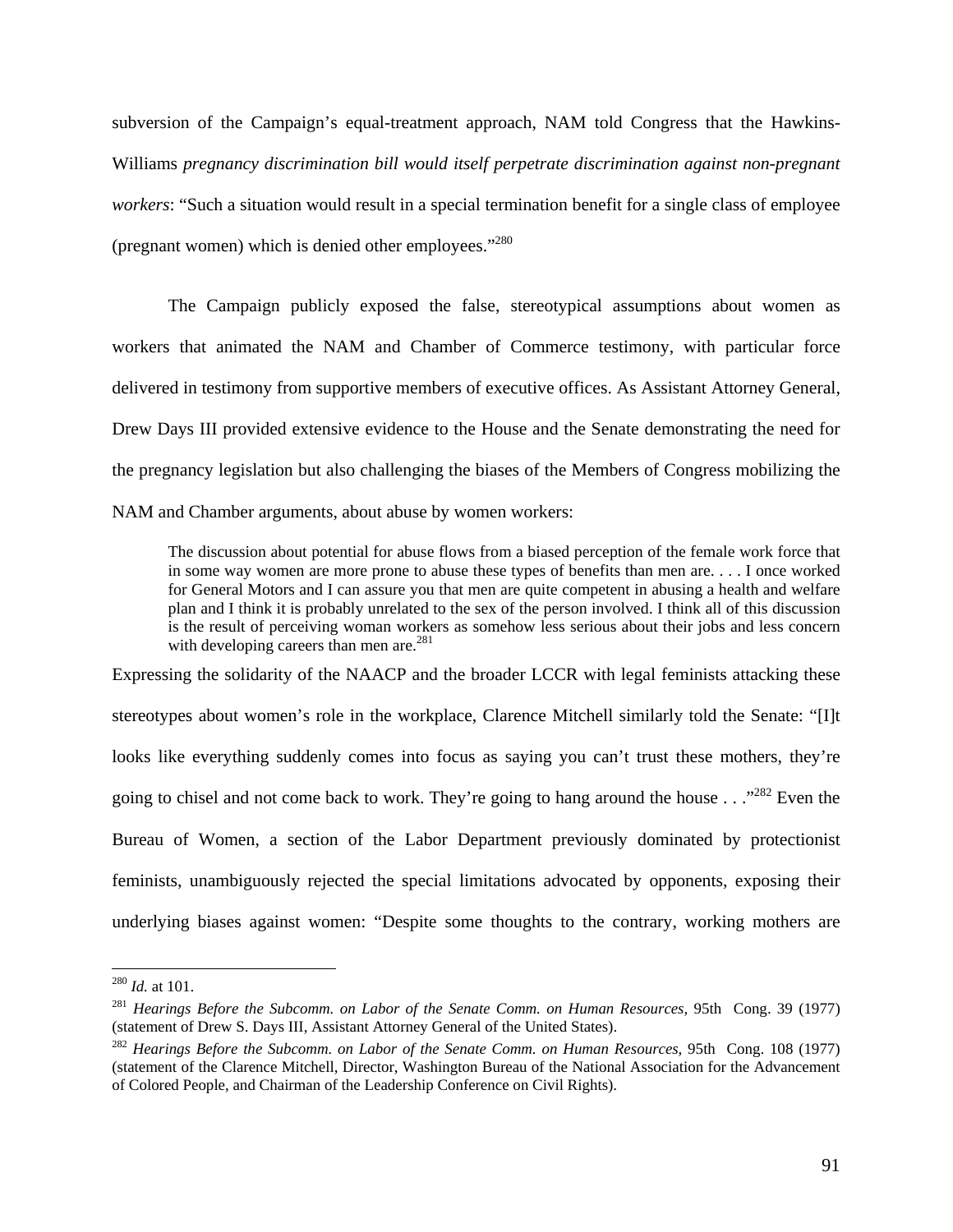seriously attached to the labor force, and in many instances they are the breadwinners of their families. . . . They are not in the labor force to have a casual flirtation with the market, but to earn income."283

 Campaign Co-Chair Susan Ross complemented this testimony exposing the stereotypes of the opposition by pointedly constructing an affirmative argument for why the equal-treatment standard for this nondiscrimination norm was essential. As the author of the EEOC Guidelines, Ross's testimony to the House and Senate marked another significant symbolic and substantive moment for the equalitarian legal feminists' long campaign to establish the nation's fundamental commitment to equal treatment. While the Campaign had chosen not to simply insert the EEOC Guidelines into Title VII, Ross explained the core equality norm at stake in Congress's deliberation:

We would oppose strongly any limitation of x numbers of weeks on pregnancy-related disability coverage, for the reason it goes against the whole theory of the bill and is not needed. The employer can use the same protections to prevent abuse for pregnancy-related disability as it can use for any other disability. That is what is meant by the standard of equal treatment who are similar in their inability to work.

By passing this bill Congress would be affirming that the EEOC pro[perly] interpreted Title VII. The Campaign believes, moreover, that the EEOC exhibited great leadership and an-indepth understanding of how best to eradicate sex discrimination from the marketplace when it enacted the pregnancy guidelines in  $1972.^{284}$ 

Thus, the core equality principle at stake and the normative legacy of the EEOC Guidelines was unmistakable in the hearings before Congress. The choice between a limitation through specialtreatment legislation and equal-treatment comparability standard was again posed by legal feminists seeking to establish a core commitment to equality for women. Senator Hatch ultimately did propose to amend the PDA to include a specific time limitation on women's coverage for pregnancy-related leave even as this marked the sole exclusion from unlimited coverage. However, the Senate

<sup>283</sup> *Hearings Before the Subcomm. on Labor of the Senate Comm. on Human Resources*, 95th Cong. 34 (1977) (statement of Alexis Herman, Director Women's Bureau, Department of Labor).

<sup>284</sup> *Hearings Before the Subcomm. on Employment Opportunities of the House Comm. on Education and Labor* (1977) (statement of Susan Deller Ross, Co-Chair, Campaign to End Discrimination Against Pregnant Workers).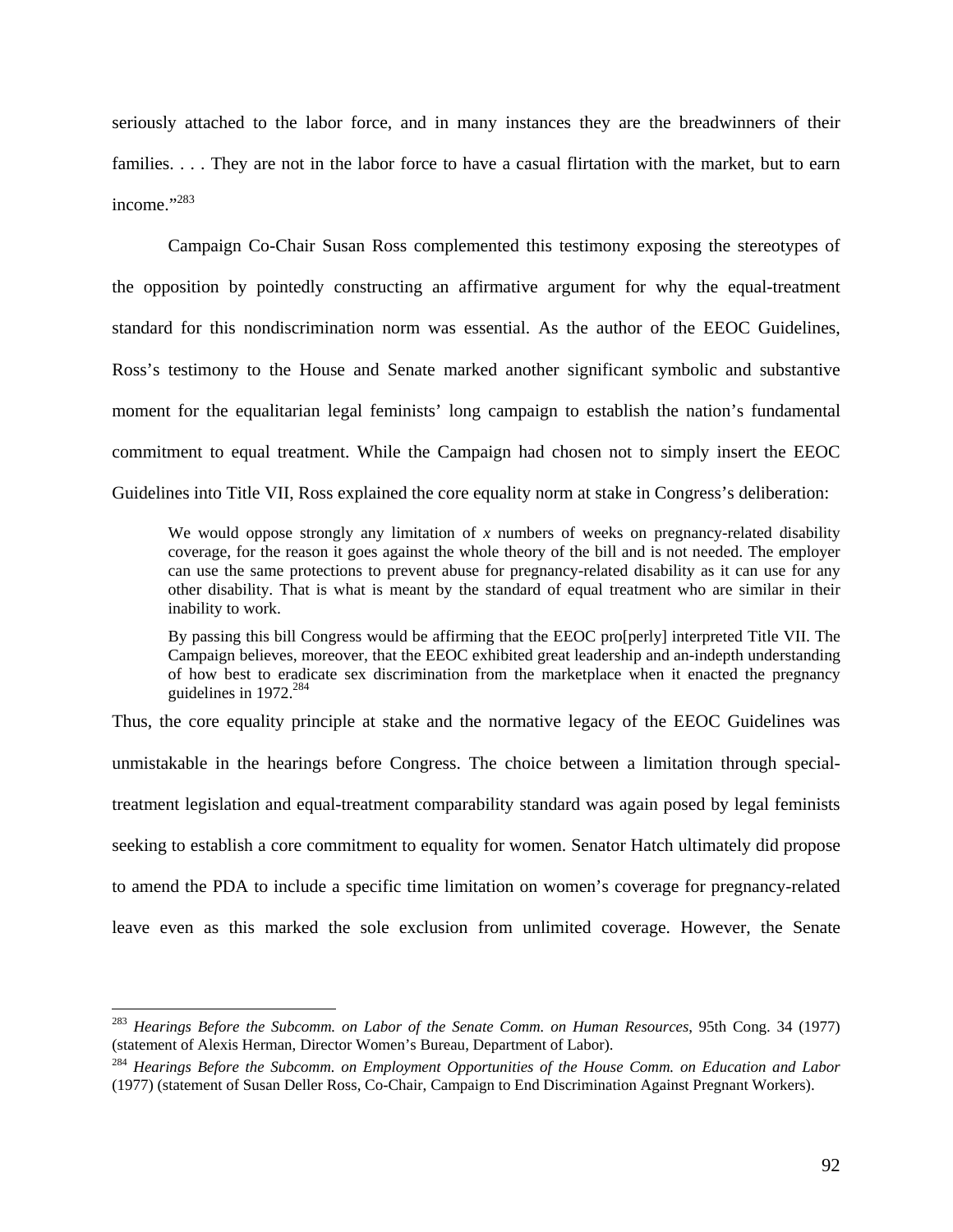committee and full chamber defeated this proposal and preserved the equal-treatment standard in the foundational first section defining sex discrimination to include pregnancy discrimination.

In a dramatic moment, Sherry O'Steen also testified to the House committee to convey fully the enormous devastation that the forced loss of income could have on a woman worker quite contrary to the biased presumptions of women as marginal workers. As a complainant in *Gilbert*  whose experience was repeatedly cited in testimony by the Campaign, O'Steen's testimony spoke directly to the questions posed for Members' about the place of women as workers and citizens. She described the result of being forced into unpaid leave, revealing all too clearly that pregnant workers were far from supplemental incomes in many families; indeed, their income could be indispensable:

At the time me and my husband were having troubles. He got so upset with me, thinking I quit work and us struggling, that he left. . . . I was just devastated. I had one young child already at home and I was pregnant with another one, knowing that now I'd be without no income whatsoever. It was just really bad at the time.<sup>285</sup>

For nearly one month, O'Steen could not afford electricity for refrigeration, cooking, and lighting, oil for heating, or even enough food for three meals a day—she barely survived supporting her twoyear-old daughter. In this dark period, O'Steen reflected on her situation: "It was during this time that the local union convinced me that I need to fight this . . . What really started it was that there were men on our line that could be off for anything. There was one guy down from us, he was off and covered for a hair transplant!"<sup>286</sup> O'Steen agreed to join the other women who had experienced this pregnancy discrimination by suing General Electric under Title VII. When her claim of sex-based discrimination was rejected by the Supreme Court, she determined to appeal once again.

The impact of this public, normative clash on the final form of the PDA was captured in committee reports in the House and Senate, which specifically and repeatedly cited the testimony of

<sup>285</sup> Sherry O'Steen, Interview with author, April 8, 2005. 286 *Id*.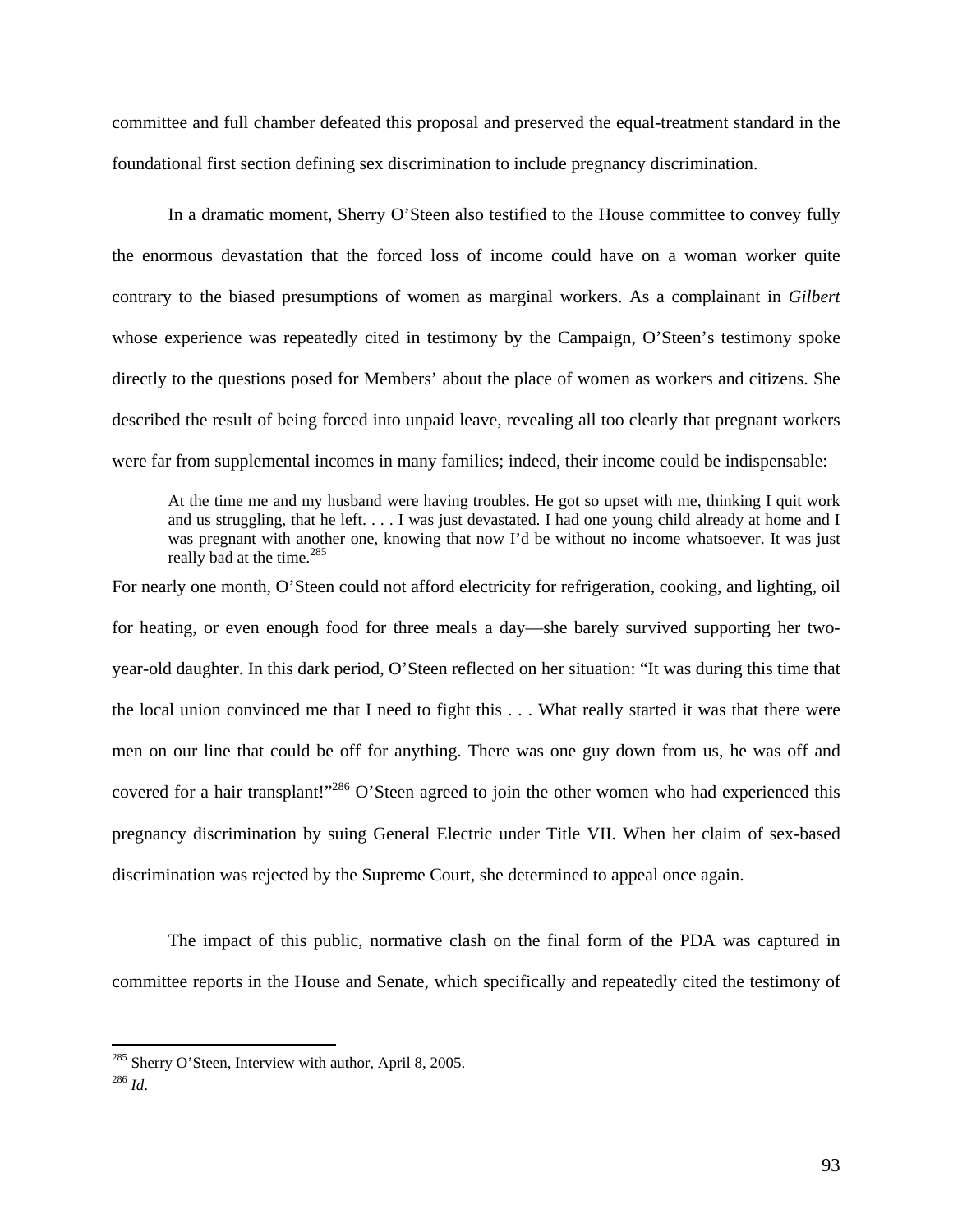the Campaign members in articulating their fundamental repudiation of the Court's holding and

reasoning in *Gilbert*:

As testimony received by this committee demonstrates, the assumption that women will become pregnant and leave the labor force leads to the view of women as marginal workers, and is at the root of the discriminatory practices which keep women in low-paying and dead-end jobs. $287$ 

Statements in both chambers upon the passage of the bill underscored the key themes that defined the

Campaign agenda early in its planning and in its breadth of membership united behind the goal to

reverse *Gilbert*. As Senator Jeffords described,

We seldom see legislation which enjoys such broad-based support throughout the country. It is a prolife, pro-family bill designed to take discriminatory pressure off the millions of families in this country who want to have children, but need two incomes to survive.<sup>288</sup>

Additionally notable was the transformative impact of the testimony. In an especially marked shift

Congressman Ronald Sarasin, an early opponent of the proposed pregnancy discrimination legislation,

testified to his change of view and vote after confronting the testimony from such different sources

throughout the hearings:

The pregnancy disability legislation has been the subject of great controversy. When my Subcommittee on Employment Opportunities first begin to consider the legislation, I must admit that I had serious reservations. However, as we probed the issue, as we learned of the many instances of discrimination against pregnant workers, *as we learned of the hardships this discrimination brought to the women and their families, I became a convert.*<sup>289</sup>

Further, the committees emphasized their rejection of the *Gilbert* majority's normative framework in

favor of the principled approach articulated by the dissent. The Senate Committee noted:

In the committee's view, the following passages from the two dissenting opinions in the case correctly express both the principle and the meaning of title VII. As Mr. Justice Brennan stated: "Surely it offends commonsense to suggest . . . that a classification revolving around pregnancy is not, at the minimum, strongly 'sex related.'" Likewise, Mr. Justice Stevens stated that, "(b)y definition, such a rule discriminates on account of sex; for it is the capacity to become pregnant which primarily differentiates the female from the male."<sup>290</sup>

Ultimately, the Pregnancy Discrimination Act began with the explicit definition of sex discrimination

to include pregnancy, childbirth or related medical conditions, and proceeded to specify the equal-

 $^{287}$  H, REP, No. 95-948 at 3 (1978).

 $288$  CONG. REC. 38574 (Oct. 14, 1978) (statement of Senator James Jeffords).

 $289$  CONG. REC. 38574 (October 14, 1978) (emphasis added).

<sup>290</sup> S. REP. NO. 95-331, at 2-3 (1978); *see also* H. REP. NO. 95-948 at 2 (1978).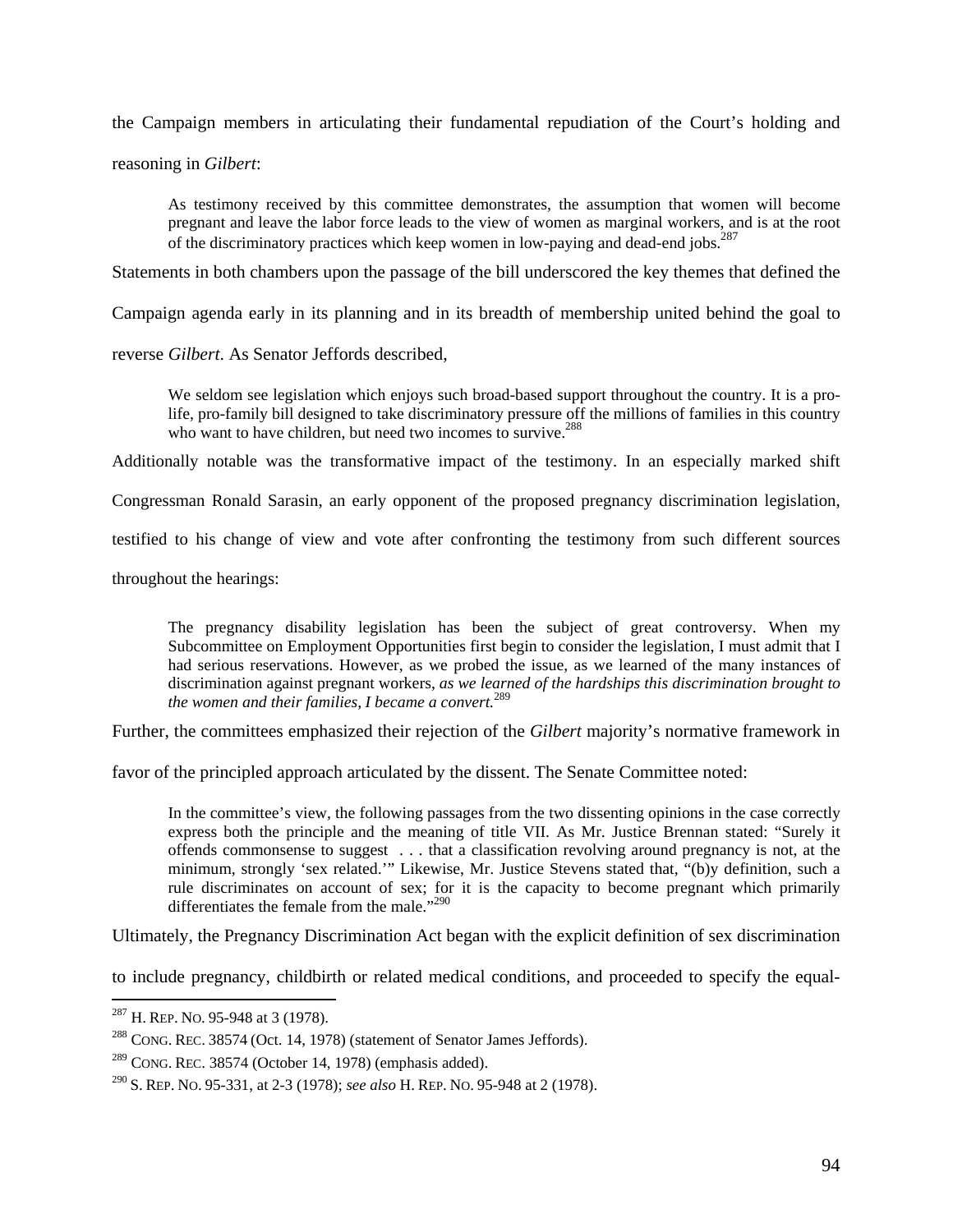treatment standard for women as employees. As the following Sub-Section shows, the constitutional implications of this normative endorsement were apparent throughout the campaign.

#### **b.** *Shaping Constitutional Norms*

The coalition activism and hearings on the Hawkins-Williams bill repeatedly cited *Gilbert* as the focal point prompting a needed legislative response, but driving the hearings and testimony were clear constitutional overtones in Congress's rejection of the *reasoning* in *Geduldig* and *Gilbert* that classified pregnancy discrimination as outside the equality framework. The previous Sub-Section explicated the substantive contours of the equality norm extensively evaluated in the legislative hearings, presenting Congress with the opportunity to embrace one of two competing foundational visions of sex equality. The constitutional vision animating the *Gilbert* Court's statutory holding identified in Part II prompted Congress to respond by articulating its fundamental principle of nondiscrimination. This Sub-Section shows the expression of constitutional implications from the Campaign to reverse *Gilbert* and endorse the equal-treatment principle of the EEOC.

First, even though *Geduldig*'s constitutional holding enjoyed binding force on state actors, Congress had passed the Equal Employment Opportunity Act of 1972 (EEOA) to extend Title VII of the Civil Rights Act to bind the States, subject to damage suits, under its Section 5 power to enforce the Fourteenth Amendment.<sup>291</sup> Indeed, just several months before extending the reasoning from *Geduldig* to Title VII in *Gilbert*, the Supreme Court had actually validated the EEOA as valid Section 5 legislation constitutionally binding the States under *Fitzpatrick v. Bitzer*.<sup>292</sup> As Robert Post and Reva Siegel have noted, "The PDA, insofar as it was applied to the states, was also an exercise

<sup>291.</sup> Equal Employment Opportunity Act of 1972, Pub. L. No. 92-261, § 2, 1972 U.S.C.C.A.N. (86 Stat. 103) 122 (codified in scattered sections of 5 and 42 U.S.C.).

<sup>&</sup>lt;sup>292</sup> 427 U.S. 445 (1976).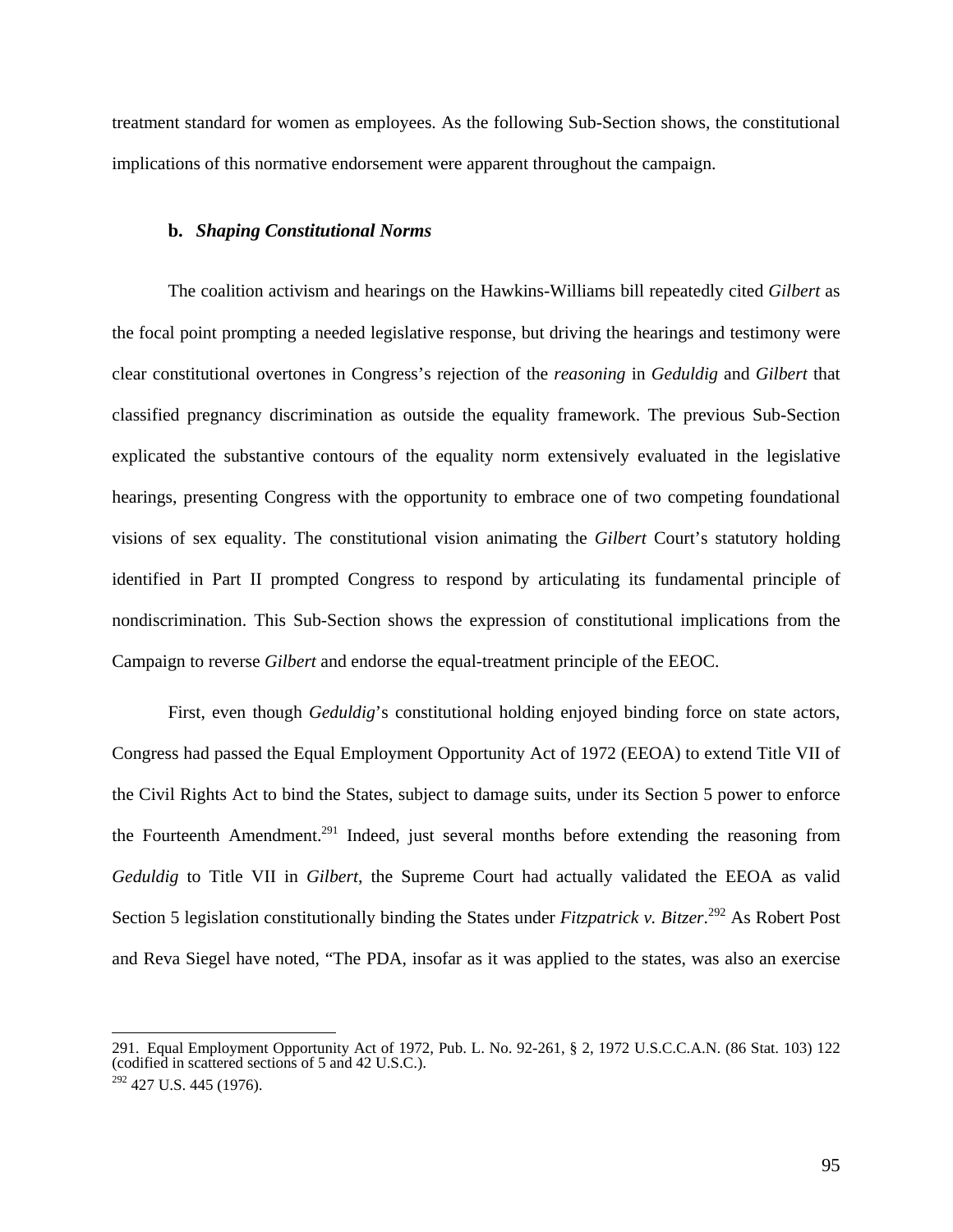of Section 5 power."293 Consequently, by considering amendments to Title VII, Congress's response to *Gilbert* necessarily held constitutional implications that would bind with the force of the equalitarian sex discrimination framework not only the private sector but even the States.

Moreover, as the testimony above from Campaign representatives and supportive Members of Congress demonstrated, the debate over a legislative response to *Gilbert* implicated the fundamental question of women's equality as citizens at the intersection between the statutory and constitutional arenas. In identifying the nexus between pregnancy-based classifications and sex discrimination, Campaign advocates successfully located this real-differences question within the overarching struggle to expunge stereotypes that have long relegated women to second-class citizenship in the workplace and in society – whether pregnant or not – because of their childbearing potential. Wendy Williams testified about how pregnancy formed the basis of sex discrimination not only in the workplace but in all areas of society:

The common thread of justification running through most of the policies and practices that have discriminated against women in the labor force rested ultimately on the capacity of women to become pregnant and the roles and behavior patterns of women that were assumed to surround that fact of pregnancy.<sup>294</sup>

Similarly, Campaign Co-Chair Susan Deller Ross specifically emphasized in her Senate and House

testimony that "[f]ar more is at stake than the fate of women workers":

 $\overline{a}$ 

The Supreme Court announced that it would examine and rely upon "court decisions" construing the equal protection clause of the 14th amendment," to determine what Congress intended in title VII's prohibition on discrimination.

*This idea is patently ridiculous as to the sex discrimination provision of title VII*, for if Congress meant to incorporate equal protection doctrine into title VII in 1964, it meant to do absolutely nothing as to sex discrimination. In 1964, the Supreme Court had an unbroken record of upholding the most blatantly sex discriminatory practices under the 14th amendment...<sup>295</sup>

<sup>293</sup> Robert Post and Reva Siegel, *Legislative Constitutionalism and Section Five Power: Policentric Interpretation of the Family and Medical Leave Act*, 112 YALE L.J. 1943, 2012-13 (2003).

<sup>294</sup> *Hearings Before the Subcomm. on Labor of the Senate Comm. on Human Resources*, 95th Cong. 113 (1977) (statement of Wendy W. Williams).

<sup>295</sup> *Hearings Before the Subcomm. on Labor of the Senate Comm. on Human Resources*, 95th Cong. 120 (1977) (statement of Susan Deller Ross, Co-Chair, Campaign to End Discrimination Against Pregnant Workers).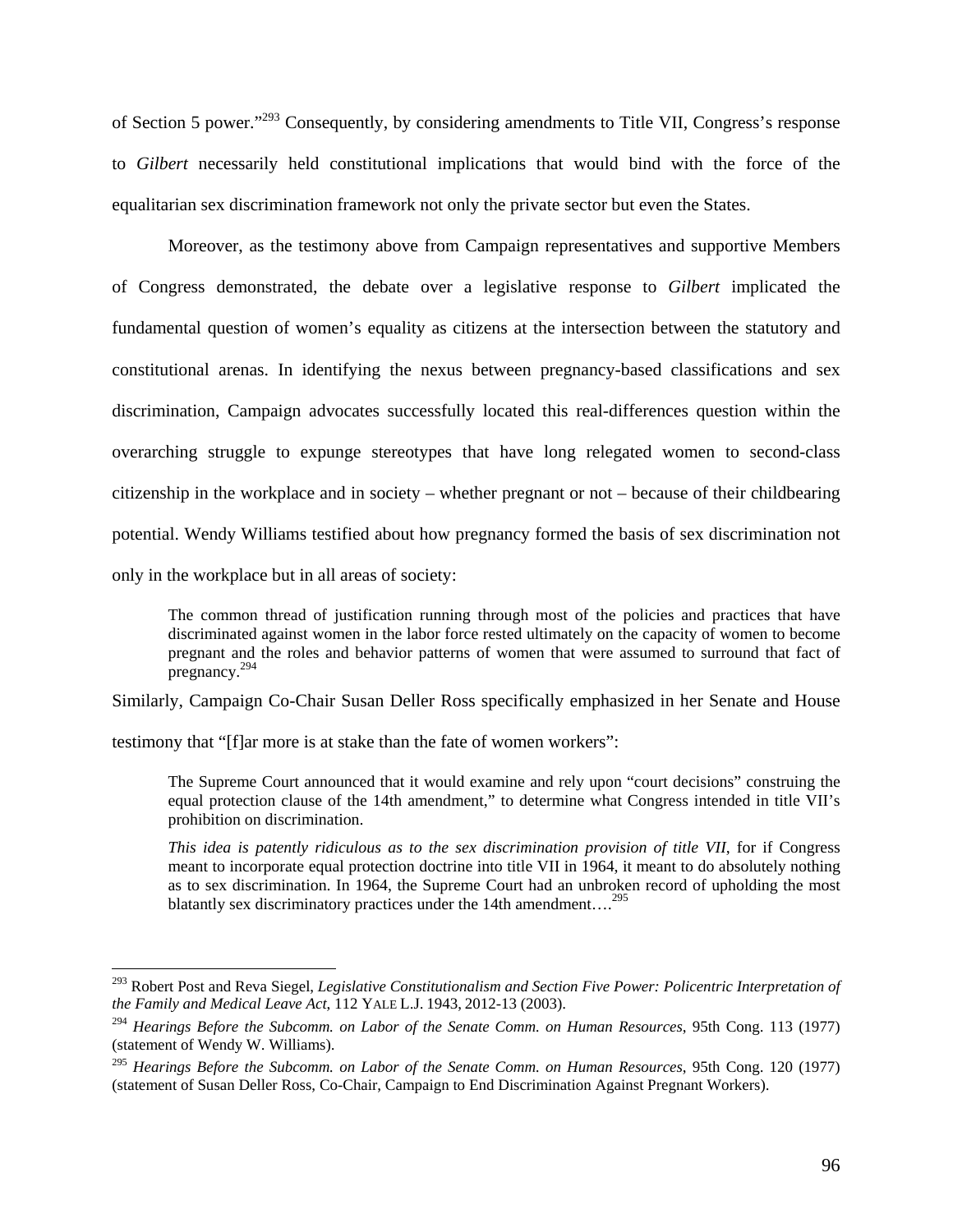Further, Ross excoriated the Court for its refusal to follow EEOC Guidelines on the ground that they were not contemporaneous. As Ross, explained, that reasoning would afford "the agency no time to develop an understanding of how discrimination operates."296 Therefore, *Gilbert* rejected the identity between pregnancy and sex discrimination through conclusory reasoning that mirrored *Geduldig*, whereas the EEOC and now Congress extensively evaluated the competing normative frameworks of sex equality in the workplace.

 Advocates within Congress, too, invoked the broader constitutional vision of sex equality animating the determination to decisively reverse the reasoning in *Geduldig* and *Gilbert*. Just as Part II showed how litigant parties in *Geduldig* and *Gilbert* sought to use the Equal Rights Amendment as a basis to support their competing conceptual frameworks for equal and special treatment, in the legislative hearings that led to the PDA Members of Congress did so as well. As leading co-sponsor Senator Bayh told his colleagues:

The *Gilbert* decision is the kind of decision that prompts some of us to say, this is why we need the equal rights amendment, so that part of our citizenry is not treated differently than others. But this has not happened yet, . . . . [U]ntil that happens, and even afterwards, I think *it is important for Congress*  to legislate in those areas that are necessary to implement the equal rights amendment.<sup>29</sup>

Like Senator Bayh, Senator Jacob Javits framed the Hawkins-Williams bill for his colleagues as a clear an important way "to make up for the fact that we have not ratified the ERA."298 Further, Senator Javits repeatedly emphasized the fundamental principle of citizenship for women at stake in acceptability of their exclusion from any policies or employment opportunities on the basis of their childbearing capacity. "I think this is another major step in the enfranchisement of women," Senator

<sup>296</sup> *Id.*

<sup>297</sup> *Hearings Before the Subcomm. on Labor of the Senate Comm. on Human Resources*, 95th Cong. 6 (1977) (statement of Senator Birch Bayh).

<sup>298</sup> *Hearings Before the Subcomm. on Labor of the Senate Comm. on Human Resources*, 95th Cong. 5 (1977) (statement of Senator Javits).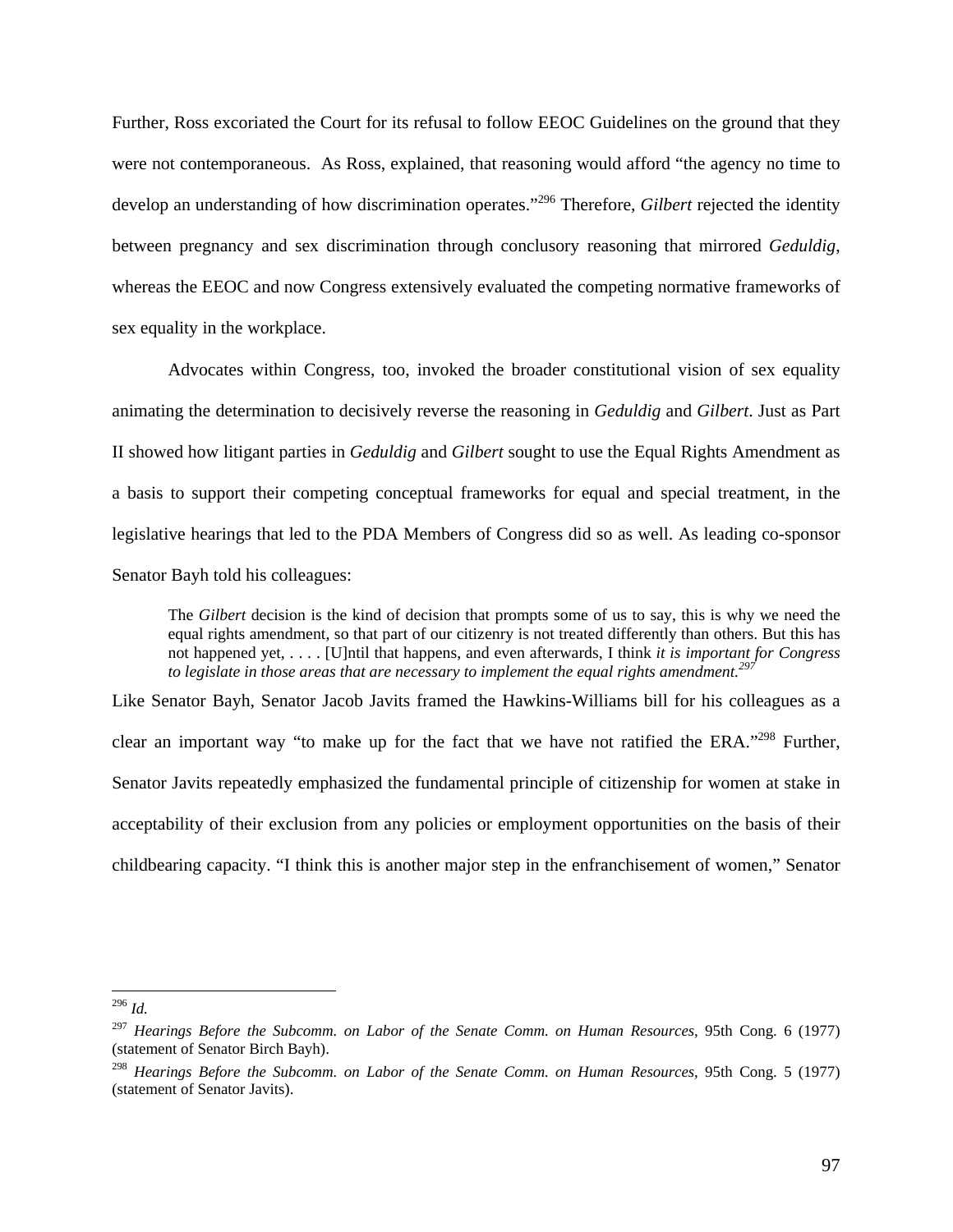Javits noted. "I think that this is what the issue is all about, since pregnancy is the one major disability to which women are subject which other parts of the population are not.<sup>3299</sup>

 Finally, it is noteworthy that while the Court gave no recognition to legal feminists' conception of sex equality based on the history of women's struggle for equality in the workplace and as citizens, Congress's endorsement of the PDA provided a crucial foundation for future sex discrimination doctrine. As one scholar has observed, "During the 1970s the Supreme Court developed the law of sex discrimination by means of an analogy between sex and race discrimination."<sup>300</sup> Critically, the ahistorical manner in which the Court applied this race/gender analogy to constitutional adjudication assured a constrained norm against sex discrimination. This insight into the limits of the Court's constitutional equality jurisprudence applies with equal force in real-differences question presented by pregnancy discrimination in both the constitutional and statutory arenas in *Geduldig* and *Gilbert*. While the *Geduldig* and *Gilbert* Courts conservatively applied the "similarly situated" measure of race equality jurisprudence to the real-differences setting, Congress vindicated a democratically legitimate equal-treatment remedy after giving recognition to women's historical experience of exclusion through the whipsaw of pregnancy discrimination. Indeed, in sharp contrast to the retrospective institution of the Court,  $301$  the legislative and administrative arenas shaped and were themselves informed by the women's movement in successive waves of norm elaboration over time. Consequently the legislative reversal of *Gilbert* succeeded as a foundational moment, but it also marked the first of several increasingly informed efforts to craft a normative framework of workplace equality that took account of women's childbearing capacity as a natural condition of employment and ultimately that has begun to shatter stereotypes at the

<sup>299</sup> *Id*.

<sup>&</sup>lt;sup>300</sup> Siegel, *supra* note 108, at 949.<br><sup>301</sup> *See also Jed Rubenfeld, The Anti-Anti-Discrimination Agenda,* 111 YALE L.J. 1140, 1143 (2002).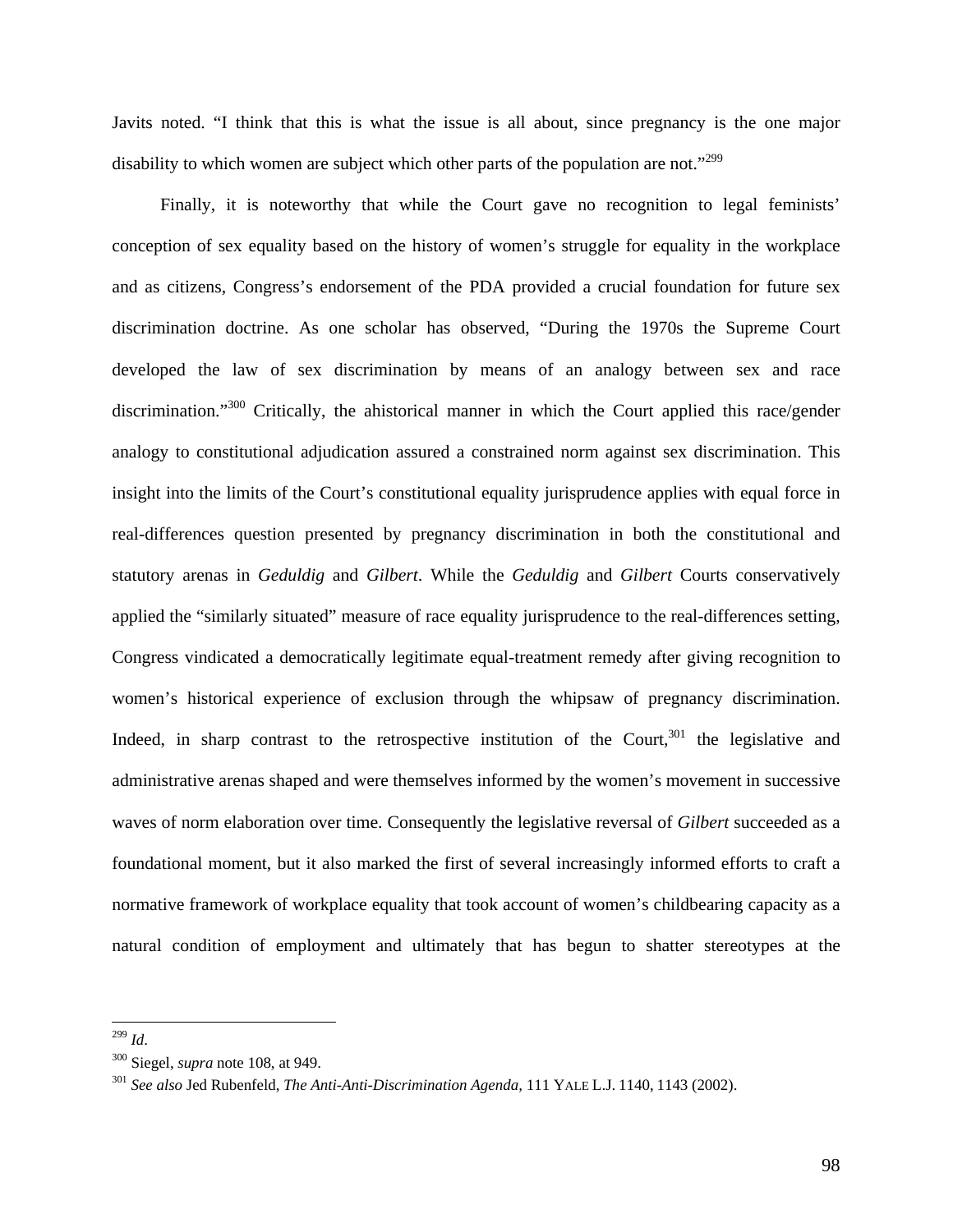childrearing level as well.<sup>302</sup> Thus, the dialogic process that shaped the foundational equality principle instantiated in the PDA stood in sharp contrast to the constitutional norm elaboration of the Court that emphasized the race/gender analogy at the expense of any recognition of the actual historical experience of women in the workplace. The constitutional importance of this contrast was captured in no uncertain terms in later changes in the Court's own *constitutional* equality  $i$ urisprudence. $303$ 

# **c.** *Costs*

Business associations opposing the pregnancy nondiscrimination mandate complemented their competing normative analysis with threats that exorbitant costs would be imposed unfairly on employers providing generous coverage. Yet corporate leaders facing the possibility of greater costs in both benefits programs and an assortment of rights claims nevertheless did not provide the sweeping resistance that might have been mobilized. Why was this the case? In part, the failure of opponents to mobilize widespread concerns about a pregnancy nondiscrimination mandate was due to the quite diverse array of organizations composing the Campaign to End Discrimination Against Pregnant Workers. Further, some of the resistance one might have expected from businesses was muted by the combination of the strong legislative introduction of the bill on terms chosen by the Campaign and States' resistance to the normative reasoning of the Supreme Court. But the NAM, the Chamber of Commerce, and several health insurance associations all did actively oppose the Hawkins-Williams bill. This sub-section shows that the opposition's failure to exploit the cost threats was due primarily to the Campaign's use of the equal-treatment standard to expose stereotypes underpinning incredible cost projections. The final sub-section shows that, instead of cost concerns,

<sup>&</sup>lt;sup>302</sup> *See infra* notes 337-338 and accompanying text.<br><sup>303</sup> *See infra* note 338 and accompanying text.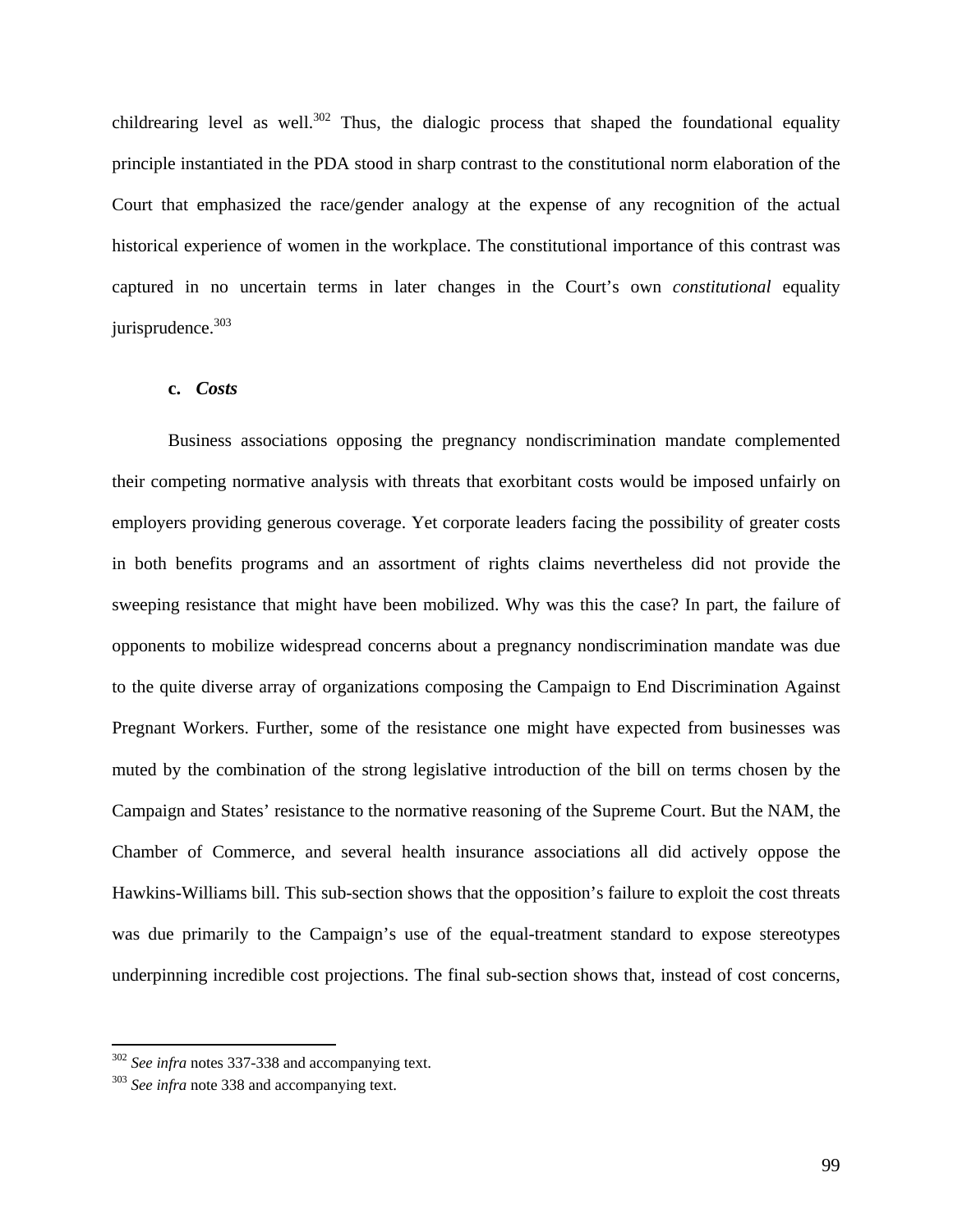ultimately it was the issue of abortion that nearly derailed the forceful congressional rejection of *Gilbert*, as the Campaign only enjoyed mixed success in rebuffing this amendment effort.

Repeatedly warning of estimated *annual* cost increases to employers of \$1.3- \$1.7 billion, the American Council of Life Insurance, the Health Insurance Association, the Chamber of Commerce, and the National Association of Manufacturers all cited exorbitant costs to halt the momentum of the Hawkins-Williams bill.<sup>304</sup> The Chamber of Commerce also presented the same actuary whose lower court testimony had persuaded Justice Rehnquist and his majority in *Gilbert* that the "total package" analysis of benefits coverage shows women's packages cost between 250 and 300 percent more than male costs.<sup>305</sup> In the final element of this cost-based argument, the opposition business and health insurance associations claimed that the Campaign's proposed equal-treatment standard would ensure that the most generous employers are actually discriminatorily penalized. As the NAM told the Senate:

S. 995 impose[s] a drastically disparate burden on employers throughout the country. The burden falls much more heavily on those employers who in the past have provided liberal disability coverage. . . .

. . . An employer that had a liberal disability policy but excluded pregnancy and related conditions would now be required to provide this liberal coverage for pregnancy as well, thereby clearly increasing its overall fringe benefit cost vis a vis the employer who provided no disability coverage whatsoever. Such a result, in our estimation, is patently inequitable.<sup>306</sup>

Thus, business opposition pointedly reframed the Campaign's equal-treatment standard to claim it exerts a punitive impact on the most generous employers who would face exorbitant costs of more than \$1 billion per year.

<sup>304</sup> *See, e.g.*, *Hearings Before the Subcomm. on Labor of the Senate Comm. on Human Resources*, 95th Cong. 83 (1977) (statement of NAM).

<sup>305</sup> *See also Hearings Before the Subcomm. on Employment Opportunities of the House Comm. on Education and Labor*, 95th Cong. 92-93 (1977) (Paul Jackson, Actuary, Wyatt Company on behalf of the U.S. Chamber of Commerce).

<sup>306</sup> *See also Hearings Before the Subcomm. on Labor of the Senate Comm. on Human Resources*, 95th Cong. 82 (1977) (statement of Francis Coleman, Attorney, National Association of Manufacturers).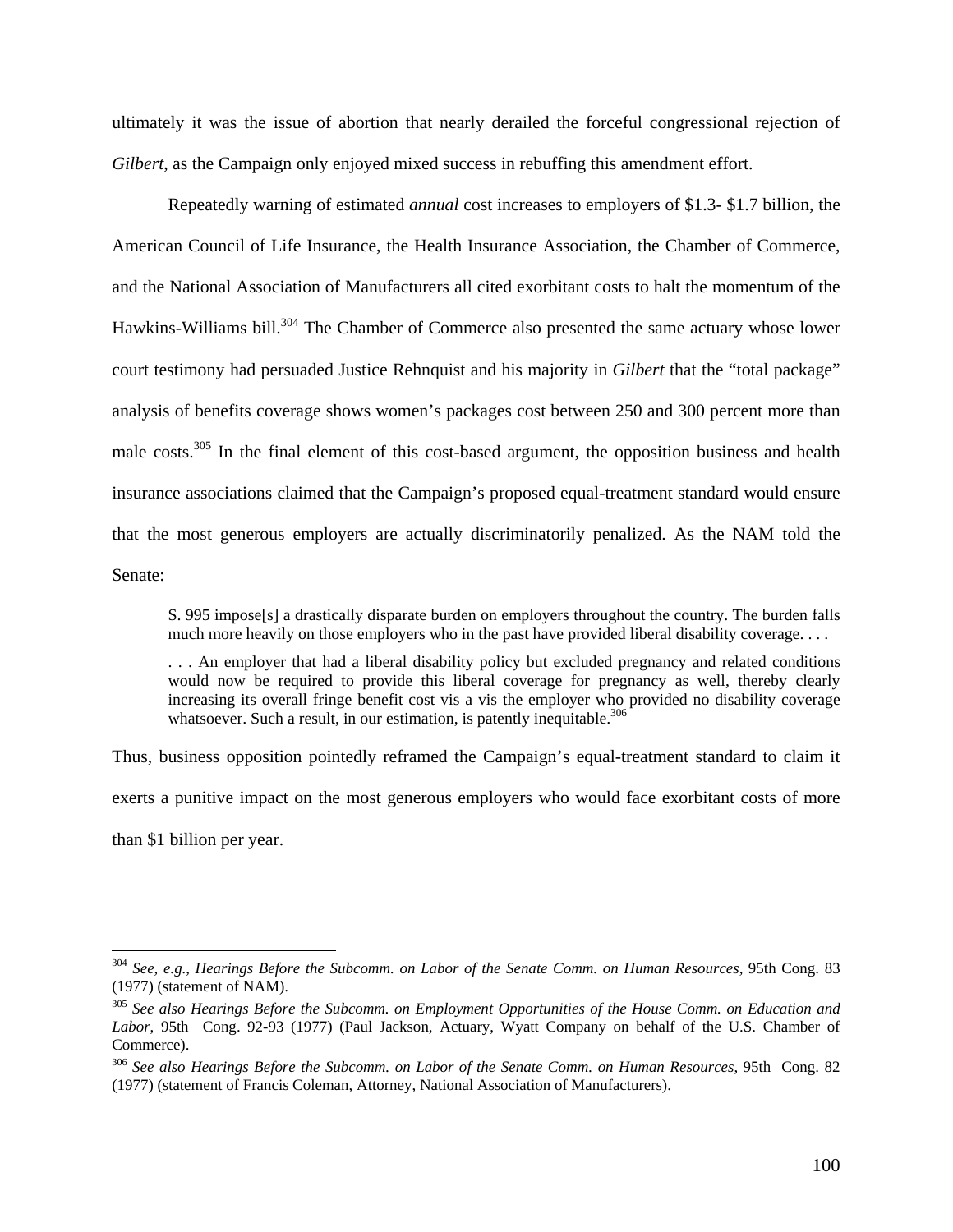The Campaign effectively rebuffed these cost-based threats by ensuring that one component of this proposed legislation's valence quality was its support among businesses with experience in voluntary pregnancy nondiscrimination. Well before any legislation was introduced, movement leaders had identified which businesses – such as Xerox and IBM – they would invite to testify at these hearings about their support for the PDA based on positive, cost-effective experiences with policies ensuring equal treatment of pregnancy.<sup>307</sup> As a result, an essential element of the coalition's platform in support of the PDA was the experience and support of the majority of American businesses with disability plans which already provided coverage of pregnancy. As Senator Bayh pointed out in his testimony to the Labor Subcommittee that was repeated throughout the hearings:

Plans such as General Electric's represent only 40 percent of all disability plans offered in the United States. 60 percent of the disability plans in this nation voluntarily cover pregnancy and childbirth. Among the companies offering the more comprehensive, nondiscriminatory coverage are IBM, Firestone, Xerox Cummins Engine, Martin Marietta, and Polaroid.<sup>308</sup>

The Campaign drew on this database of actual experience among employers to rebuff speculation about increased costs imposed by an equal-treatment framework, and it also invoked several actuarial rejections of NAM, Chamber, and health insurance industry estimations. In one such finding reflecting the experience of nondiscriminatory employers, an actuary from the U.S. Civil Service Commission and the American Academy of Actuaries provided a sharp alternative annual cost projection of \$320 million, a figure nearly matched by the Department of Labor as well.<sup>309</sup> As a result, while businesses did not actively campaign with the coalition's public supporters, in the event the Campaign ensured it was experienced businesses whose testimony was prominently featured. The

<sup>307</sup> *See, e.g.*, Personal notes of Judith Lichtman, Meeting of the Campaign to End Discrimination Against Pregnant Workers with Susan Greyson, February 16, 1977 (on file with author).<br><sup>308</sup> *Hearings Before the Subcomm. on Labor of the Senate Comm. on Human Resources*, 95th Cong. 3 (1977)

<sup>(</sup>statement of Sen. Birch Bayh, Member, Sen. Subcomm. on Labor).

<sup>309</sup> *Hearings Before the Subcomm. on Labor of the Senate Comm. on Human Resources*, 95th Cong. 443 (1977) (statement of Ethel Rubin, Actuary).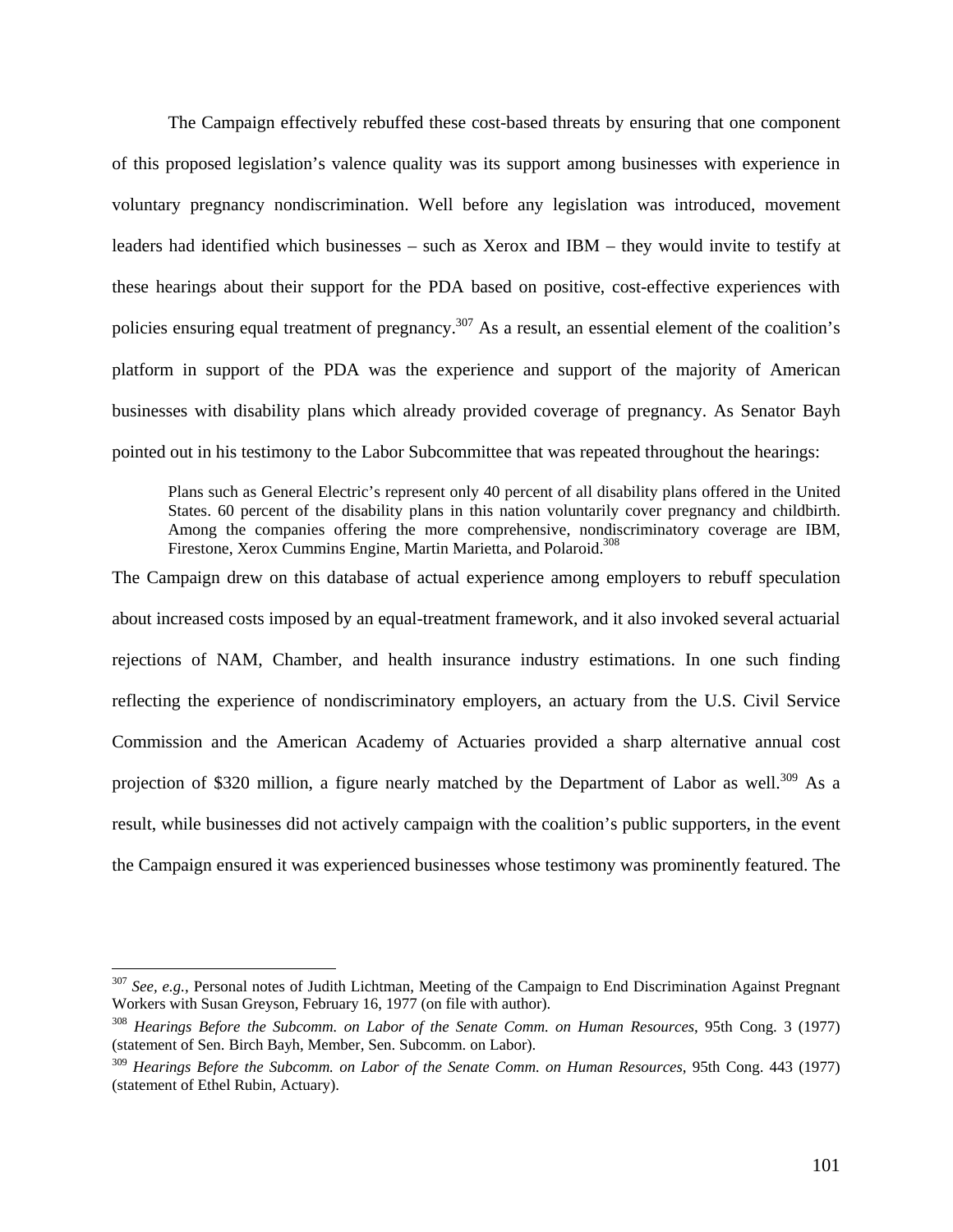experience of Xerox and other companies was critical to rebutting claims of exorbitant, bankrupting

costs that would follow the mandate of equality for pregnant workers.

Moreover, the affirmative testimony from supportive companies like Xerox was matched by an accompanying dearth of countervailing specific evidence supporting oppositional cost estimates. In fact, in his position as Chairman of the subcommittee following Senator Hatch's skeptical testimony, Senator Williams noted:

There is almost a basic assumption here that we are moving into an uncharted area of coverage …which is not the case at all…. [A]t least 40 percent of industry presently provides coverage for temporary disabilities which are not work related, and at least 60 percent of those employers provide in terms of disability coverage for pregnancy. *We have been searching for those who will give us the horrible examples to come here and tell us, but we can't find them.* 

As a matter of fact, I don't believe we have any witnesses that will give us the horror story that is described here $^{310}$ 

A colloquy following Chairman William's exchange with NAM underscored the resonance of this

ineffective response to the experience of businesses who were supporting the Campaign:

The CHAIRMAN: I would like to have some of your member companies tell us what problems they faced in the coverage they have. We had a dragnet out to get people to come in here to tell us any problems they have. We thought you were the one group that would give us some specifics. . . . We have been searching for those who will give us the abuses that we hear about and we would like to know about it specifically."

Senator HATCH: Has GE ever come in and testified?

The CHAIRMAN: They have been invited; certainly. They don't want to.

Senator HATCH: We ought to call GE since they did all the work in this case, have them come in and testify on what they think of the bill. The door is open. The chairman is being as fair as I have ever seen any chairman be.

….

The CHAIRMAN: I will tell you, we have done our level best, more in this situation than we have in a lot of other bills. We have been on a constant search for months now.<sup>311</sup>

This colloquy marked the culmination of several exchanges in which suggestions by the opposition

of exorbitant costs were met with competing evidence from the Campaign and, most importantly,

<sup>310</sup> *Hearings Before the Subcomm. on Labor of the Senate Comm. on Human Resources*, 95th Cong. 72 (1977) (statement of Senator Harrison William).

<sup>311</sup> *Id.* at 92-93.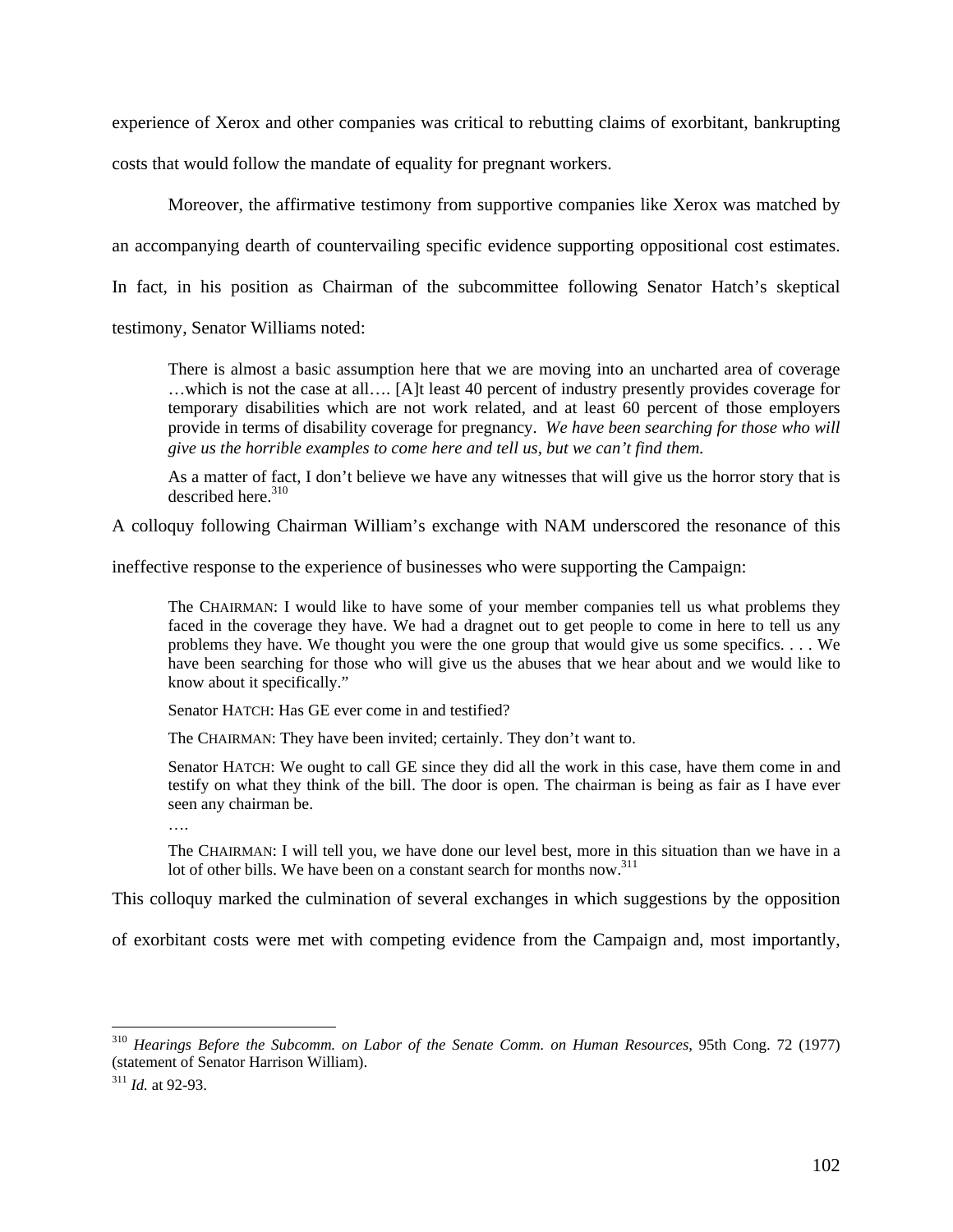testimony from business with the experience of nondiscriminatory pregnancy coverage that undermined the opposition testimony.

 Finally, Campaign advocates revealed that General Electric's nearly \$1.5 billion cost estimate actually depended entirely on the assumption that women would remain absent from work for an average of *thirty weeks*, even though ninety-five percent of women were disabled only an average of *six weeks*. 312 Given the blatant use of biased assumptions, the Campaign lobbying committee immediately set out to undermine the inflated cost projections in light of its exploitation in *Gilbert* to overcome the disparate impact test in excluding pregnancy from the sex discrimination principle. From its first Fact Sheet mailed to all prospective Campaign groups and Members of Congress, the coalition assured that "the size of this expense to employers has been vastly overblown."<sup>313</sup> In fact, the Campaign's own actuary estimated the annual cost of the Hawkins-Williams bill at between \$145 million<sup>314</sup> and \$300 million,<sup>315</sup> far from the billion-dollar figures cited by the opposition. The inflated costs could only be supported by the built-in cost assumption that women would only return to work after thirty weeks, and as a result the testimony of the trade associations revealed how pervasively employers claimed that women's purported "tendency to malinger" was a sex-related characteristic indicating their status as temporary – indeed, *dispensable* – members of the workplace. In hearings, witnesses called out these biases by providing contrasting experiential data from businesses that had provided pregnancy coverage and by identifying the stereotypical assumption underpinning each of the actuarial estimates provided for General Electric in *Gilbert* and before Congress: "The differences between the [actuarial] figures indicate how

<sup>312</sup> *See, e.g.*, Laurie R. Ferber, *The Aftermath of* Gilbert, 24 (on file with author).

<sup>313</sup> Campaign to End Discrimination Against Pregnant Workers, *Fact Sheet*, Dec. 23, 1976 (on file with author).

<sup>314</sup> *Hearings Before the Subcomm. on Labor of the Senate Comm. on Human Resources*, 95th Cong. 282 (1977) (statement of Boris H. Block, General Secretary-Treasurer, United Electrical Radio & Machine Workers of America).

<sup>315</sup> Kathleen Miller, ACLU Lobbyist Coordinator, Interview with Dr. Anne Costain, April 29, 1977, p. 2 (on file with author).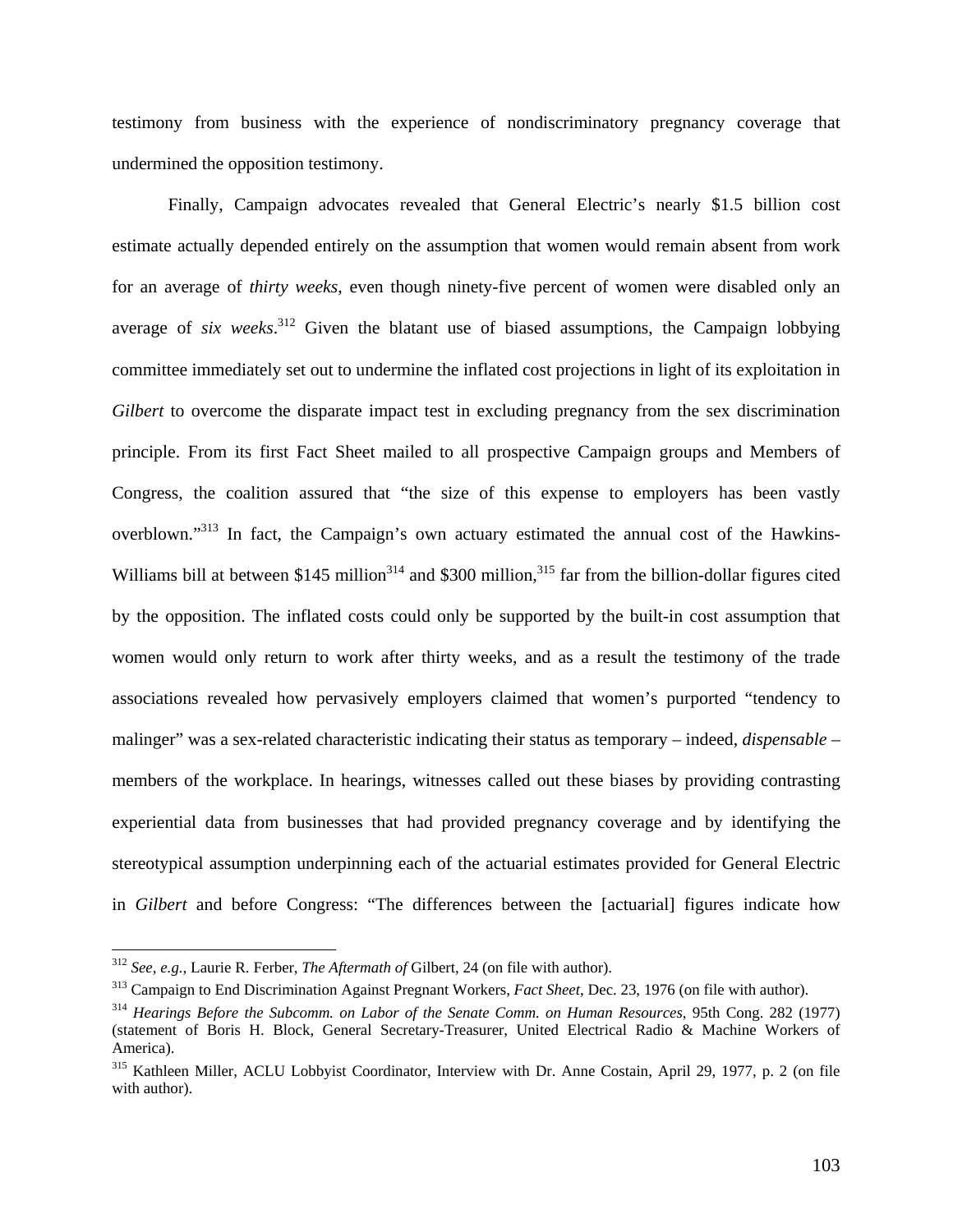conjectural all these figures are and that no one has any sound basis for assuming women will average more than 6 weeks absence."<sup>316</sup> Witnesses also withheld none of their resentment at hearing the opposition's cost testimony, as one female steelworker told Congress:

There has been a lot of talk about women not returning back to work after having their babies. Most of us who are working cannot afford to stay home after we are able to return to work, because we are middle-class. *We have to be able to pay to keep that child living.317*

Thus, the combination of employers' favorable experiences and personal testimony exposing the bias in the opposition's cost predictions together helped to deflate this attack on the PDA.

## *d. Abortion*

 $\overline{a}$ 

While debates over cost and the shape of the sex equality norm provided Congress a clear choice among competing frameworks, the issue of abortion threatened to derail the Pregnancy Discrimination Act and exposed deep potential rifts in the Campaign. In the five years since *Roe v. Wade*, the countermovement opposing abortion rights had gained sufficient prominence to secure the "Hyde Amendment" to the Health, Education and Welfare Budget in 1976 as the first ban on federal funding for abortions. Particularly as the amendment took effect the following August 1977, the Senate and later the House committee meetings both eventually became embroiled in the issue of abortion. Yet as Section A showed, the Campaign to End Discrimination Against Pregnancy Women was launched by pro-choice and pro-life organizations that set aside their differences on abortion to focus on the pro-women and pro-family features of their common goal to override *Gilbert*. This conclusion to Part III explores how the coalition found mixed success in rebuffing the creep of the abortion issue into the pregnancy discrimination debate and the meaning of this development in the final text of the statute for the fundamental equality norm in the PDA.

<sup>316</sup> *Hearings Before the Subcomm. on Labor of the Senate Comm. on Human Resources*, 95th Cong. 242 (1977) (statement of the International Union of Electrical, Radio and Machine Workers, AFL-CIO-CLC).

<sup>317</sup> *Hearings Before the Subcomm. on Labor of the Senate Comm. on Human Resources*, 95th Cong. 294 (1977) (statement of Toni Sterling, Member, Local 65, United Steelworkers of America).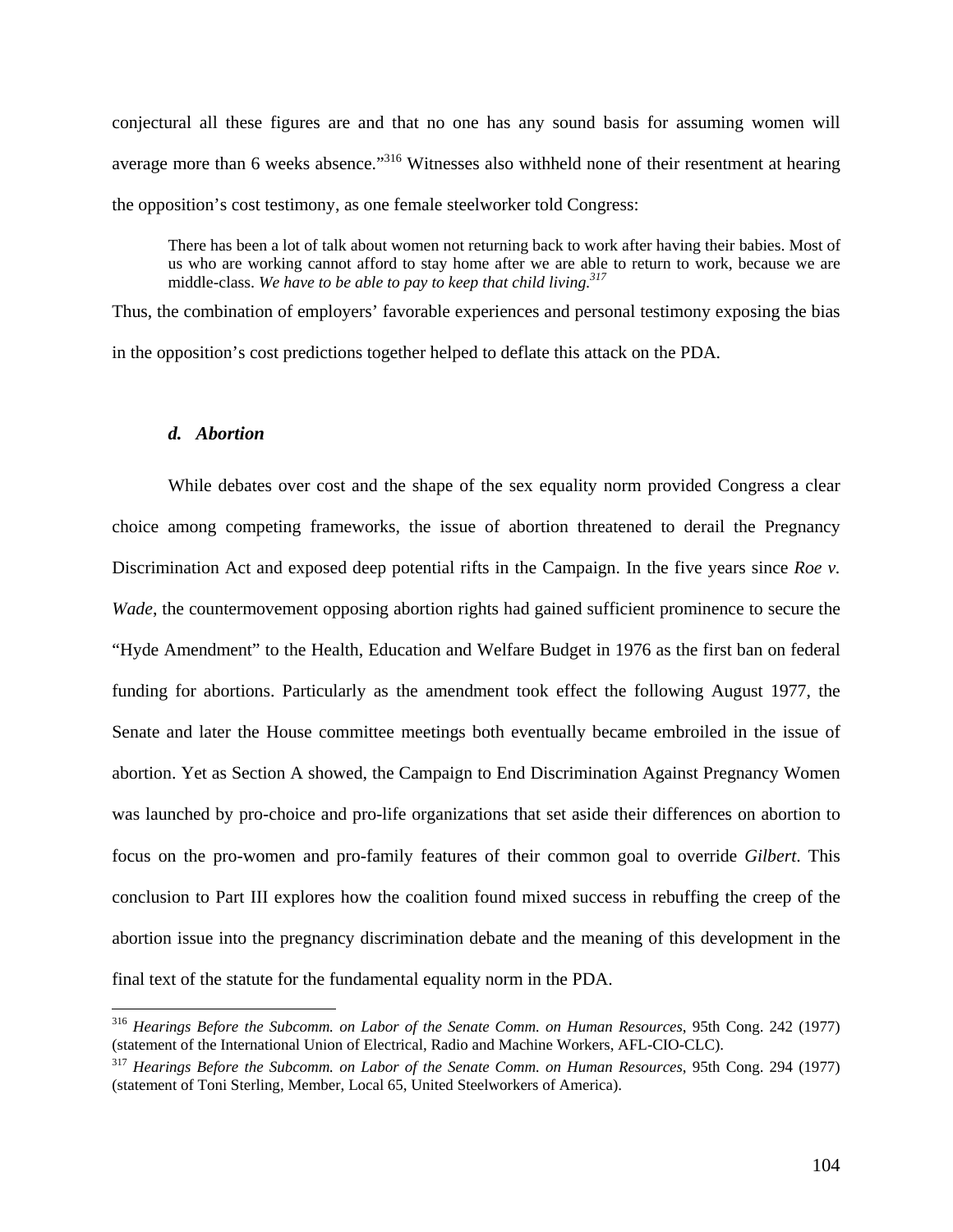Although several forms were offered, all proposed amendments threatened to constrict the core equality norm of sex discrimination that was the focus of the Campaign. Antiabortion amendments embraced the Definition approach to ensure that unlawful sex discrimination includes the grounds of "pregnancy, childbirth and other related medical conditions," but they *proposed specifically excluding abortion from the definition of sex discrimination*. Such exclusion could have left employers free to discriminate against workers on the purportedly non-gender-based grounds of a woman's choice to have an abortion, the possibility of having an abortion, any related complications from an abortion, or even her views on abortion. As the Campaign realized, "If it does exclude abortion from the definition of sex, it would permit employers to discharge or refuse to hire a woman because of an abortion, as well as to refuse to pay benefits."<sup>318</sup> Despite the Senate defeat in committee (9-4) and on the floor (44-41) of the Eagleton amendment proposing such an exclusion from the definition of sex discrimination,<sup>319</sup> it was in the House of Representatives that the abortion battle over pregnancy discrimination gained steam.

 The responsibility of the Campaign's own membership for driving the House struggle over the relationship between abortion and pregnancy discrimination illustrates the destabilizing effect of abortion on the diverse membership of the coalition. Sparked by a proposal from one of the Campaign's own members, the antiabortion amendment gained prominence when one part of the National Conference of Catholic Bishops moved the issue to the fore of the House hearings. Seeking to "protect Church agencies from being forced . . . to support or provide abortions evinces in violation of our religious tenets and conscience convictions," the organization's Bishops' Committee for Pro-Life Activities requested the explicit exclusion of abortion, arguing that otherwise the PDA

<sup>318</sup> Campaign to End Discrimination Against Pregnant Workers, Internal Memorandum, *The Abortion Issue*, at 1 (on file with author).

<sup>&</sup>lt;sup>319</sup> Senator Thomas Eagleton (D-MO) repeatedly proposed excluding abortions from the sex discrimination framework in the Hawkins-Williams bill, but these were defeated. *See, e.g.*, ACLU, "Senate Passes Pregnancy Discrimination Bill," in 1 CIVIL LIBERTIES ALERT No. 4, at 1 (October 1977) (on file with author).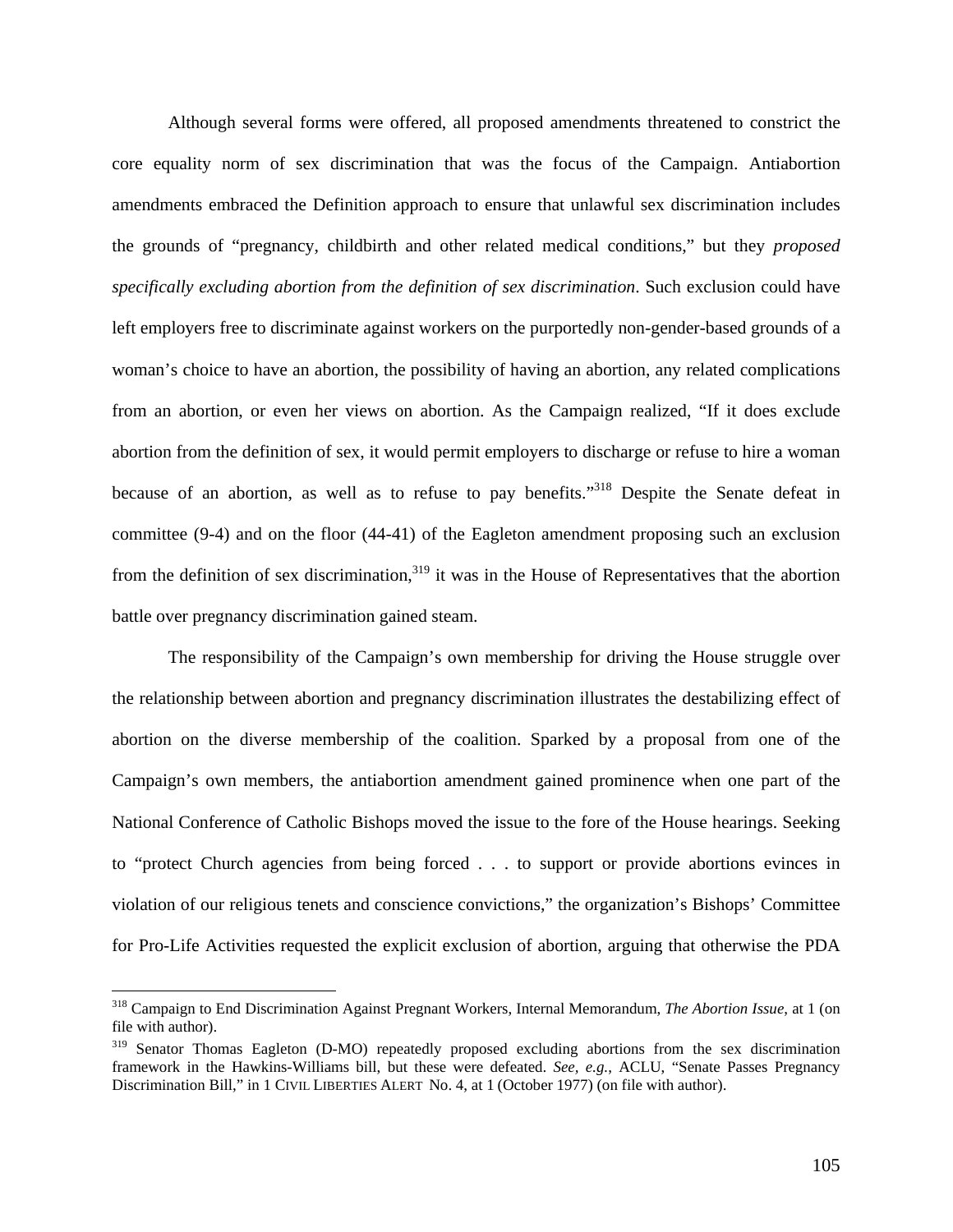would "implicitly provide[] the same disability benefits for elective abortion as for pregnancy care and birth. There is no principle of social justice or human rights that justifies elective abortion."<sup>320</sup> As a result, while accepting the broader sex discrimination principle that included pregnancy and related conditions, the Conference proposed adding one further sentence to the definition clause of Title VII: "Neither 'pregnancy' nor 'related medical conditions' as used in this section may be construed to include abortion."321 Congressman Beard proposed such an amendment in nearly identical terms, but he inserted an exception to the exclusion "where the life of the mother would be endangered if the fetus were carried to term."322

 A review of unpublished communications among members within the Campaign during this episode sheds light on their need to accept a compromise resolution. The amendment had been rejected in committee and was even resuscitated as a "corporate conscience" exemption in an attempt to leverage the claimed First Amendment rights of employers who personally object to abortions.<sup>323</sup> Nonetheless, the persistence of antiabortion amendments threatened a severe toll on the coalition's normative unity. In one memorandum from the National Abortion Rights Action League (NARAL), the legislative director implored allied members of the Campaign to write, telephone, or send mailgrams to Congress to defeat the Beard amendment because: "The Campaign is unanimous in its opposition to the Beard amendment."324 Upon receipt, the Campaign leadership dismissed further

<sup>320</sup> *Hearings Before the Subcomm. on Employment Opportunities of the House Comm. on Education and Labor*, 95th Cong. 272-73 (1977) (Letter from James T. McHugh, Director of Bishops' Committee for Pro-Life Activities, to Congressman Augustus Hawkins, Chairman).

<sup>321</sup> *Id.*

 $322$  H.R. 6075.

<sup>323</sup> *See, e.g.*, Campaign to End Discrimination Against Pregnant Workers, *Pregnancy Disability Legislation and an Anti-Abortion Rights Amendment* (1978) (on file with author). Although there is almost no record of the corporate conscience amendment gaining traction, this may be due to the very shortcomings documented in the Campaign's extensive legal memorandum severely attacking the corporate law assumptions underpinning such an approach. *See also* Women's Legal Defense Fund, *Memorandum: Legal and Policy Objections to a "Corporate Conscience" Exemption from Required Coverage for Abortion Health Benefits Under the Gilbert Bill* (on file with author).

<sup>324</sup> Carol Werner, Legislative Director NARAL, *Memorandum Re: Pregnancy Disability Bill (H.R. 6075)* (on file with author).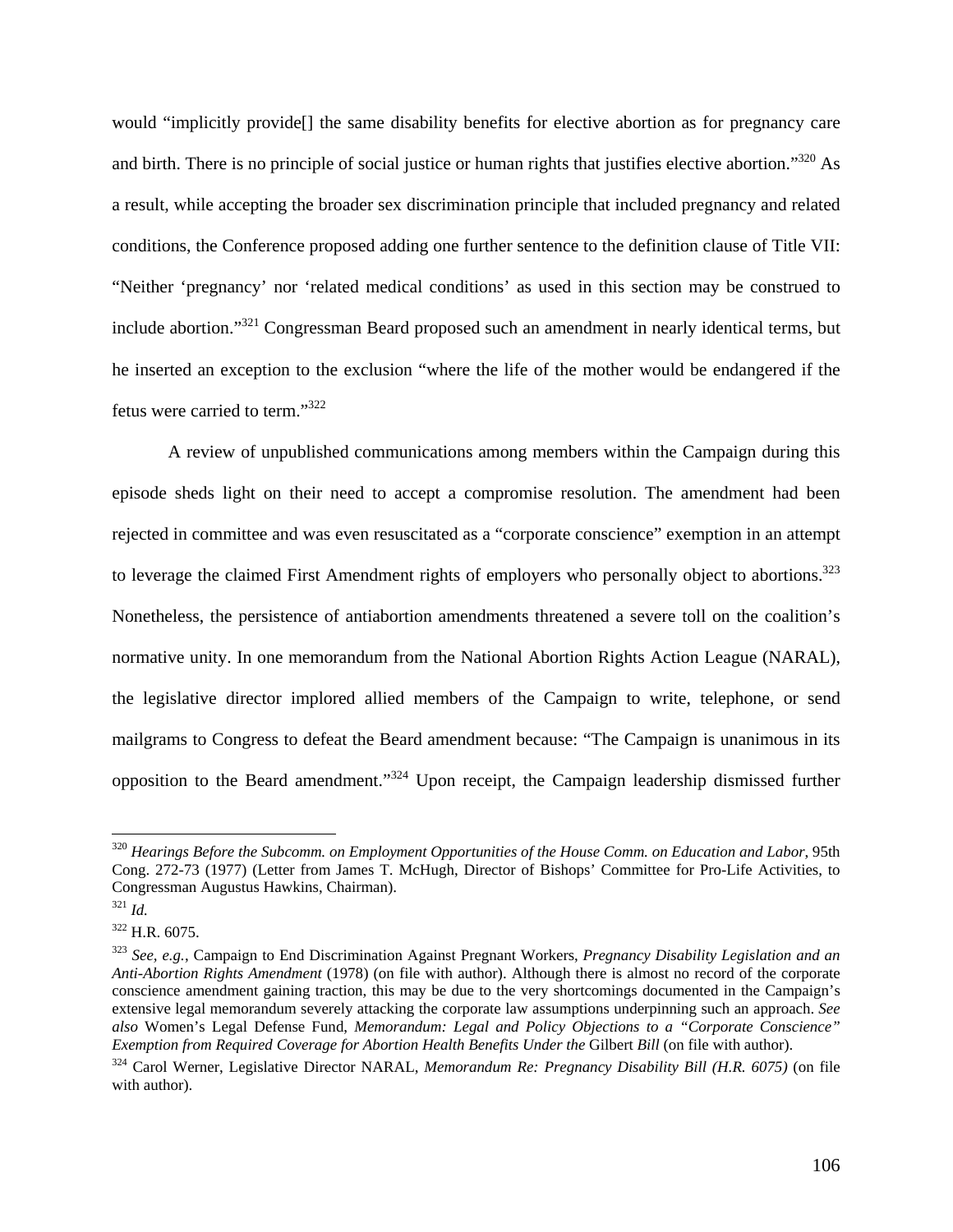such claims of unanimous opposition because they were "too politically controversial" within the Campaign. The sustained pressure of the Bishops' Committee enabled pro-life factions to adopt a position of the silenced opposition: Unless amended, a New York cardinal warned, the PDA would require all employers including churches and church organizations to provide medical payments and paid leave time for abortions, "a requirement with which we cannot comply."<sup>325</sup>

Campaign leaders acknowledged the widening coalition fissure over this issue early in consideration of the Senate amendment and later of the same amendment before the House:

While the Campaign agrees on its support of S.995, the group does not agree on a position pro-choice or anti-abortion. The result of passage of the amendment could be withdrawal of support for S.995 (e.g. by N.O.W.) if an anti-abortion clause is added, and/or a weakening of support . . . generally, among those who would be ambivalently torn between their pro-pregnant workers position and their pro-choice position. The addition  $\dots$  could thereby lead to the defeat of S.995.<sup>326</sup>

It is particularly notable that the Campaign cited the potentially severe reaction from NOW because it

was that group's chief lobbyist who had explained how carefully she protected her alliance with pro-

life advocates by balancing her opposition to the antiabortion amendment with her larger effort to

combat pregnancy discrimination:

 $\overline{a}$ 

I have concentrated on members of the committee. I have visited everyone. I have been contacting members of Congress on this and the [] amendment on abortion. *I have been very careful not to lobby*  for these two issues at the same time. They are not linked at all.<sup>327</sup>

Even the broader civil rights community refrained from wading into the abortion rift emerging within

the Campaign. After the Leadership Conference on Civil Rights issued a memorandum to its own

member organizations declaring that the "anti-abortion amendment is totally unnecessary" and

encouraging members to "[u]rge [House members] to oppose all further amendment," as an LCCR

<sup>325</sup> Cardinal Terence Cooke, Quoted in *Will Church Institutions Be Forced to Make Medical Payments for Abortions?*, 7 ORIGINS No. 37 (March 2, 1978).

<sup>326</sup> Campaign to End Discrimination Against Pregnant Workers, *Proposed Eagleton Amendment to S.995 To Exclude Non-Therapeutic Abortion From Title VII Protection Against Sex Discrimination Based On Pregnancy*, at p. 1 (on file with author).

<sup>&</sup>lt;sup>327</sup> Nina Hegsted, Acting Head of the NOW Legislative Office, Interview with Dr. Anne Costain, May 6, 1977, at p. 2 (on file with author).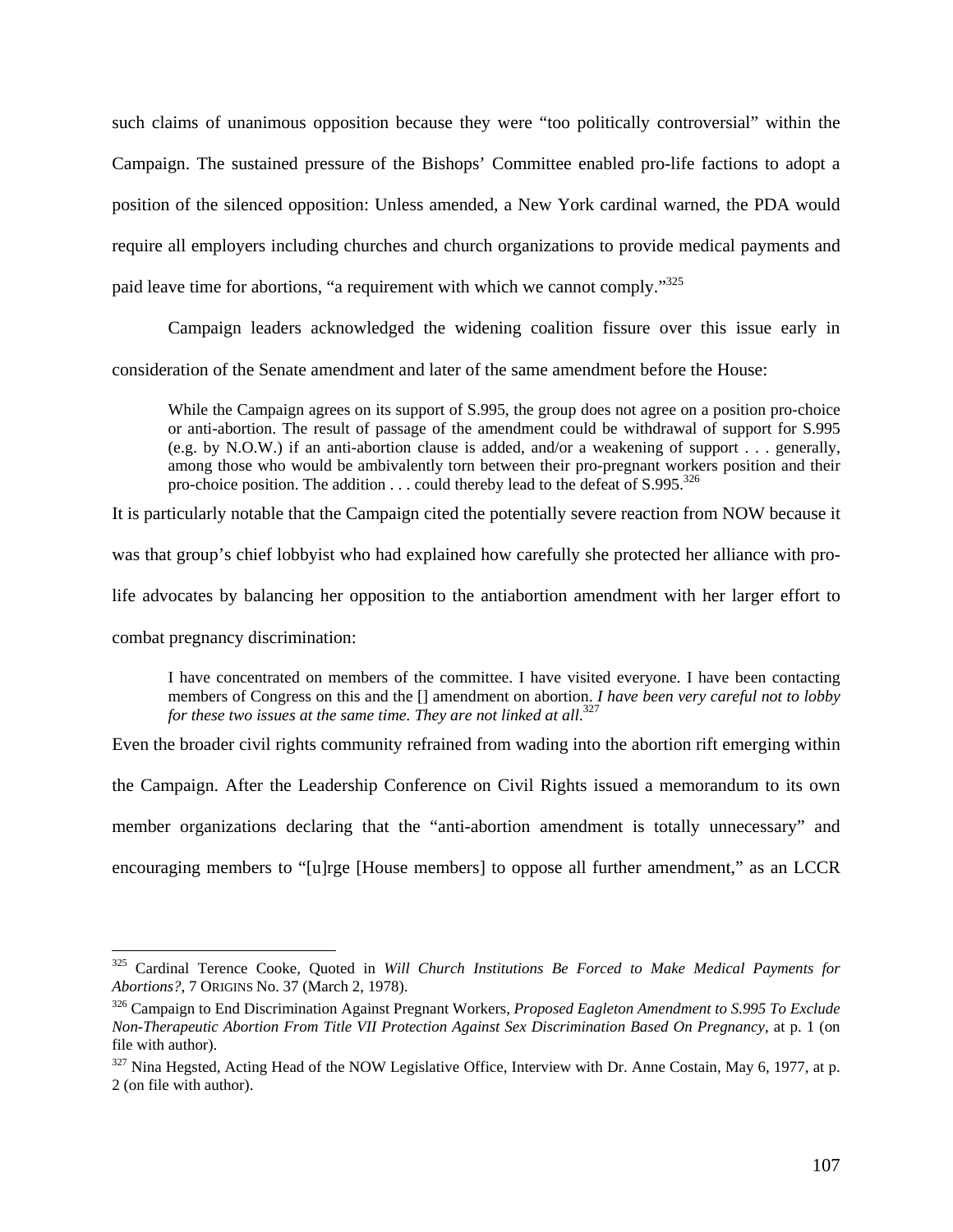Board member the Bishops' Committee for Pro-Life Activities severely criticized this misleading suggestion of consensus:

I have no desire to force my assessment of the Beard amendment on the other participating organizations. But by the same token I cannot and will not permit . . . the name of my organization to be associated with a resolution with which I disagree as a matter of principle.<sup>328</sup>

Thus, just as the Campaign was impeded by internal dissension, so, too, were whole sectors of the membership limited in their ability to exercise decisive, democratic leverage.

A return to the terms of the legislation's introduction was essential to the resolution. In light of the divisiveness of the abortion amendments within the coalition, Campaign leaders emphasized the valence feature of the pregnancy equality norm that fueled the legislation's momentum in both chambers, reminding member organizations: "*This legislation is essential to stop coerced abortions*."329 The Campaign found a compromise solution that preserved the normative focus of the new sex discrimination definition on extinguishing pregnancy-based exclusions from the workplace.

Ultimately coalition leaders avoided forcing the Campaign itself to take a united position on the antiabortion amendment and instead individual organizations insisted that preservation of the definition portion of the legislative amendments was nonnegotiable. The Campaign resolved:

The Campaign to End Discrimination Against Pregnant Workers supports final passage of H.R. 6075; however, individual organizations may take differing positions on final passage.

There is substantial support within the Campaign for a motion to strike the Beard anti-abortion amendment.<sup>330</sup>

As a result, a group of seven women's and health organizations emphatically threatened their unwillingness to accept what they viewed as a principle of sex discrimination that implicitly sanctions facial discrimination on the basis of abortion and related grounds. After endorsing the Senate bill passed without any antiabortion amendment, this group of organizations underscored the

 $\overline{a}$ 

<sup>328</sup> Letter from Rev. Msrg. George G. Higgens, United States Catholic Conference, to Clarence Mitchell, LCCR Chairman (March 23, 1978) (on file with author).

<sup>329</sup> Campaign to End Discrimination Against Pregnant Workers, Internal Memorandum, *The Abortion Issue*, at p.1 (on file with author).

<sup>330</sup> Susan Ross et al., *Action Statement* (April 11, 1978) (on file with author).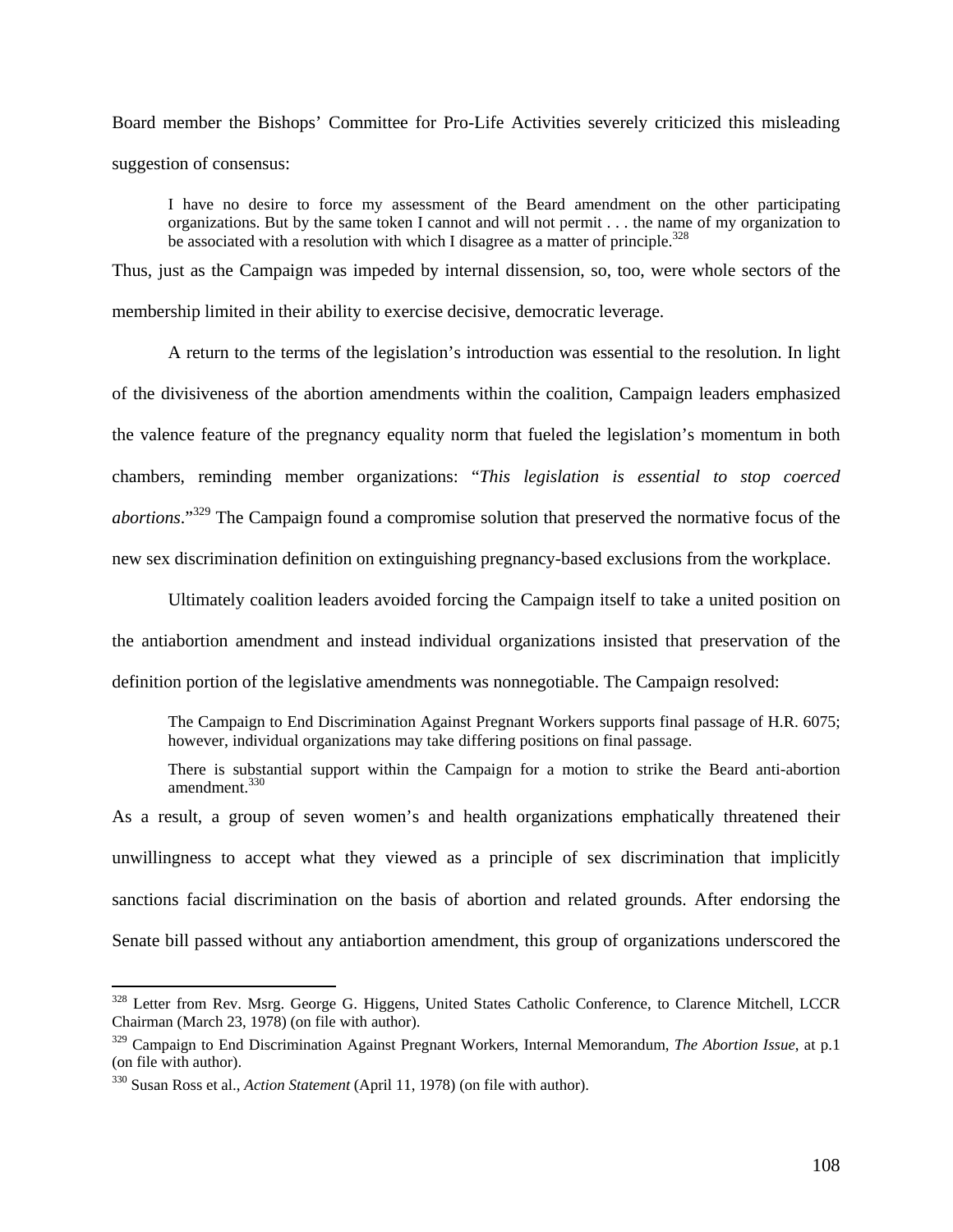threat of undermining the broader definition of sex discrimination if the House bill with the Beard antiabortion amendment should pass:

We will urge members of the House, in the strongest possible terms, to strike the Beard amendment when H.R. 6075 comes to the House floor. In addition, regretfully but just as strongly, we will urge them to vote *against* H.R. 6075 should the Beard amendment not be stricken.

. . .

 $\overline{a}$ 

We are saddened by the fact that we have been forced to take this position and understand its implications. Minus the Beard amendment, we strongly and wholeheartedly support H.R. 6075. But we cannot stand idly by while a fundamental principle as discriminatory and as dangerous as the one embodied in the Beard amendment is enacted into law.<sup>331</sup>

 In the final result, the women's movement succeeded in preserving the statute's core normative focus on amending the definition of sex discrimination to include prohibition of pregnancy discrimination. At the same time, the compromise to preserve the statute itself included a specific abortion clause that only excluded employers from the responsibility to pay the actual medical expenses for an abortion. After the definition and equal-treatment clauses, the statute reads:

This subsection shall not require an employer to pay for health insurance benefits for abortion, except where the life of the mother would be endangered if the fetus were carried to term, or except where medical complications have arisen from an abortion.<sup>332</sup>

This provision thus assured that employers would not be required – even under an equal-treatment principle – from paying the actual health insurance costs for an abortion. At the same time, the equality principle still protects women from any discrimination in employee benefits, seniority, hiring and firing for their choice to have or complications arising from an abortion. As a staff attorney at the Women's Legal Defense Fund involved in the negotiations for this compromise, Donna Lenhoff explained the organizations' belief that this outcome was as narrow as the amendment could be while preserving the support needed to vindicate the equality rights of pregnant workers: "It was heart-rending to have to make this exception. . . . This was a compromise. It made it

<sup>&</sup>lt;sup>331</sup> Memorandum to the Campaign to End Discrimination Against Pregnant Workers, from ACLU, the American Public Health Association, NARAL, NOW, the Planned Parenthood Federation of America, the Religious Coalition for Abortion Rights, and the Women's Equity Action League, at p. 2(April 5, 1978) (on file with author).  $332$  42 U.S.C. § 2000e-2(a)(1).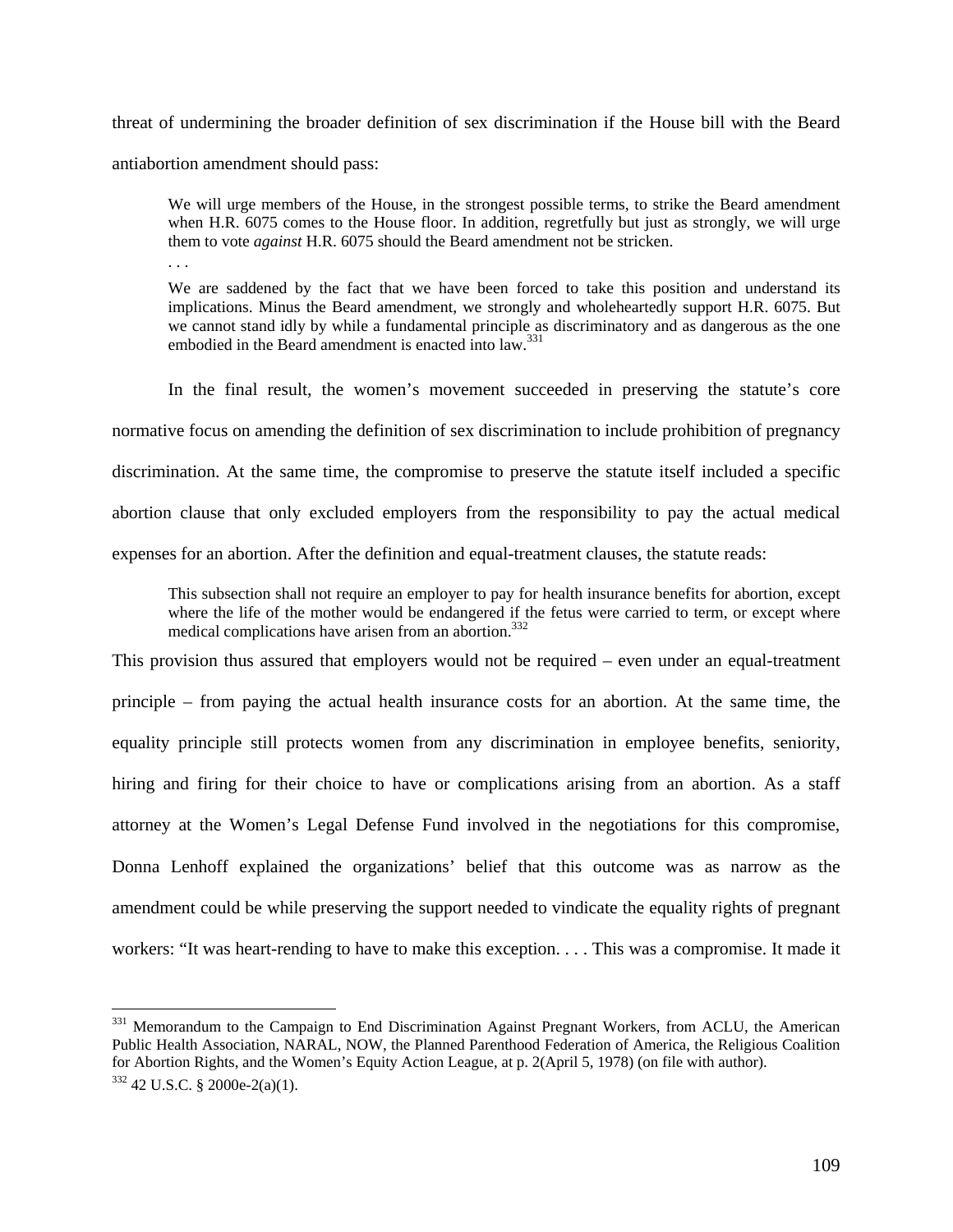clear that a corporation doesn't have to provide health insurance to cover simple, uncomplicated abortions. That's what we gave up."333

The additional testimony among conferees on the final legislation captures most clearly the relief in both wings of the coalition that compromise was reached. A former opponent of the PDA, Congressman Sarasin's statement in Conference underscored the importance of this compromise:

The antiabortion language adopted by the House [] threatened the passage of this important legislation. In fact, it was really down to the wire before we knew whether we would be able to secure an agreement with the Senate on the anti-abortion language. . . . It does not totally answer the needs of the pro-choice advocates. Neither does it meet the requirements of the pro-life advocates. However, it does provide a balance between the two positions.<sup>334</sup>

Appealing to the pro-choice organizations Senator Jeffords similarly emphasized that this "best possible compromise" ensures that any disabling condition as a result of abortions are still protected from discrimination under the final statute and only the actual medical costs for abortion are exempt: "I personally could not countenance the death of this legislation only because of the abortion question."335 In the end, movement leaders rebuffed the repeated submissions of definitional antiabortion amendments by securing a compromise that preserved the core meaning of the equality norm defining sex discrimination to prohibit exclusions based on pregnancy, childbirth, or related medical conditions without reference to abortion.

 $\overline{a}$ 

<sup>&</sup>lt;sup>333</sup> Donna Lenhoff, Interview with author, 7 February 2005.

<sup>334</sup> CONG. REC. 38574 (October 14, 1978). 335 *Id.*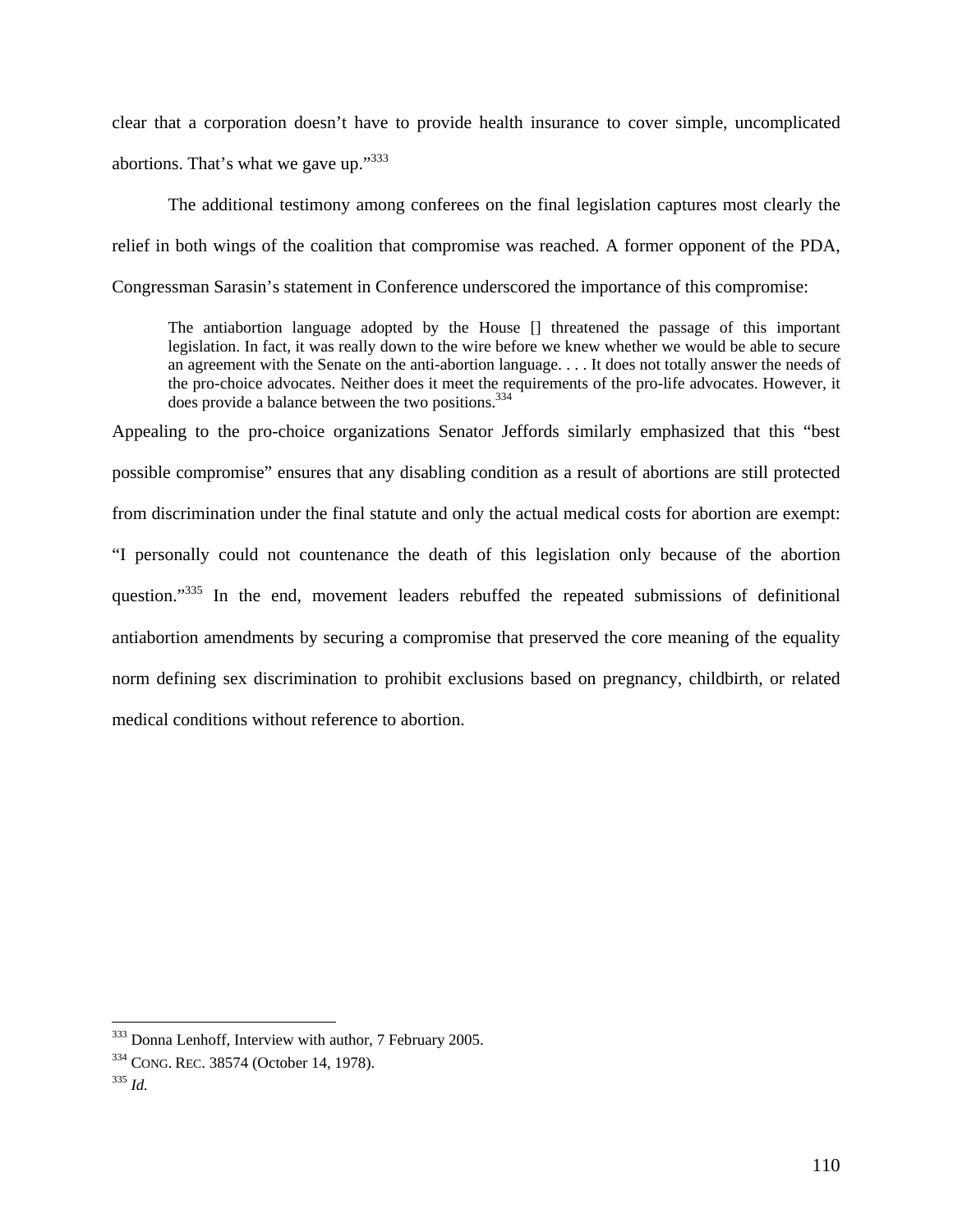## **CONCLUSION**

The equality principle at the heart of the Pregnancy Discrimination Act was generated through years of deliberation by the women's movement and other outside groups in interaction with the administrative, judicial, and legislative arenas. Breaking free from a juricentric focus in studying change in public law, this Paper explicates the construction of a fundamental legal norm in the interpretive communities of a social movement and within the legislative and administrative arenas of government. Despite the Supreme Court's pronouncement of a narrow vision of sex discrimination that sanctioned overt exclusions on the basis of pregnancy, nonjuridicial actors were able to generate and elaborate upon fundamental normative changes. As a result, this Paper shows how scholars can gain a greater understanding of the source and meaning of modern fundamental norms derived not in the formal Constitution but in the foundational principles of a super-statute.

The Paper explicates the penetration into American public law of a new equality baseline through two distinct debates across different institutional arenas: first, from a debate over the meaning of sex discrimination, the conception advanced by the Supreme Court was trumped by a united community of legal feminists committed to extinguishing the whipsaw of pregnancy discrimination; and second, within the legal feminist community a debate over the special-treatment versus equal-treatment conceptual frameworks for eliminating facial pregnancy-based exclusions was resolved in favor of the equal-treatment standard as the foundation for equality of opportunity in the workplace. These conceptual debates that fueled the generation of a foundational equality principle in the Pregnancy Discrimination Act subsequently reverberated in the further development of an equality of opportunity framework in the challenging setting of real differences. Three features of this legacy bear consideration.

First, the PDA's equal-treatment principle, crafted to combat the whipsaw of pregnancy discrimination in workplace hiring, firing, and benefits programs, found powerful expression in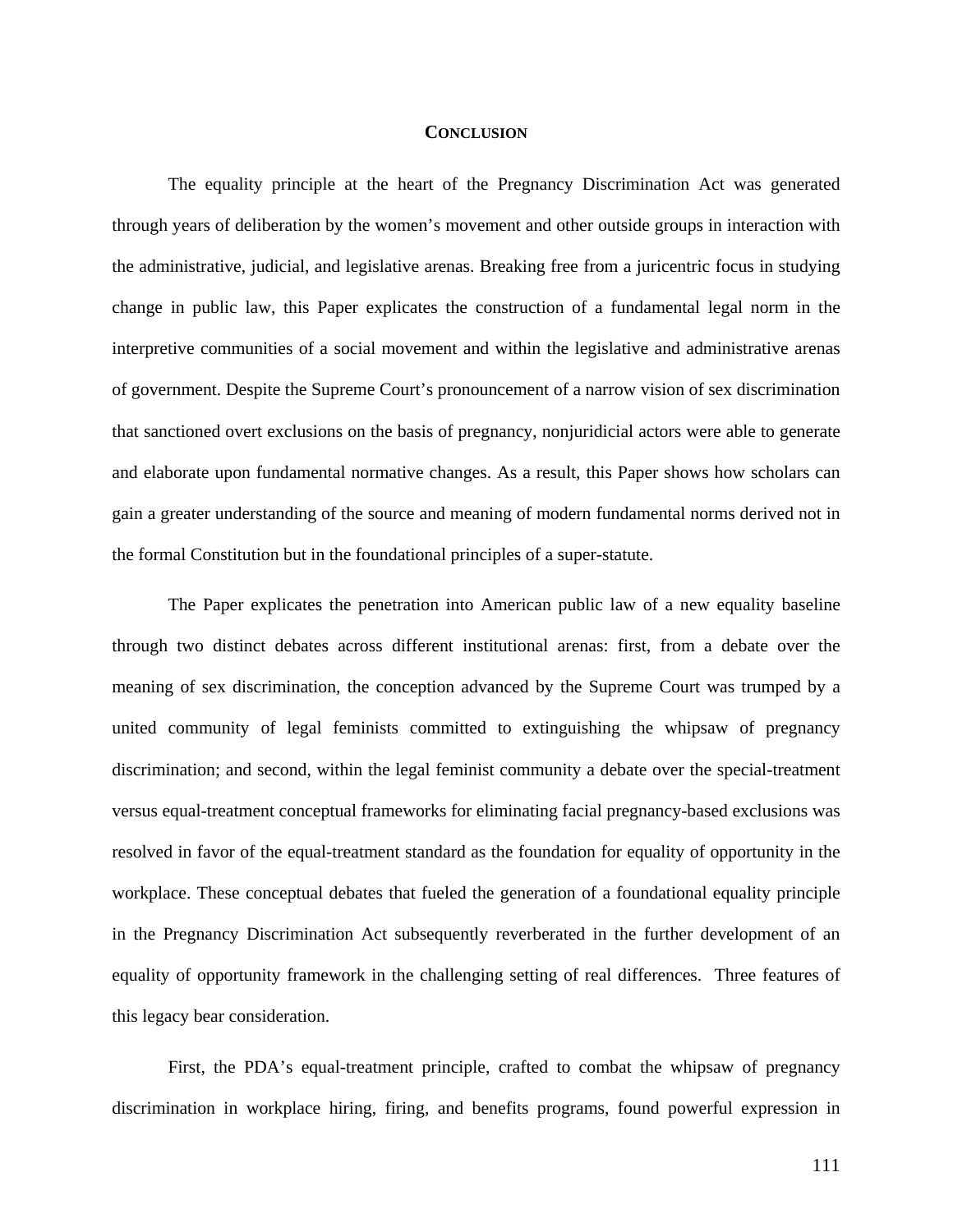targeting other forms of pregnancy discrimination and revealed the fundamental normative impact of the PDA. Faced with the question whether employers could justify the exclusion of women with childbearing capacity based on reproductive hazards in a workplace, the Supreme Court's vigorous rejection of such justifications for sex discrimination confirmed the normative transformation effected by the 1970s campaign in the passage of this super-statutory principle.<sup>336</sup>

Second, while the PDA vindicated the equal-treatment principle over the special-treatment proposal debated in the EEOC and Congress to combat the whipsaw of facial pregnancy discrimination in the workplace, the entrenchment of this parity baseline was far from the end of the conceptual debate within the women's movement and equality jurisprudence. Specifically, an unresolved question in the wake of the PDA was whether legislatures – state or federal – may mandate affirmative special treatment to pregnant women on top of the baseline parity obligation of employers to treat pregnant workers at least as well as men. The debate over the labor feminists' normative vision of equality thus reverberated in the 1980s and again the 1990s as legal feminists campaigned for meaningful equality of opportunity in the workplace that takes account of pregnancy as a natural condition of employment. Debates over the notion of affirmative accommodation obligations, or more explicitly special-treatment mandates, became evident in two ways. The question of accommodation duties fueled an expanded understanding of the equality principle instantiated in the PDA according to the disparate impact measure of discrimination under Title VII. Further, the judicial arena and state legislatures became sites of intense normative debate over extension of equality to include the special-treatment principle. The Court's resolution of this question by validating employers' affirmative obligations according to the special-treatment model captured the dramatic impact of the pregnancy equality campaign in the  $1970s$ .<sup>337</sup>

<sup>336</sup> See Automobile Workers v. Johnson Controls, Inc., 499 U.S. 187 (1991).

<sup>&</sup>lt;sup>337</sup> See California Federal Savings & Loan Assn. v. Guerra, 479 U.S. 272 (1986).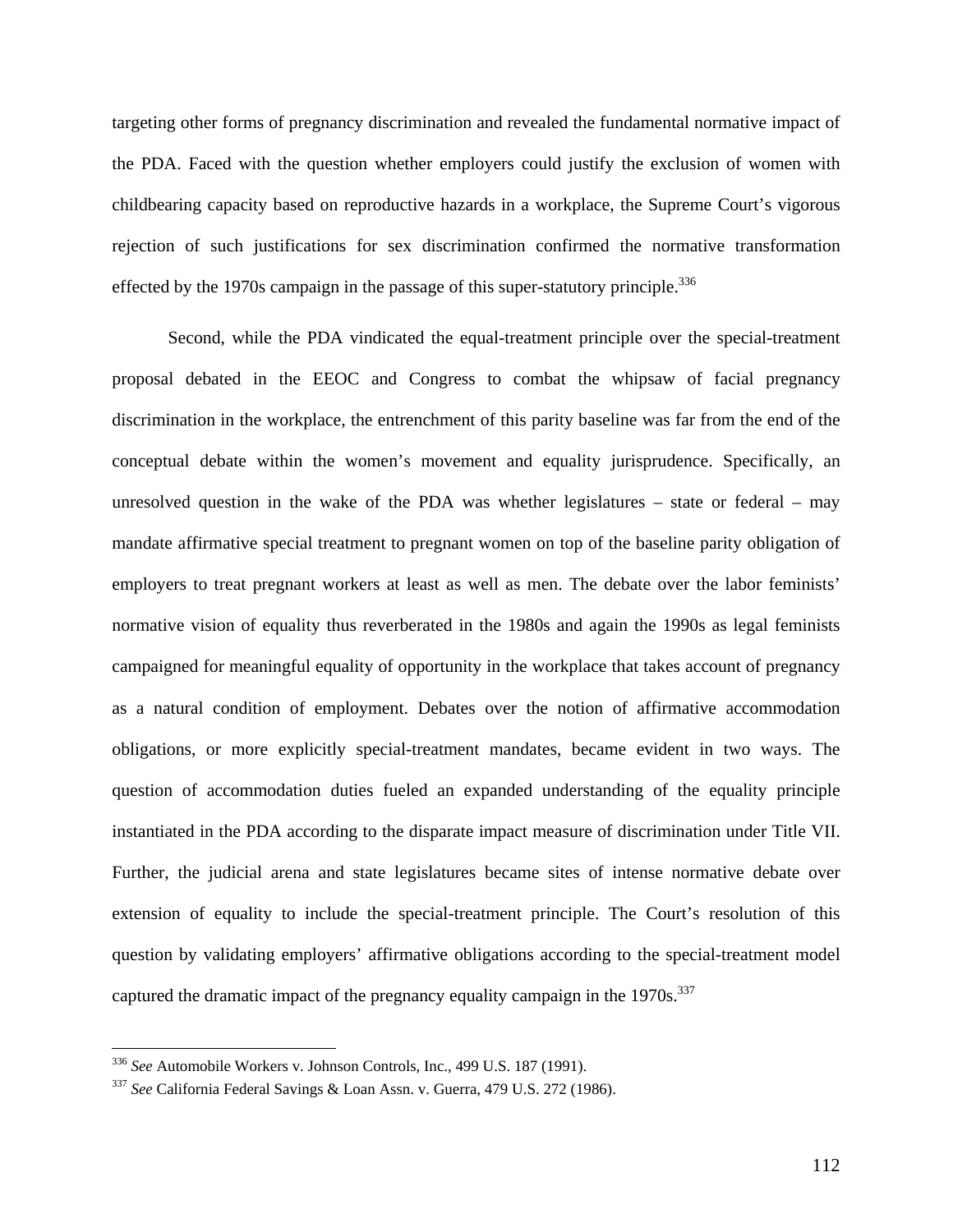Finally, reverberations of the special-treatment versus equal-treatment debate informed the critical statutory and constitutional balance struck in the 1990s, as social movement legal mobilization fueled an expansion of the PDA's pregnancy equality principle. Facing judicial validation of employers' affirmative obligations on top of the equal-treatment baseline, Congress grappled with the unresolved question of whether the equal-treatment principle generated in the campaign for pregnancy equality could also be extended to men as a way to achieve the legal feminist vision to bridge the divide between productive and reproductive labor. Indeed, debates in the real-differences setting of childbearing echoed through the equal-treatment standard in the legislative effort to break down the artificial gender divide in responsibilities for *childrearing*. While childrearing dramatically affects women's equality of opportunity in the workplace, this issue was deferred from consideration during the campaign against facial pregnancy discrimination in the 1970s. Consequently, the subsequent gender-neutral guarantee of family leave would mark one of many changes in the childrearing setting to begin breaking down barriers to women's equality in the workplace. From the successful movement campaign to secure sweeping reform in the Family and Medical Leave Act in the 1990s to the Supreme Court's strikingly emancipatory constitutional vision expressed in *Nevada Department of Human Resources v. Hibbs*,<sup>338</sup> it is clear that the fundamental principles generated and developed in the 1960s and 1970s have borne fruit in subsequent campaigns to articulate constitutional principles.

I shall investigate in future research these next chapters in the story of this super-statutory principle as they are driven by questions unresolved in the fundamental norm generation in the administrative and legislative arenas by the Campaign to End Discrimination Against Pregnant Workers. The subsequent movement campaigns and institutional norm elaborations were indispensable in elevating the core equality principle to a fundamental norm of public law but also in

 $\overline{a}$ 

<sup>&</sup>lt;sup>338</sup> 538 U.S. 721 (2003).